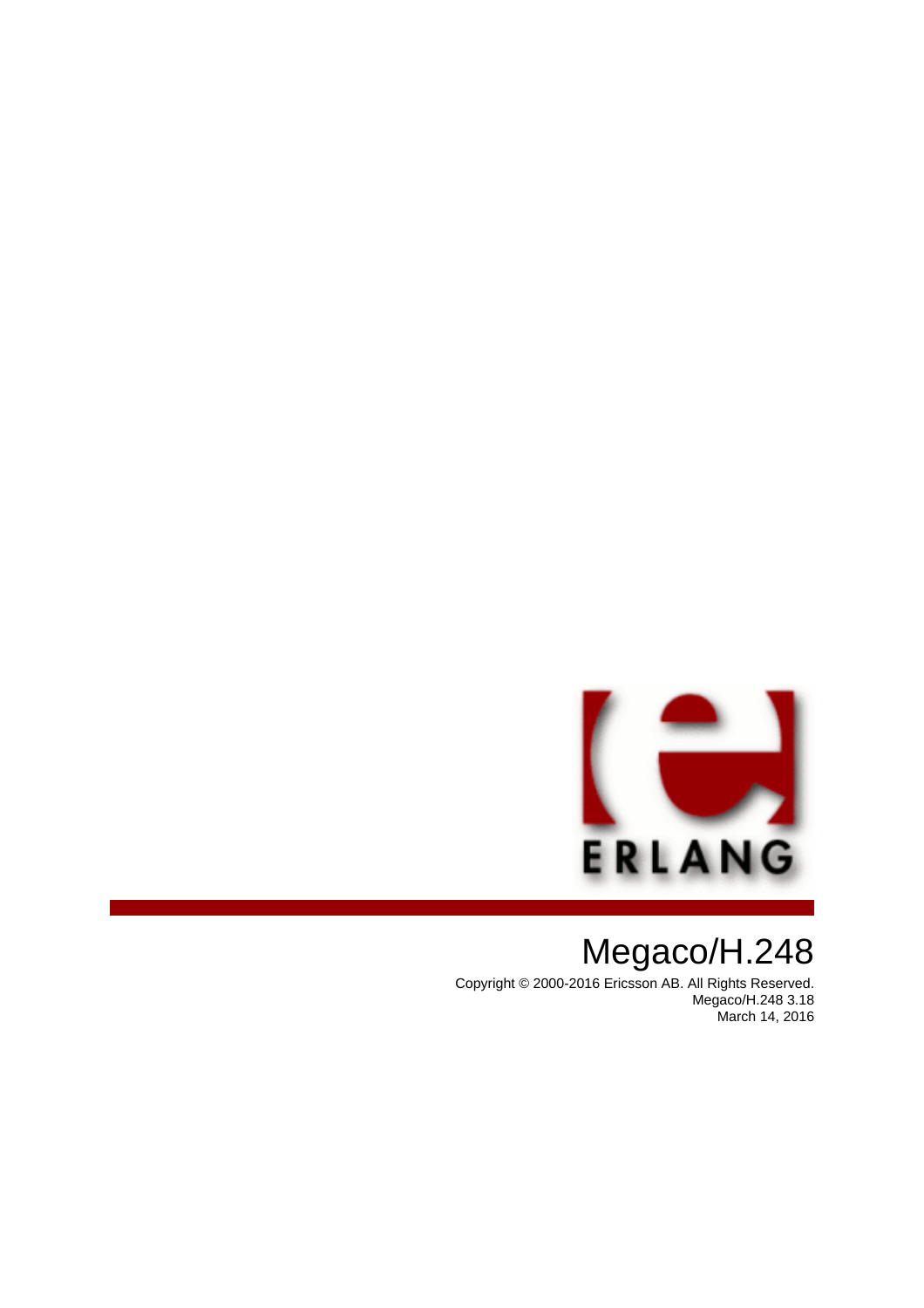#### **Copyright © 2000-2016 Ericsson AB. All Rights Reserved.**

Licensed under the Apache License, Version 2.0 (the "License"); you may not use this file except in compliance with the License. You may obtain a copy of the License at http://www.apache.org/licenses/LICENSE-2.0 Unless required by applicable law or agreed to in writing, software distributed under the License is distributed on an "AS IS" BASIS, WITHOUT WARRANTIES OR CONDITIONS OF ANY KIND, either express or implied. See the License for the specific language governing permissions and limitations under the License. Ericsson AB. All Rights Reserved..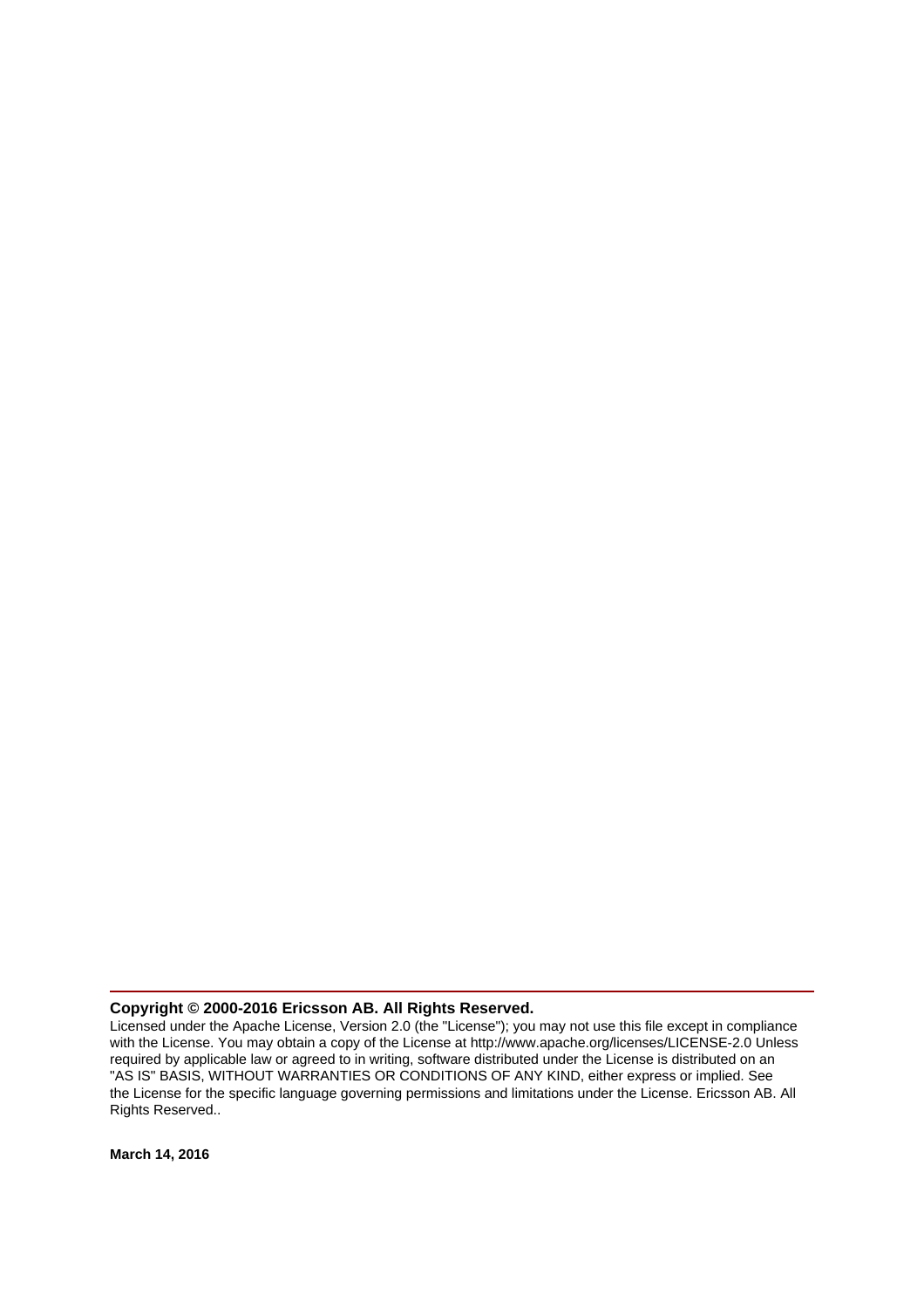Ericsson AB. All Rights Reserved.: Megaco/H.248 | 1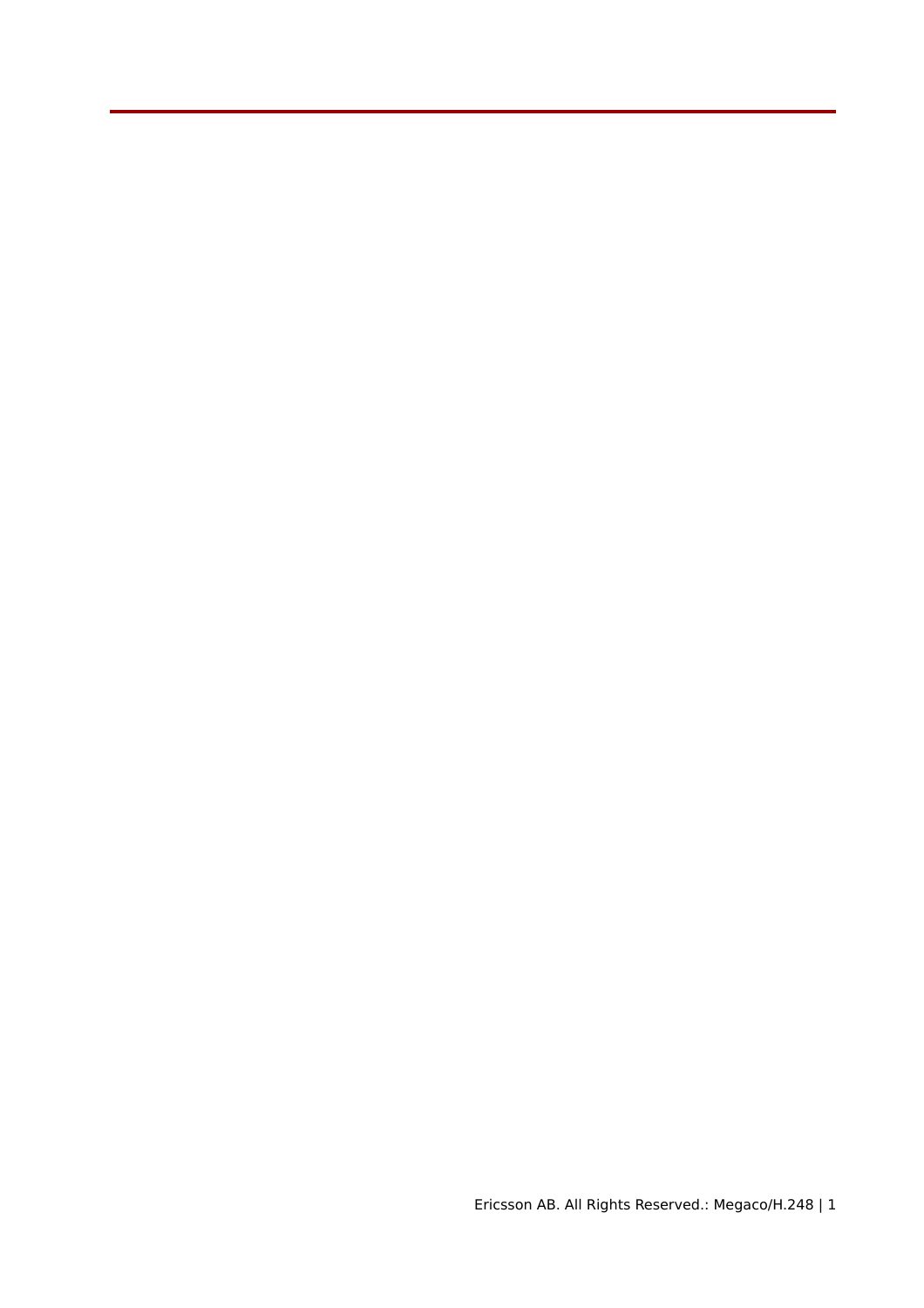# 1 Megaco/H.248 Users Guide

The Megaco application is a framework for building applications on top of the Megaco/H.248 protocol.

# 1.1 Introduction

Megaco/H.248 is a protocol for control of elements in a physically decomposed multimedia gateway, enabling separation of call control from media conversion. A Media Gateway Controller (MGC) controls one or more Media Gateways (MG).

This version of the stack supports version 1, 2 and 3 as defined by:

- version 1 RFC 3525 and H.248-IG (v10-v13)
- version 2 draft-ietf-megaco-h248v2-04 & H.248.1 v2 Corrigendum 1 (03/2004)
- version 3:
	- prev3a as defined by TD-33 (except segments)
	- prev3b TD-33 updated to be backward compatible with v2 (except segments)
	- prev3c As defined by ITU H.248.1 (09/2005) (except segments)
	- v3 Full version 3 as defined by ITU H.248.1 (09/2005) (including segments)

The semantics of the protocol has jointly been defined by two standardization bodies:

- IETF which calls the protocol Megaco
- ITU which calls the protocol H.248

# 1.1.1 Scope and Purpose

This manual describes the Megaco application, as a component of the Erlang/Open Telecom Platform development environment. It is assumed that the reader is familiar with the Erlang Development Environment, which is described in a separate User's Guide.

# 1.1.2 Prerequisites

The following prerequisites is required for understanding the material in the Megaco User's Guide:

- the basics of the Megaco/H.248 protocol
- the basics of the Abstract Syntax Notation One (ASN.1)
- familiarity with the Erlang system and Erlang programming

The application requires Erlang/OTP release R10B or later.

# 1.1.3 About This Manual

In addition to this introductory chapter, the Megaco User's Guide contains the following chapters:

- Chapter 2: "Architecture" describes the architecture and typical usage of the application.
- Chapter 3: "Internal form and its encodings" describes the internal form of Megaco/H.248 messages and its various encodings.
- Chapter 4: "Transport mechanisms" describes how different mechanisms can be used to transport the Megaco/ H.248 messages.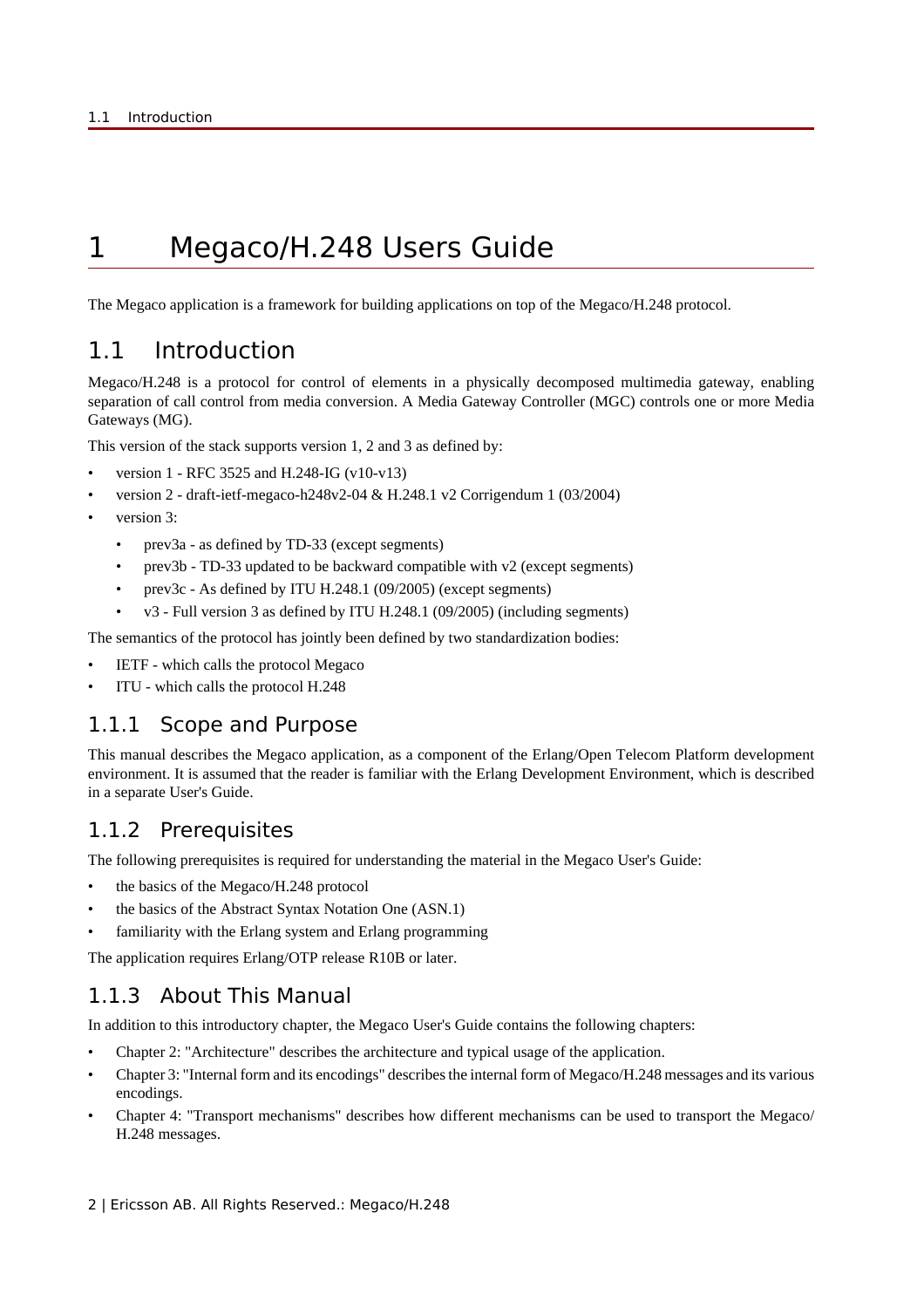• Chapter 5: "Debugging" describes tracing and debugging.

#### 1.1.4 Where to Find More Information

Refer to the following documentation for more information about Megaco/H.248 and about the Erlang/OTP development system:

- **[version 1, RFC 3525](href)**
- **[old version 1, RFC 3015](href)**
- **[Version 2 Corrigendum 1](href)**
- **[version 2, draft-ietf-megaco-h248v2-04](href)**
- **[TD-33 \(Draft H.248.1 version 3\)](href)**
- **[H.248.1 version 3](href)**
- the ASN.1 application User's Guide
- the Megaco application Reference Manual
- Concurrent Programming in Erlang, 2nd Edition (1996), Prentice-Hall, ISBN 0-13-508301-X.

# 1.2 Architecture

#### 1.2.1 Network view

Megaco is a (master/slave) protocol for control of gateway functions at the edge of the packet network. Examples of this is IP-PSTN trunking gateways and analog line gateways. The main function of Megaco is to allow gateway decomposition into a call agent (call control) part (known as Media Gateway Controller, MGC) - master, and an gateway interface part (known as Media Gateway, MG) - slave. The MG has no call control knowledge and only handle making the connections and simple configurations.

SIP and H.323 are peer-to-peer protocols for call control (valid only for some of the protocols within H.323), or more generally multi-media session protocols. They both operate at a different level (call control) from Megaco in a decomposed network, and are therefor not aware of whether or not Megaco is being used underneath.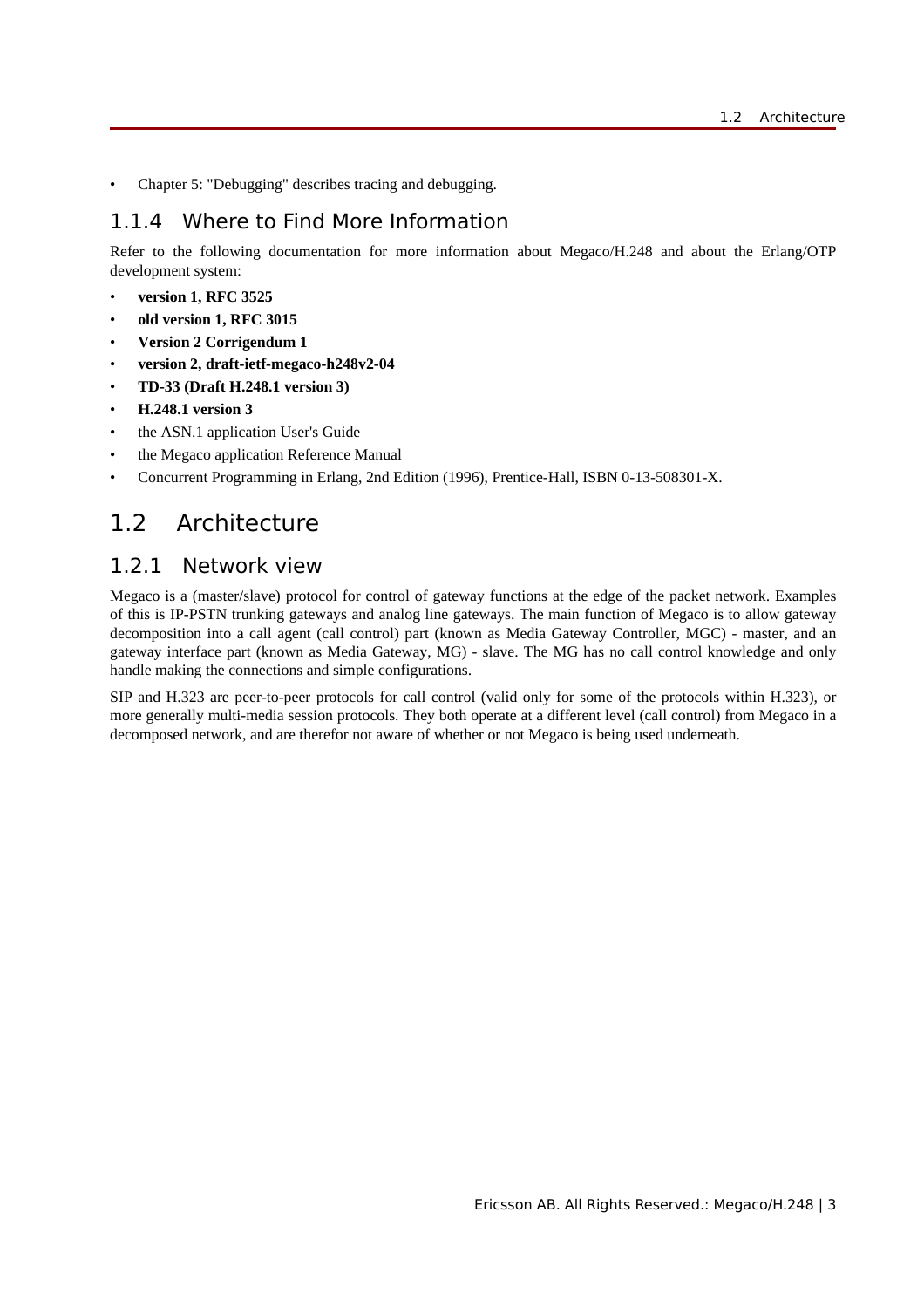

Figure 2.1: Network architecture

Megaco and peer protocols are complementary in nature and entirely compatible within the same system. At a system level, Megaco allows for

- overall network cost and performance optimization
- protection of investment by isolation of changes at the call control layer
- freedom to geographically distribute both call function and gateway function
- adaption of legacy equipment

### 1.2.2 General

This Erlang/OTP application supplies a framework for building applications that needs to utilize the Megaco/H.248 protocol.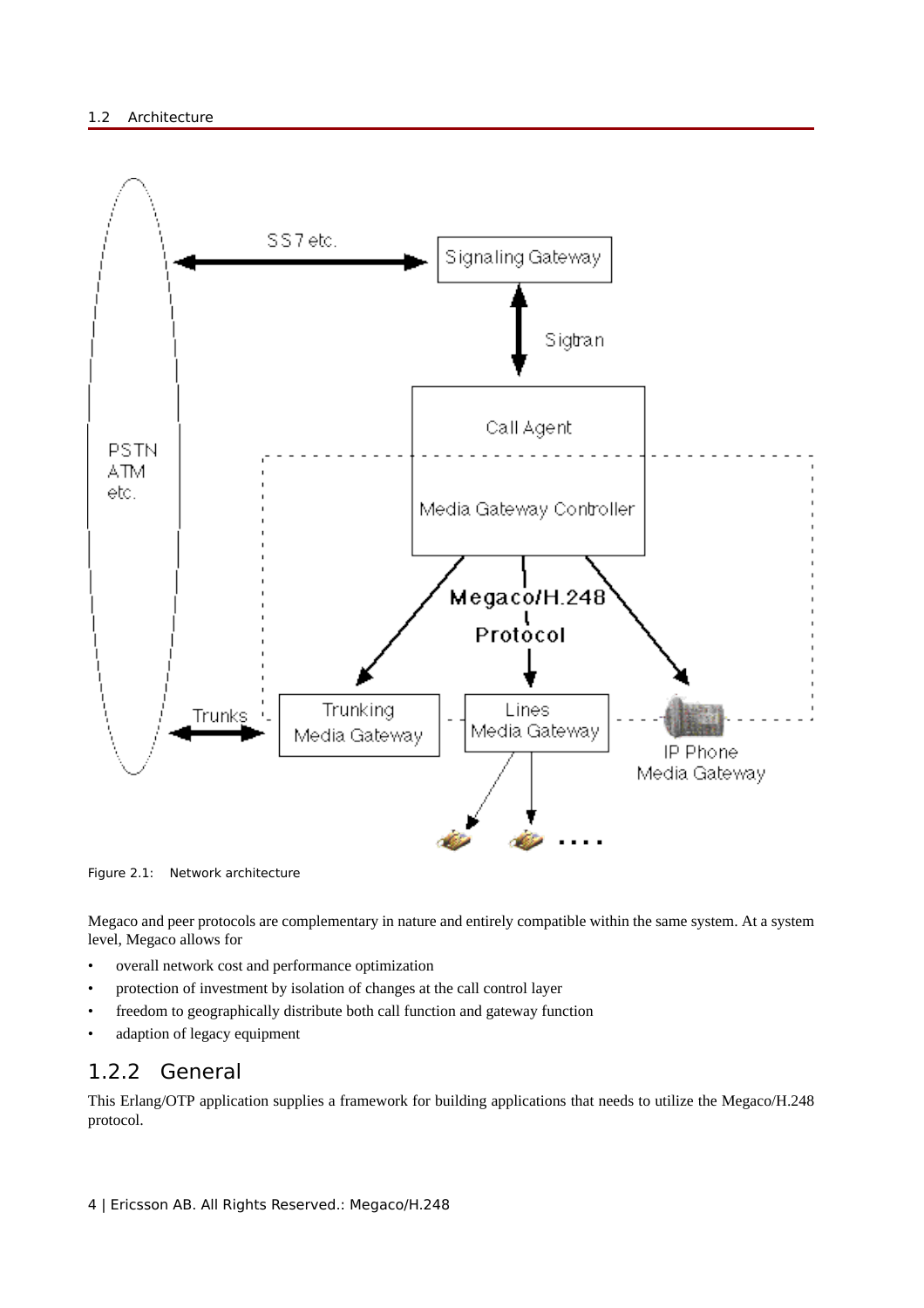We have introduced the term "user" as a generic term for either an MG or an MGC, since most of the functionality we support, is common for both MG's and MGC's. A (local) user may be configured in various ways and it may establish any number of connections to its counterpart, the remote user. Once a connection has been established, the connection is supervised and it may be used for the purpose of sending messages. N.B. according to the standard an MG is connected to at most one MGC, while an MGC may be connected to any number of MG's.

For the purpose of managing "virtual MG's", one Erlang node may host any number of MG's. In fact it may host a mix of MG's and MGC's. You may say that an Erlang node may host any number of "users".

The protocol engine uses callback modules to handle various things:

- encoding callback modules handles the encoding and decoding of messages. Several modules for handling different encodings are included, such as ASN.1 BER, pretty well indented text, compact text and some others. Others may be written by you.
- transport callback modules handles sending and receiving of messages. Transport modules for TCP/IP and UDP/ IP are included and others may be written by you.
- user callback modules the actual implementation of an MG or MGC. Most of the functions are intended for handling of a decoded transaction (request, reply, acknowledgement), but there are others that handles connect, disconnect and errors cases.

Each connection may have its own configuration of callback modules, re-send timers, transaction id ranges etc. and they may be re-configured on-the-fly.

In the API of Megaco, a user may explicitly send action requests, but generation of transaction identifiers, the encoding and actual transport of the message to the remote user is handled automatically by the protocol engine according to the actual connection configuration. Megaco messages are not exposed in the API.

On the receiving side the transport module receives the message and forwards it to the protocol engine, which decodes it and invokes user callback functions for each transaction. When a user has handled its action requests, it simply returns a list of action replies (or a message error) and the protocol engine uses the encoding module and transport module to compose and forward the message to the originating user.

The protocol stack does also handle things like automatic sending of acknowledgements, pending transactions, resend of messages, supervision of connections etc.

In order to provide a solution for scalable implementations of MG's and MGC's, a user may be distributed over several Erlang nodes. One of the Erlang nodes is connected to the physical network interface, but messages may be sent from other nodes and the replies are automatically forwarded back to the originating node.

### 1.2.3 Single node config

Here a system configuration with an MG and MGC residing in one Erlang node each is outlined: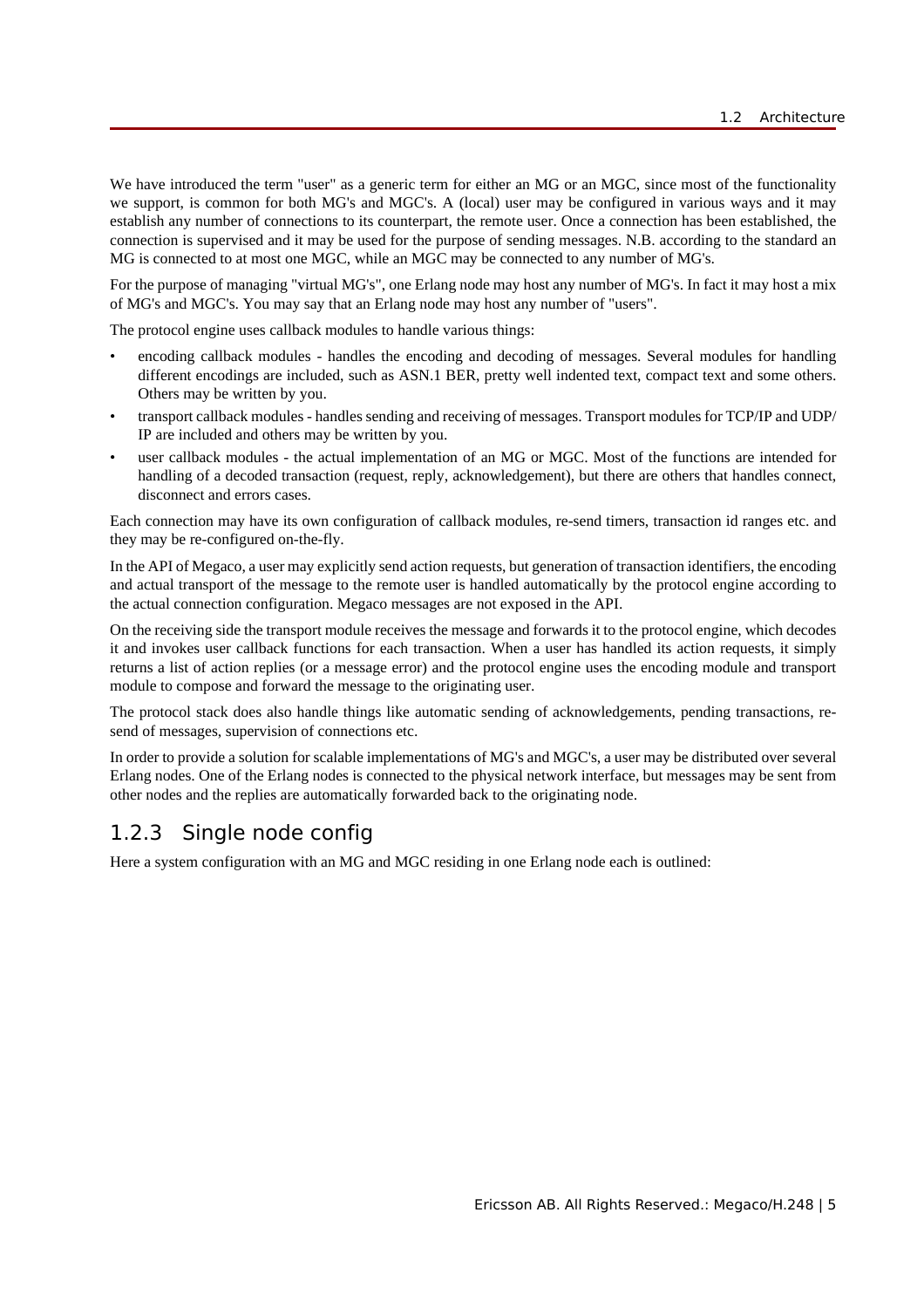

Figure 2.2: Single node config

# 1.2.4 Distributed config

In a larger system with a user (in this case an MGC) distributed over several Erlang nodes, it looks a little bit different. Here the encoding is performed on the originating Erlang node (1) and the binary is forwarded to the node (2) with the physical network interface. When the potential message reply is received on the interface on node (2), it is decoded there and then different actions will be taken for each transaction in the message. The transaction reply will be forwarded in its decoded form to the originating node (1) while the other types of transactions will be handled locally on node (2).

Timers and re-send of messages will be handled on locally on one node, that is node(1), in order to avoid unnecessary transfer of data between the Erlang nodes.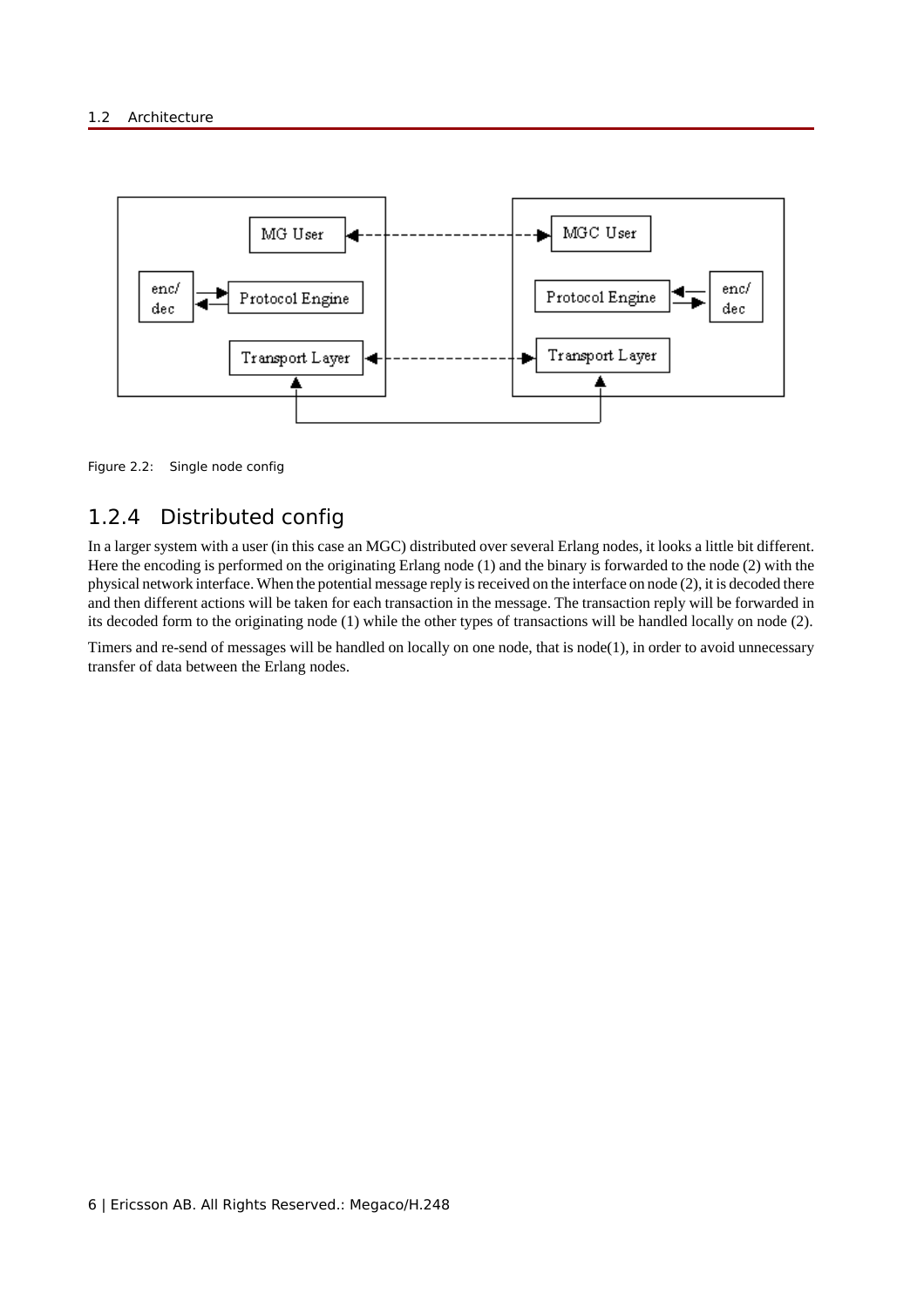

Figure 2.3: Distributes node config

# 1.2.5 Message round-trip call flow

The typical round-trip of a message can be viewed as follows. Firstly we view the call flow on the originating side: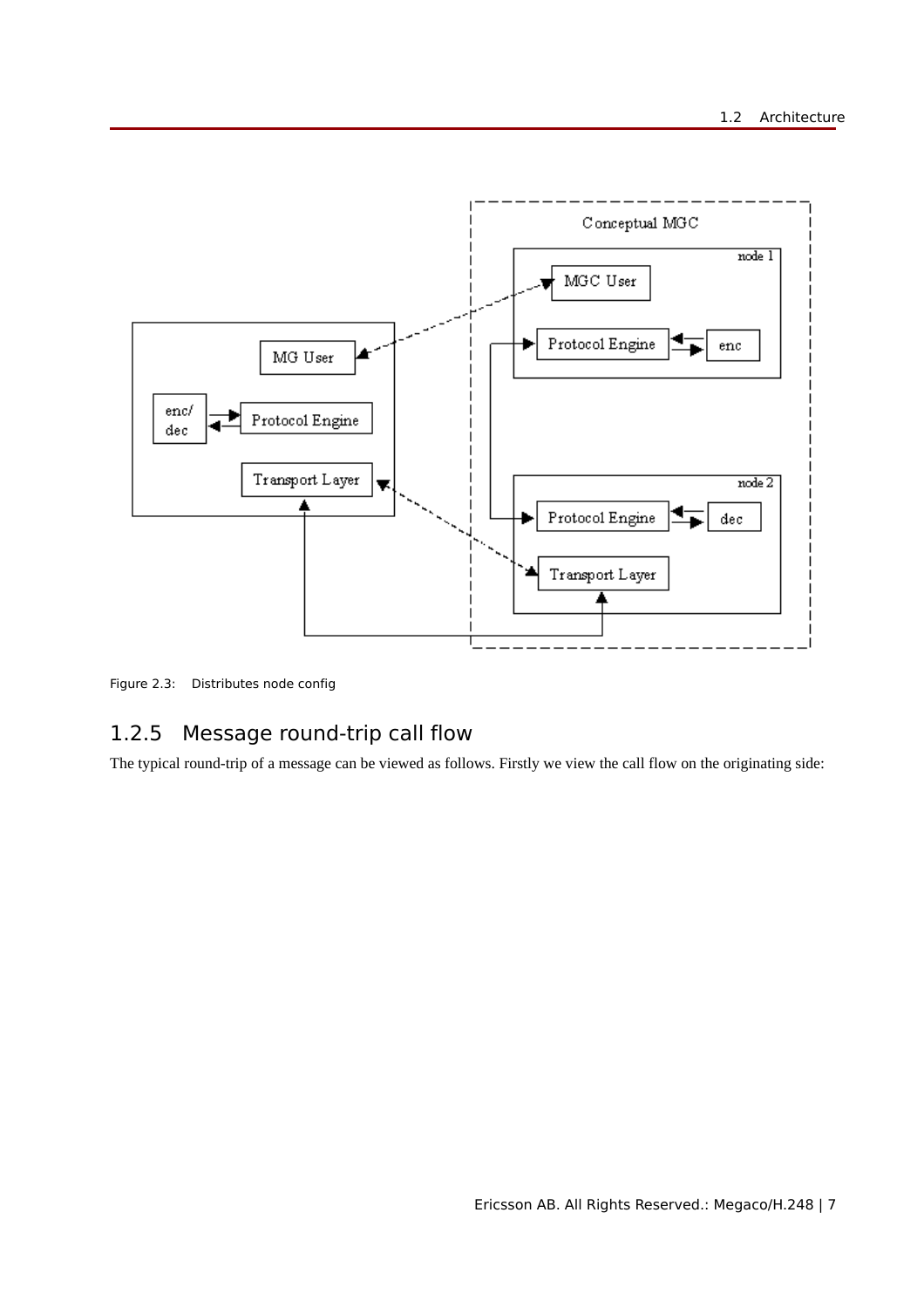#### 1.2 Architecture



Figure 2.4: Message Call Flow (originating side)

Then we continue with the call flow on the destination side: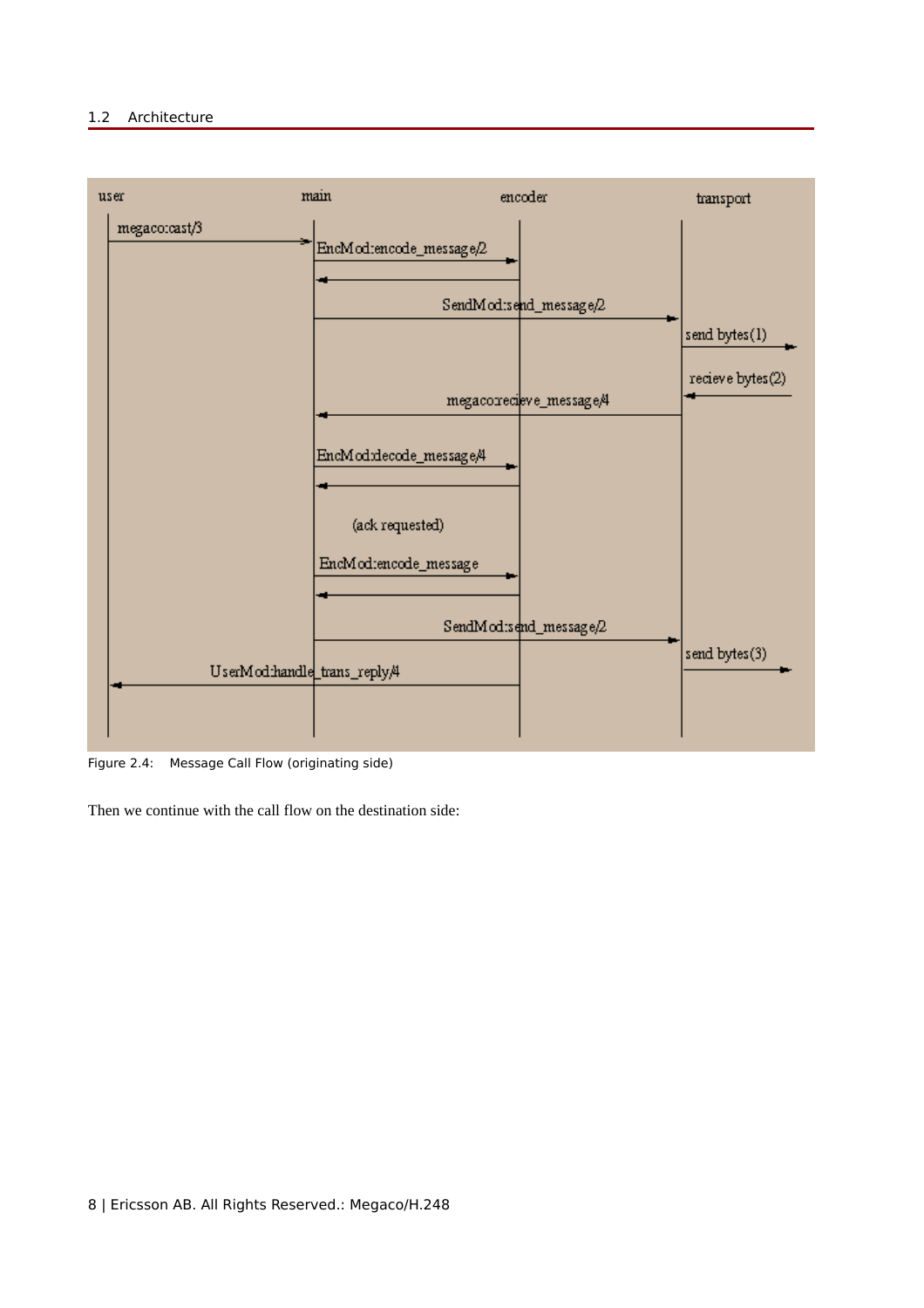

Figure 2.5: Message Call Flow (destination side)

# 1.3 Running the stack

# 1.3.1 Starting

A user may have a number of "virtual" connections to other users. An MG is connected to at most one MGC, while an MGC may be connected to any number of MG's. For each connection the user selects a transport service, an encoding scheme and a user callback module.

An MGC must initiate its transport service in order to listen to MG's trying to connect. How the actual transport is initiated is outside the scope of this application. However a send handle (typically a socket id or host and port) must be provided from the transport service in order to enable us to send the message to the correct destination. We do however not assume anything about this, from our point of view, opaque handle. Hopefully it is rather small since it will passed around the system between processes rather frequently.

A user may either be statically configured in a .config file according to the application concept of Erlang/OTP or dynamically started with the configuration settings as arguments to megaco:start\_user/2. These configuration settings may be updated later on with megaco:update\_conn\_info/2.

The function megaco:connect/4 is used to tell the Megaco application about which control process it should supervise, which MID the remote user has, which callback module it should use to send messages etc. When this "virtual" connection is established the user may use megaco:call/3 and megaco:cast/3 in order to send messages to the other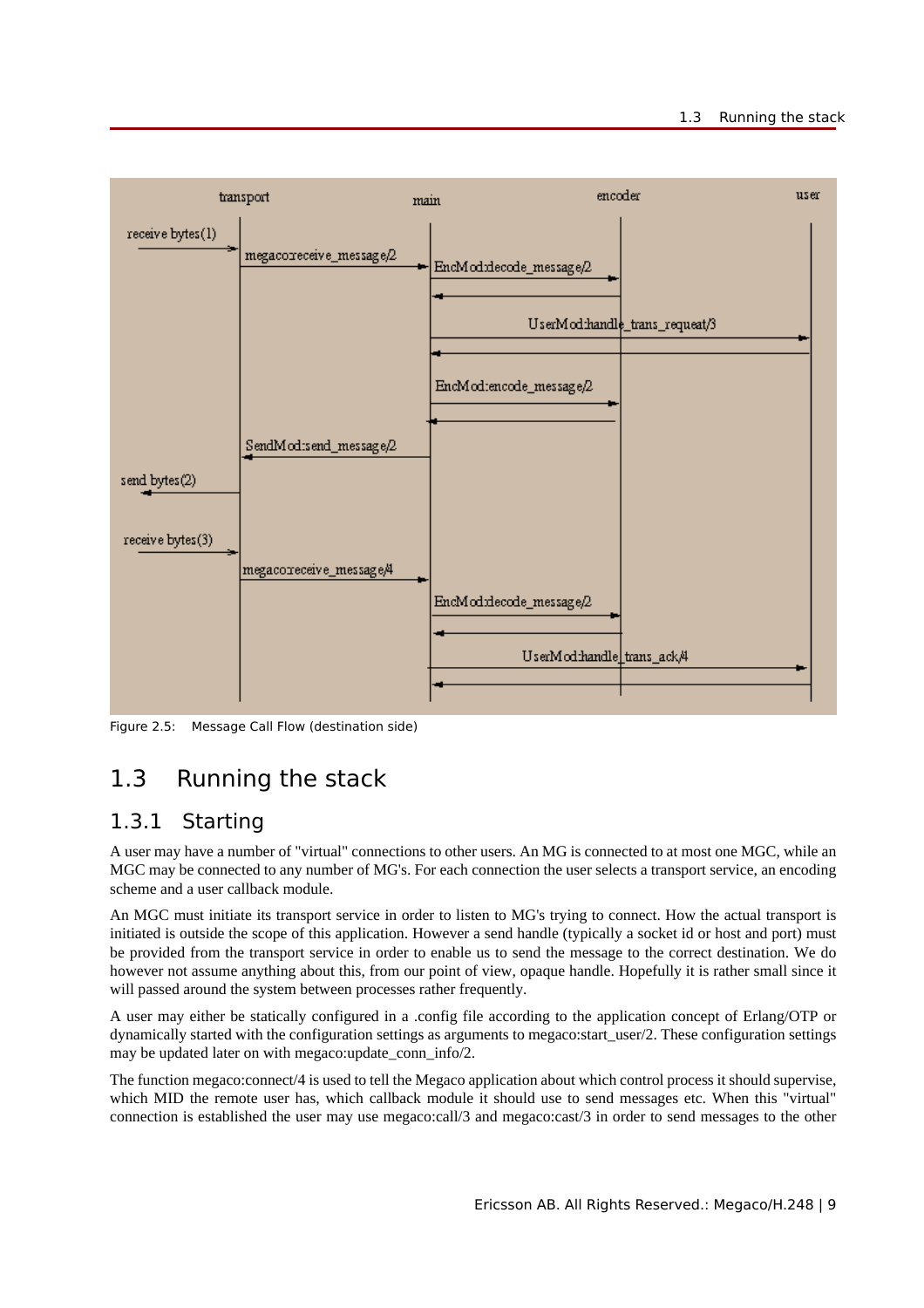side. Then it is up to the MG to send its first Service Change Request message after applying some clever algorithm in order to fight the problem with startup avalanche (as discussed in the RFC).

The originating user will wait for a reply or a timeout (defined by the request\_timer). When it receives the reply this will optionally be acknowledged (regulated by auto\_ack), and forwarded to the user. If an interim pending reply is received, the long\_request\_timer will be used instead of the usual request\_timer, in order to enable avoidance of spurious re-sends of the request.

On the destination side the transport service waits for messages. Each message is forwarded to the Megaco application via the megaco:receive\_message/4 callback function. The transport service may or may not provide means for blocking and unblocking the reception of the incoming messages.

If a message is received before the "virtual" connection has been established, the connection will be setup automatically. An MGC may be real open minded and dynamically decide which encoding and transport service to use depending on how the transport layer contact is performed. For IP transports two ports are standardized, one for textual encoding and one for binary encoding. If for example an UDP packet was received on the text port it would be possible to decide encoding and transport on the fly.

After decoding a message various user callback functions are invoked in order to allow the user to act properly. See the megaco user module for more info about the callback arguments.

When the user has processed a transaction request in its callback function, the Megaco application assembles a transaction reply, encodes it using the selected encoding module and sends the message back by invoking the callback function:

SendMod:send\_message(SendHandle, ErlangBinary)

Re-send of messages, handling pending transactions, acknowledgements etc. is handled automatically by the Megaco application but the user is free to override the default behaviour by the various configuration possibilities. See megaco:update user  $\text{info}/2$  and megaco:update conn  $\text{info}/2$  about the possibilities.

When connections gets broken (that is explicitly by megaco:disconnect/2 or when its controlling process dies) a user callback function is invoked in order to allow the user to re-establish the connection. The internal state of kept messages, re-send timers etc. is not affected by this. A few re-sends will of course fail while the connection is down, but the automatic re-send algorithm does not bother about this and eventually when the connection is up and running the messages will be delivered if the timeouts are set to be long enough. The user has the option of explicitly invoking megaco:cancel/2 to cancel all messages for a connection.

### 1.3.2 MGC startup call flow

In order to prepare the MGC for the reception of the initial message, hopefully a Service Change Request, the following needs to be done:

- Start the Megaco application.
- Start the MGC user. This may either be done explicitly with megaco:start user/2 or implicitly by providing the -megaco users configuration parameter.
- Initiate the transport service and provide it with a receive handle obtained from megaco:user\_info/2.

When the initial message arrives the transport service forwards it to the protocol engine which automatically sets up the connection and invokes UserMod:handle connect/2 before it invokes UserMod:handle trans request/3 with the Service Change Request like this: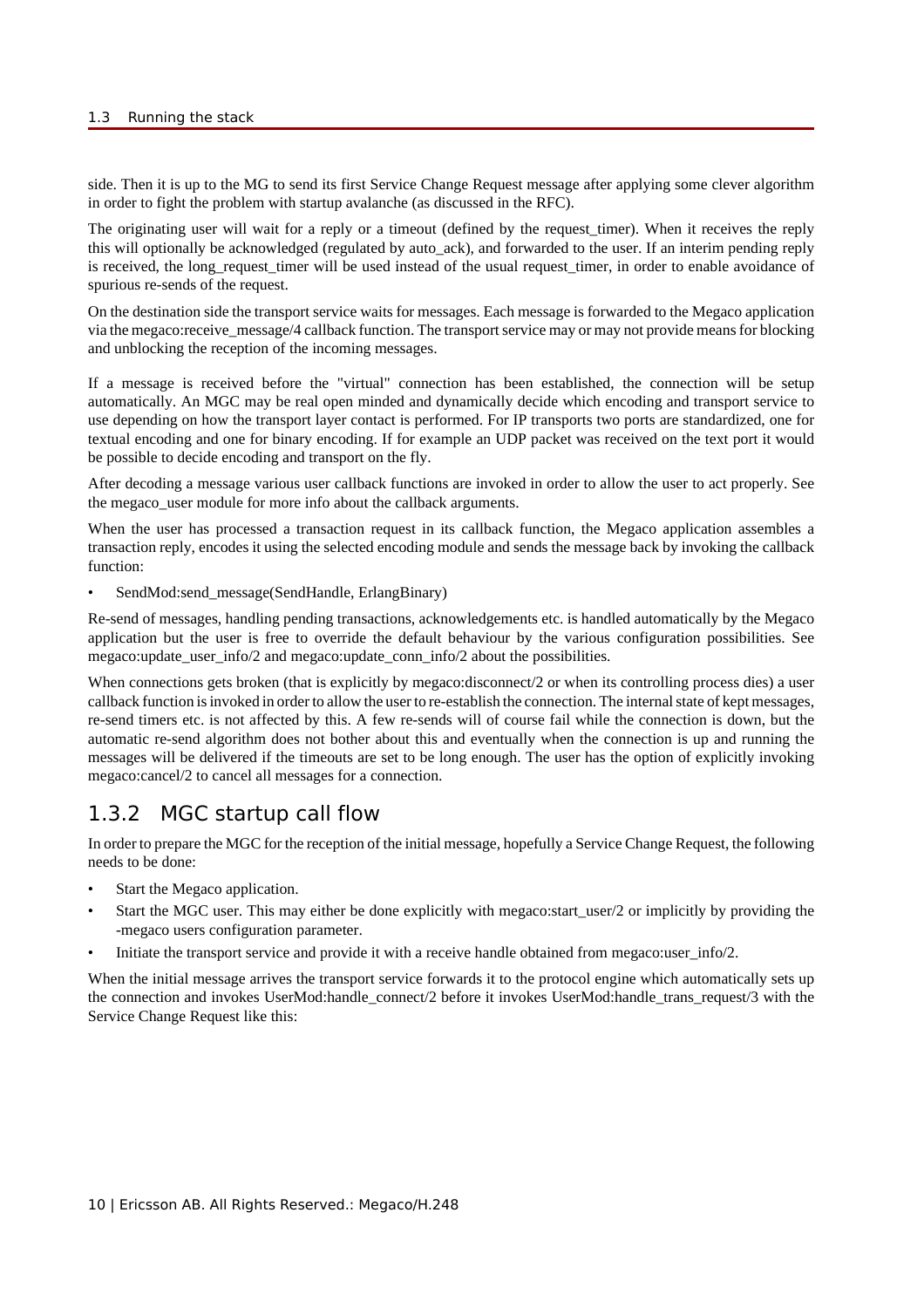

Figure 3.1: MGC Startup Call Flow

# 1.3.3 MG startup call flow

In order to prepare the MG for the sending of the initial message, hopefully a Service Change Request, the following needs to be done:

- Start the Megaco application.
- Start the MG user. This may either be done explicitly with megaco:start\_user/2 or implicitly by providing the megaco users configuration parameter.
- Initiate the transport service and provide it with a receive handle obtained from megaco:user\_info/2.
- Setup a connection to the MGC with megaco:connect/4 and provide it with a receive handle obtained from megaco:user\_info/2.

If the MG has been provisioned with the MID of the MGC it can be given as the RemoteMid parameter to megaco:connect/4 and the call flow will look like this: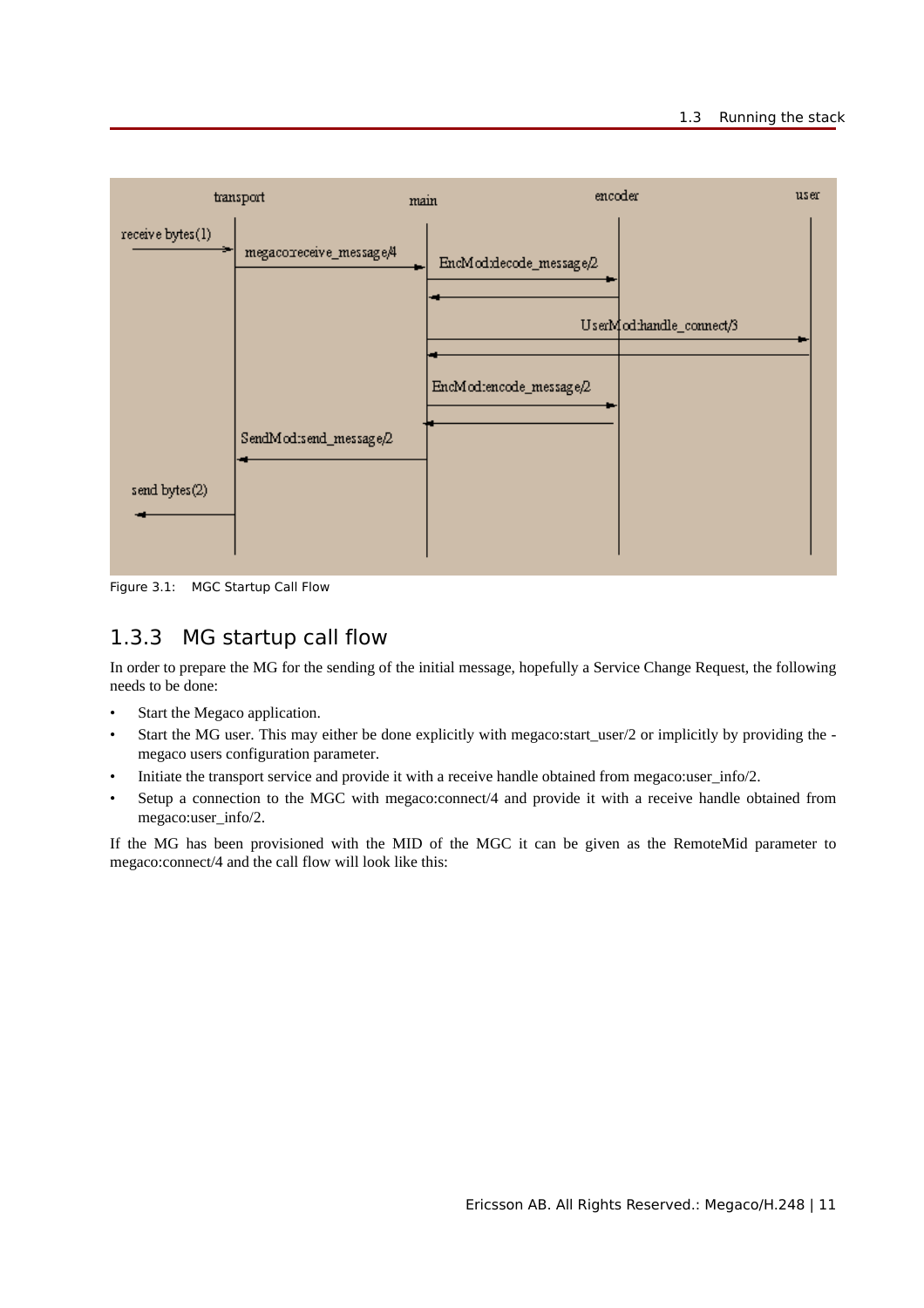

Figure 3.2: MG Startup Call Flow

If the MG cannot be provisioned with the MID of the MGC, the MG can use the atom 'preliminary\_mid' as the RemoteMid parameter to megaco:connect/4 and the call flow will look like this: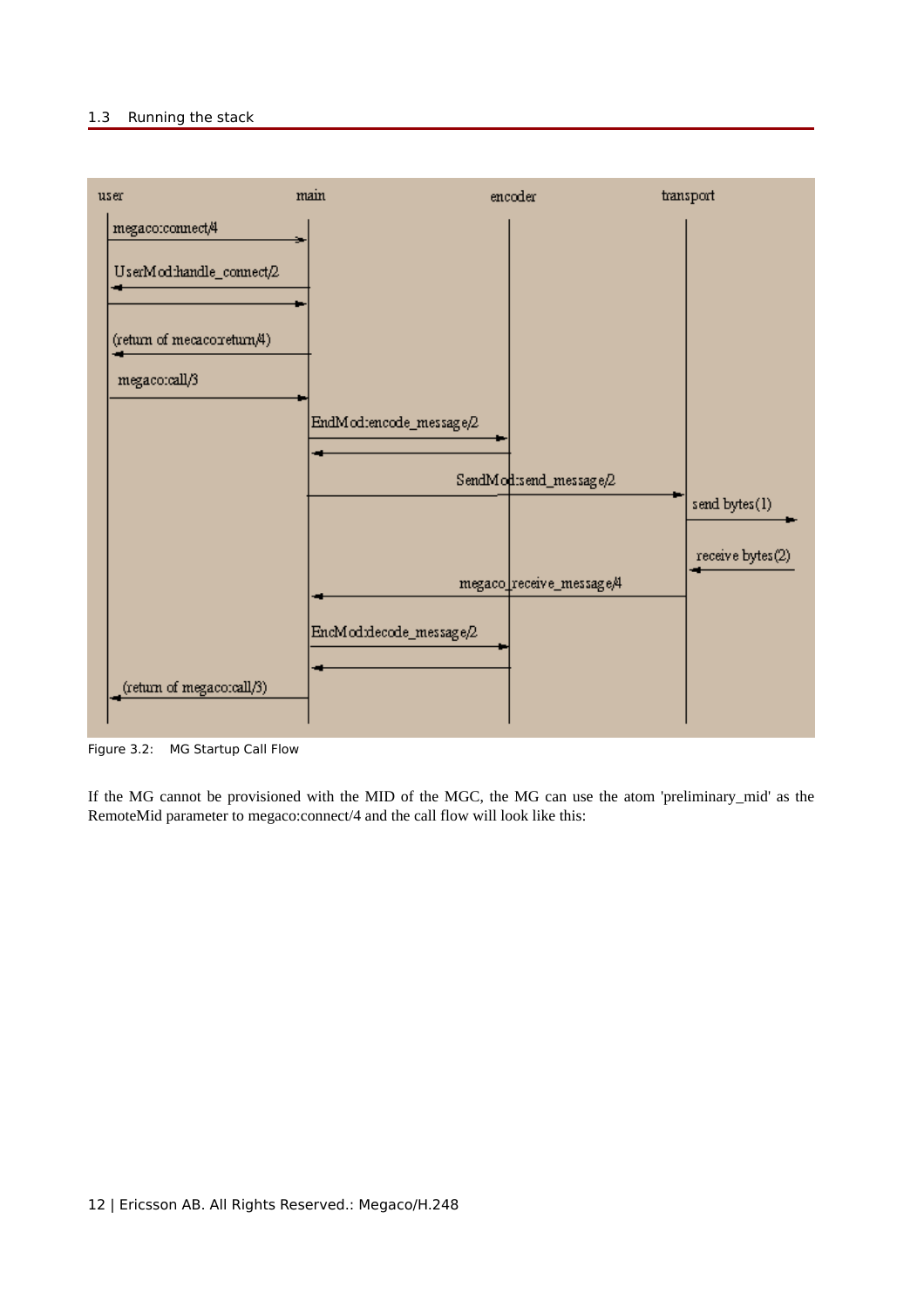

Figure 3.3: MG Startup Call Flow (no MID)

# 1.3.4 Configuring the Megaco stack

There are three kinds of configuration:

- User info Information related to megaco users. Read/Write. A User is an entity identified by a MID, e.g. a MGC or a MG.
- This information can be retrieved using *megaco:user\_info*. • Connection info - Information regarding connections. Read/Write.

This information can be retrieved using *megaco:conn\_info*.

System info - System wide information. Read only. This information can be retrieved using *megaco:system\_info*.

# 1.3.5 Initial configuration

The initial configuration of the Megaco should be defined in the Erlang system configuration file. The following configured parameters are defined for the Megaco application: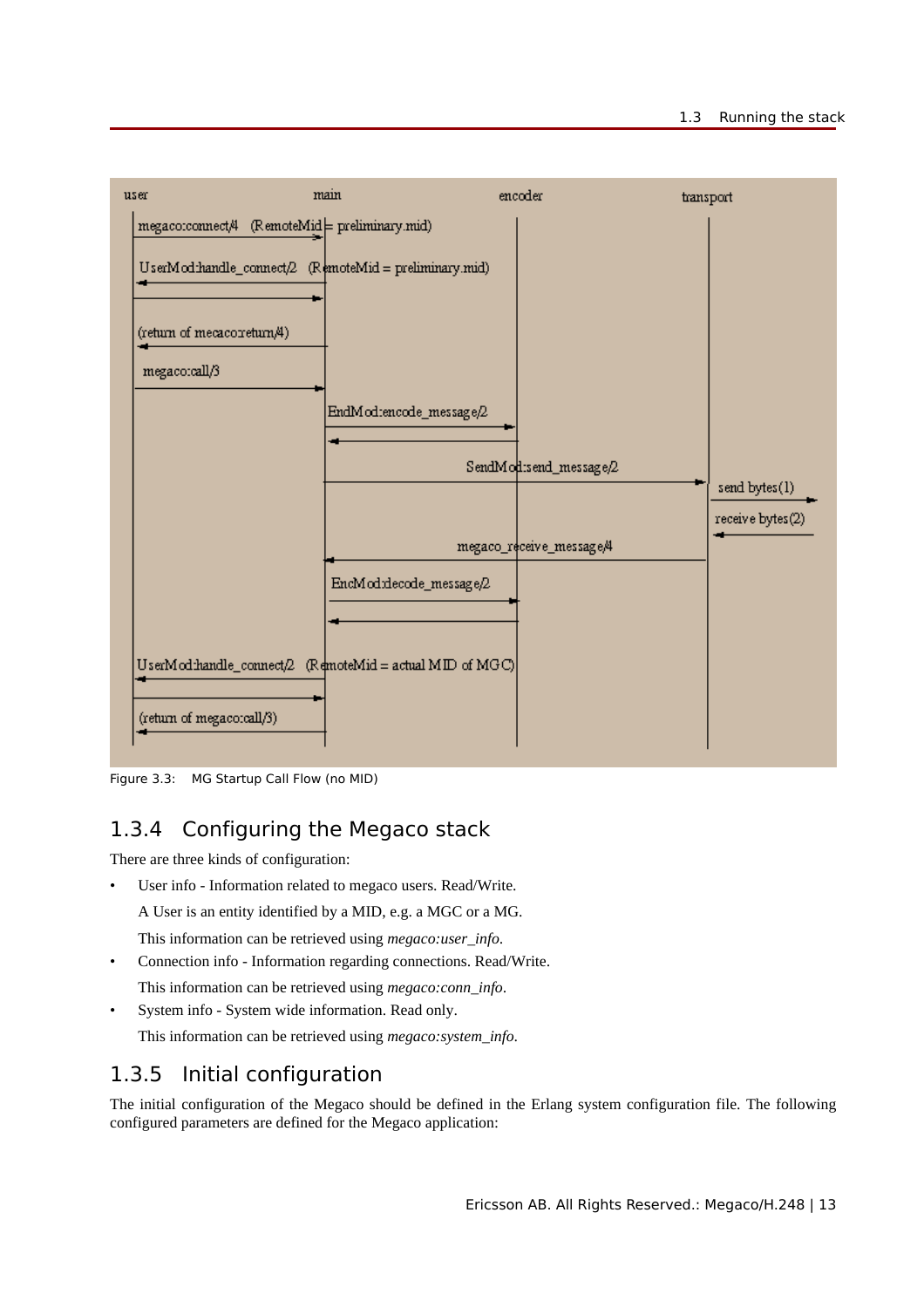users =  $[\{Mid, [user confiq()]\}\].$ 

Each user is represented by a tuple with the Mid of the user and a list of config parameters (each parameter is in turn a tuple: {Item, Value}).

- $scanner = flex \mid \{Module, Function, Arguments, Modules\}$ 
	- flex will result in the start of the flex scanner with default options.
	- The MFA alternative makes it possible for Megaco to start and supervise a scanner written by the user (see supervisor: start child for an explanation of the parameters).

See also *Configuration of text encoding module(s)* for more info.

### 1.3.6 Changing the configuration

The configuration can be changed during runtime. This is done with the functions *megaco:update\_user\_info* and *megaco:update\_conn\_info*

### 1.3.7 The transaction sender

The transaction sender is a process (one per connection), which handle all transaction sending, if so configured (see *megaco:user\_info* and *megaco:conn\_info*).

The purpose of the transaction sender is to accumulate transactions for a more efficient message sending. The transactions that are accumulated are transaction request and transaction ack. For transaction ack's the benefit is quite large, since the transactions are small and it is possible to have ranges (which means that transaction acks for transactions 1, 2, 3 and 4 can be sent as a range 1-4 in one transaction ack, instead of four separate transactions).

There are a number of configuration parameter's that control the operation of the transaction sender. In principle, a message with everything stored (ack's and request's) is sent from the process when:

- When trans timer expires.
- When trans\_ack\_maxcount number of ack's has been received.
- When trans\_req\_maxcount number of requests's has been received.
- When the size of all received requests exceeds trans req maxsize.
- When a reply transaction is sent.
- When a pending transaction is sent.

When something is to be sent, everything is packed into one message, unless the trigger was a reply transaction and the added size of the reply and all the requests is greater then trans\_req\_maxsize, in which case the stored transactions are sent first in a separate message and the reply in another message.

When the transaction sender receives a request which is already "in storage" (indicated by the transaction id) it is assumed to be a resend and everything stored is sent. This could happen if the values of the trans\_timer and the request\_timer is not properly chosen.

### 1.3.8 Segmentation of transaction replies

In version 3 of the megaco standard the Segmentation package was introduced. Simply, this package defines a procedure to segment megaco messages (transaction replies) when using a transport that does not automatically do this (e.g. UDP). See also *version3*.

Although it would be both pointless and counterproductive to use segmentation on a transport that already does this (e.g. TCP), the megaco application does not check this. Instead, it is up to the user to configure this properly.

Receiving segmented messages:

This is handled automatically by the megaco application. There is however one thing that need to be configured by the user, the *segment\_recv\_timer* option.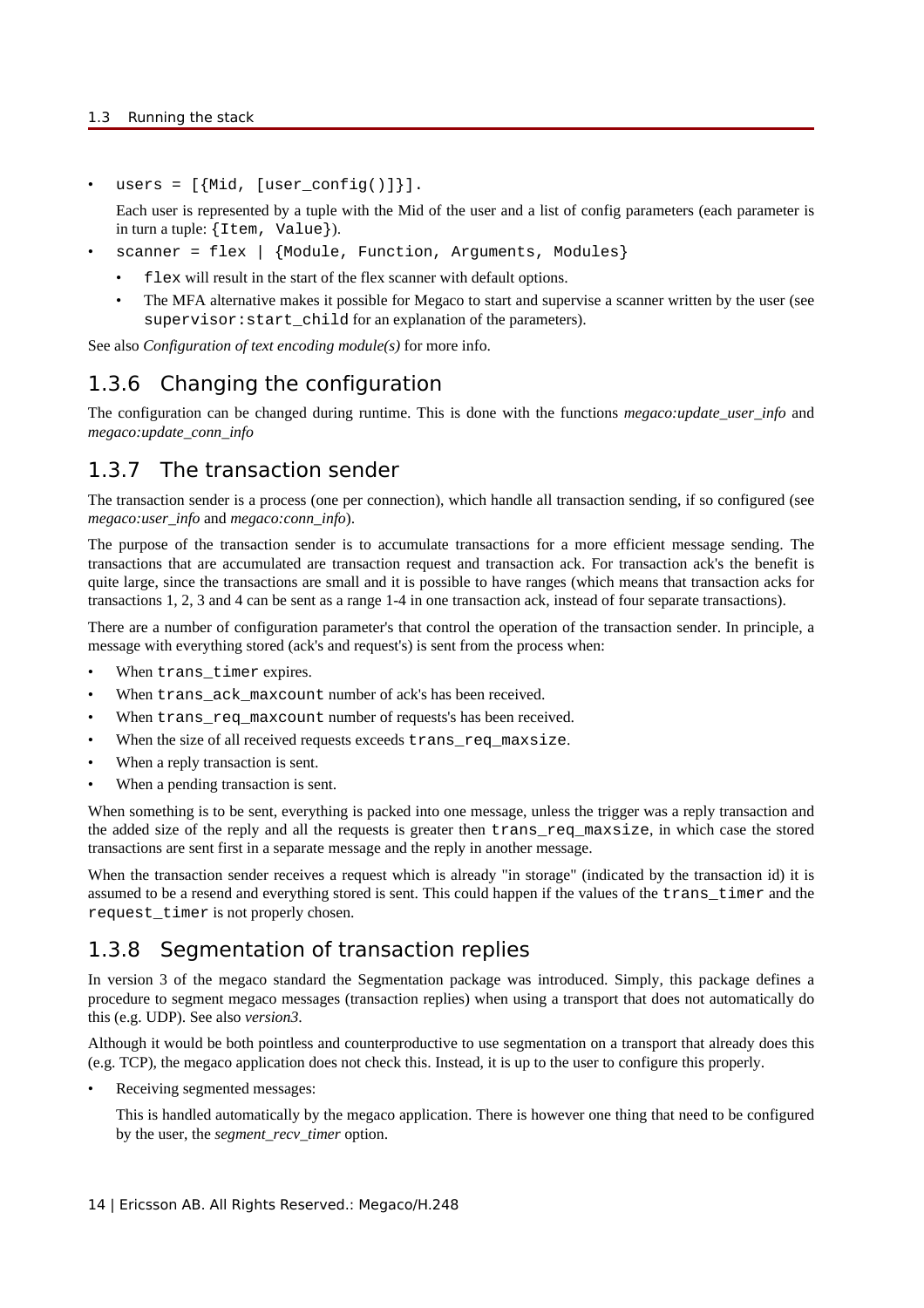Note that the segments are delivered to the user differently depending on which function is used to issue the original request. When issuing the request using the *megaco:cast* function, the segments are delivered to the user via the *handle\_trans\_reply* callback function one at a time, as they arrive. But this obviously doe not work for the *megaco:call* function. In this case, the segments are accumulated and then delivered all at once as the function returns.

Sending segmented messages:

This is also handled automatically by the megaco application. First of all, segmentation is only attempted if so configured, see the *segment\_send* option. Secondly, megaco relies on the ability of the used codec to encode action replies, which is the smallest component the megaco application handles when segmenting. Thirdly, the reply will be segmented only if the sum of the size of the action replies (plus an arbitrary message header size) are greater then the specified max message size (see the *max\_pdu\_size* option). Finally, if segmentation is decided, then each action reply will make up its own (segment) message.

# 1.4 Internal form and its encodings

This version of the stack is compliant with:

- Megaco/H.248 version 1 (RFC3525) updated according to Implementors Guide version 10-13.
- Megaco/H.248 version 2 as defined by draft-ietf-megaco-h248v2-04 updated according to Implementors Guide version 10-13.
- Megaco/H.248 version 3 as defined by ITU H.248.1 (09/2005).

### 1.4.1 Internal form of messages

We use the same internal form for both the binary and text encoding. Our internal form of Megaco/H.248 messages is heavily influenced by the internal format used by ASN.1 encoders/decoders:

- "SEQUENCE OF" is represented as a list.
- "CHOICE" is represented as a tagged tuple with size 2.
- "SEQUENCE" is represented as a record, defined in "megaco/include/megaco\_message\_v1.hrl".
- "OPTIONAL" is represented as an ordinary field in a record which defaults to 'asn1\_NOVALUE', meaning that the field has no value.
- "OCTET STRING" is represented as a list of unsigned integers.
- "ENUMERATED" is represented as a single atom.
- "BIT STRING" is represented as a list of atoms.
- "BOOLEAN" is represented as the atom 'true' or 'false'.
- "INTEGER" is represented as an integer.
- "IA5String" is represented as a list of integers, where each integer is the ASCII value of the corresponding character.
- "NULL" is represented as the atom 'NULL'.

In order to fully understand the internal form you must get hold on a ASN.1 specification for the Megaco/H.248 protocol, and apply the rules above. Please, see the documentation of the ASN.1 compiler in Erlang/OTP for more details of the semantics in mapping between ASN.1 and the corresponding internal form.

Observe that the 'TerminationId' record is not used in the internal form. It has been replaced with a megaco\_term\_id record (defined in "megaco/include/megaco.hrl").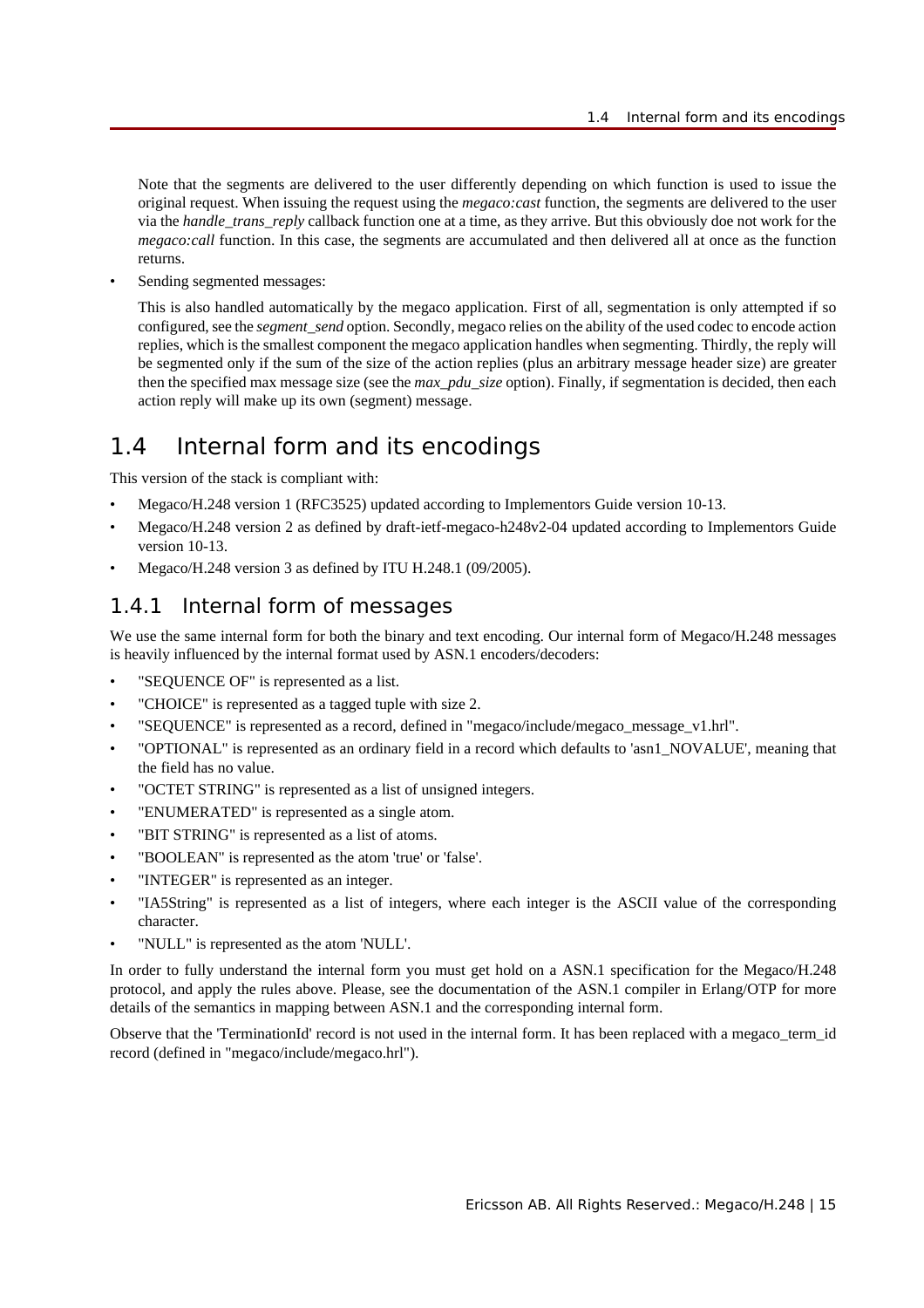### 1.4.2 The different encodings

The Megaco/H.248 standard defines both a plain text encoding and a binary encoding (ASN.1 BER) and we have implemented encoders and decoders for both. We do in fact supply five different encoding/decoding modules.

In the text encoding, implementors have the choice of using a mix of short and long keywords. It is also possible to add white spaces to improve readability. We use the term compact for text messages with the shortest possible keywords and no optional white spaces, and the term pretty for a well indented text format using long keywords and an indentation style like the text examples in the Megaco/H.248 specification).

Here follows an example of a text message to give a feeling of the difference between the pretty and compact versions of text messages. First the pretty, well indented version with long keywords:

```
 MEGACO/1 [124.124.124.222]
    Transaction = 9998 {
             Context = - {
                         ServiceChange = ROOT {
                                    Services {
                                             Method = Restart,
                                             ServiceChangeAddress = 55555,
                                             Profit = ResGW/1.Reason = "901 Cold Boot"<br>}
en and the state of the state of the state of the state of the state of the state of the state of the state of
}}<br>}}
               }
    }
```
Then the compact version without indentation and with short keywords:

```
 !/1 [124.124.124.222]
 T=9998{C=-{SC=ROOT{SV{MT=RS,AD=55555,PF=ResGW/1,RE="901 Cold Boot"}}}}
```
And the programmers view of the same message. First a list of ActionRequest records are constructed and then it is sent with one of the send functions in the API:

```
 Prof = #'ServiceChangeProfile'{profileName = "resgw", version = 1},
  Parm = #'ServiceChangeParm'{serviceChangeMethod = restart,
 serviceChangeAddress = {portNumber, 55555},
 serviceChangeReason = "901 Cold Boot",
                          serviceChangeProfile = Prof},
 Req = # 'ServiceChangeRequest' {terminationID = ['megaco root terminationid],serviceChangeParms = Parm},
 Actions = H^*ActionRequest'{contextId = ?megaco_null_context_id,
                           commandRequests = {serviceChangeReg, Reg}} megaco:call(ConnHandle, Actions, Config).
```
And finally a print-out of the entire internal form:

```
 {'MegacoMessage',
asn1_NOVALUE,
  {'Message',
   1,
   {ip4Address,{'IP4Address', [124,124,124,222], asn1_NOVALUE}},
```
16 | Ericsson AB. All Rights Reserved.: Megaco/H.248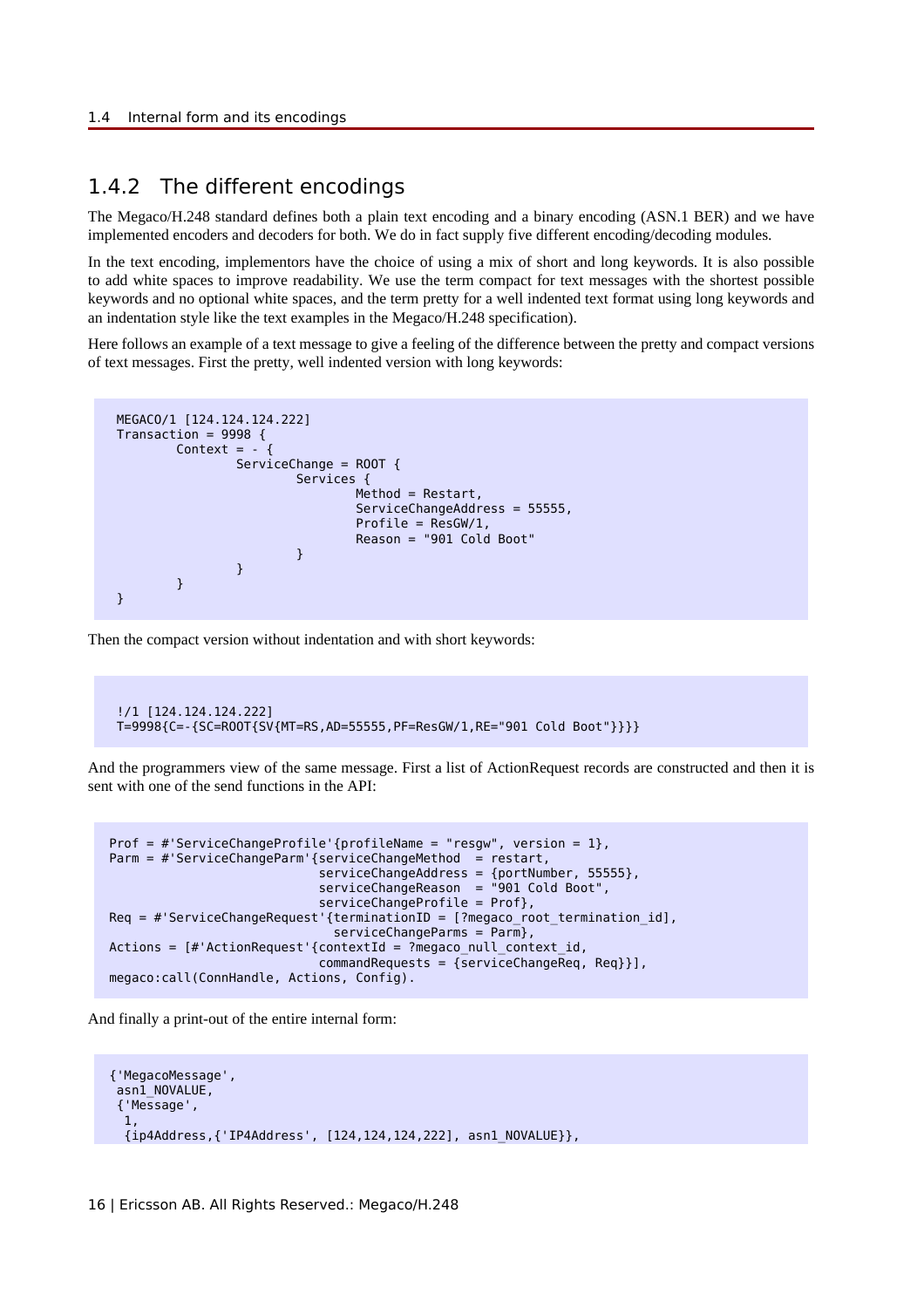```
 {transactions,
\blacksquare {transactionRequest,
       {'TransactionRequest',
        9998,
         [{'ActionRequest',
         \theta,
         asn1_NOVALUE,
         asn1_NOVALUE,
 [
           {'CommandRequest',
            {serviceChangeReq,
             {'ServiceChangeRequest',
 [
               {megaco_term_id, false, ["root"]}],
               {'ServiceChangeParm',
                restart,
                {portNumber, 55555},
               asn1_NOVALUE,
\{ 'ServiceChangeProfile', 'respw", version = 1 \}, "901 MG Cold Boot",
               asn1_NOVALUE,
              asn1<sup>-</sup>NOVALUE,
                asn1_NOVALUE
 }
 }
            },
           asn1_NOVALUE,
           asn1_NOVALUE
 }
 ]
 }
 ]
      }
     }
 ]
    }
   }
 }
```
The following encoding modules are provided:

- megaco\_pretty\_text\_encoder encodes messages into pretty text format, decodes both pretty as well as compact text.
- megaco\_compact\_text\_encoder encodes messages into compact text format, decodes both pretty as well as compact text.
- megaco\_binary\_encoder encode/decode ASN.1 BER messages. This encoder implements the fastest of the BER encoders/decoders. Recommended binary codec.
- megaco\_ber\_encoder encode/decode ASN.1 BER messages.
- megaco per encoder encode/decode ASN.1 PER messages. N.B. that this format is not included in the Megaco standard.
- megaco\_erl\_dist\_encoder encodes messages into Erlangs distribution format. It is rather verbose but encoding and decoding is blinding fast. N.B. that this format is not included in the Megaco standard.

# 1.4.3 Configuration of Erlang distribution encoding module

The encoding\_config of the megaco\_erl\_dist\_encoder module may be one of these:

• [] - Encodes the messages to the standard distribution format. It is rather verbose but encoding and decoding is blinding fast.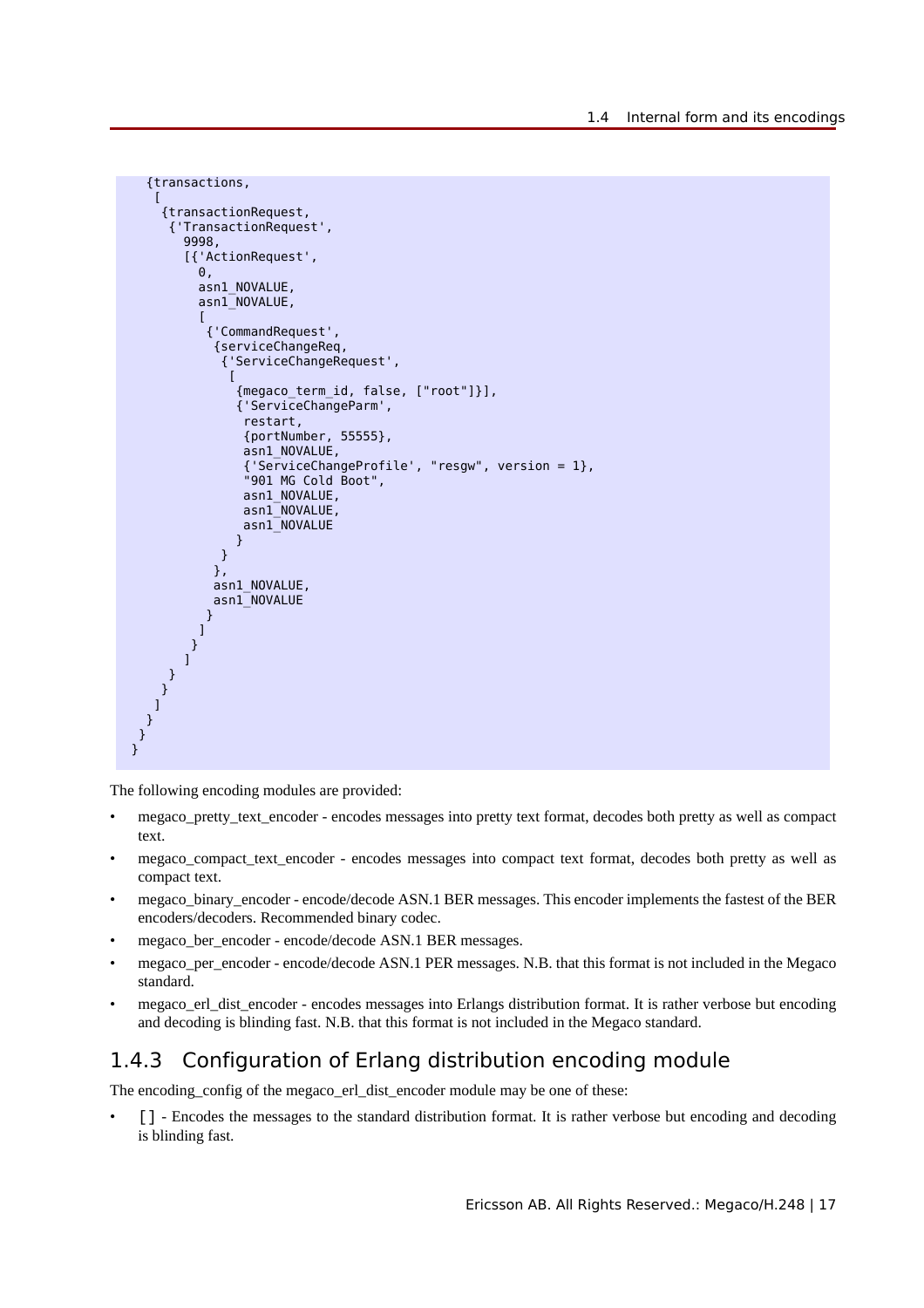- [megaco\_compressed] Encodes the messages to the standard distribution format after an internal transformation. It is less verbose, but the total time of the encoding and decoding will on the other hand be somewhat slower (see the *performance* chapter for more info).
- [{megaco\_compressed, Module}] Works in the same way as the megaco\_compressed config parameter, only here the user provide their own compress module. This module must implement the *megaco\_edist\_compress* behaviour.
- [compressed] Encodes the messages to a compressed form of the standard distribution format. It is less verbose, but the encoding and decoding will on the other hand be slower.

# 1.4.4 Configuration of text encoding module(s)

When using text encoding(s), there is actually two different configs controlling what software to use:

- [] An empty list indicates that the erlang scanner should be used.
- [{flex, port()}] Use the flex scanner when decoding (not optimized for SMP). See *initial configuration* for more info.
- [{flex, ports()}] Use the flex scanner when decoding (optimized for SMP). See *initial configuration* for more info.

The Flex scanner is a Megaco scanner written as a linked in driver (in C). There are two ways to get this working:

Let the Megaco stack start the flex scanner (load the driver).

To make this happen the megaco stack has to be configured:

- Add the  $\{scanner, flex\}$  (or similar) directive to an Erlang system config file for the megaco app (see *initial configuration* chapter for details).
- Retrieve the encoding-config using the *system\_info* function (with Item = text\_config).
- Update the receive handle with the encoding-config (the encoding\_config field).

The benefit of this is that Megaco handles the starting, holding and the supervision of the driver and port.

The Megaco client (user) starts the flex scanner (load the driver).

When starting the flex scanner a port to the linked in driver is created. This port has to be owned by a process. This process must not die. If it does the port will also terminate. Therefor:

- Create a permanent process. Make sure this process is supervised (so that if it does die, this will be noticed).
- Let this process start the flex scanner by calling the megaco\_flex\_scanner: start/0,1 function.
- Retrieve the encoding-config and when initiating the megaco\_receive\_handle, set the field encoding\_config accordingly.
- Pass the megaco\_receive\_handle to the transport module.

# 1.4.5 Configuration of binary encoding module(s)

When using binary encoding, the structure of the termination id's needs to be specified.

- [native] skips the transformation phase, i.e. the decoded message(s) will not be transformed into our internal form.
- [integer()] A list containing the size (the number of bits) of each level. Example: [3,8,5,8].
- integer() Number of one byte (8 bits) levels. N.B. This is currently converted into the previous config. Example: 3 ([8,8,8]).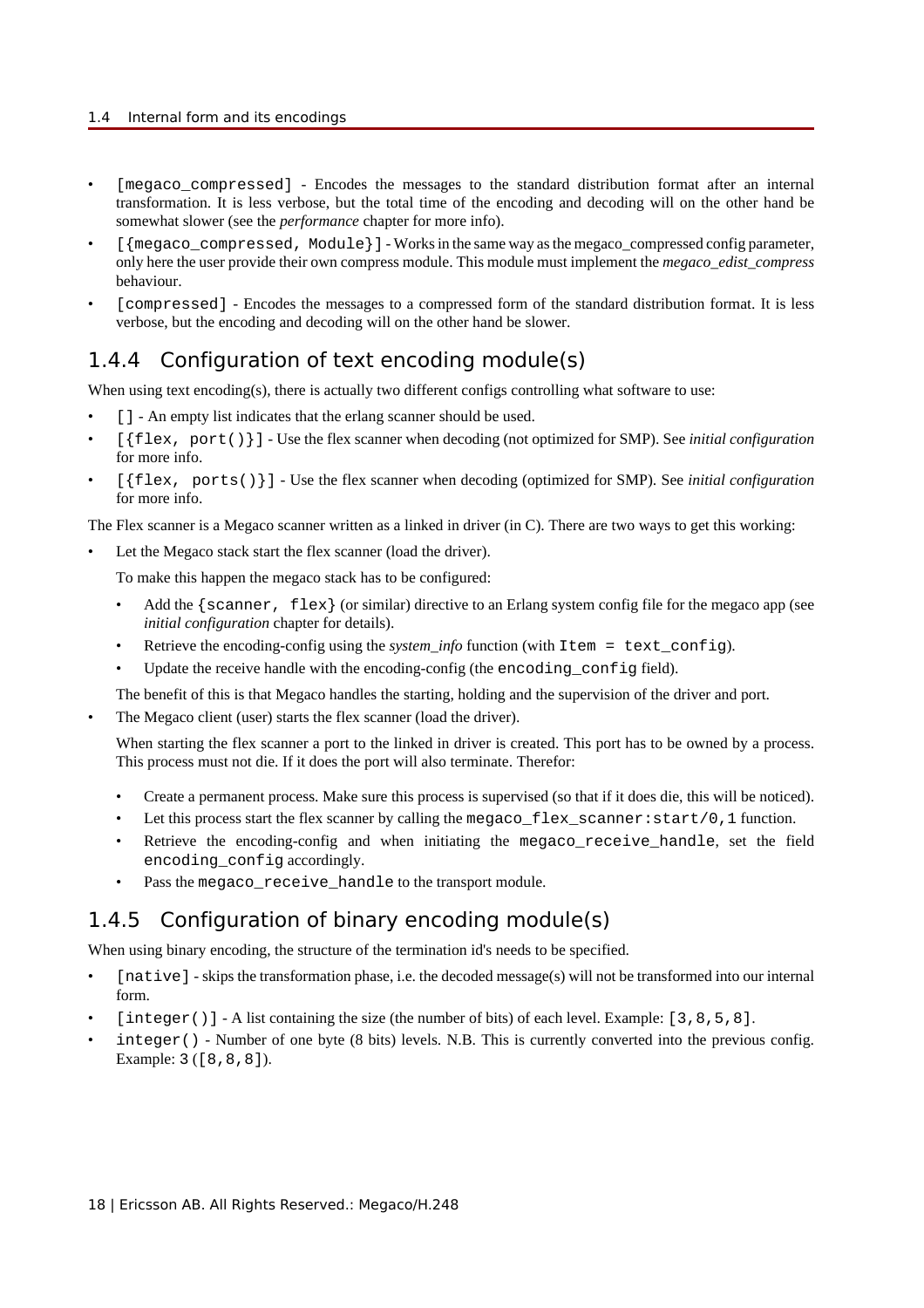# 1.4.6 Handling megaco versions

Since the version 3 implemented, in this version of the Megaco application, is preliminary, it is necessary to have a way to handle different version 3 implementations. For this reason the encoding config option {version3, version3()} has been introduced. This option, if present, has to be *first* in the encoding config list. Version 1 and 2 codec's ignore this option, if found.

version3() -> prev3a | prev3b | prev3c | v3

• *prev3a*

Preliminary version 3, based on TD-33

• *prev3b*

Preliminary version 3, based on TD-33, but text encoding updated with the final solution for priority in contextProperty (which is backward compatible with v2).

• *prev3c*

Preliminary version 3, based on the final version of the v3-standard, but *excluding* segments!

• *v3*

Full version 3. Including segmentation. This is the default version 3 variant (i.e. if a version 3 messages is to be encoded/decoded and no version3 encoding config is found, then v3 is assumed).

There are two ways to handle the different megaco encoding versions. Either using *dynamic version detection* (only valid for for incoming messages) or by *explicit version* setting in the connection info.

For incoming messages:

• Dynamic version detection

Set the protocol version in the megaco\_receive\_handle to dynamic (this is the default).

This works for those codecs that support partial decode of the version, currently *text*, and ber\_bin (megaco\_binary\_encoder and megaco\_ber\_bin\_encoder).

This way the decoder will detect which version is used and then use the proper decoder.

**Explicit version** 

Explicitly set the actual protocol version in the megaco receive handle.

Start with version 1. When the initial service change has been performed and version 2 has been negotiated, upgrade the megaco\_receive\_handle of the transport process (control\_pid) to version 2. See *megaco\_tcp* and *megaco\_udp*.

Note that if udp is used, the same transport process could be used for several connections. This could make upgrading impossible.

For codecs that does not support partial decode of the version, currently megaco\_ber\_encoder, megaco\_per\_encoder and megaco\_per\_bin\_encoder, dynamic will revert to version 1.

For outgoing messages:

of the connection info.

- Update the connection info protocol\_version.
- Override protocol version when sending a message by adding the item { $\text{protocol version}$ , integer() } to the Options. See *call* or *cast*. Note that this does not effect the messages that are sent autonomously by the stack. They use the protocol\_version

# 1.4.7 Encoder callback functions

The encoder callback interface is defined by the megaco\_encoder behaviour, see *megaco\_encoder*.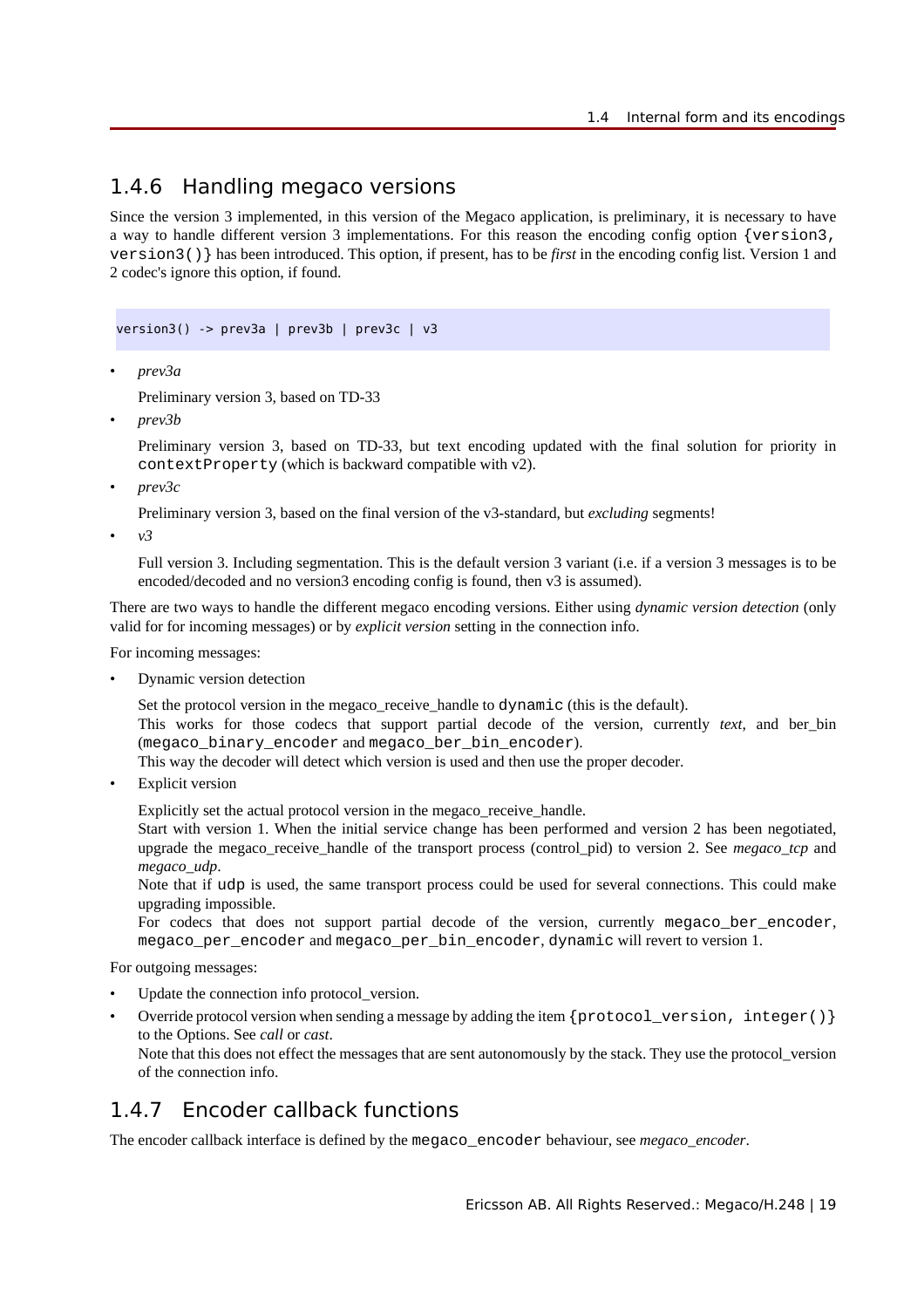# 1.5 Transport mechanisms

### 1.5.1 Callback interface

The callback interface of the transport module contains several functions. Some of which are mandatory while others are only optional:

- send\_message Send a message. *Mandatory*
- block Block the transport. *Optional*
	- This function is usefull for flow control.
- unblock Unblock the transport. *Optional*

For more detail, see the *megaco\_transport* behaviour definition.

# 1.5.2 Examples

The Megaco/H.248 application contains implementations for the two protocols specified by the Megaco/H.248 standard; UDP, see *megaco\_udp*, and TCP/TPKT, see *megaco\_tcp*.

# 1.6 Implementation examples

## 1.6.1 A simple Media Gateway Controller

In megaco/examples/simple/megaco\_simple\_mgc.erl there is an example of a simple MGC that listens on both text and binary standard ports and is prepared to handle a Service Change Request message to arrive either via TCP/IP or UDP/IP. Messages received on the text port are decoded using a text decoder and messages received on the binary port are decoded using a binary decoder.

The Service Change Reply is encoded in the same way as the request and sent back to the MG with the same transport mechanism UDP/IP or TCP/IP.

After this initial service change message the connection between the MG and MGC is fully established and supervised.

The MGC, with its four listeners, may be started with:

```
 cd megaco/examples/simple
 erl -pa ../../../megaco/ebin -s megaco_filter -s megaco
 megaco_simple_mgc:start().
```
or simply 'gmake mgc'.

The -s megaco filter option to erl implies, the event tracing mechanism to be enabled and an interactive sequence chart tool to be started. This may be quite useful in order to visualize how your MGC interacts with the Megaco/ H.248 protocol stack.

The event traces may alternatively be directed to a file for later analyze. By default the event tracing is disabled, but it may dynamically be enabled without any need for re-compilation of the code.

### 1.6.2 A simple Media Gateway

In megaco/examples/simple/megaco\_simple\_mg.erl there is an example of a simple MG that connects to an MGC, sends a Service Change Request and waits synchronously for a reply.

After this initial service change message the connection between the MG and MGC is fully established and supervised.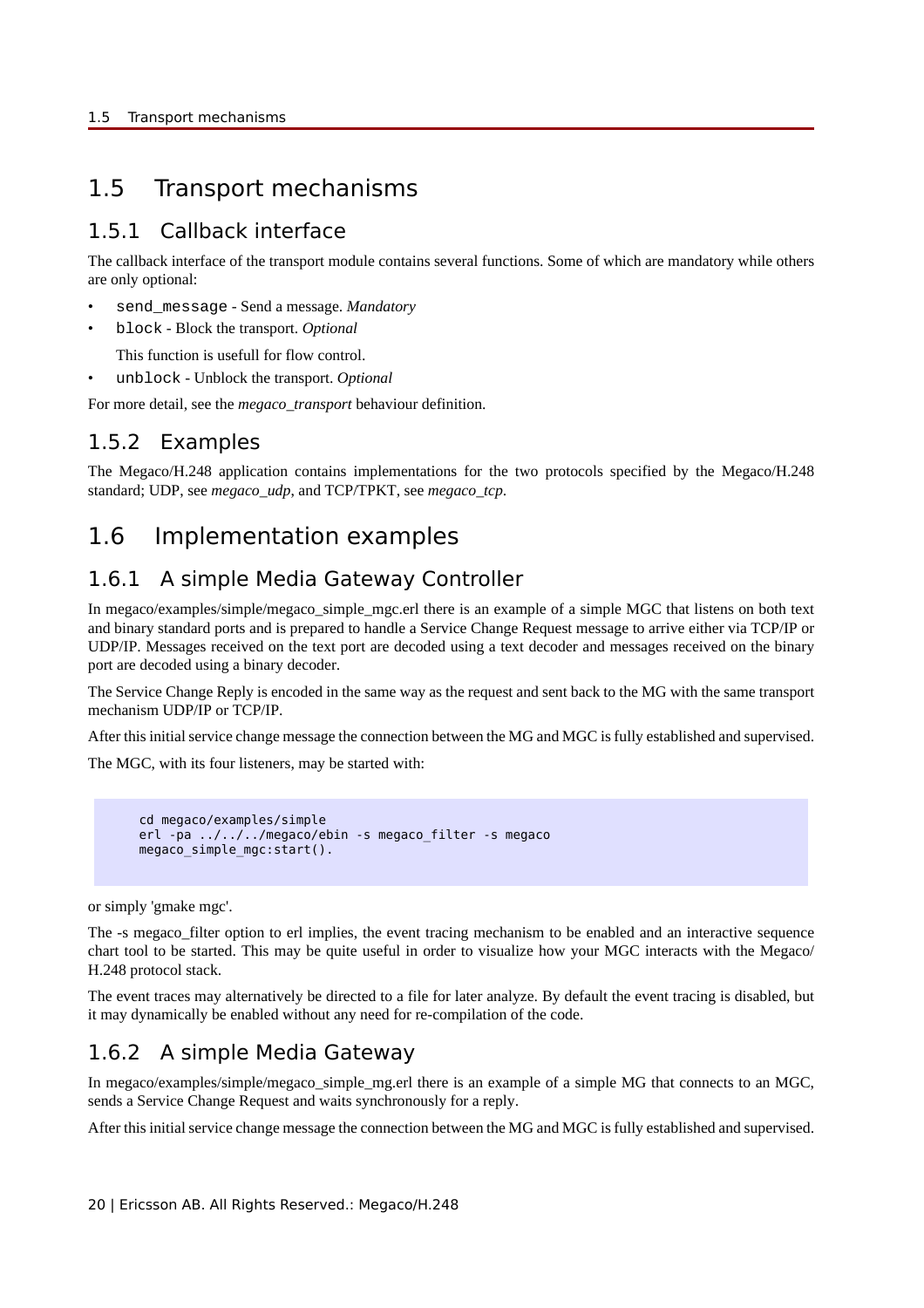Assuming that the MGC is started on the local host, four different MG's, using text over TCP/IP, binary over TCP/IP, text over UDP/IP and binary over UDP/IP may be started on the same Erlang node with:

```
 cd megaco/examples/simple
 erl -pa ../../../megaco/ebin -s megaco_filter -s megaco
 megaco_simple_mg:start().
```
or simply 'gmake mg'.

If you "only" want to start a single MG which tries to connect an MG on a host named "baidarka", you may use one of these functions (instead of the megaco\_simple\_mg:start/0 above):

```
 megaco_simple_mg:start_tcp_text("baidarka", []).
 megaco_simple_mg:start_tcp_binary("baidarka", []).
 megaco_simple_mg:start_udp_text("baidarka", []).
 megaco_simple_mg:start_udp_binary("baidarka", []).
```
The -s megaco filter option to erl implies, the event tracing mechanism to be enabled and an interactive sequence chart tool to be started. This may be quite useful in order to visualize how your MG interacts with the Megaco/H.248 protocol stack.

The event traces may alternatively be directed to a file for later analyze. By default the event tracing is disabled, but it may dynamically be enabled without any need for re-compilation of the code.

# 1.7 Megaco mib

### 1.7.1 Intro

The Megaco mib is as of yet not standardized and our implementation is based on *draft-ietf-megaco-mib-04.txt*. Almost all of the mib cannot easily be implemented by the megaco application. Instead these things should be implemented by a user (of the megaco application).

So what part of the mib is implemented? Basically the relevant statistic counters of the *MedGwyGatewayStatsEntry*.

### 1.7.2 Statistics counters

The implementation of the statistic counters is lightweight. I.e. the statistic counters are handled separately by different entities of the application. For instance our two transport module(s) (see *megaco\_tcp* and *megaco\_udp*) maintain their own counters and the application engine (see *megaco*) maintain its own counters.

This also means that if a user implement their own transport service then it has to maintain its own statistics.

#### 1.7.3 Distribution

Each megaco application maintains its own set of counters. So in a large (distributed) MG/MGC it could be necessary to collect the statistics from several nodes (each) running the megaco application (only one of them with the transport).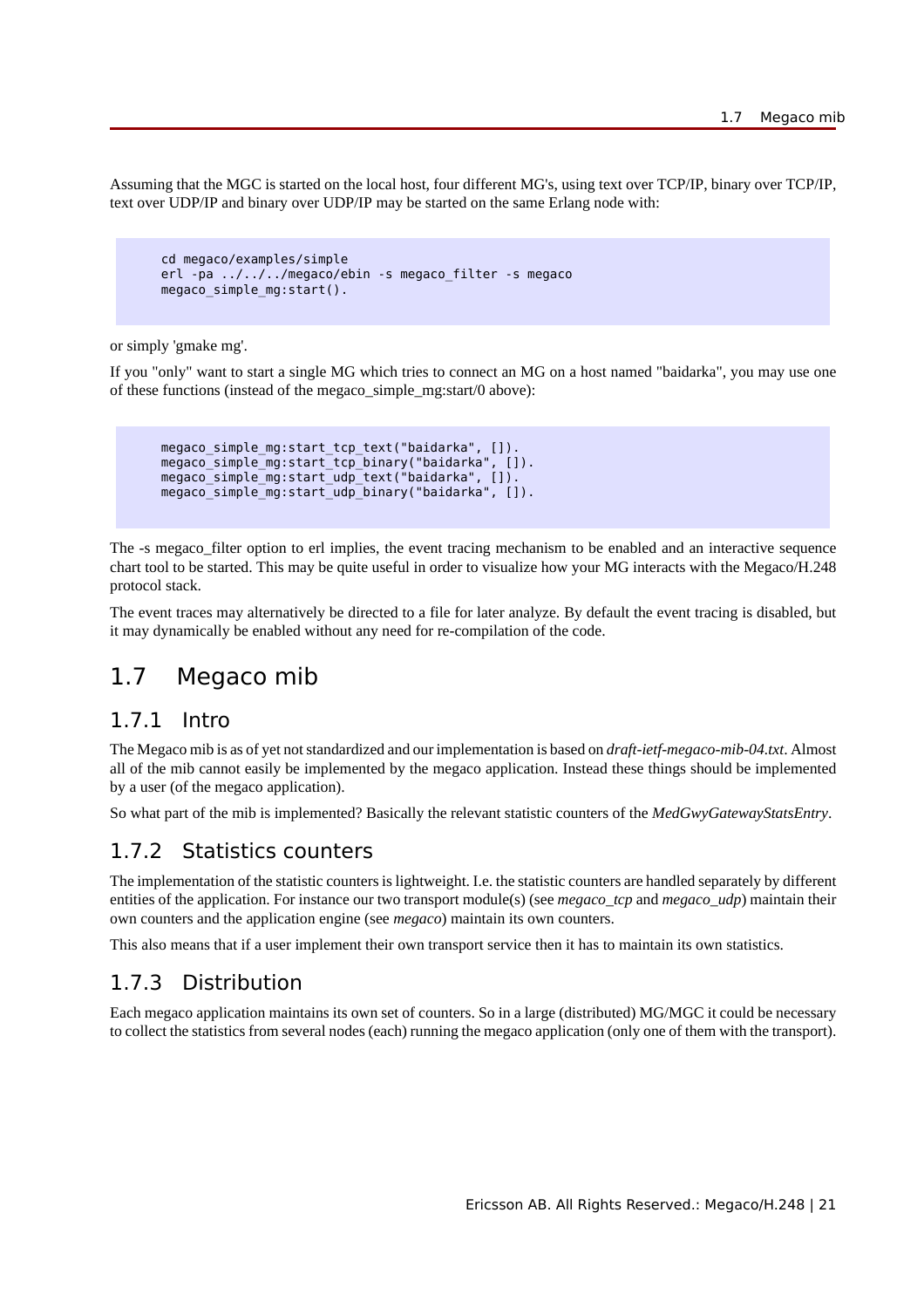# 1.8 Performance comparison

# 1.8.1 Comparison of encoder/decoders

The Megaco/H.248 standard defines both a plain text encoding and a binary encoding (ASN.1 BER) and we have implemented encoders and decoders for both. We do supply a bunch of different encoding/decoding modules and the user may in fact implement their own (like our erl\_dist module). Using a non-standard encoding format has its obvious drawbacks, but may be useful in some configurations.

We have made four different measurements of our Erlang/OTP implementation of the Megaco/H.248 protocol stack, in order to compare our different encoders/decoders. The result of each one is summarized in the table below.

The result above are the fastest of these configurations for each codec. The figures presented are the average of all used messages.

For comparison, also included are first, performance figures with megaco (including the measurement software) and asn1 applications hipe-compiled (second figure in the time columns, note that per bin decode had some issues so those figures are not included), and second, performance figures where the flex driver was built as non-reentrant flex (third figure in the time columns, only valid for text codecs using the flex-scanner, figures within parenthesis).

| Codec and config                | Size | Encode   | Decode   | Total    |
|---------------------------------|------|----------|----------|----------|
| pretty                          | 336  | 20/13    | 75/40    | 95/53    |
| pretty [flex]                   | 336  | 20/13/20 | 39/33/38 | 59/46/58 |
| compact                         | 181  | 17/10    | 62 / 35  | 79 / 45  |
| compact [flex]                  | 181  | 17/10/17 | 37/31/36 | 54/41/53 |
| per bin                         | 91   | 60/29    | 64/      | $124/ -$ |
| per bin [driver]                | 91   | 39/24    | 42/26    | 81/50    |
| per bin [native]                | 91   | 45/21    | 48/      | $93/$ -  |
| per bin<br>[driver,native]      | 91   | 25/15    | 27/18    | 52/33    |
| ber bin                         | 165  | 32/19    | 38/21    | 70/40    |
| ber bin [driver]                | 165  | 32/19    | 33 / 20  | 65/39    |
| ber bin [native]                | 165  | 17/11    | 25/13    | 42/24    |
| ber bin<br>[driver,native]      | 165  | 17/11    | 17/12    | 34/23    |
| erl_dist                        | 875  | 5/5      | $10/10$  | 15/15    |
| erl_dist<br>[megaco_compressed] | 405  | 6/4      | 7/4      | 13/8     |
| erl_dist [compressed]           | 345  | 47 / 47  | 20/20    | $67/67$  |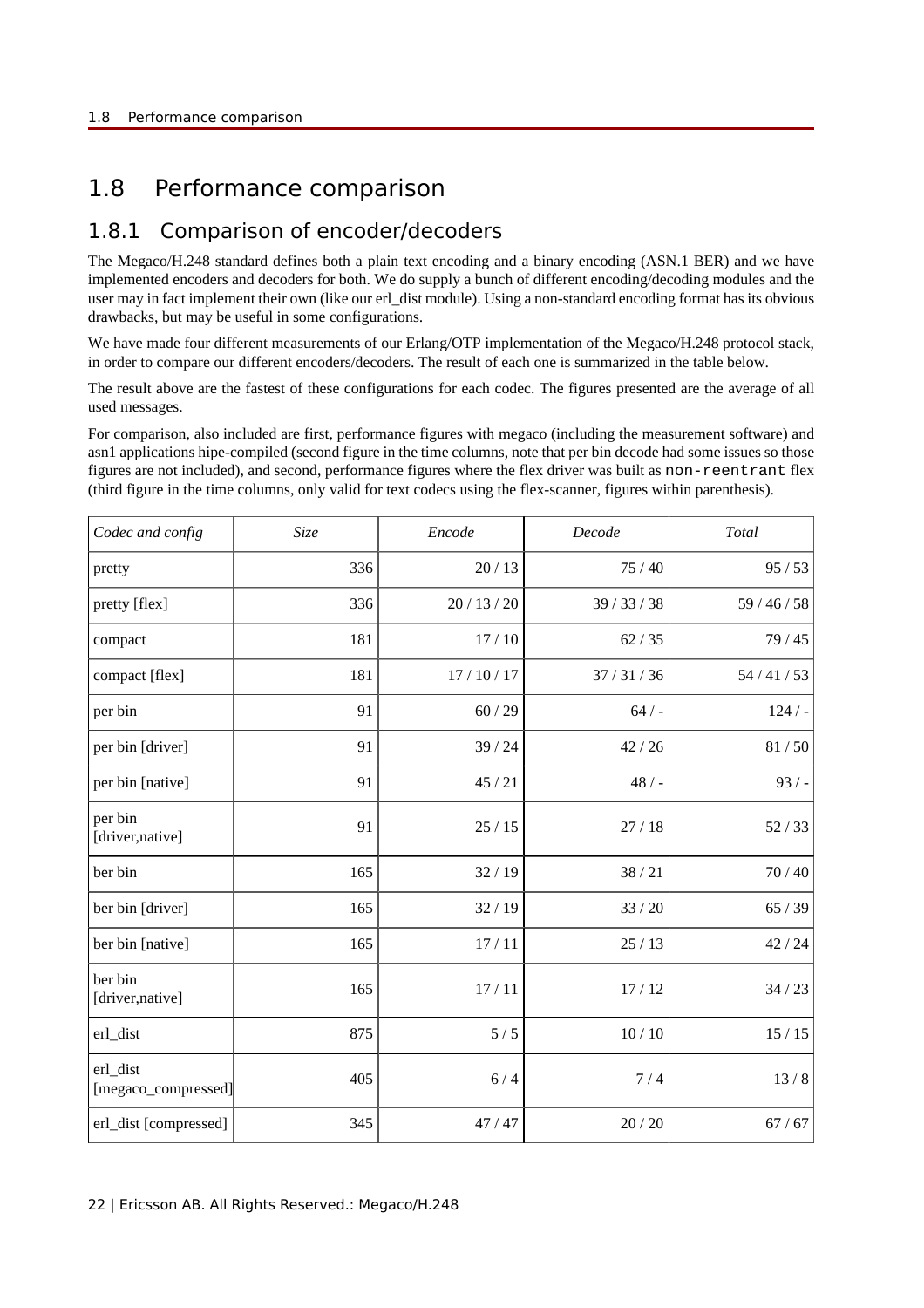| erl dist<br>   megaco_compressed, compressed | 200 | ີ່ |  | 4. |
|----------------------------------------------|-----|----|--|----|
|----------------------------------------------|-----|----|--|----|

Table 8.1: Codec performance

## 1.8.2 System performance characteristics

This is primarily a way to show the effects of using the reentrant flex scanner instead of the non-reentrant.

As can be seen from the figures above there is no real difference between a non-reentrant and an reentrant flex scanner when it comes to the decode times of an individual message.

The real difference is instead in system characteristics, which is best shown with the mstone1 test.

When running SMP erlang on a multi-core machine the "throughput" is significantly higher. The mstone1 test is an extreme test, but it shows what is gained by using the reentrant flex-scanner.

# MStone1 (1 \* Intel Core2Quad Q9550 @ 2.83GHz, 4 GB of memory) mstone1 sh-d flex-s 4



Figure 8.1: MStone1 with mstone1.sh -d flex -s 4

# 1.8.3 Description of encoders/decoders

In Appendix A of the Megaco/H.248 specification (RFC 3525), there are about 30 messages that shows a representative call flow. We have also added a few extra version 1, version 2 and version 3 messages. We have used these messages as basis for our measurements. Our figures have not been weighted in regard to how frequent the different kinds of messages that are sent between the media gateway and its controller.

The test compares the following encoder/decoders:

- *pretty* pretty printed text. In the text encoding, the protocol stack implementors have the choice of using a mix of short and long keywords. It is also possible to add white spaces to improve readability. The pretty text encoding utilizes long keywords and an indentation style like the text examples in the Megaco/H.248 specification.
- *compact* the compact text encoding uses the shortest possible keywords and no optional white spaces.
- *ber* ASN.1 BER.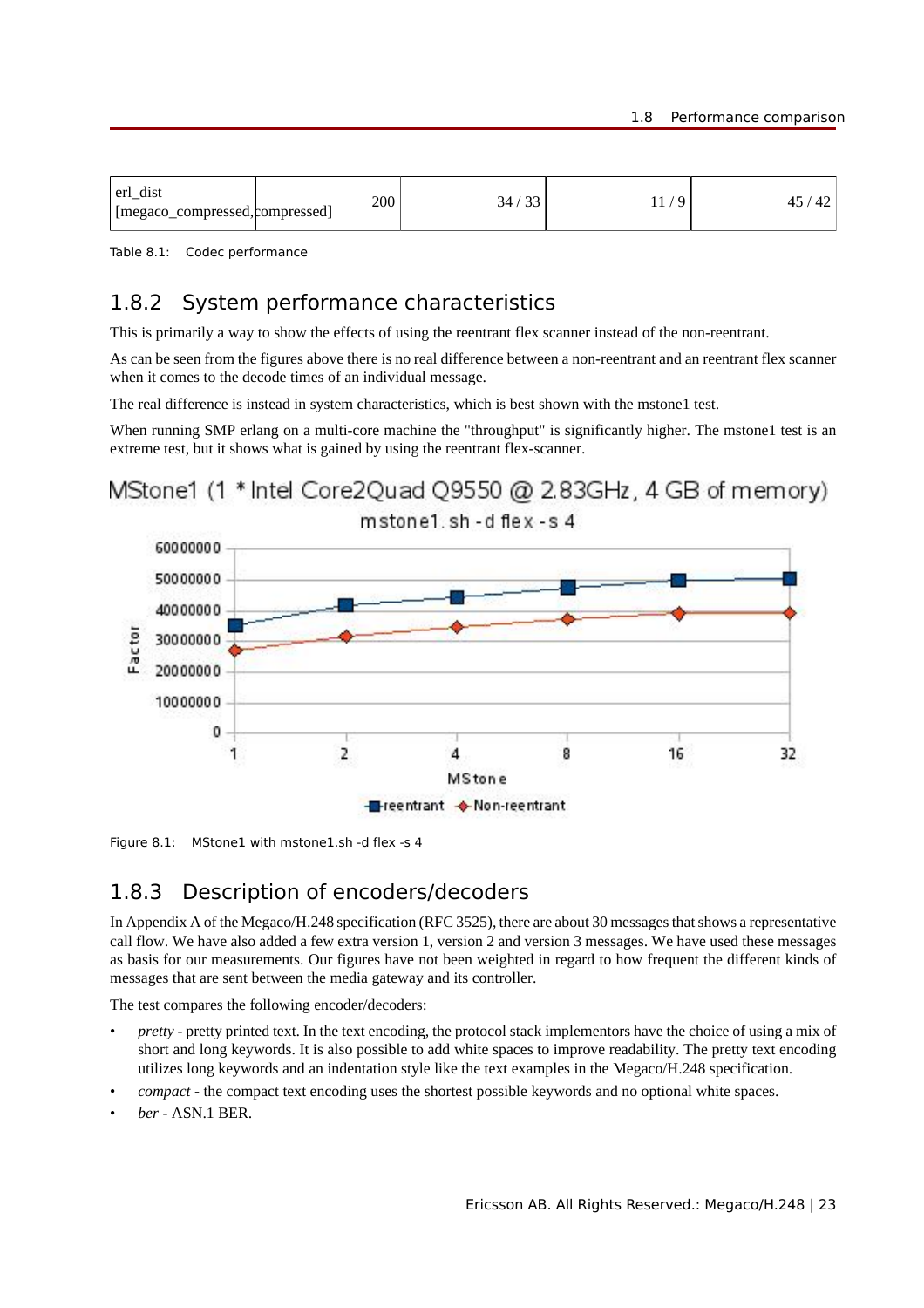- *per* ASN.1 PER. Not standardized as a valid Megaco/H.248 encoding, but included for the matter of completeness as its encoding is extremely compact.
- *erl\_dist* Erlang's native distribution format. Not standardized as a valid Megaco/H.248 encoding, but included as a reference due to its well known performance characteristics. Erlang is a dynamically typed language and any Erlang data structure may be serialized to the erl\_dist format by using built-in functions.

The actual encoded messages have been collected in one directory per encoding type, containing one file per encoded message.

Here follows an example of a text message to give a feeling of the difference between the pretty and compact versions of text messages. First the pretty printed, well indented version with long keywords:

```
MEGACO/1 [124.124.124.222] 
   Transaction = 9998 { 
    Context = - {
       ServiceChange = ROOT { 
          Services { 
            Method = Restart, 
           ServiceChangeAddress = 55555.
           Profile = ResGW/1,
            Reason = "901 MG Cold Boot"
         }
       } 
     }
   }
```
Then the compact text version without indentation and with short keywords:

```
!/1 [124.124.124.222] T=9998{
  C=-{SC=ROOT{SV{MT=RS,AD=55555,PF=ResGW/1,RE="901 MG Cold Boot"}}}}
```
#### 1.8.4 Setup

The measurements has been performed on a HP xw4600 Workstation with a Intel(R) Core(TM)2 Quad CPU Q9550 @ 2.83GHz, with 4 GB memory and running Ubuntu 10.04 x86\_64, kernel 2.6.32-22-generic. Software versions was open source OTP R13B04 (megaco-3.14).

### 1.8.5 Summary

In our measurements we have seen that there are no significant differences in message sizes between ASN.1 BER and the compact text format. Some care should be taken when using the pretty text style (which is used in all the examples included in the protocol specification and preferred during debugging sessions) since the messages can then be quite large. If the message size really is a serious issue, our per encoder should be used, as the ASN.1 PER format is much more compact than all the other alternatives. Its major drawback is that it is has not been approved as a valid Megaco/ H.248 message encoding.

When it comes to pure encode/decode performance, it turns out that:

- our fastest binary encoder (ber) is about equal to our fastest text encoder (compact).
- our fastest binary decoder (ber) is about 54% (61%) faster than our fastest text decoder (compact).

If the pure encode/decode performance really is a serious issue, our erl\_dist encoder could be used, as the encoding/ decoding of the erlang distribution format is much faster than all the other alternatives. Its major drawback is that it is has not been approved as a valid Megaco/H.248 message encoding.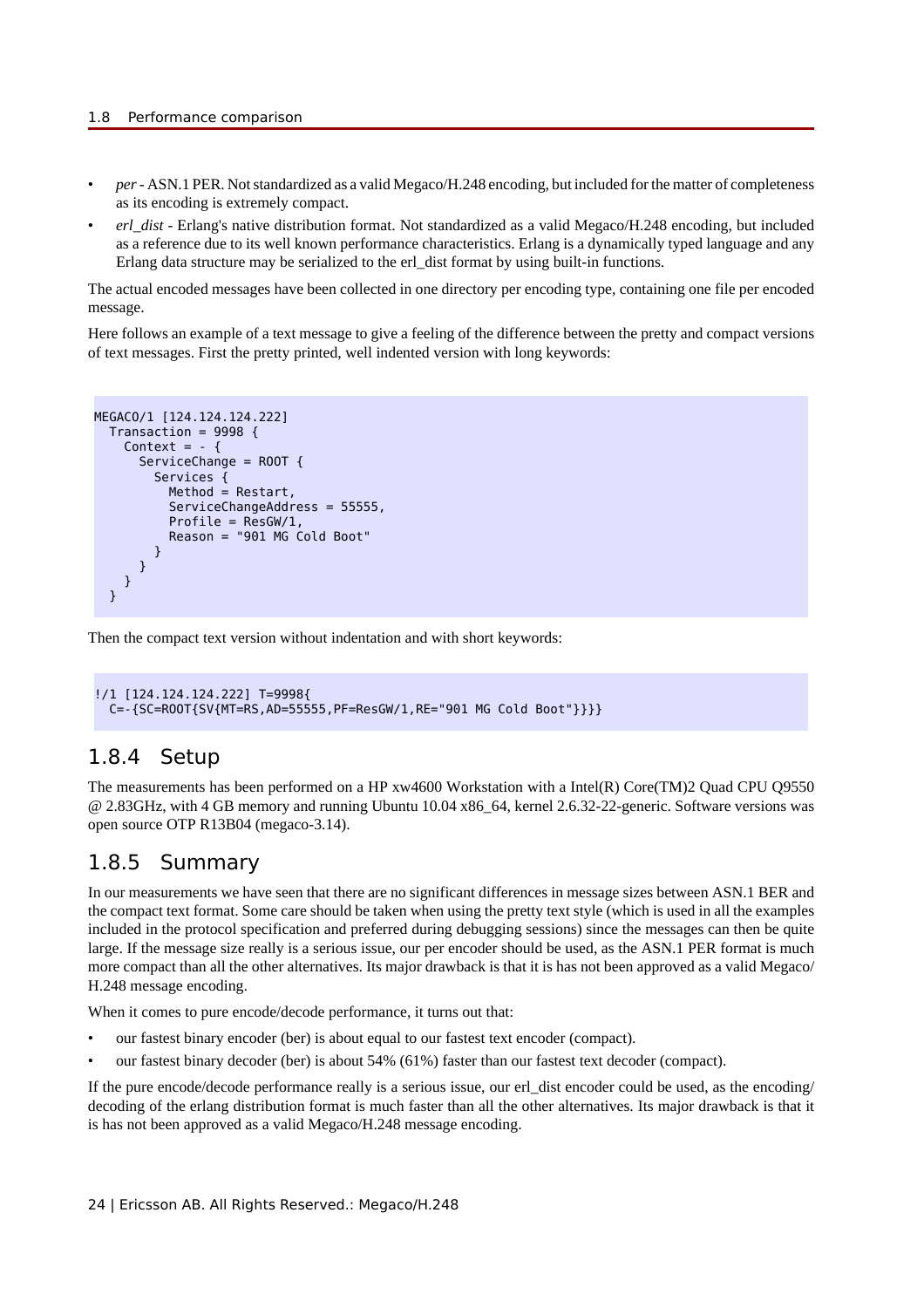There is no performance advantage of building (and using) a non-reentrant flex scanner over a reentrant flex scanner (if flex supports building such a scanner).

#### Note:

Please, observe that these performance figures are related to our implementation in Erlang/OTP. Measurements of other implementations using other tools and techniques may of course result in other figures.

# 1.9 Testing and tools

### 1.9.1 Tracing

We have instrumented our code in order to enable tracing. Running the application with tracing deactivated, causes a negligible performance overhead (an external call to a function which returns an atom). Activation of tracing does not require any recompilation of the code, since we rely on Erlang/OTP's built in support for dynamic trace activation. In our case tracing of calls to a given external function.

Event traces can be viewed in a generic message sequence chart tool, et, or as standard output (events are written to stdio).

See *enable\_trace*, *disable\_trace* and *set\_trace* for more info.

### 1.9.2 Measurement and transformation

We have included some simple tool(s) for codec measurement (meas), performance tests (mstone1 and mstone2) and message transformation.

The tool(s) are located in the example/meas directory.

#### Requirement

- Erlang/OTP, version R13B01 or later.
- Version 3.11 or later of *this* application.
- Version 1.6.10 or later of the *asn1* application.
- The flex libraries. Without it, the flex powered codecs cannot be used.

#### Meas results

The results from the measurement run (meas) is four excel-compatible textfiles:

- decode\_time.xls -> Decoding result
- encode\_time.xls -> Encoding result
- total  $time.xls$  -> Total (Decoding+encoding) result
- message\_size.xls -> Message size

#### Instruction

The tool contain four things:

- The transformation module
- The measurement (meas) module(s)
- The mstone (mstone1 and mstone2) module(s)
- The basic message file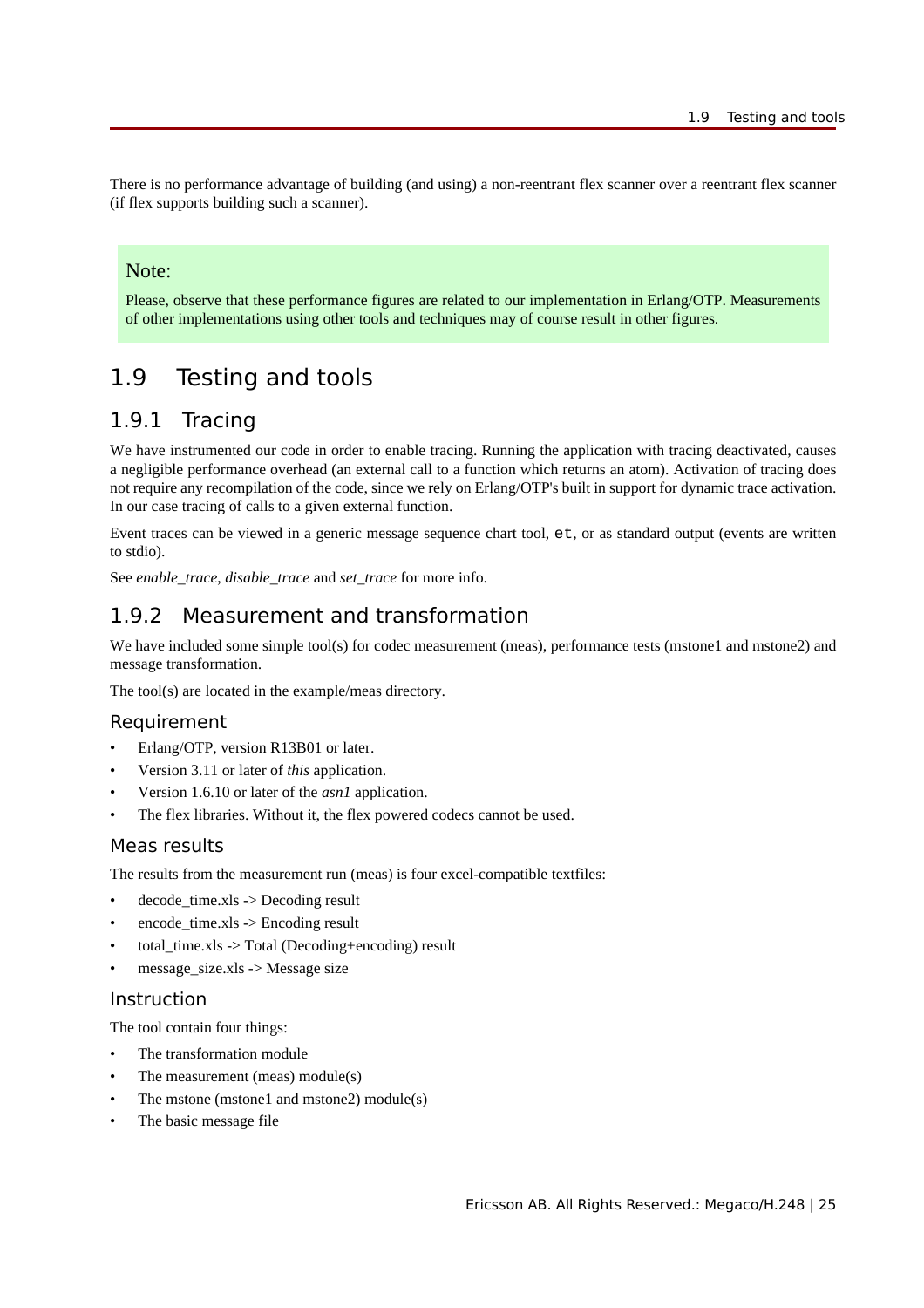#### Message Transformation

The messages used by the different tools are contained in single message package file (see below for more info). The messages in this file is encoded with just one codec. During measurement initiation, the messages are read and then transformed to all codec formats used in the measurement.

The message transformation is done by the transformation module. It is used to transform a set of messages encoded with one codec into the other base codec's.

#### Measurement(s)

There are two different measurement tools:

• *meas*:

Used to perform codec measurements. That is, to see what kind of performance can be expected by the different codecs provided by the megaco application.

The measurement is done by iterating over the decode/encode function for approx 2 seconds per message and counting the number of decodes/encodes.

Is best run by modifying the meas.sh.skel skeleton script provided by the tool.

To run it manually do the following:

```
% erl -pa <path-megaco-ebin-dir> -pa <path-to-meas-module-dir>
        Erlang (BEAM) emulator version 5.6 [source]
       Eshell V5.7.1 (abort with \hat{G})
        1> megaco_codec_meas:start().
 ...
       2> halt().
```
or to make it even easier, assuming a measure shall be done on all the codecs (as above):

```
% erl -noshell -pa <path-megaco-ebin-dir> \\
      -pa \leq path-to-meas-module-dir> \\
       -s megaco_codec_meas -s init stop
```
When run as above (this will take some time), the measurement process is done as follows:

```
For each codec:
     For each message:
         Read the message from the file
             Detect message version
             Measure decode
                 Measure encode
           Write results, encode, decode and total, to file
```
• *mstone1 and mstone2*:

These are two different SMP performance monitoring tool(s).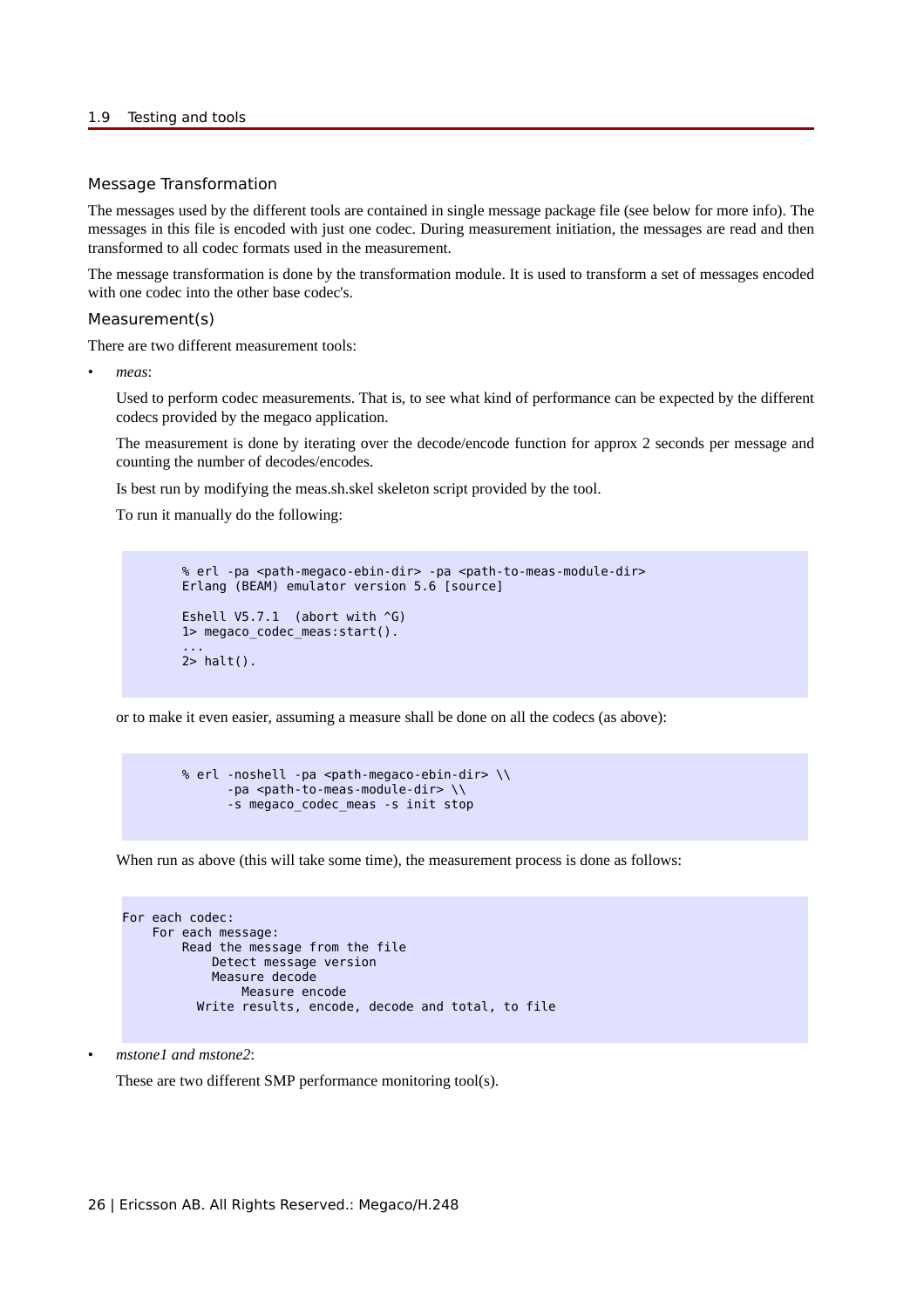*mstonel* creates a process for each codec config supported by the megaco application and let them run for a specific time (all at the same time), encoding and decoding megaco messages. The number of messages processed in total is the mstone1 $(1)$  value.

There are different ways to run the mstone1 tool, e.g. with or without the use of drivers, with *only* flex-empowered configs.

Is best run by modifying the mstone1.sh.skel skeleton script provided by the tool.

The *mstone2* is similar to the *mstone1* tool, but in this case, each created process makes only *one* run through the messages and then exits. A soon as a process exits, a new process (with the same config and messages) is created to takes its place. The number of messages processed in total is the mstone2(1) value.

Both these tools use the message package (time\_test.msgs) provided with the tool(s), although it can run on any message package as long as it has the same structure.

#### Message package file

This is simply an erlang compatible text-file with the following structure: {codec\_name(), messages\_list()}.

```
codec_name() = pretty | compact | ber | per | erlang (how the messages are encoded)
messages_list() = [{message_name(), message()}]
message name() = atom()message() = binary()
```
The codec name is the name of the codec with which all messages in the message  $list()$  has been encoded.

This file can be exported to a file structure by calling the *export\_messages* function. This can be usefull if a measurement shall be done with an external tool. Exporting the messages creates a directory tree with the following structure:

```
<message package>/pretty/<message-files>
                    compact/
                    per/
                    ber/<message-files>
                    erlang/
```
The file includes both version 1, 2 and version 3 messages.

#### Notes

#### Binary codecs

There are two basic ways to use the binary encodings: With package related name and termination id transformation (the 'native' encoding config) or without. This transformation converts package related names and termination id's to a more convenient internal form (equivalent with the decoded text message).

The transformation is done \_after\_ the actual decode has been done.

Furthermore, it is possible to make use of a linked in driver that performs some of the decode/encode, decode for ber and encode for per (the 'driver' encoding config).

Therefor in the tests, binary codecs are tested with four different encoding configs to determine exactly how the different options effect the performance: with transformation and without driver ([]), without transformation and without driver ([native]), with transformation and with driver ([driver]) and finally without transformation and with driver ([driver,native]).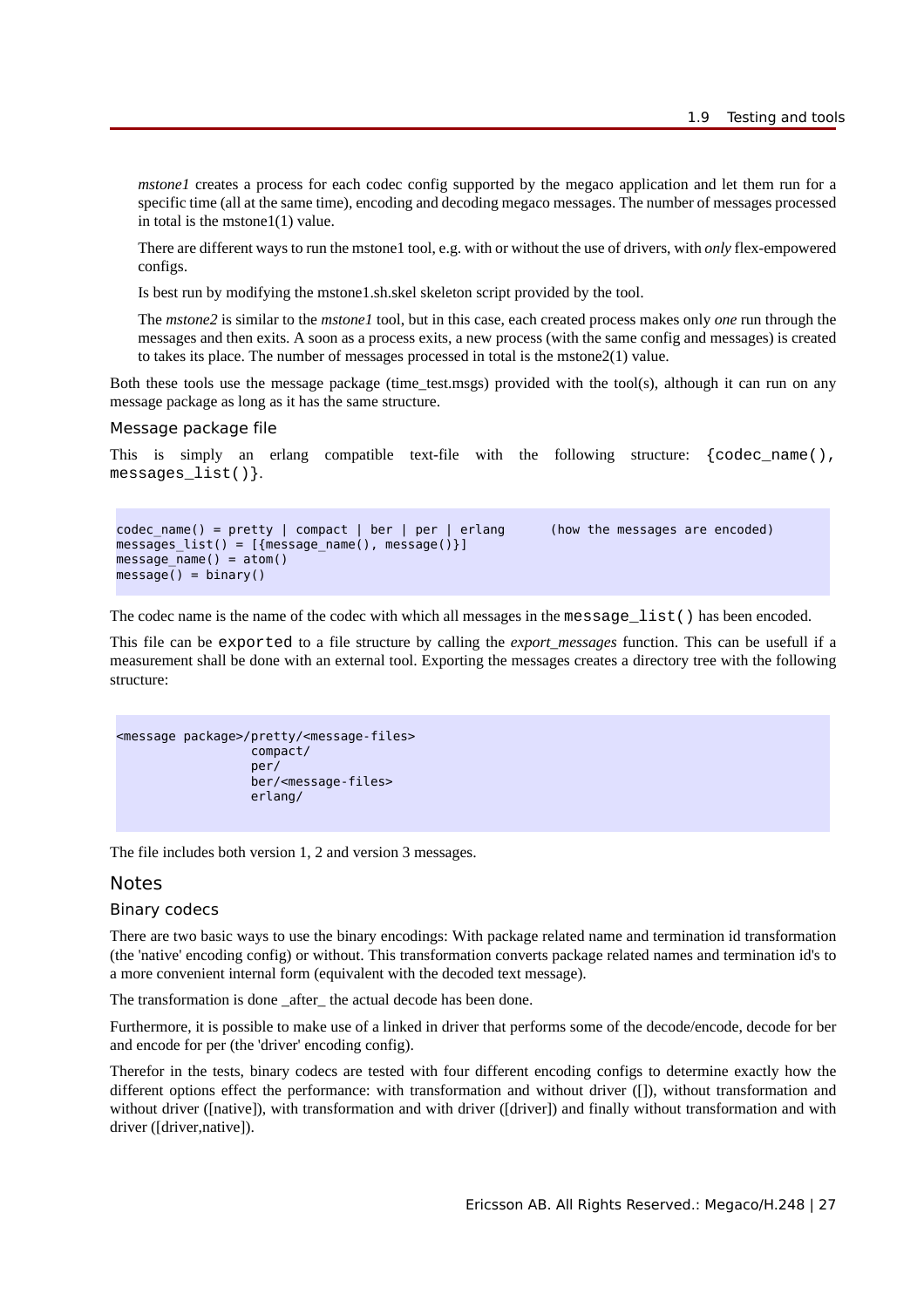#### Included test messages

Some of these messages are ripped from the call flow examples in an old version of the RFC and others are created to test a specific feature of megaco.

#### Measurement tool directory name

Be sure *not* no name the directory containing the measurement binaries starting with 'megaco-', e.g. megaco-meas. This will confuse the erlang application loader (erlang applications are named, e.g. megaco-1.0.2).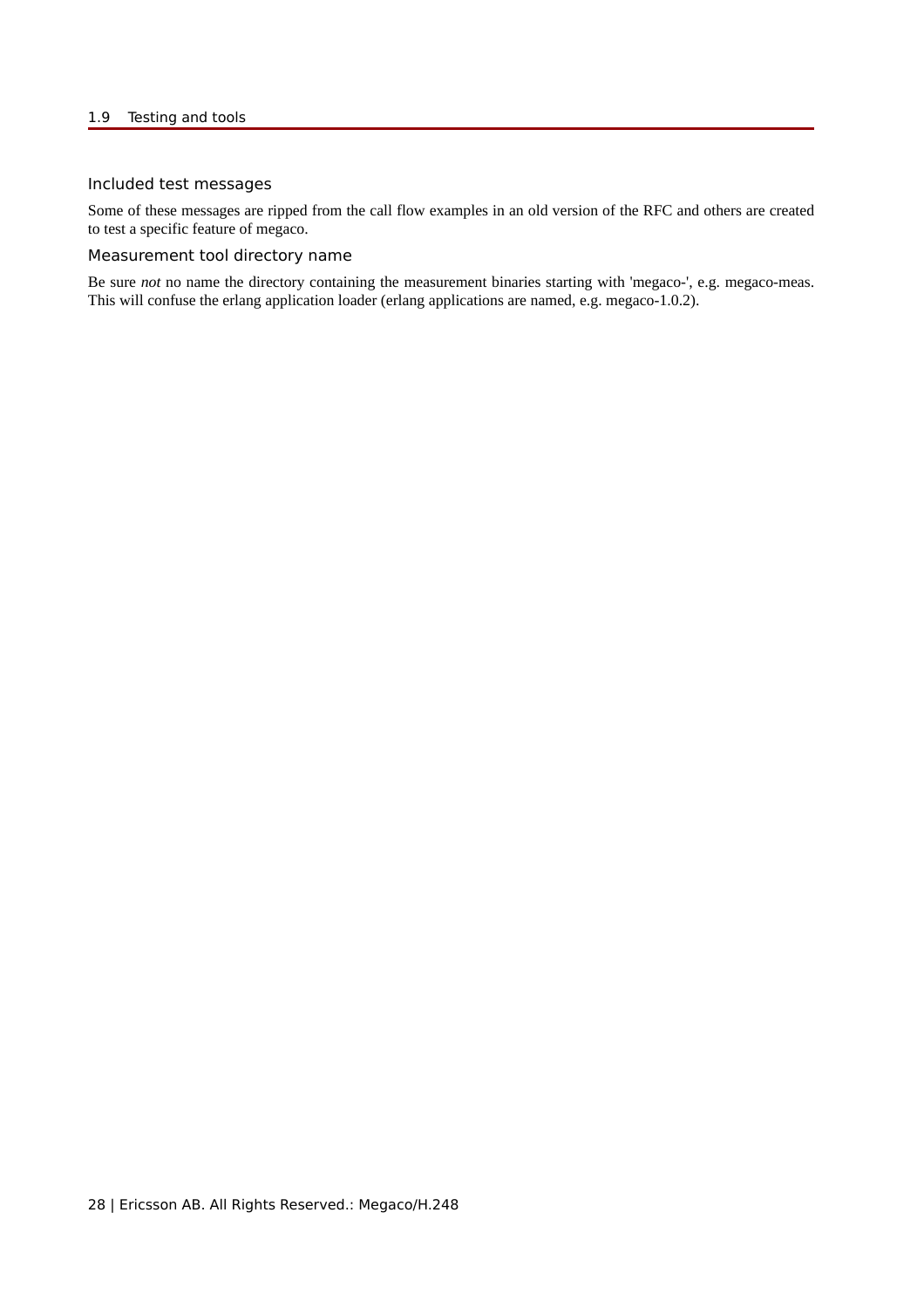# 2 Reference Manual

The Megaco application is a framework for building applications on top of the Megaco/H.248 protocol.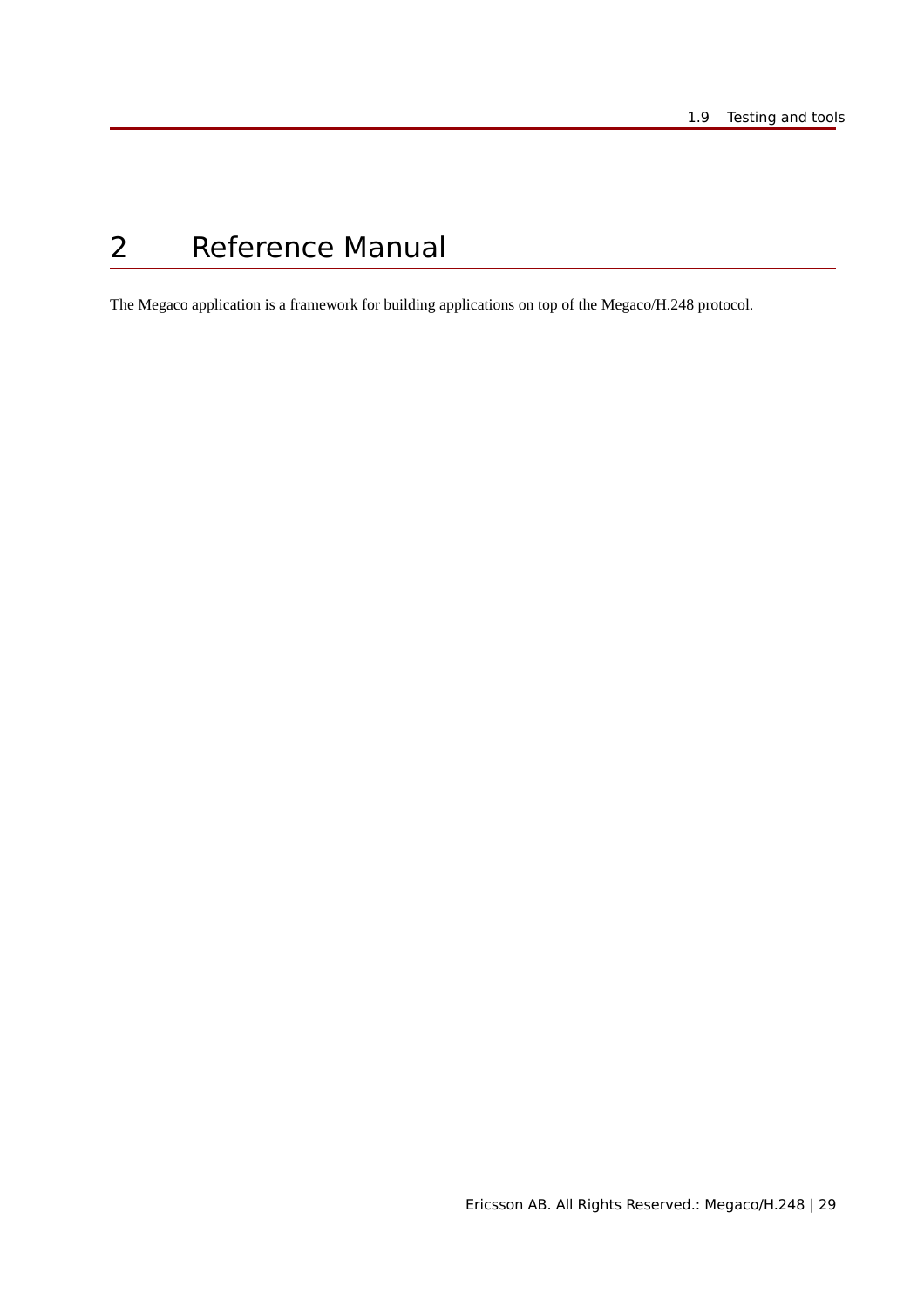```
megaco
```
#### megaco

Erlang module

Interface module for the Megaco application

#### DATA TYPES

```
megaco_mid() = ip4Address() | ip6Address() | 
 domainName() | deviceName() | 
                mtpAddress() 
ip4Address() = #'IP4Address'{}
ip6Address() = #'IP6Address'{}domainName() = #'DomainName'{}
deviceName() = pathName()<br>pathName() = i a 5 String()= ia5String(1..64)
mtpAddress() = octetString(2..4)action_request() = #'ActionRequest'{}
\arctan\text{-} reply() = #'ActionReply'{}
error\_desc() = #'ErrorDescription'{}
transaction reply() = #'TransactionReply'{}
segment no(\bar{)} = integer()
resend\_indication() = flag | boolean()property parm() = #'PropertyParm'{}
property_group() = [property_parm()]
property groups() = [property\ group()]sdp() = sdp_c() | sdp_o() | sdp_s() | sdp_i() | sdp_u() | 
 sdp_e() | sdp_p() | sdp_b() | sdp_z() | sdp_k() | 
         sdp_a() | sdp_a_rtpmap() | sdp_a_ptime() | 
        sdp_t() | sdp_r() | sdp_m()sdp_v() = #megaco_sdp_v{} (Protocol version)
sdp_o() = #megaco_sdp_o{} (Owner/creator and session identifier)
sdp_s() = #megaco_sdp_s{} (Session name)
sdp_i() = #megaco_sdp_i{} (Session information)
sdp_u() = #megaco_sdp_u{}' (URI of description)
sdp_e() = #megaco_sdp_e{} (Email address)
sdp_p() = #megaco_sdp_p{} (Phone number)
sdp_c() = #megaco_sdp_c{} (Connection information)
sdp_b() = #megaco_sdp_b{} (Bandwidth information)
sdp_k() = #megaco_sdp_k{} (Encryption key)
sdp_a() = #megaco_sdp_a{} (Session attribute)
sdp_a_rtpmap() = \frac{1}{4}megaco sdp a rtpmap{}
sdp a_ptime() = #megaco_sdp_a_ptime{}
sdp_a_quality() = #megaco_sdp_a_quality{}
sdp_a_fmtp() = #megaco_sdp_a_fmtp{}sdp_z() = #megaco_sdp_z{} (Time zone adjustment)
sdp_t() = #megaco_sdp_t{} (Time the session is active)
sdp_r() = #megaco_sdp_r{} (Repeat times)
sdp m() = #megaco sdp m{}} (Media name and transport address)
sdp\_property\_parm() = sdp() | property\_parm()sdp property group() = [sdp property parm()]
sdp_property_groups() = [sdp_property_group()]
megaco timer() = infinity | integer() >= 0 | megaco incr timer()
megaco_incr_timer() = #megaco_incr_timer{}
```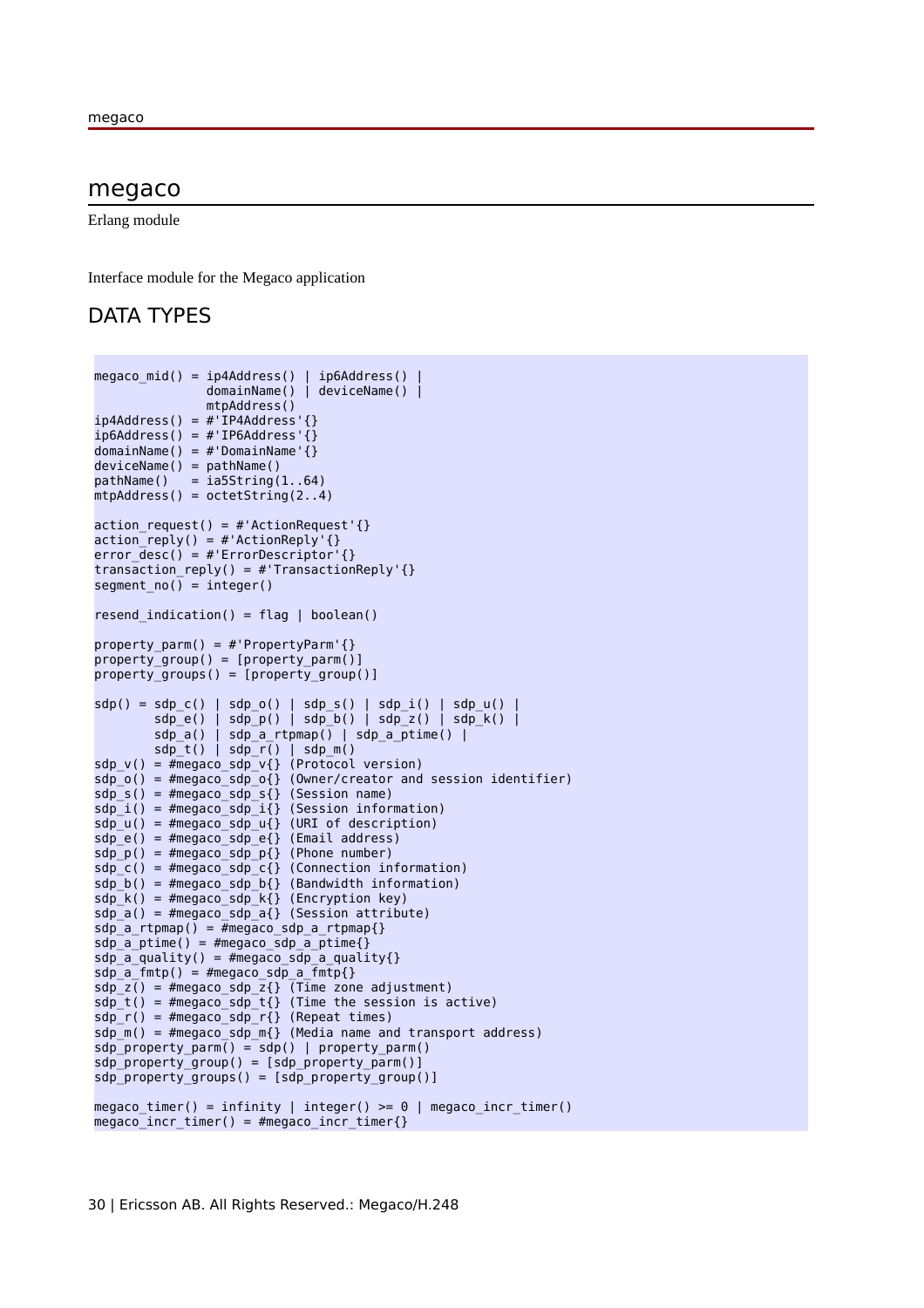megaco

The record megaco\_incr\_timer contains the following fields:

wait\_for = integer()  $>= 0$ 

The actual timer time.

```
factor = integer() >= 0
```
The factor when calculating the new timer time (wait\_for).

```
incr = integer()
```
The increment value when calculating the new timer time (wait\_for). Note that this value *can* be negative and that a timer restart can therefor lead to a wait\_for value of zero! It is up to the user to be aware of the consequences of a wait\_for value of zero.

```
max_retries = infinity | infinity_restartable | integer() >= 0
```
The maximum number of repetitions of the timer.

There is a special case for this field. When the max\_retries has the value infinity\_restartable, it means that the timer is restartable as long as some external event occurs (e.g. receipt of a pending message for instance). But the timer will never be restarted "by itself", i.e. when the timer expires (whatever the timeout time), so does the timer. Whenever the timer is restarted, the timeout time will be calculated in the usual way! Also, as mentioned above, beware the consequences of setting the value to infinity if *incr* has been set to an negative value.

#### Exports

```
start() -> ok | {error, Reason}
Types:
```
**Reason = term()**

Starts the Megaco application

Users may either explicitly be registered with megaco:start\_user/2 and/or be statically configured by setting the application environment variable 'users' to a list of {UserMid, Config} tuples. See the function megaco:start\_user/2 for details.

```
stop() -> ok | {error, Reason}
```
Types:

```
Reason = term()
```
Stops the Megaco application

```
start user(UserMid, Config) -> ok | {error, Reason}
Types:
```

```
UserMid = megaco_mid()
Config = [{user_info_item(), user_info_value()}]
Reason = term()
```
Initial configuration of a user

Requires the megaco application to be started. A user is either a Media Gateway (MG) or a Media Gateway Controller (MGC). One Erlang node may host many users.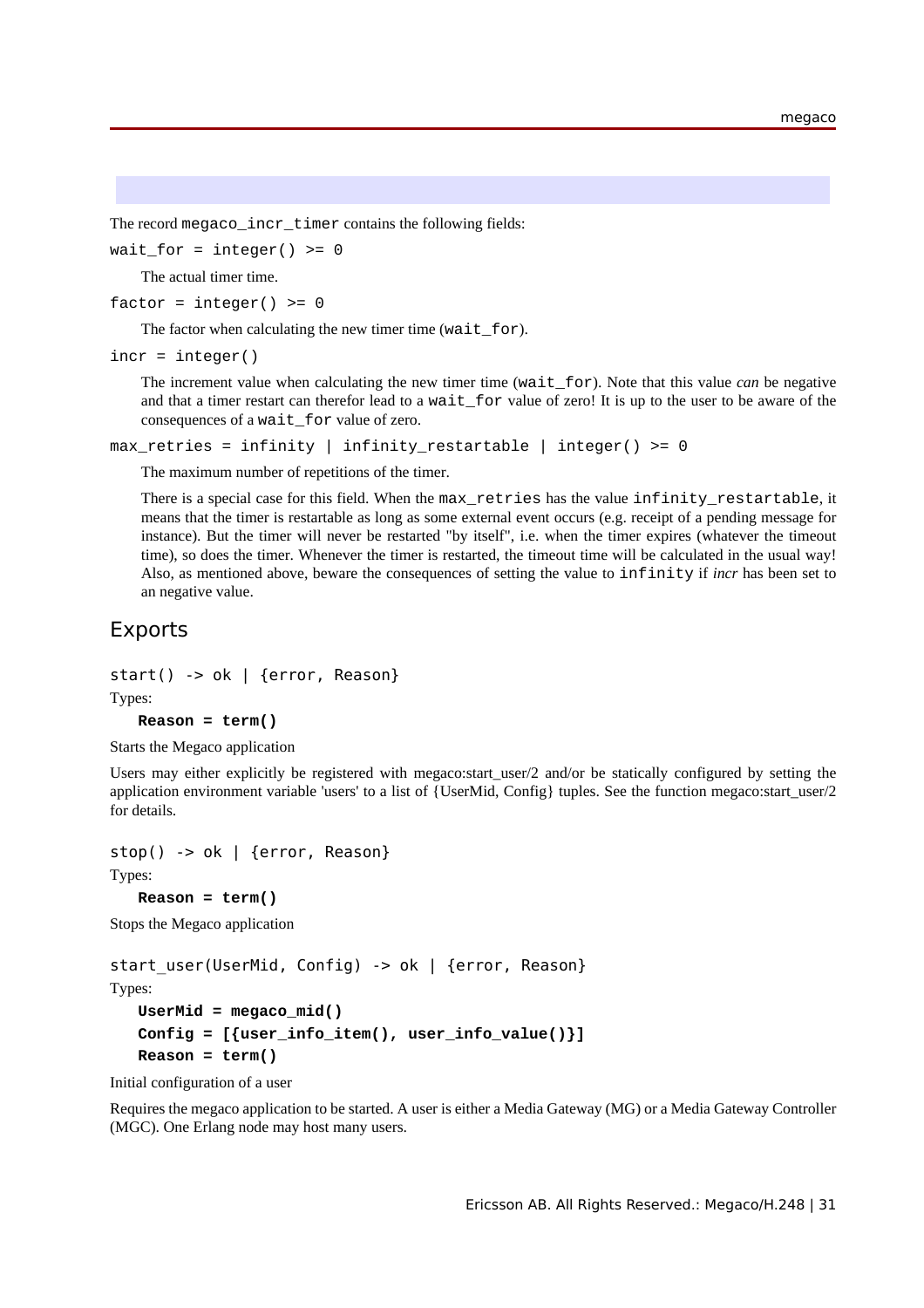A user is identified by its UserMid, which must be a legal Megaco MID.

Config is a list of {Item, Value} tuples. See megaco:user\_info/2 about which items and values that are valid.

```
stop user(UserMid) -> ok | {error, Reason}
Types:
   UserMid = megaco_mid()
   Reason = term()
```
Delete the configuration of a user

Requires that the user does not have any active connection.

```
user_info(UserMid) -> [{Item, Value}]
user info(UserMid, Item) -> Value | exit(Reason)
Types:
   Handle = user_info_handle()
   UserMid = megaco_mid()
   Item = user_info_item()
   Value = user_info_value()
   Reason = term()
```
Lookup user information

The following Item's are valid:

connections

Lists all active connections for this user. Returns a list of megaco\_conn\_handle records.

receive\_handle

Construct a megaco\_receive\_handle record from user config

trans\_id

Current transaction id.

A positive integer or the atom undefined\_serial (in case no messages has been sent).

min\_trans\_id

First trans id.

A positive integer, defaults to 1.

max\_trans\_id

Last trans id.

A positive integer or infinity, defaults to infinity.

```
request_timer
```
Wait for reply.

The timer is cancelled when a reply is received.

When a pending message is received, the timer is cancelled and the long\_request\_timer is started instead (see below). No resends will be performed from this point (since we now know that the other side has received the request).

When the timer reaches an intermediate expire, the request is resent and the timer is restarted.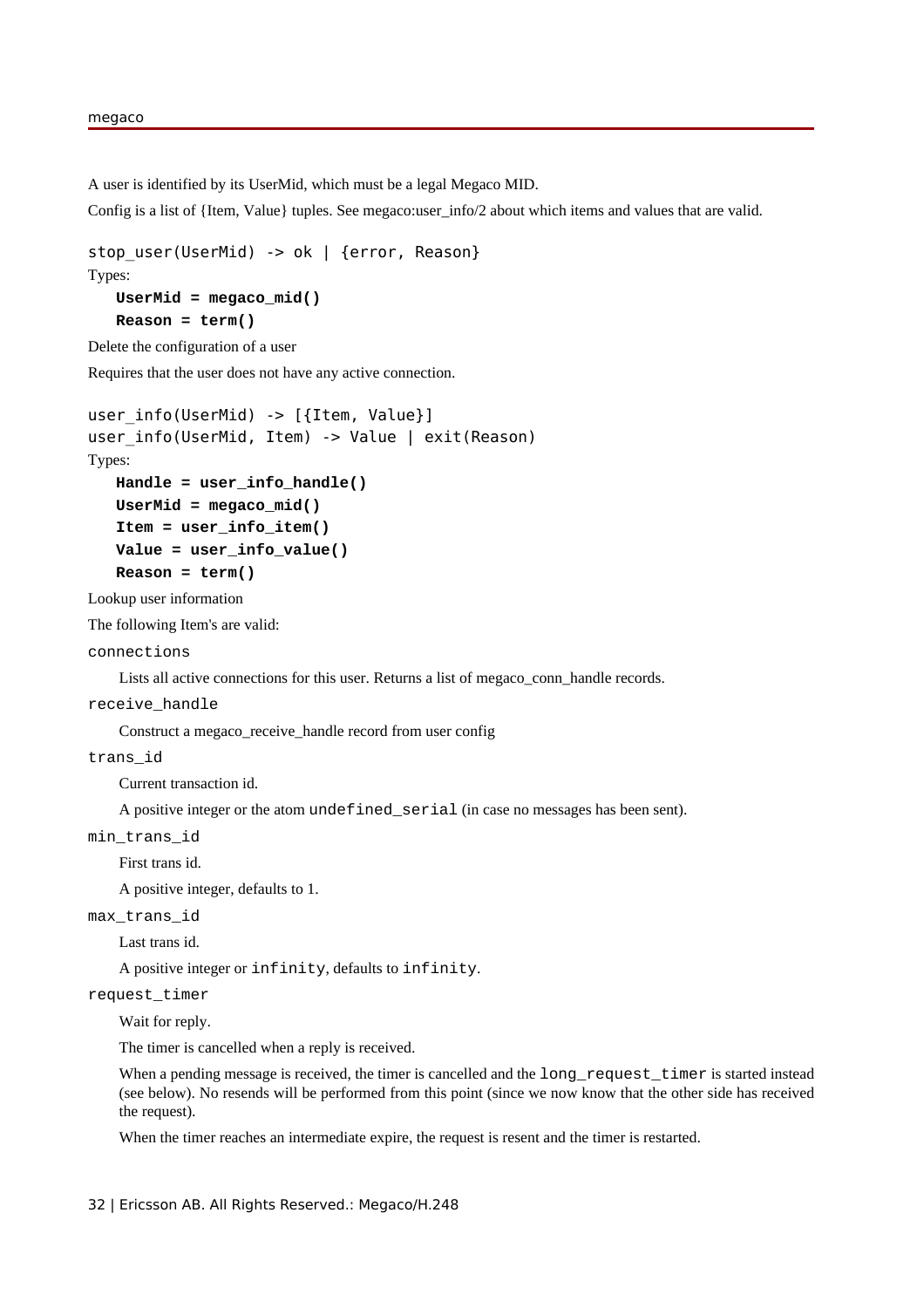When the timer reaches the final expire, either the function megaco:call will return with  $\{\text{error}\}$ , timeout or the callback function handle trans reply will be called with UserReply =  $\{error,$ timeout { (if megaco: cast was used).

A Megaco Timer (see explanation above), defaults to  $\text{Im} \text{erg} \geq \text{Im} \text{cm}$  timer { }.

long\_request\_timer

Wait for reply after having received a pending message.

When the timer reaches an intermediate expire, the timer is restarted.

When a pending message is received, and the long\_request\_timer is *not* "on its final leg", the timer will be restarted, and, if long\_request\_resend = true, the request will be re-sent.

A Megaco Timer (see explanation above), defaults to 60 seconds.

long\_request\_resend

This option indicates weather the request should be resent until the reply is received, *even* though a pending message has been received.

Normally, after a pending message has been received, the request is not resent (since a pending message is an indication that the request has been received). But since the reply (to the request) can be lost, this behaviour has its values.

It is of course pointless to set this value to *true* unless the long\_request\_timer (see above) is also set to an incremental timer (#megaco\_incr\_timer{}).

A boolean, defaults to false.

reply\_timer

Wait for an ack.

When a request is received, some info related to the reply is store internally (e.g. the binary of the reply). This info will live until either an ack is received or this timer expires. For instance, if the same request is received again (e.g. a request with the same transaction id), the (stored) reply will be (re-) sent automatically by megaco.

If the timer is of type #megaco\_incr\_timer{}, then for each intermediate timout, the reply will be resent (this is valid until the ack is received or the timer expires).

A Megaco Timer (see explanation above), defaults to 30000.

request\_keep\_alive\_timeout

Specifies the timeout time for the request-keep-alive timer.

This timer is started when the *first* reply to an asynchronous request (issued using the *megaco:cast/3* function) arrives. As long as this timer is running, replies will be delivered via the *handle\_trans\_reply/4,5* callback function, with their "arrival number" (see UserReply of the *handle trans\_reply/4,5* callback function).

Replies arriving after the timer has expired, will be delivered using the *handle\_unexpected\_trans/3,4* callback function.

The timeout time can have the values:  $\nu$ lain | integer() >= 0.

Defaults to plain.

call\_proxy\_gc\_timeout

Timeout time for the call proxy.

When a request is sent using the *call/3* function, a proxy process is started to handle all replies. When the reply has been received and delivered to the user, the proxy process continue to exist for as long as this option specifies. Any received messages, is passed on to the user via the *handle unexpected trans* callback function.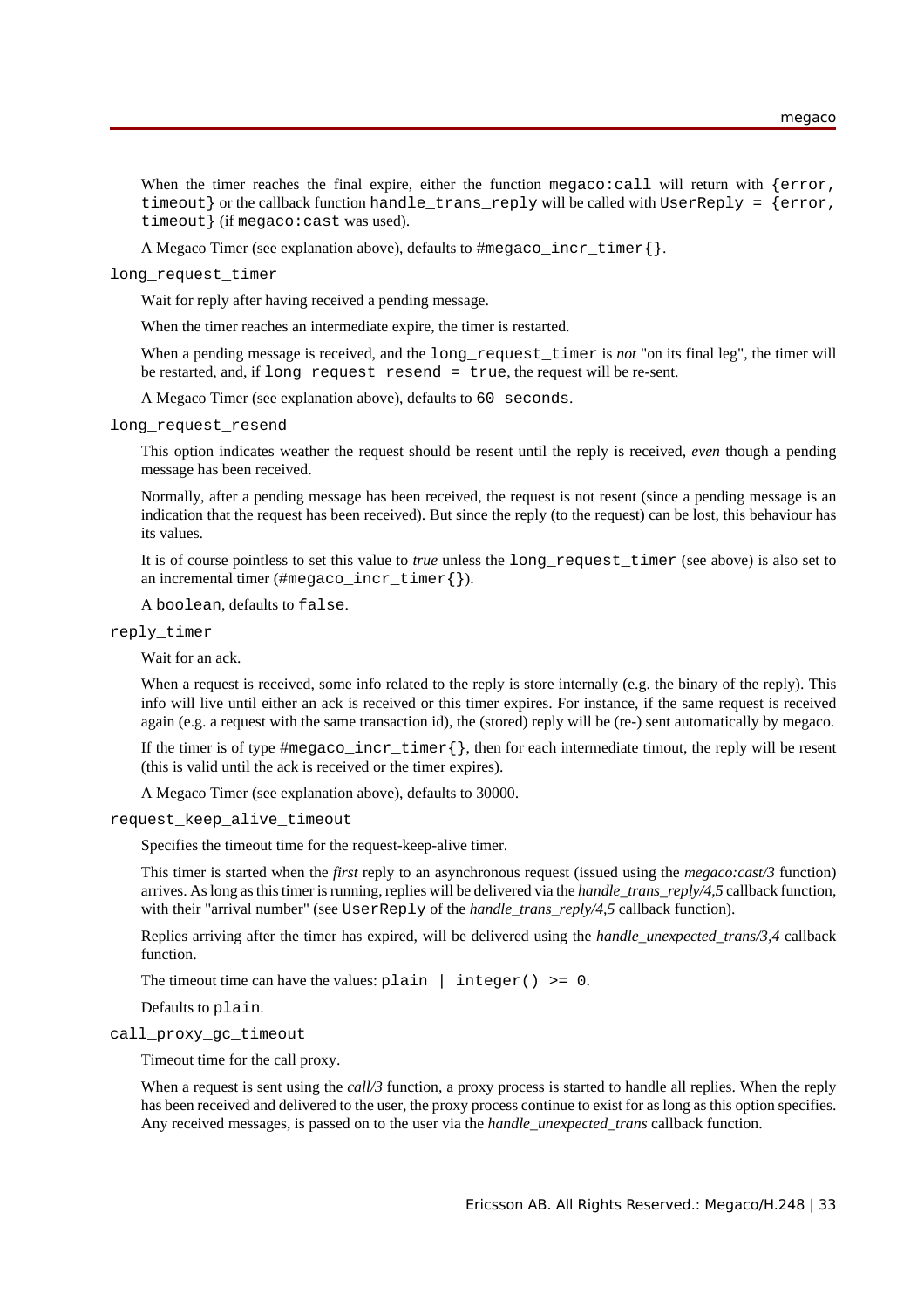#### megaco

The timeout time is in milliseconds. A value of 0 (zero) means that the proxy process will exit directly after the reply has been delivered.

An integer  $>= 0$ , defaults to 5000 (= 5 seconds).

auto\_ack

Automatic send transaction ack when the transaction reply has been received (see trans\_ack below).

This is used for *three-way-handshake*.

A boolean, defaults to false.

trans\_ack

Shall ack's be accumulated or not.

This property is only valid if auto ack is true.

If auto\_ack is true, then if trans\_ack is false, ack's will be sent immediately. If trans\_ack is true, then ack's will instead be sent to the transaction sender process for accumulation and later sending (see trans\_ack\_maxcount, trans\_req\_maxcount, trans\_req\_maxsize, trans\_ack\_maxcount and trans\_timer).

See also *transaction sender* for more info.

An boolean, defaults to false.

trans\_ack\_maxcount

Maximum number of accumulated ack's. At most this many ack's will be accumulated by the transaction sender (if started and configured to accumulate ack's).

See also *transaction sender* for more info.

An integer, defaults to 10.

trans\_req

Shall requests be accumulated or not.

If trans\_req is false, then request(s) will be sent immediately (in its own message).

If trans  $r = q$  is true, then request(s) will instead be sent to the transaction sender process for accumulation and later sending (see trans ack maxcount, trans req maxcount, trans req maxsize, trans ack maxcount and trans timer).

See also *transaction sender* for more info.

An boolean, defaults to false.

trans\_req\_maxcount

Maximum number of accumulated requests. At most this many requests will be accumulated by the transaction sender (if started and configured to accumulate requests).

See also *transaction sender* for more info.

An integer, defaults to 10.

#### trans\_req\_maxsize

Maximum size of the accumulated requests. At most this much requests will be accumulated by the transaction sender (if started and configured to accumulate requests).

See also *transaction sender* for more info.

An integer, defaults to 2048.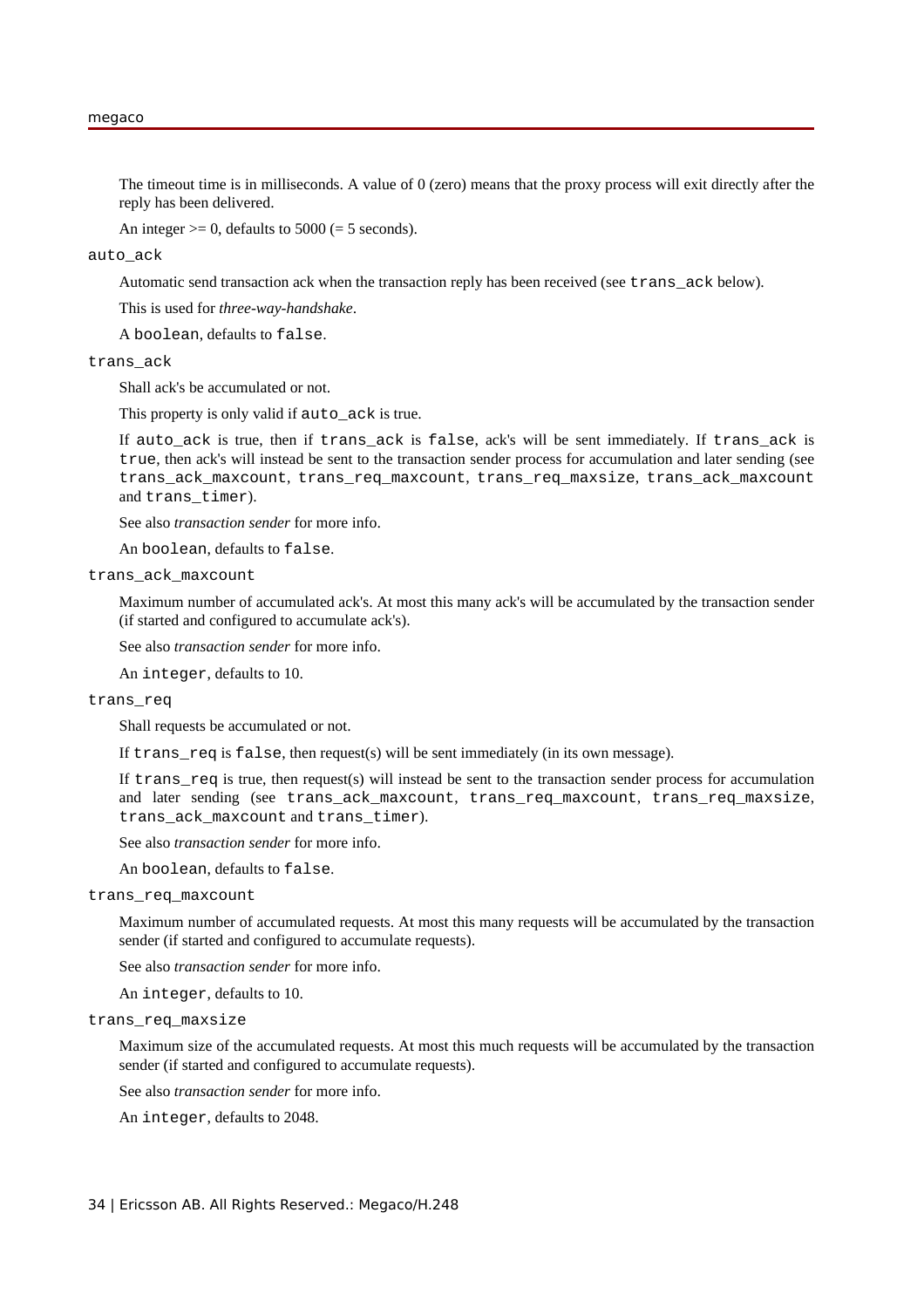#### trans\_timer

Transaction sender timeout time. Has two functions. First, if the value is 0, then transactions will not be accumulated (e.g. the transaction sender process will not be started). Second, if the value is greater then 0 and auto ack and trans ack are both true or if trans req is true, then transaction sender will be started and transactions (which is depending on the values of auto\_ack, trans\_ack and trans\_req) will be accumulated, for later sending.

See also *transaction sender* for more info.

An integer, defaults to 0.

### pending\_timer

Automatically send pending if the timer expires before a transaction reply has been sent. This timer is also called provisional response timer.

A Megaco Timer (see explanation above), defaults to 30000.

sent pending limit

Sent pending limit (see the MGOriginatedPendingLimit and the MGCOriginatedPendingLimit of the megaco root package). This parameter specifies how many pending messages that can be sent (for a given received transaction request). When the limit is exceeded, the transaction is aborted (see *handle\_trans\_request\_abort*) and an error message is sent to the other side.

Note that this has no effect on the actual sending of pending transactions. This is either implicit (e.g. when receiving a re-sent transaction request for a request which is being processed) or controlled by the pending\_timer, see above.

A positive integer or infinity, defaults to infinity.

recv\_pending\_limit

Receive pending limit (see the MGOriginatedPendingLimit and the MGCOriginatedPendingLimit of the megaco root package). This parameter specifies how many pending messages that can be received (for a sent transaction request). When the limit is exceeded, the transaction is considered lost, and an error returned to the user (through the call-back function *handle\_trans\_reply*).

A positive integer or infinity, defaults to infinity.

send\_mod

Send callback module which exports send\_message/2. The function SendMod:send\_message(SendHandle, Binary) is invoked when the bytes needs to be transmitted to the remote user.

An atom, defaults to megaco\_tcp.

## encoding\_mod

Encoding callback module which exports encode\_message/2 and decode\_message/2. The function EncodingMod:encode\_message(EncodingConfig, MegacoMessage) is invoked whenever a 'MegacoMessage' record needs to be translated into an Erlang binary. The function EncodingMod:decode\_message(EncodingConfig, Binary) is invoked whenever an Erlang binary needs to be translated into a 'MegacoMessage' record.

An atom, defaults to megaco\_pretty\_text\_encoder.

encoding\_config

Encoding module config.

A list, defaults to [].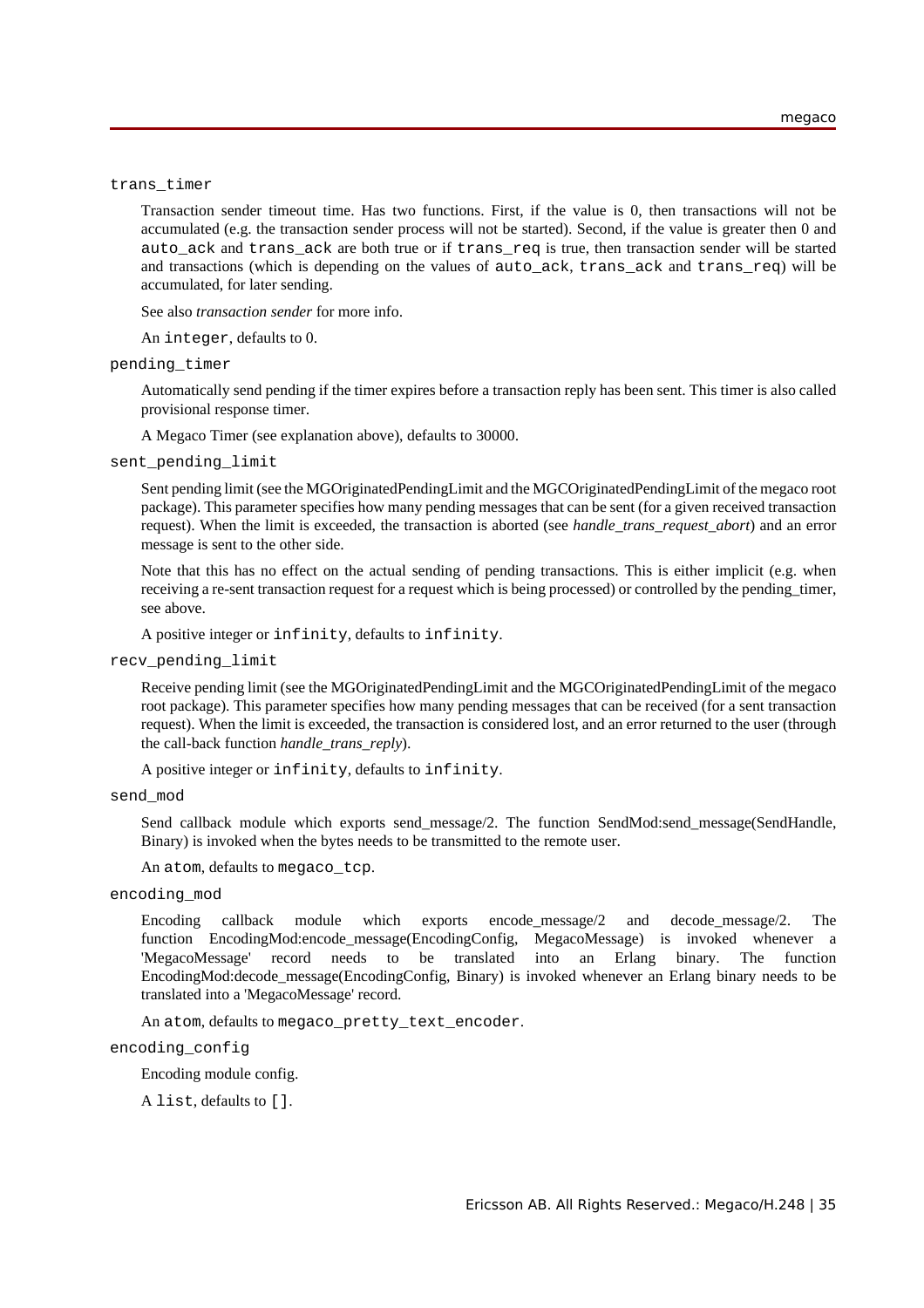### protocol\_version

Actual protocol version.

An integer, default is 1.

## strict\_version

Strict version control, i.e. when a message is received, verify that the version is that which was negotiated.

An boolean, default is true.

#### reply\_data

Default reply data.

Any term, defaults to the atom undefined.

#### user\_mod

Name of the user callback module. See the the reference manual for megaco\_user for more info.

#### user\_args

List of extra arguments to the user callback functions. See the the reference manual for megaco\_user for more info.

### threaded

If a received message contains several transaction requests, this option indicates whether the requests should be handled sequentially in the same process (false), or if each request should be handled by its own process (true i.e. a separate process is spawned for each request).

An boolean, defaults to false.

## resend\_indication

This option indicates weather the transport module should be told if a message send is a resend or not.

If *false*, megaco messages are sent using the *send\_message* function.

If *true*, megaco message *re-sends* are made using the *resend\_message* function. The initial message send is still done using the *send\_message* function.

The special value *flag* instead indicates that the function *send\_message/3* shall be used.

A resend\_indication(), defaults to false.

#### segment reply ind

This option specifies if the user shall be notified of received segment replies or not.

See *handle\_segment\_reply* callback function for more information.

A boolean, defaults to false.

## segment\_recv\_timer

This timer is started when the segment indicated by the segmentation complete token is received, but all segments has not yet been received.

When the timer finally expires, a "megaco segments not received" (459) error message is sent to the other side and the user is notified with a segment timeout UserReply in either the *handle trans reply* callback function or the return value of the *call* function.

A Megaco Timer (see explanation above), defaults to 10000.

segment\_send

Shall outgoing messages be segmented or not: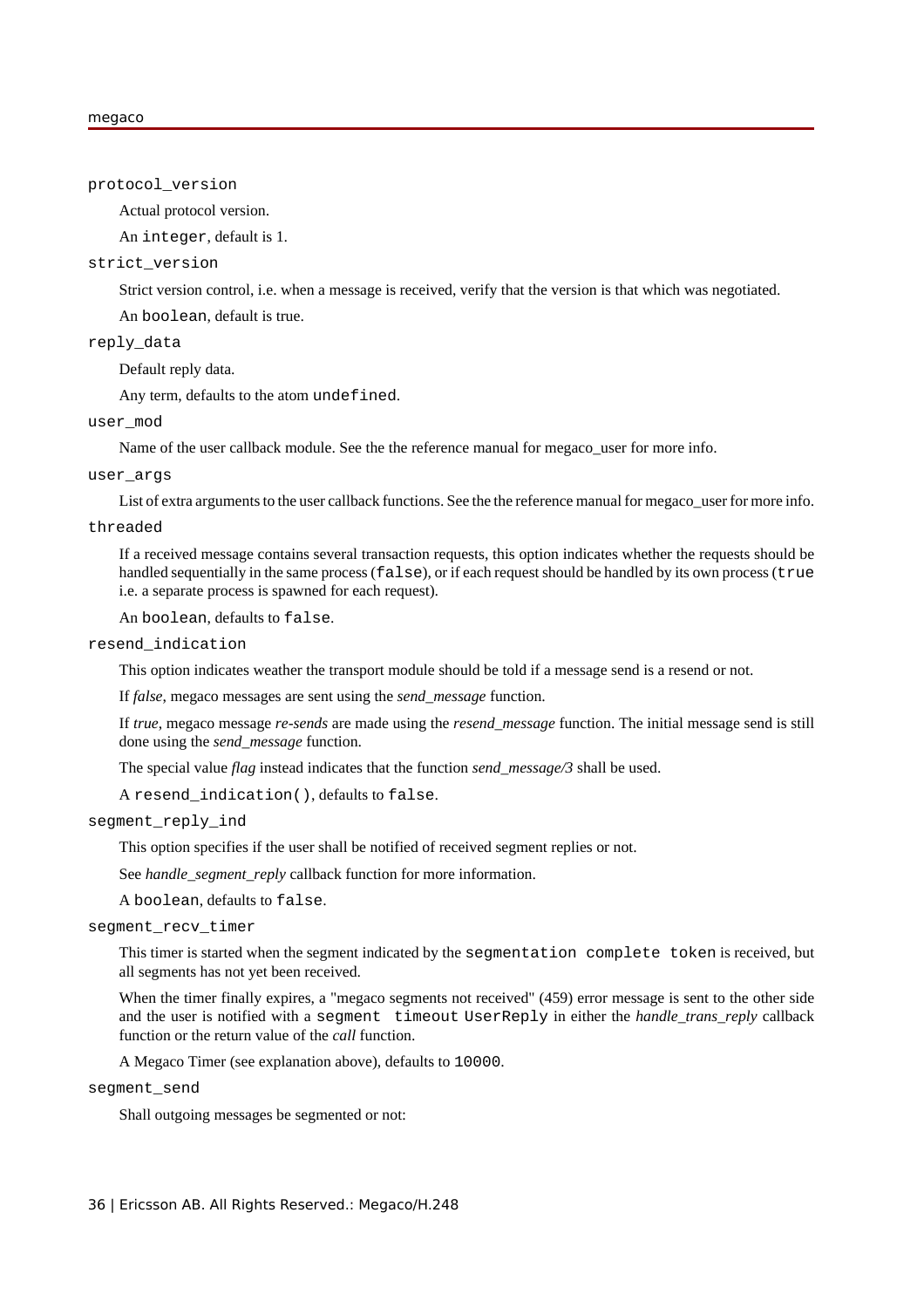none

Do not segment outgoing reply messages. This is useful when either it is known that messages are never to large or that the transport protocol can handle such things on its own (e.g. TCP or SCTP).

```
integer() > 0
```
Outgoing reply messages will be segmented as needed (see max  $pdu$  size below). This value, K, indicate the outstanding window, i.e. how many segments can be outstanding (not acknowledged) at any given time.

infinity

Outgoing reply messages will be segmented as needed (see max\_pdu\_size below). Segment messages are sent all at once (i.e. no acknowledgement awaited before sending the next segment).

Defaults to none.

```
max_pdu_size
```
Max message size. If the encoded message (PDU) exceeds this size, the message should be segmented, and then encoded.

A positive integer or infinity, defaults to infinity.

update user info(UserMid, Item, Value) -> ok | {error, Reason}

#### Types:

```
UserMid = megaco_mid()
Item = user_info_item()
Value = user_info_value()
Reason = term()
```
Update information about a user

Requires that the user is started. See megaco:user\_info/2 about which items and values that are valid.

```
conn info(ConnHandle) -> [{Item, Value}]
conn info(ConnHandle, Item) -> Value | exit(Reason)
Types:
   ConnHandle = #megaco_conn_handle{}
   Item = conn_info_item()
   Value = conn_info_value()
```
**Reason = {no\_such\_connection, ConnHandle} | term()**

Lookup information about an active connection

Requires that the connection is active.

control\_pid

The process identifier of the controlling process for a connection.

send handle

Opaque send handle whose contents is internal for the send module. May be any term.

local\_mid

The local mid (of the connection, i.e. the own mid). megaco\_mid().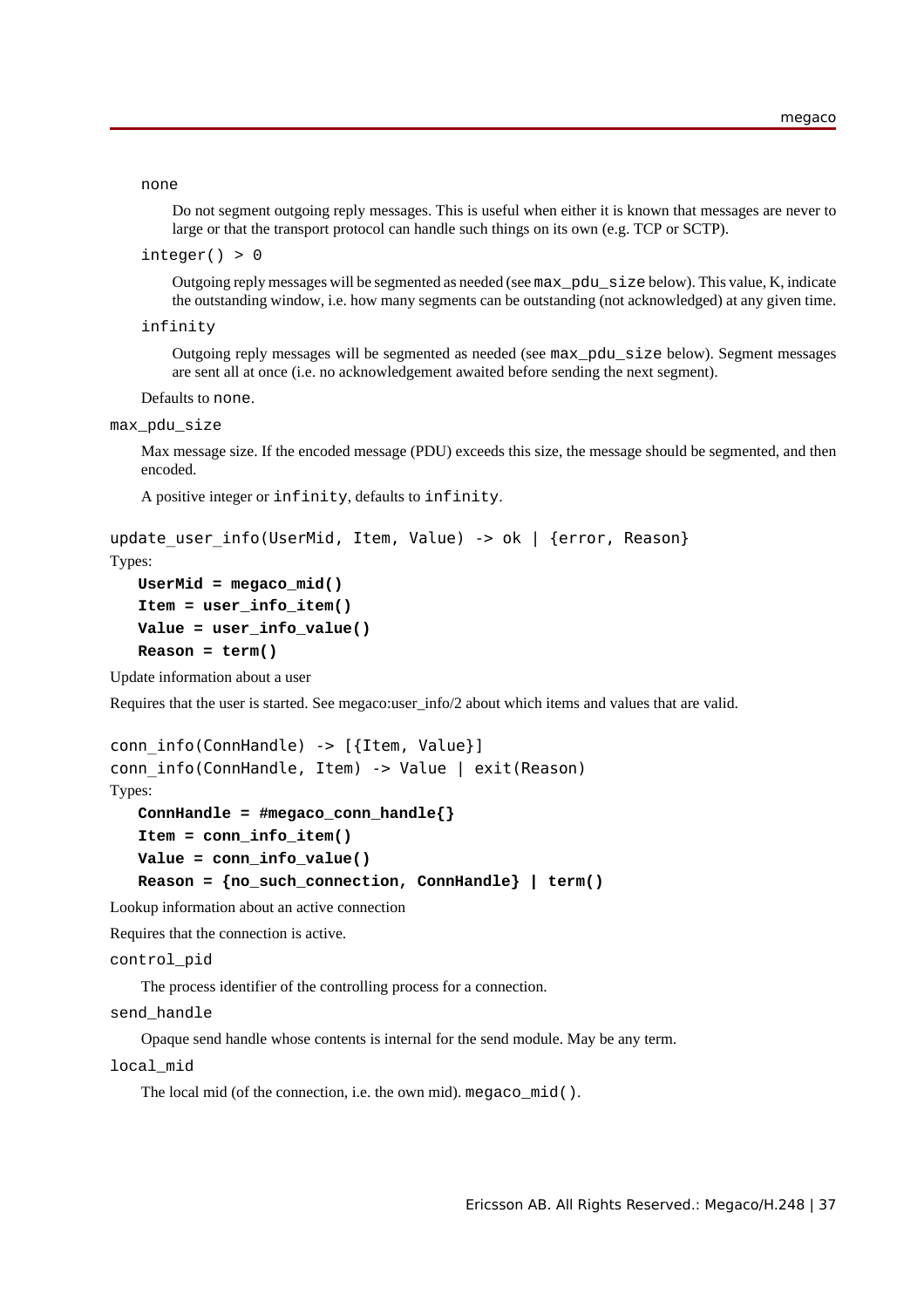## remote\_mid

The remote mid (of the connection). megaco\_mid().

### receive\_handle

Construct a megaco\_receive\_handle record.

#### trans\_id

Next transaction id. A positive integer or the atom undefined\_serial (only in case of error).

Note that transaction id's are (currently) maintained on a per user basis so there is no way to be sure that the value returned will actually be used for a transaction sent on this connection (in case a user has several connections, which is not at all unlikely).

max\_trans\_id

Last trans id.

A positive integer or infinity, defaults to infinity.

request\_timer

Wait for reply.

The timer is cancelled when a reply is received.

When a pending message is received, the timer is cancelled and the long\_request\_timer is started instead (see below). No resends will be performed from this point (since we now know that the other side has received the request).

When the timer reaches an intermediate expire, the request is resent and the timer is restarted.

When the timer reaches the final expire, either the function megaco:call will return with  $\{error,$ timeout} or the callback function handle\_trans\_reply will be called with UserReply = {error, timeout} (if megaco:cast was used).

A Megaco Timer (see explanation above), defaults to #megaco\_incr\_timer{}.

long request timer

Wait for reply after having received a pending message.

When the timer reaches an intermediate expire, the timer restarted.

When a pending message is received, and the long\_request\_timer is *not* "on its final leg", the timer will be restarted, and, if long\_request\_resend = true, the request will be re-sent.

A Megaco Timer (see explanation above), defaults to 60 seconds.

## request\_keep\_alive\_timeout

Specifies the timeout time for the request-keep-alive timer.

This timer is started when the *first* reply to an asynchronous request (issued using the *megaco:cast/3* function) arrives. As long as this timer is running, replies will be delivered via the *handle\_trans\_reply/4,5* callback function, with their "arrival number" (see UserReply of the *handle\_trans\_reply/4,5* callback function).

Replies arriving after the timer has expired, will be delivered using the *handle unexpected trans/3,4* callback function.

The timeout time can have the values:  $\nu$ lain | integer() >= 0.

Defaults to plain.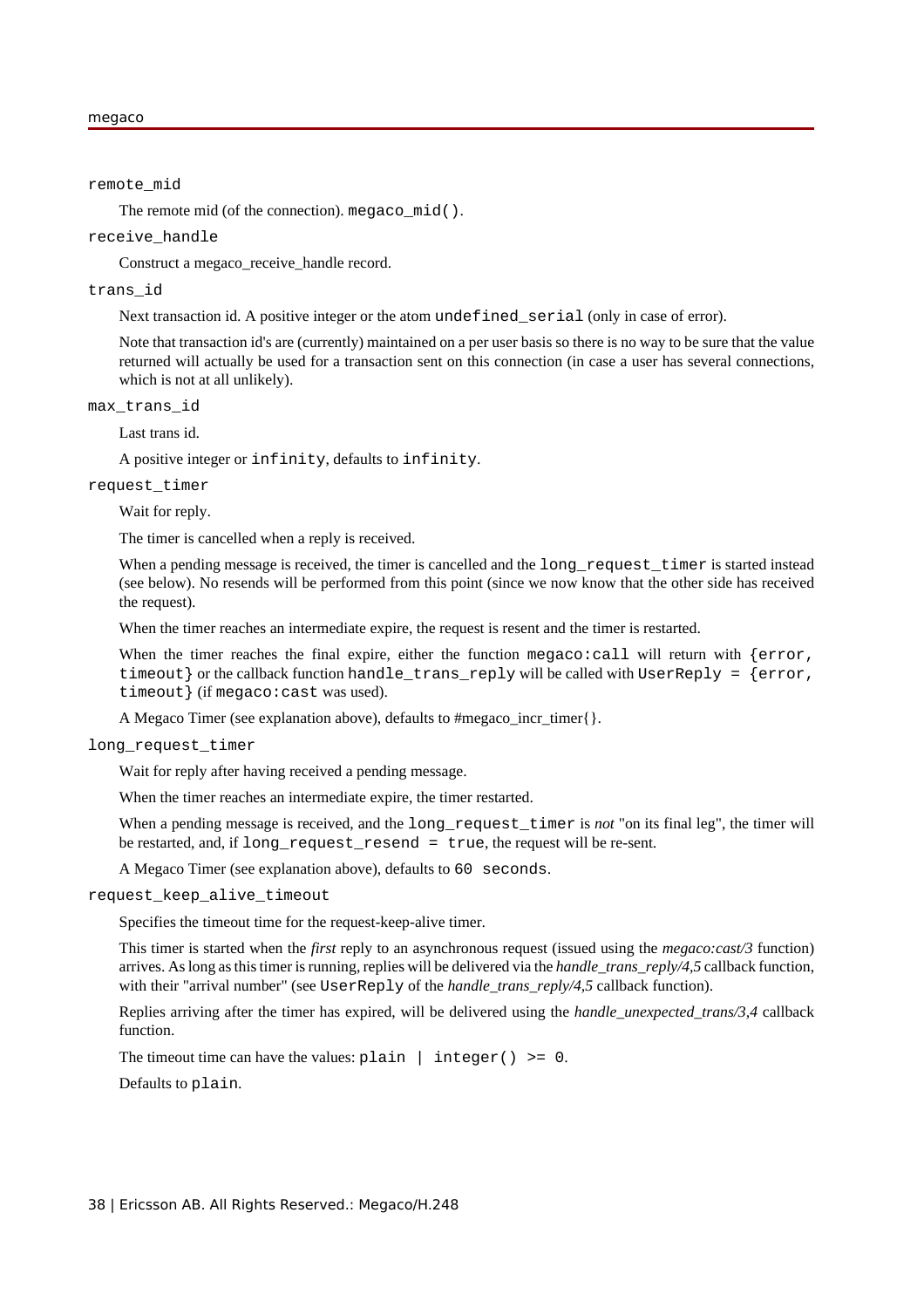### long request resend

This option indicates weather the request should be resent until the reply is received, *even* though a pending message has been received.

Normally, after a pending message has been received, the request is not resent (since a pending message is an indication that the request has been received). But since the reply (to the request) can be lost, this behaviour has its values.

It is of course pointless to set this value to *true* unless the long\_request\_timer (see above) is also set to an incremental timer (#megaco\_incr\_timer{}).

A boolean, defaults to false.

```
reply_timer
```
Wait for an ack.

When a request is received, some info related to the reply is store internally (e.g. the binary of the reply). This info will live until either an ack is received or this timer expires. For instance, if the same request is received again (e.g. a request with the same transaction id), the (stored) reply will be (re-) sent automatically by megaco.

If the timer is of type #megaco\_incr\_timer{}, then for each intermediate timout, the reply will be resent (this is valid until the ack is received or the timer expires).

A Megaco Timer (see explanation above), defaults to 30000.

call\_proxy\_gc\_timeout

Timeout time for the call proxy.

When a request is sent using the *call/3* function, a proxy process is started to handle all replies. When the reply has been received and delivered to the user, the proxy process continue to exist for as long as this option specifies. Any received messages, is passed on to the user via the *handle\_unexpected\_trans* callback function.

The timeout time is in milliseconds. A value of 0 (zero) means that the proxy process will exit directly after the reply has been delivered.

An integer  $> = 0$ , defaults to 5000 (= 5 seconds).

```
auto_ack
```
Automatic send transaction ack when the transaction reply has been received (see trans\_ack below).

This is used for *three-way-handshake*.

A boolean, defaults to false.

## trans\_ack

Shall ack's be accumulated or not.

This property is only valid if auto\_ack is true.

If auto ack is true, then if trans ack is false, ack's will be sent immediately. If trans ack is true, then ack's will instead be sent to the transaction sender process for accumulation and later sending (see trans\_ack\_maxcount, trans\_req\_maxcount, trans\_req\_maxsize, trans\_ack\_maxcount and trans\_timer).

See also *transaction sender* for more info.

An boolean, defaults to false.

trans\_ack\_maxcount

Maximum number of accumulated ack's. At most this many ack's will be accumulated by the transaction sender (if started and configured to accumulate ack's).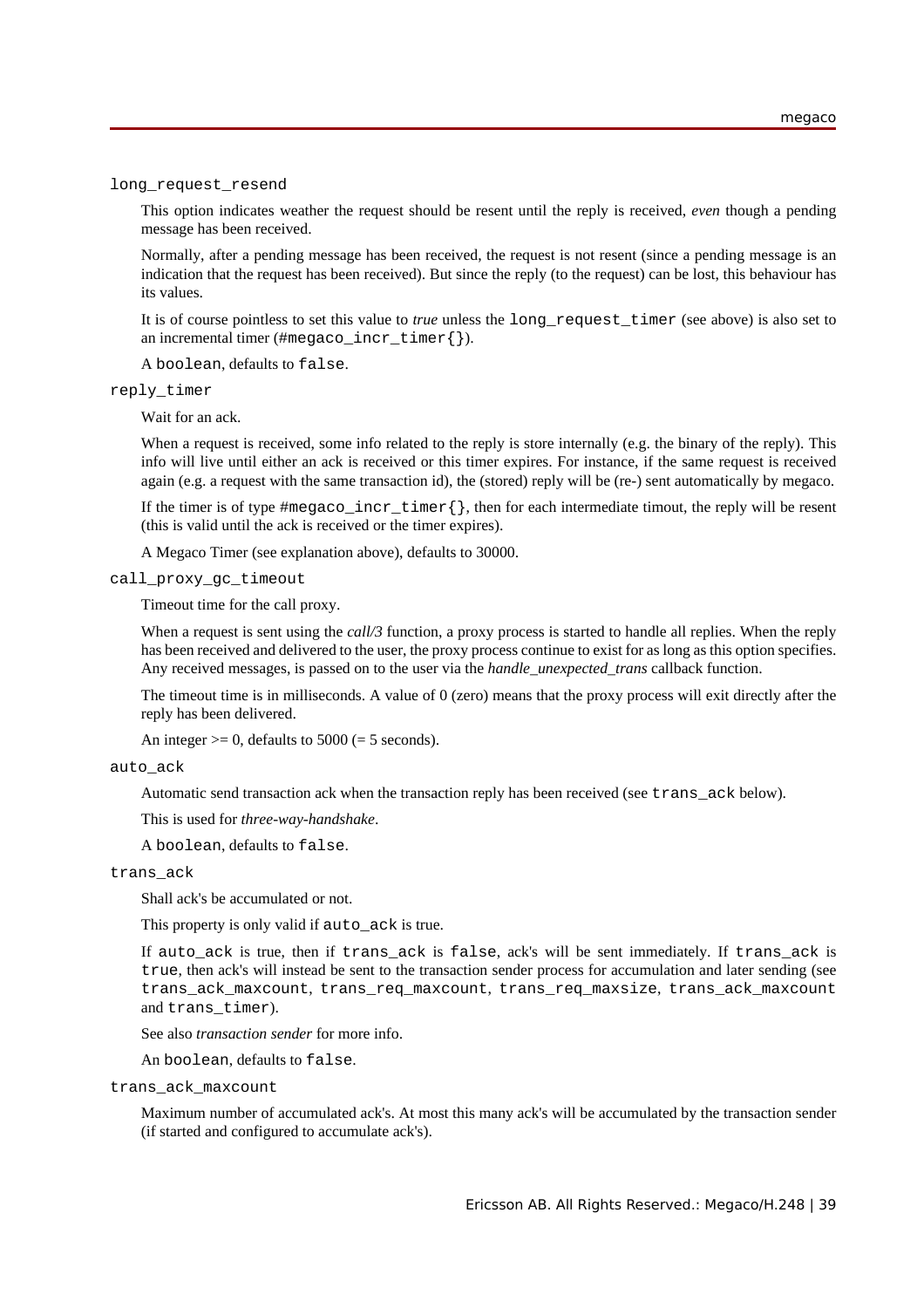See also *transaction sender* for more info.

An integer, defaults to 10.

#### trans\_req

Shall requests be accumulated or not.

If trans\_req is false, then request(s) will be sent immediately (in its own message).

If trans  $r = q$  is true, then request(s) will instead be sent to the transaction sender process for accumulation and later sending (see trans ack maxcount, trans req maxcount, trans req maxsize, trans\_ack\_maxcount and trans\_timer).

See also *transaction sender* for more info.

An boolean, defaults to false.

trans\_req\_maxcount

Maximum number of accumulated requests. At most this many requests will be accumulated by the transaction sender (if started and configured to accumulate requests).

See also *transaction sender* for more info.

An integer, defaults to 10.

### trans\_req\_maxsize

Maximum size of the accumulated requests. At most this much requests will be accumulated by the transaction sender (if started and configured to accumulate requests).

See also *transaction sender* for more info.

An integer, defaults to 2048.

trans\_timer

Transaction sender timeout time. Has two functions. First, if the value is 0, then transactions will not be accumulated (e.g. the transaction sender process will not be started). Second, if the value is greater then 0 and auto ack and trans ack is true or if trans req is true, then transaction sender will be started and transactions (which is depending on the values of auto\_ack, trans\_ack and trans\_req) will be accumulated, for later sending.

See also *transaction sender* for more info.

An integer, defaults to 0.

#### pending\_timer

Automatic send transaction pending if the timer expires before a transaction reply has been sent. This timer is also called provisional response timer.

A Megaco Timer (see explanation above), defaults to 30000.

## sent\_pending\_limit

Sent pending limit (see the MGOriginatedPendingLimit and the MGCOriginatedPendingLimit of the megaco root package). This parameter specifies how many pending messages that can be sent (for a given received transaction request). When the limit is exceeded, the transaction is aborted (see *handle\_trans\_request\_abort*) and an error message is sent to the other side.

Note that this has no effect on the actual sending of pending transactions. This is either implicit (e.g. when receiving a re-sent transaction request for a request which is being processed) or controlled by the pending timer, see above.

A positive integer or infinity, defaults to infinity.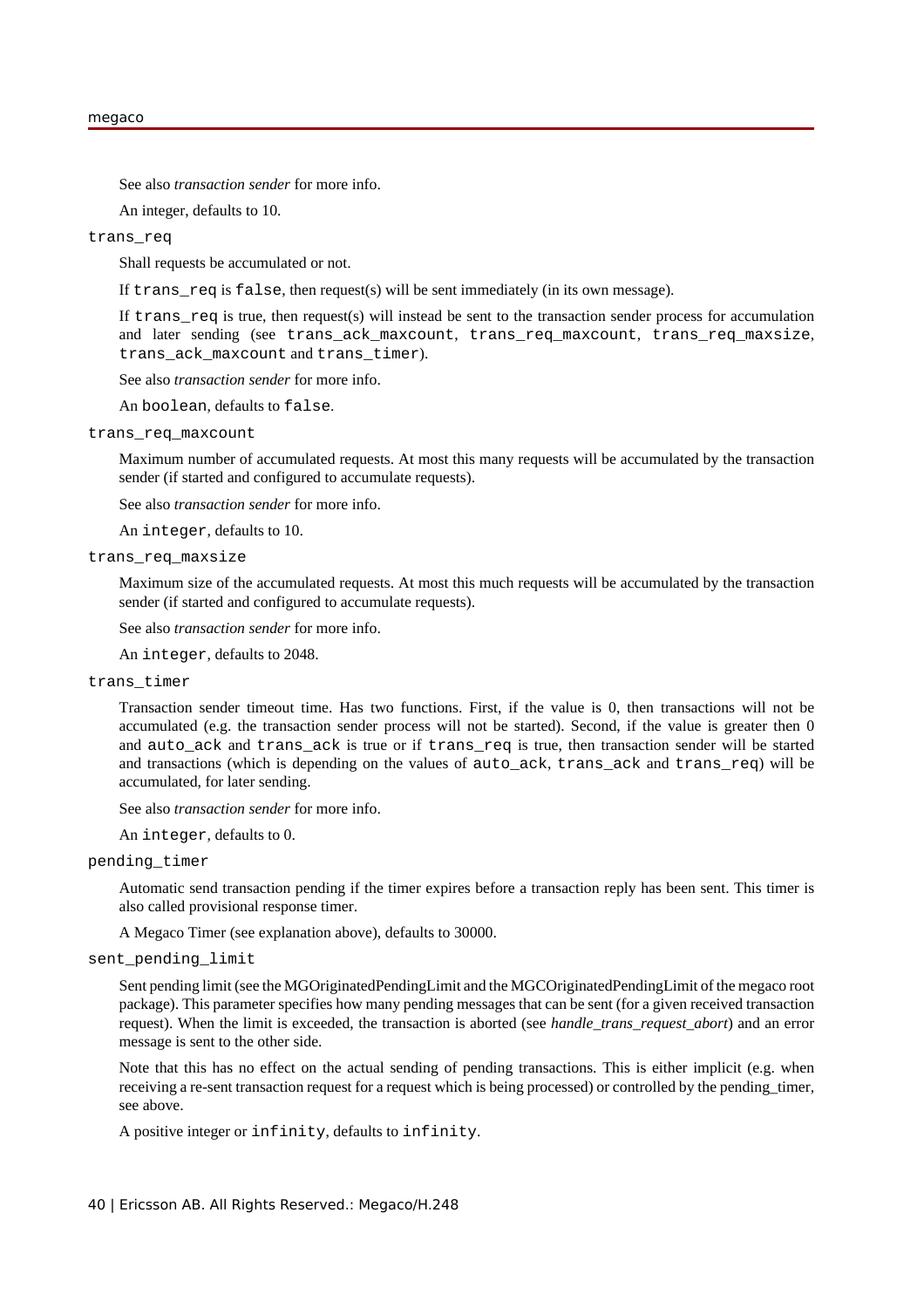#### recv\_pending\_limit

Receive pending limit (see the MGOriginatedPendingLimit and the MGCOriginatedPendingLimit of the megaco root package). This parameter specifies how many pending messages that can be received (for a sent transaction request). When the limit is exceeded, the transaction is considered lost, and an error returned to the user (through the call-back function *handle\_trans\_reply*).

A positive integer or infinity, defaults to infinity.

### send\_mod

Send callback module which exports send\_message/2. The function SendMod:send\_message(SendHandle, Binary) is invoked when the bytes needs to be transmitted to the remote user.

An atom, defaults to megaco\_tcp.

### encoding\_mod

Encoding callback module which exports encode\_message/2 and decode\_message/2. The function EncodingMod:encode\_message(EncodingConfig, MegacoMessage) is invoked whenever a 'MegacoMessage' record needs to be translated into an Erlang binary. The function EncodingMod:decode\_message(EncodingConfig, Binary) is invoked whenever an Erlang binary needs to be translated into a 'MegacoMessage' record.

An atom, defaults to megaco\_pretty\_text\_encoder.

### encoding\_config

Encoding module config.

A list, defaults to [].

## protocol\_version

Actual protocol version.

An positive integer, Current default is 1.

#### strict\_version

Strict version control, i.e. when a message is received, verify that the version is that which was negotiated.

An boolean, default is true.

## reply\_data

Default reply data.

Any term, defaults to the atom undefined.

#### threaded

If a received message contains several transaction requests, this option indicates whether the requests should be handled sequentially in the same process (false), or if each request should be handled by its own process (true i.e. a separate process is spawned for each request).

An boolean, defaults to false.

resend\_indication

This option indicates weather the transport module should be told if a message send is a resend or not.

If *false*, megaco messages are sent using the *send\_message/2* function.

If *true*, megaco message *re-sends* are made using the *resend\_message* function. The initial message send is still done using the *send\_message* function.

The special value *flag* instead indicates that the function *send\_message/3* shall be used.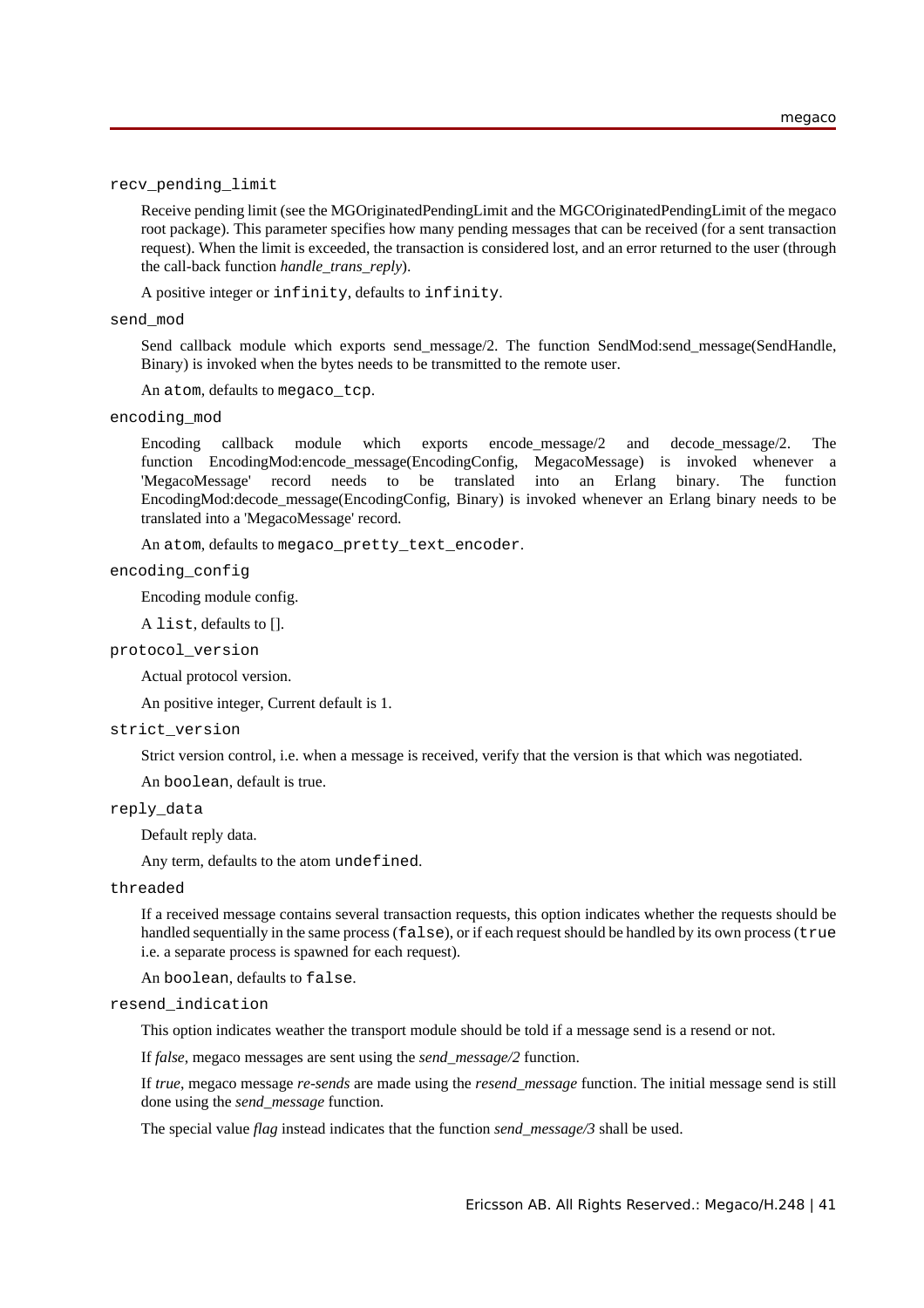A resend indication(), defaults to false.

### segment\_reply\_ind

This option specifies if the user shall be notified of received segment replies or not.

See *handle\_segment\_reply* callback function for more information.

A boolean, defaults to false.

### segment\_recv\_timer

This timer is started when the segment indicated by the segmentation complete token (e.g. the last of the segment which makes up the reply) is received, but all segments has not yet been received.

When the timer finally expires, a "megaco segments not received" (459) error message is sent to the other side and the user is notified with a segment timeout UserReply in either the *handle\_trans\_reply* callback function or the return value of the *call* function.

A Megaco Timer (see explanation above), defaults to 10000.

## segment\_send

Shall outgoing messages be segmented or not:

none

Do not segment outgoing reply messages. This is useful when either it is known that messages are never to large or that the transport protocol can handle such things on its own (e.g. TCP or SCTP).

```
integer() > 0
```
Outgoing reply messages will be segmented as needed (see max\_pdu\_size below). This value, K, indicate the outstanding window, i.e. how many segments can be outstanding (not acknowledged) at any given time.

## infinity

Outgoing reply messages will be segmented as needed (see max\_pdu\_size below). Segment messages are sent all at once (i.e. no acknowledgement awaited before sending the next segment).

Defaults to none.

## max\_pdu\_size

Max message size. If the encoded message (PDU) exceeds this size, the message should be segmented, and then encoded.

A positive integer or infinity, defaults to infinity.

```
update conn info(ConnHandle, Item, Value) -> ok | {error, Reason}
```
Types:

```
ConnHandle = #megaco_conn_handle{}
Item = conn_info_item()
Value = conn_info_value()
Reason = term()
```
Update information about an active connection

Requires that the connection is activated. See megaco:conn\_info/2 about which items and values that are valid.

```
system info() -> [{Item, Value}] | exit(Reason)
system info(Item) -> Value | exit(Reason)
Types:
```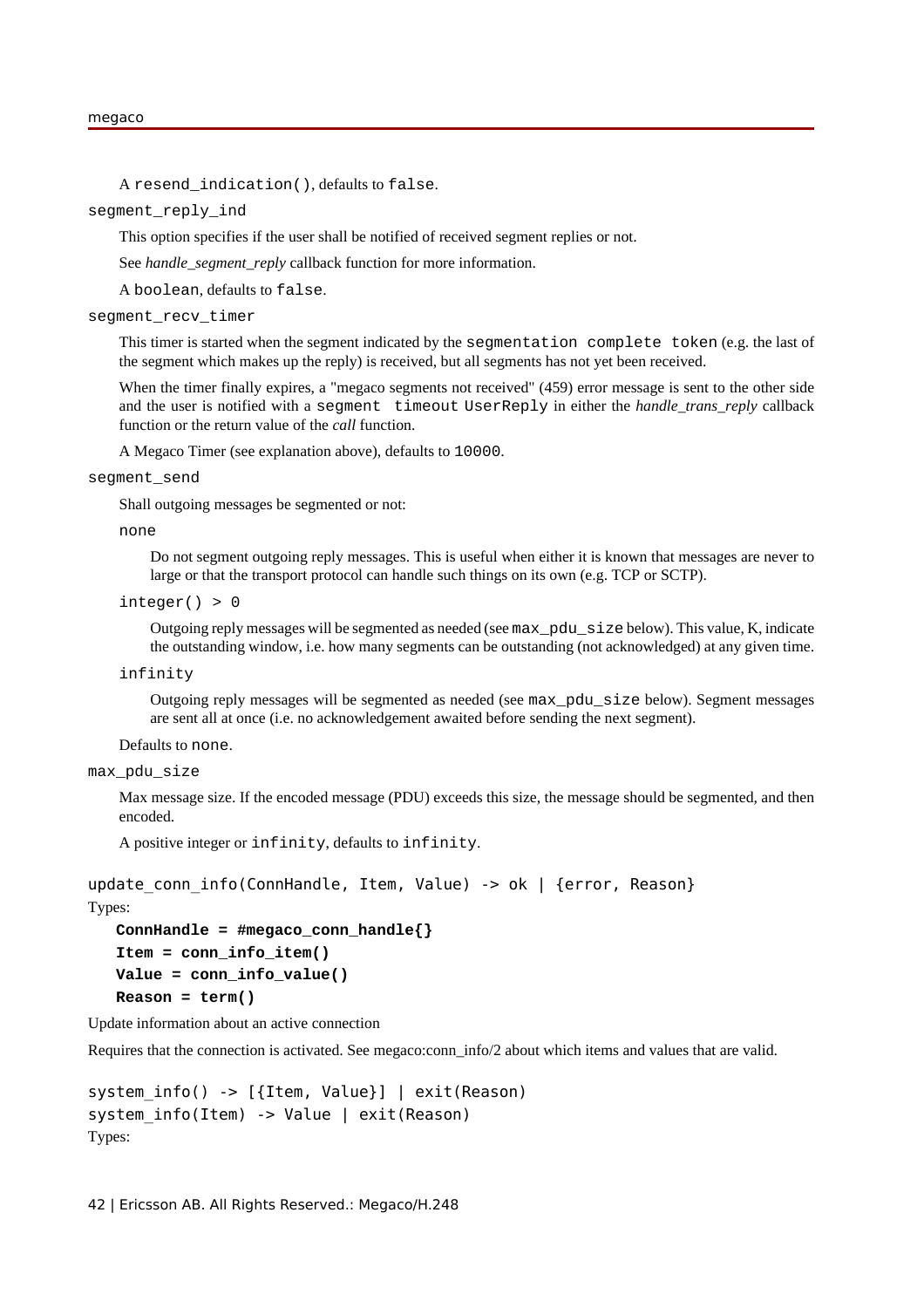megaco

## **Item = system\_info\_item()**

Lookup system information

The following items are valid:

## text\_config

The text encoding config.

## connections

Lists all active connections. Returns a list of megaco\_conn\_handle records.

users

Lists all active users. Returns a list of megaco\_mid()'s.

```
n_active_requests
```
Returns an integer representing the number of requests that has originated from this Erlang node and still are active (and therefore consumes system resources).

```
n_active_replies
```
Returns an integer representing the number of replies that has originated from this Erlang node and still are active (and therefore consumes system resources).

n\_active\_connections

Returns an integer representing the number of active connections.

 $info()$  ->  $Info$ 

Types:

```
Info = [{Key, Value}]
```
This function produces a list of information about the megaco application. Such as users and their config, connections and their config, statistics and so on.

This information can be produced by the functions *user\_info*, *conn\_info*, *system\_info* and *get\_stats* but this is a simple way to get it all at once.

```
connect(ReceiveHandle, RemoteMid, SendHandle, ControlPid) -> {ok, ConnHandle}
| {error, Reason}
connect(ReceiveHandle, RemoteMid, SendHandle, ControlPid, Extra) -> {ok,
ConnHandle} | {error, Reason}
Types:
   ReceiveHandle = #megaco_receive_handle{}
  RemoteMid = preliminary_mid | megaco_mid()
   SendHandle = term()
   ControlPid = pid()
   ConnHandle = #megaco_conn_handle{}
   Reason = connect_reason() | handle_connect_reason() | term()
   connect_reason() = {no_such_user, LocalMid} | {already_connected,
   ConnHandle} | term()
  handle_connect_error() = {connection_refused, ConnData, ErrorInfo} |
   term()
   LocalMid = megaco_mid()
```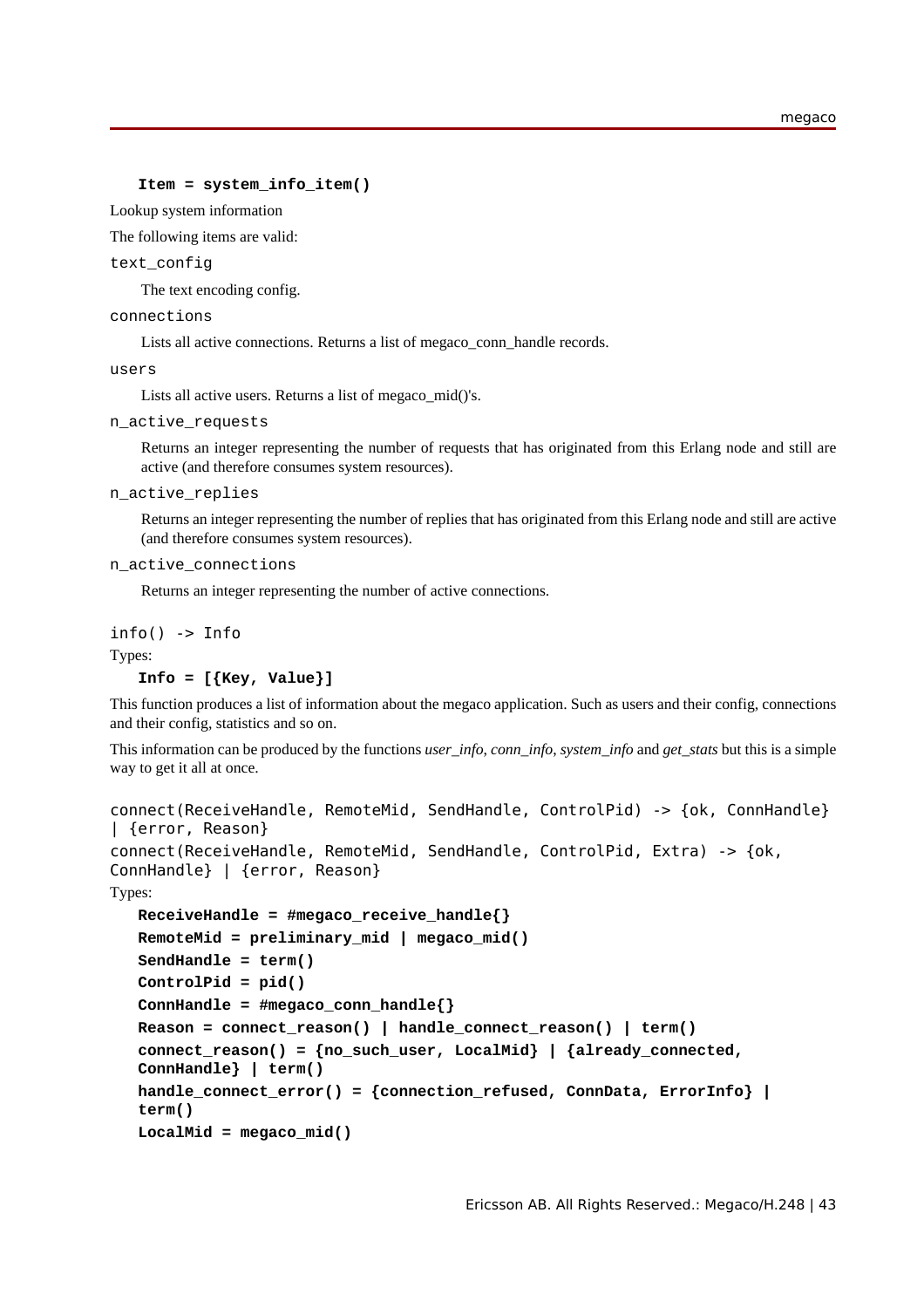```
ConnData = term()
ErrorInfo = term()
Extra = term()
```
Establish a "virtual" connection

Activates a connection to a remote user. When this is done the connection can be used to send messages (with SendMod:send\_message/2). The ControlPid is the identifier of a process that controls the connection. That process will be supervised and if it dies, this will be detected and the UserMod:handle\_disconnect/2 callback function will be invoked. See the megaco\_user module for more info about the callback arguments. The connection may also explicitly be deactivated by invoking megaco:disconnect/2.

The ControlPid may be the identity of a process residing on another Erlang node. This is useful when you want to distribute a user over several Erlang nodes. In such a case one of the nodes has the physical connection. When a user residing on one of the other nodes needs to send a request (with megaco:call/3 or megaco:cast/3), the message will encoded on the originating Erlang node, and then be forwarded to the node with the physical connection. When the reply arrives, it will be forwarded back to the originator. The distributed connection may explicitly be deactivated by a local call to megaco:disconnect/2 or implicitly when the physical connection is deactivated (with megaco:disconnect/2, killing the controlling process, halting the other node, ...).

The call of this function will trigger the callback function UserMod:handle\_connect/2 to be invoked. See the megaco user module for more info about the callback arguments.

A connection may be established in several ways:

#### provisioned MID

The MG may explicitly invoke megaco:connect/4 and use a provisioned MID of the MGC as the RemoteMid.

### upgrade preliminary MID

The MG may explicitly invoke megaco:connect/4 with the atom 'preliminary mid' as a temporary MID of the MGC, send an intial message, the Service Change Request, to the MGC and then wait for an initial message, the Service Change Reply. When the reply arrives, the Megaco application will pick the MID of the MGC from the message header and automatically upgrade the connection to be a "normal" connection. By using this method of establishing the connection, the callback function UserMod:handle\_connect/2 to be invoked twice. First with a ConnHandle with the remote mid-field set to preliminary mid, and then when the connection upgrade is done with the remote mid-field set to the actual MID of the MGC.

### automatic

When the MGC receives its first message, the Service Change Request, the Megaco application will automatically establish the connection by using the MG MID found in the message header as remote mid.

## distributed

When a user (MG/MGC) is distributed over several nodes, it is required that the node hosting the connection already has activated the connection and that it is in the "normal" state. The RemoteMid must be a real Megaco MID and not a preliminary mid.

An initial megaco\_receive\_handle record may be obtained with megaco:user\_info(UserMid, receive\_handle)

The send handle is provided by the preferred transport module, e.g. megaco tcp, megaco udp. Read the documentation about each transport module about the details.

The connect is done in two steps: first an internal connection setup and then by calling the user *handle\_connect* callback function. The first step could result in an error with Reason = connect\_reason() and the second an error with Reason = handle connect reason():

#### connect\_reason()

An error with this reason is generated by the megaco application itself.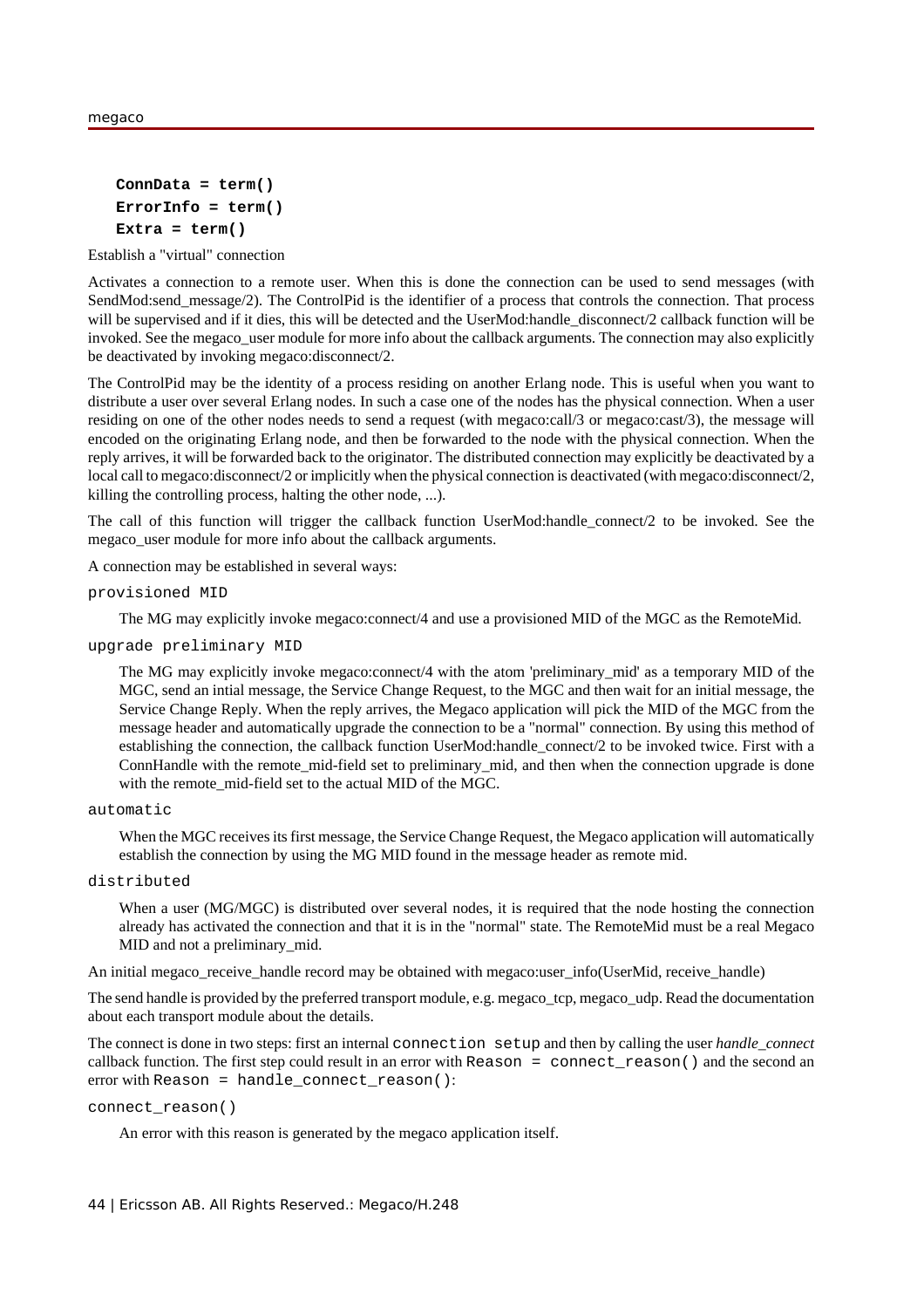handle\_connect\_reason()

An error with this reason is caused by the user *handle\_connect* callback function either returning an error or an invalid value.

Extra can be any term() except the atom ignore\_extra. It is passed (back) to the user via the callback function *handle\_connect/3*.

disconnect(ConnHandle, DiscoReason) -> ok | {error, ErrReason}

Types:

```
ConnHandle = conn_handle()
DiscoReason = term()
ErrReason = term()
```
Tear down a "virtual" connection

Causes the UserMod:handle\_disconnect/2 callback function to be invoked. See the megaco\_user module for more info about the callback arguments.

```
call(ConnHandle, Actions, Options) -> {ProtocolVersion, UserReply}
Types:
   ConnHandle = conn_handle()
   Actions = action_reqs() | [action_reqs()]
   action_reqs() = binary() | [action_request()]
   Options = [send_option()]
   send_option() = {request_timer, megaco_timer()} | {long_request_timer,
  megaco_timer()} | {send_handle, term()} | {protocol_version, integer()} |
   {call_proxy_gc_timeout, call_proxy_gc_timeout()}
   ProtocolVersion = integer()
  UserReply = user_reply() | [user_reply()]
   user_reply() = success() | failure()
   success() = {ok, result() } | {ok, result()}, x = sresult() = message_result() | segment_result()
  message_result() = action_reps()
   segment_result() = segments_ok()
   failure() = {error, reason()} | {error, reason(), extra()}reason() = message_reason() | segment_reason() | user_cancel_reason() |
   send_reason() | other_reason()
  message_reason() = error_desc()
   segment_reason() = {segment, segments_ok(), segments_err()} |
   {segment_timeout, missing_segments(), segments_ok(), segments_err()}
   segments_ok() = [segment_ok()]
   segment_ok() = {segment_no(), action_reps()}
   segments_err() = [segment_err()]
   segment err() = {segment no(), error desc()}missing_segments() = [segment_no()]
   user_cancel_reason() = {user_cancel, reason_for_user_cancel()}
  reason_for_user_cancel() = term()
```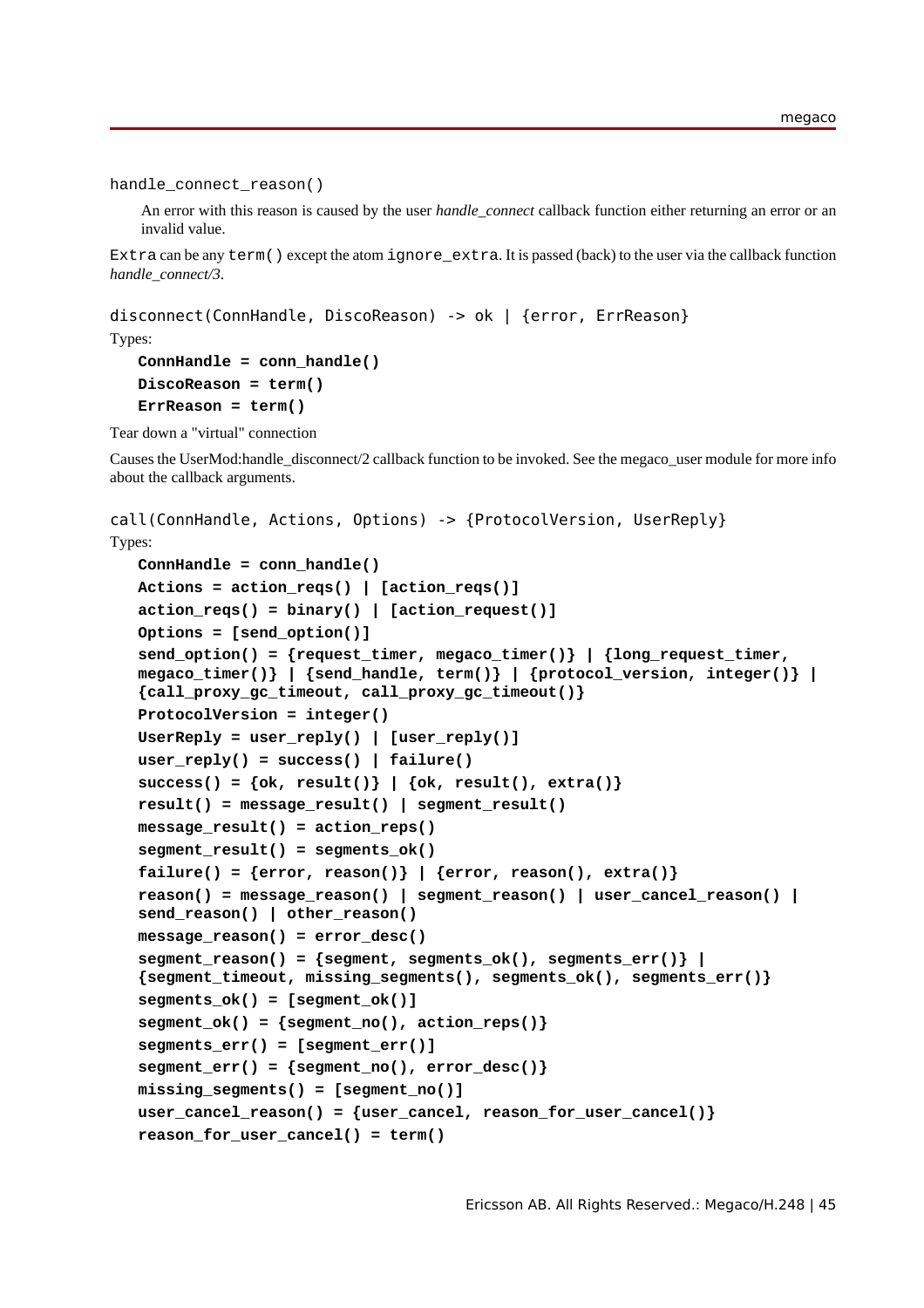```
send_reason() = send_cancelled_reason() | send_failed_reason()
send_cancelled_reason() = {send_message_cancelled,
reason_for_send_cancel()}
reason_for_send_cancel() = term()
send_failed_reason() = {send_message_failed, reason_for_send_failure()}
reason_for_send_failure() = term()
other_reason() = {wrong_mid, WrongMid, RightMid, TR} | term()
WrongMid = mid()
RightMid = mid()
TR = transaction_reply()
action_reps() = [action_reply()]
call_proxy_gc_timeout() = integer() >= 0
extra() = term()
```
Sends one or more transaction request(s) and waits for the reply.

When sending one transaction in a message, Actions should be action\_reqs() (UserReply will then be user  $reply()$ . When sending several transactions in a message, Actions should be [action reqs()] (UserReply will then be [user\_reply()]). Each element of the list is part of one transaction.

For some of *our* codecs (not binary), it is also possible to pre-encode the actions, in which case Actions will be either a binary() or [binary()].

The function returns when the reply arrives, when the request timer eventually times out or when the outstanding requests are explicitly cancelled.

The default values of the send options are obtained by megaco:conn\_info(ConnHandle, Item). But the send options above, may explicitly be overridden.

The ProtocolVersion version is the version actually encoded in the reply message.

At success(), the UserReply contains a list of 'ActionReply' records possibly containing error indications.

A message\_error(), indicates that the remote user has replied with an explicit transactionError.

A user cancel error(), indicates that the request has been canceled by the user. reason\_for\_user\_cancel() is the reason given in the call to the *cancel* function.

A send\_error(), indicates that the send function of the megaco transport callback module failed to send the request. There are two separate cases: send\_cancelled\_reason() and send\_failed\_reason(). The first is the result of the send function returning {cancel, Reason} and the second is some other kind of erroneous return value. See the *send\_message* function for more info.

An other\_error(), indicates some other error such as timeout.

For more info about the extra() part of the result, see the *note* in the user callback module documentation.

```
cast(ConnHandle, Actions, Options) -> ok | {error, Reason}
Types:
  ConnHandle = conn_handle()
  Actions = action_reqs() | [action_reqs()]
  action_reqs() = binary() | [action_request()]
  Options = [send_option()]
   send_option() = {request_keep_alive_timeout, request_keep_alive_timeout()}
   | {request_timer, megaco_timer()} | {long_request_timer, megaco_timer()}
```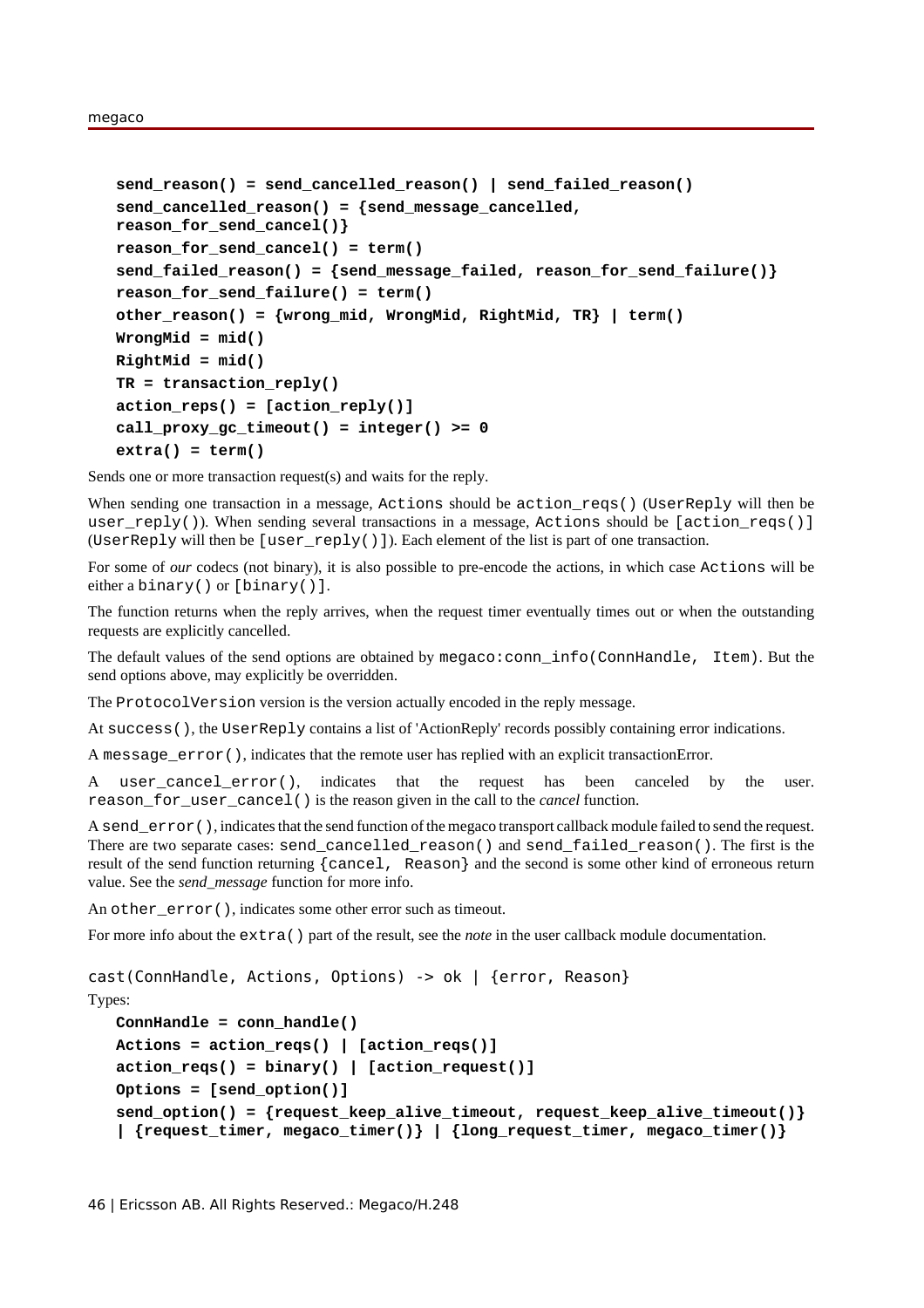```
| {send_handle, term()} | {reply_data, reply_data()} | {protocol_version,
integer()}
request_keep_alive_timeout() = plain | integer() >= 0
Reason = term()
```
Sends one or more transaction request(s) but does NOT wait for a reply

When sending one transaction in a message, Actions should be action\_reqs(). When sending several transactions in a message, Actions should be [action\_reqs()]. Each element of the list is part of one transaction.

For some of *our* codecs (not binary), it is also possible to pre-encode the actions, in which case Actions will be either a binary() or [binary()].

The default values of the send options are obtained by megaco:conn\_info(ConnHandle, Item). But the send options above, may explicitly be overridden.

The ProtocolVersion version is the version actually encoded in the reply message.

The callback function UserMod:handle\_trans\_reply/4 is invoked when the reply arrives, when the request timer eventually times out or when the outstanding requests are explicitly cancelled. See the megaco\_user module for more info about the callback arguments.

Given as UserData argument to UserMod:handle\_trans\_reply/4.

```
encode actions(ConnHandle, Actions, Options) -> {ok, BinOrBins} | {error,
Reason}
```
Types:

```
ConnHandle = conn_handle()
Actions = action_reqs() | [action_reqs()]
action_reqs() = [#'ActionRequest'{}]
Options = [send_option()]
send_option() = {request_timer, megaco_timer()} | {long_request_timer,
megaco_timer()} | {send_handle, term()} | {protocol_version, integer()}
BinOrBins = binary() | [binary()]
Reason = term()
```
Encodes lists of action requests for one or more transaction request(s).

When encoding action requests for one transaction, Actions should be action\_reqs(). When encoding action requests for several transactions, Actions should be [action\_reqs()]. Each element of the list is part of one transaction.

```
token tag2string(Tag) -> Result
token_tag2string(Tag, EncoderMod) -> Result
token_tag2string(Tag, EncoderMod, Version) -> Result
Types:
   Tag = atom()
   EncoderMod = pretty | compact | encoder_module()
   encoder_module() = megaco_pretty_text_encoder |
  megaco_compact_text_encoder | atom()
  Version = int_version() | atom_version()
   int_version() = 1 | 2 | 3
```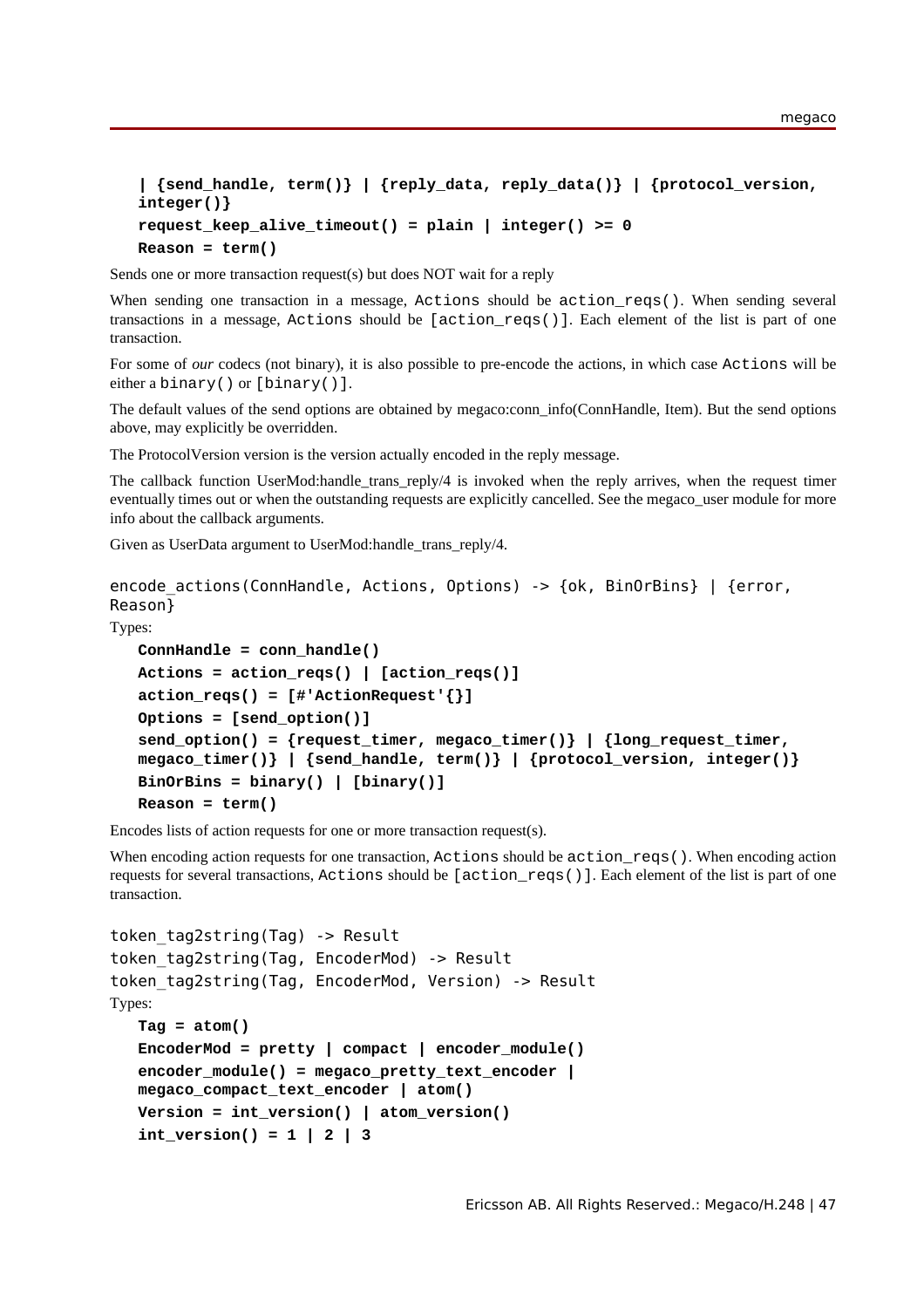```
atom_version() = v1 | v2 | v3 | prev3c | prev3b
Result = string() | {error, Reason}
Reason = term()
```
Convert a token tag to a string

If no encoder module is given, the default is used (which is pretty).

If no or an unknown version is given, the *best* version is used (which is v3).

If no match is found for Tag, Result will be the empty string ([]).

cancel(ConnHandle, CancelReason) -> ok | {error, ErrReason} Types:

```
ConnHandle = conn_handle()
CancelReason = term()
ErrReason = term()
```
Cancel all outstanding messages for this connection

This causes outstanding megaco:call/3 requests to return. The callback functions UserMod:handle\_reply/4 and UserMod:handle\_trans\_ack/4 are also invoked where it applies. See the megaco\_user module for more info about the callback arguments.

```
process_received_message(ReceiveHandle, ControlPid, SendHandle, BinMsg) -> ok
process_received_message(ReceiveHandle, ControlPid, SendHandle, BinMsg,
Extra) -> ok
```
Types:

```
ReceiveHandle = #megaco_receive_handle{}
ControlPid = pid()
SendHandle = term()
BinMsg = binary()
Extra = term()
```
Process a received message

This function is intended to be invoked by some transport modules when get an incoming message. Which transport that actually is used is up to the user to choose.

The message is delivered as an Erlang binary and is decoded by the encoding module stated in the receive handle together with its encoding config (also in the receive handle). Depending of the outcome of the decoding various callback functions will be invoked. See megaco\_user for more info about the callback arguments.

The argument Extra is just an opaque data structure passed to the user via the callback functions in the *user callback module*. Note however that if Extra has the value extra\_undefined the argument will be ignored (same as if process\_received\_message/4 had been called). See the documentation for the behaviour of the callback module, *megaco\_user*, for more info.

Note that all processing is done in the context of the calling process. A transport module could call this function via one of the spawn functions (e.g. spawn\_opt). See also receive\_message/4,5.

If the message cannot be decoded the following callback function will be invoked:

• UserMod:handle\_syntax\_error/3

If the decoded message instead of transactions contains a message error, the following callback function will be invoked: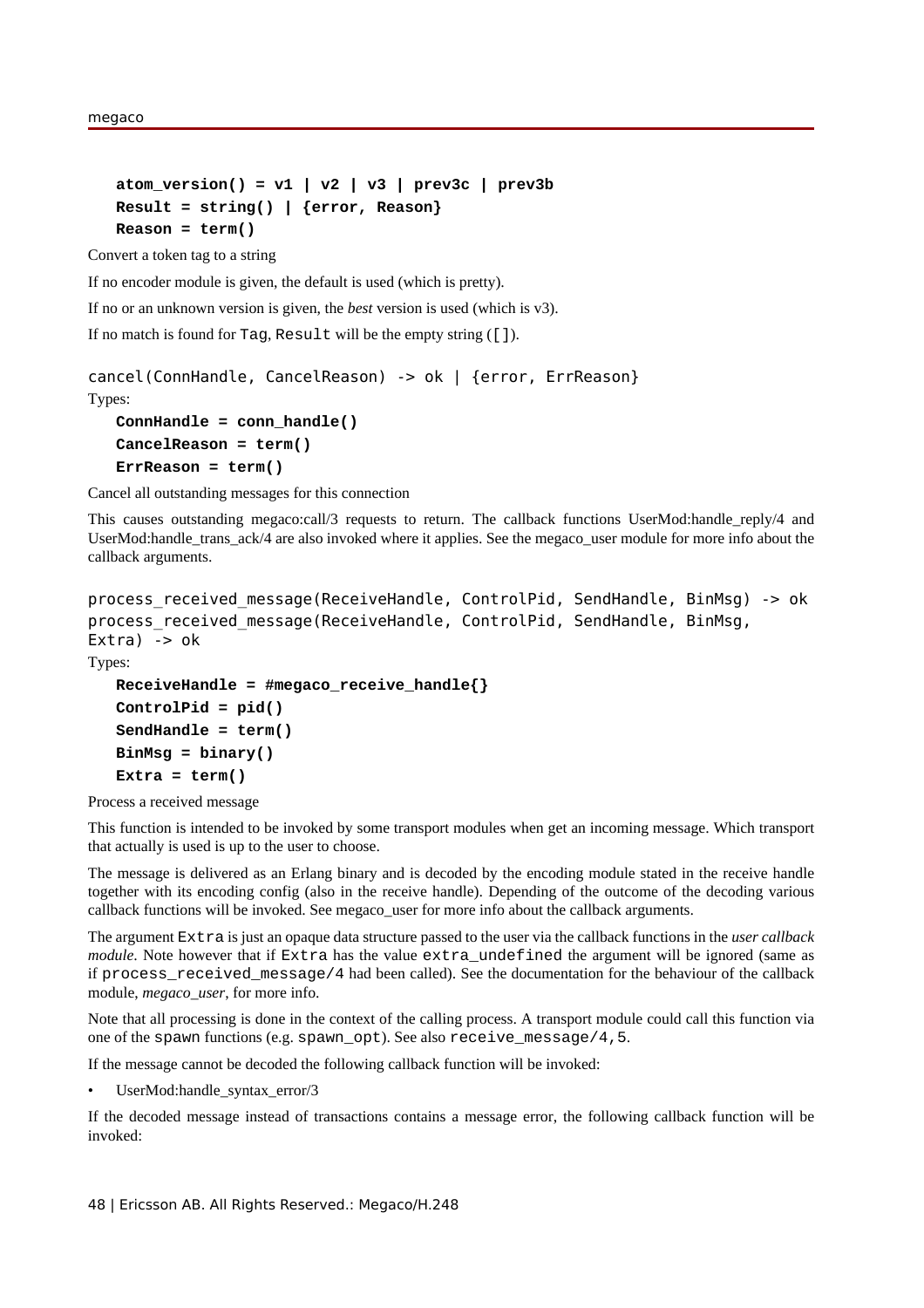UserMod:handle\_message\_error/3

If the decoded message happens to be received before the connection is established, a new "virtual" connection is established. This is typically the case for the Media Gateway Controller (MGC) upon the first Service Change. When this occurs the following callback function will be invoked:

UserMod:handle\_connect/2

For each transaction request in the decoded message the following callback function will be invoked:

• UserMod:handle\_trans\_request/3

For each transaction reply in the decoded message the reply is returned to the user. Either the originating function megaco:call/3 will return. Or in case the originating function was megaco:case/3 the following callback function will be invoked:

UserMod:handle\_trans\_reply/4

When a transaction acknowledgement is received it is possible that user has decided not to bother about the acknowledgement. But in case the return value from UserMod:handle\_trans\_request/3 indicates that the acknowledgement is important the following callback function will be invoked:

• UserMod:handle\_trans\_ack/4

See the megaco\_user module for more info about the callback arguments.

```
receive message(ReceiveHandle, ControlPid, SendHandle, BinMsg) -> ok
receive message(ReceiveHandle, ControlPid, SendHandle, BinMsg, Extra) -> ok
Types:
```

```
ReceiveHandle = #megaco_receive_handle{}
ControlPid = pid()
SendHandle = term()
BinMsg = binary()
Extra = term()
```
Process a received message

This is a callback function intended to be invoked by some transport modules when get an incoming message. Which transport that actually is used is up to the user to choose.

In principle, this function calls the process\_received\_message/4 function via a spawn to perform the actual processing.

For further information see the *process received message/4* function.

```
parse digit map(DigitMapBody) -> {ok, ParsedDigitMap} | {error, Reason}
Types:
   DigitMapBody = string()
   ParsedDigitMap = parsed_digit_map()
  parsed_digit_map() = term()
  Reason = term()
```
Parses a digit map body

Parses a digit map body, represented as a list of characters, into a list of state transitions suited to be evaluated by megaco:eval\_digit\_map/1,2.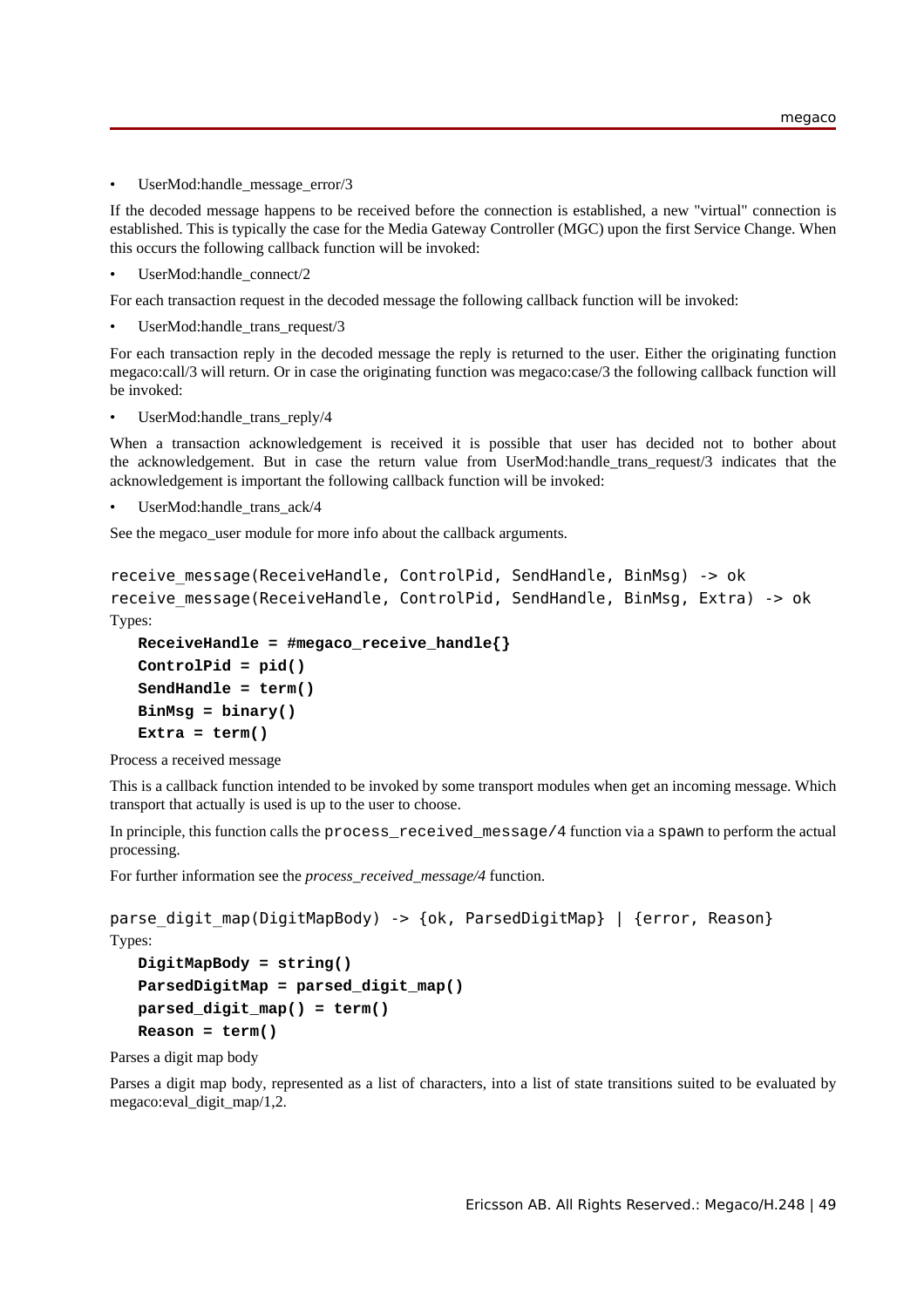```
eval digit map(DigitMap) -> {ok, MatchResult} | {error, Reason}
eval digit map(DigitMap, Timers) -> {ok, MatchResult} | {error, Reason}
Types:
   DigitMap = #'DigitMapValue'{} | parsed_digit_map()
   parsed_digit_map() = term()
   ParsedDigitMap = term()
   Timers = ignore() | reject()
   ignore() = ignore | {ignore, digit_map_value()}
   reject() = reject | {reject, digit_map_value()} | digit_map_value()
   MatchResult = {Kind, Letters} | {Kind, Letters, Extra}
   Kind = kind()
   kind() = full | unambiguous
   Letters = [letter()]
   letter() = $0..$9 | $a .. $k
   Extra = letter()
   Reason = term()
```
Collect digit map letters according to the digit map.

When evaluating a digit map, a state machine waits for timeouts and letters reported by megaco:report  $\text{digit event}/2$ . The length of the various timeouts are defined in the digit\_map\_value() record.

When a complete sequence of valid events has been received, the result is returned as a list of letters.

There are two options for handling syntax errors (that is when an unexpected event is received when the digit map evaluator is expecting some other event). The unexpected events may either be ignored or rejected. The latter means that the evaluation is aborted and an error is returned.

```
report digit event(DigitMapEvalPid, Events) -> ok | {error, Reason}
Types:
```

```
DigitMapEvalPid = pid()
Events = Event | [Event]
Event = letter() | pause() | cancel()
letter() = $0..$9 | $a .. $k | $A .. $K
pause() = one second() ten seconds()one_second() = $s | $S
ten_seconds() = $l | $L
cancel() = $z | $Z | cancel
Reason = term()
```
Send one or more events to the event collector process.

Send one or more events to a process that is evaluating a digit map, that is a process that is executing megaco:eval\_digit\_map/1,2.

Note that the events  $\frac{1}{5}$   $\frac{1}{5}$   $\frac{1}{5}$   $\frac{1}{5}$   $\frac{1}{5}$   $\frac{1}{5}$   $\frac{1}{5}$   $\frac{1}{5}$   $\frac{1}{5}$   $\frac{1}{5}$   $\frac{1}{5}$   $\frac{1}{5}$   $\frac{1}{5}$   $\frac{1}{5}$   $\frac{1}{5}$   $\frac{1}{5}$   $\frac{1}{5}$   $\frac{1}{5}$   $\frac{1}{5}$   $\frac{1}{5}$ 

```
test digit event(DigitMap, Events) -> {ok, Kind, Letters} | {error, Reason}
Types:
```

```
DigitMap = #'DigitMapValue'{} | parsed_digit_map()
```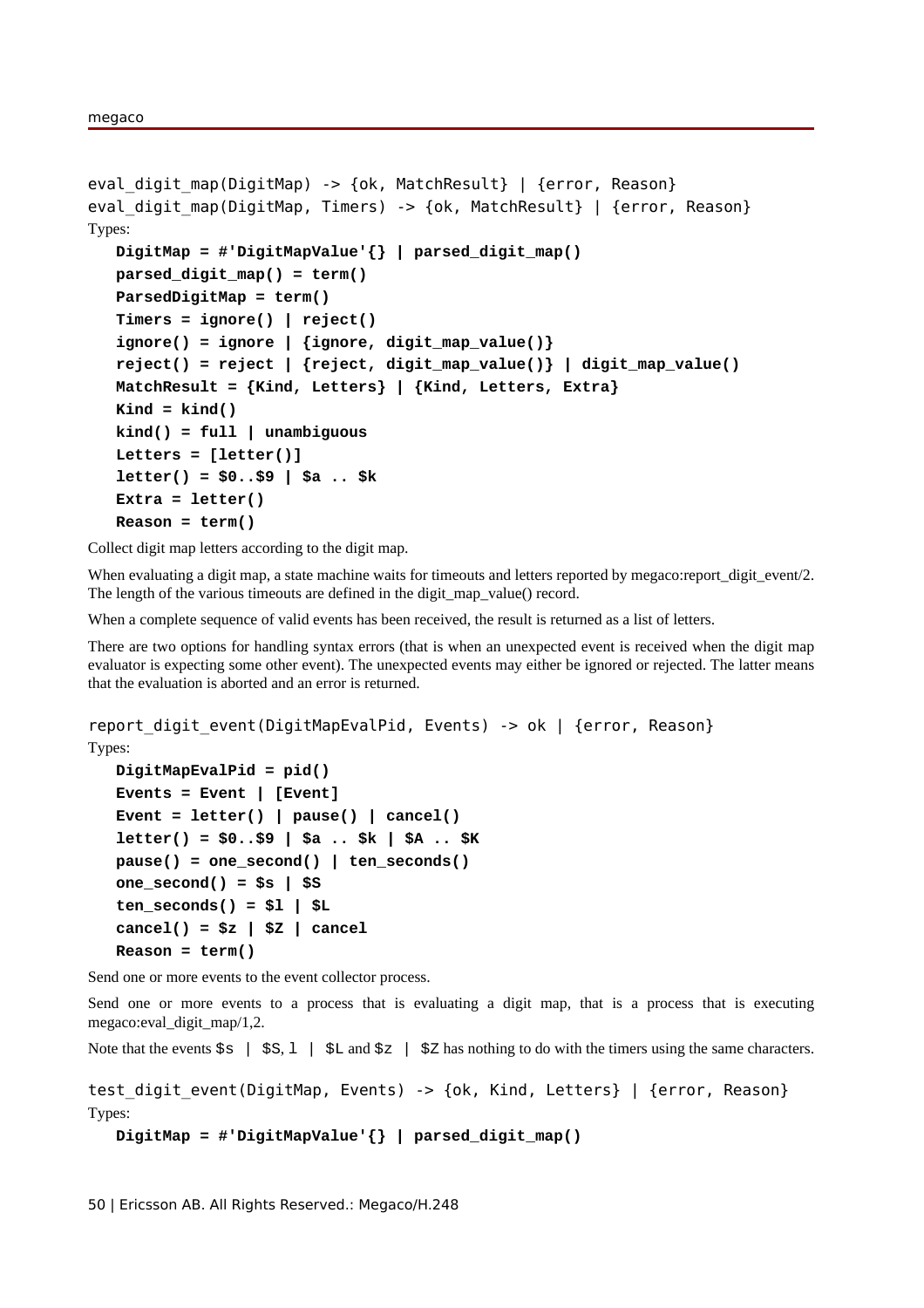```
parsed_digit_map() = term()
ParsedDigitMap = term()
Timers = ignore() | reject()
ignore() = ignore | {ignore, digit_map_value()}
reject() = reject | {reject, digit_map_value()} | digit_map_value()
DigitMapEvalPid = pid()
Events = Event | [Event]
Event = letter() | pause() | cancel()
Kind = kind()
kind() = full | unambiguous
Letters = [letter()]
letter() = $0..$9 | $a .. $k | $A .. $K
pause() = one_second() | ten_seconds()
one_second() = $s | $S
ten_seconds() = $l | $L
cancel () = $z | $Z | cancel
Reason = term()
```
Feed digit map collector with events and return the result

This function starts the evaluation of a digit map with megaco:eval digit map/1 and sends a sequence of events to it megaco:report\_digit\_event/2 in order to simplify testing of digit maps.

```
encode sdp(SDP) -> \{ok, PP\} | \{error, Reason\}Types:
   SDP = sdp_property_parm() | sdp_property_group() | sdp_property_groups() |
   asn1_NOVALUE
   PP = property_parm() | property_group() | property_groups() | asn1_NOVALUE
   Reason = term()
```
Encode (generate) an SDP construct.

If a property\_parm() is found as part of the input (SDP) then it is left unchanged.

This function performs the following transformation:

- $sdp() \rightarrow property\_parm()$
- sdp\_property\_group() -> property\_group()
- sdp\_property\_groups() -> property\_groups()

```
decode sdp(PP) -> {ok, SDP} | {error, Reason}
```

```
Types:
```

```
PP = property_parm() | property_group() | property_groups() | asn1_NOVALUE
SDP = sdp() | decode_sdp_property_group() | decode_sdp_property_groups() |
asn1_NOVALUE
decode_sdp() = sdp() | {property_parm(), DecodeError}
decode_sdp_property_group() = [decode_sdp()]
decode_sdp_property_groups() = [decode_sdp_property_group()]
DecodeError = term()
```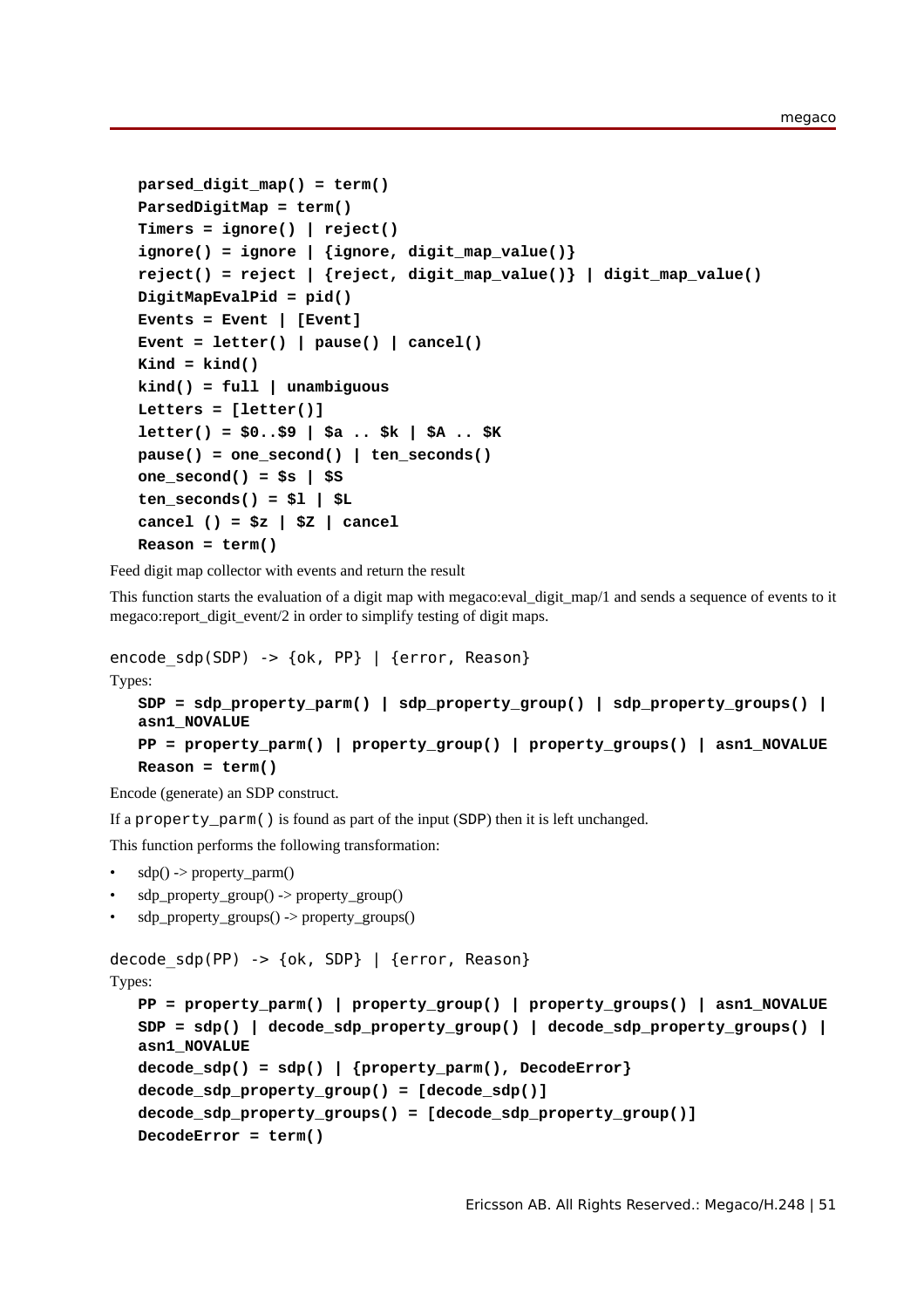#### **Reason = term()**

Decode (parse) a property parameter construct.

When decoding property\_group() or property\_groups(), those property parameter constructs that cannot be decoded (either because of decode error or because they are unknown), will be returned as a two-tuple. The first element of which will be the (undecoded) property parameter and the other the actual reason. This means that the caller of this function has to expect not only sdp-records, but also this two-tuple construct.

This function performs the following transformation:

- property\_parm()  $\rightarrow$  sdp()
- property\_group() -> sdp\_property\_group()
- property\_groups() -> sdp\_property\_groups()

```
get sdp record from PropertGroup(Type, PG) -> [sdp()]
Types:
   Type = v | c | m | o | a | b | t | r | z | k | s | i | u | e | p
   PG = sdp_property_group()
   Reason = term()
```
Retreive all the sdp records of type Type from the property group PG.

```
versions1() -> {ok, VersionInfo} | {error, Reason}
versions2() -> {ok, Info} | {error, Reason}
Types:
   VersionInfo = [version_info()]
   version\ info() = term()Reason = term()
```
Utility functions used to retrieve some system and application info.

The difference between the two functions is in how they get the modules to check. versions1 uses the app-file and versions2 uses the function application: get key.

```
print version info() -> void()
print version info(VersionInfo) -> void()
Types:
   VersionInfo = [version_info()]
   version_info() = term()
```
Utility function to produce a formated printout of the versions info generated by the versions1 and versions2 functions.

The function print\_version\_info/0 uses the result of function version1/0 as VersionInfo.

Example:

{ok, V} = megaco:versions1(), megaco:format\_versions(V).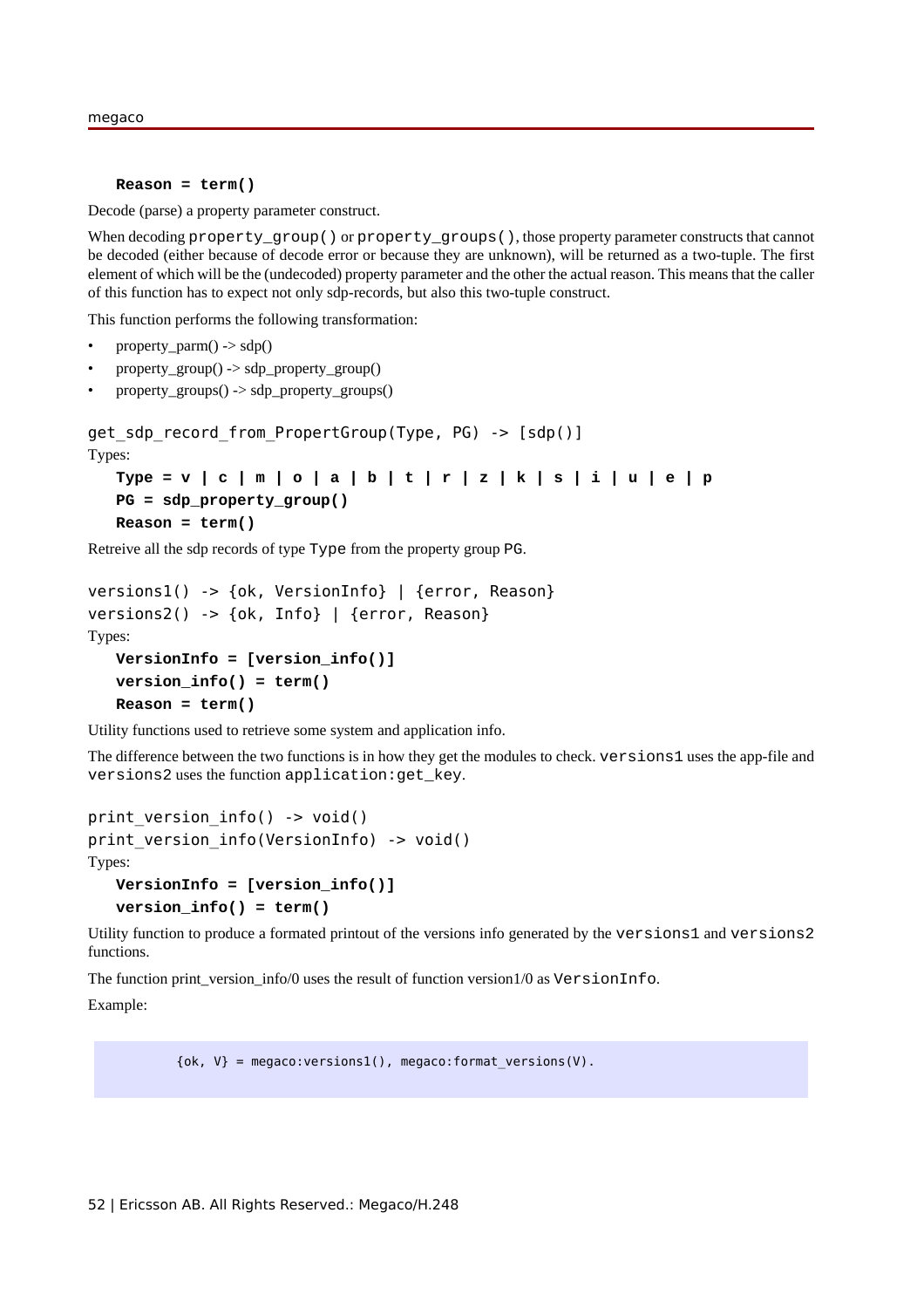```
enable trace(Level, Destination) -> void()
Types:
  Level = max | min | 0 <= integer() <= 100
  Destination = File | Port | HandlerSpec | io
  File = string()
  Port = integer()
  HandleSpec = {HandlerFun, Data}
  HandleFun = fun() (two arguments)
   Data = term()
```
This function is used to start megaco tracing at a given Level and direct result to the given Destination.

It starts a tracer server and then sets the proper match spec (according to Level).

In the case when Destination is File, the printable megaco trace events will be printed to the file File using plain io:format/2.

In the case when Destination is io, the printable megaco trace events will be printed on stdout using plain io:format/2.

See dbg for further information.

disable  $trace() \rightarrow void()$ 

This function is used to stop megaco tracing.

set trace(Level) -> void() Types:

```
Level = max | min | 0 <= integer() <= 100
```
This function is used to change the megaco trace level.

It is assumed that tracing has already been enabled (see enable trace above).

```
get stats() -> \{ok, TotalStats\} | \{error, Reason\}get stats(GlobalCounter) -> {ok, CounterStats} | {error, Reason}
get_stats(ConnHandle) -> {ok, ConnHandleStats} | {error, Reason}
get_stats(ConnHandle, Counter) -> {ok, integer()} | {error, Reason}
Types:
   TotalStats = [total_stats()]
   total\_stats() = {conn\_handle(), [stats()]} | {global\_counter(), integer()}GlobalCounter = global_counter()
   GlobalCounterStats = integer()
   ConnHandle = conn_handle()
   ConnHandleStats = [stats()]
   stats() = {counter(), integer()}Counter = counter()
   counter() = medGwyGatewayNumTimerRecovery | medGwyGatewayNumErrors
   global_counter() = medGwyGatewayNumErrors
   Reason = term()
```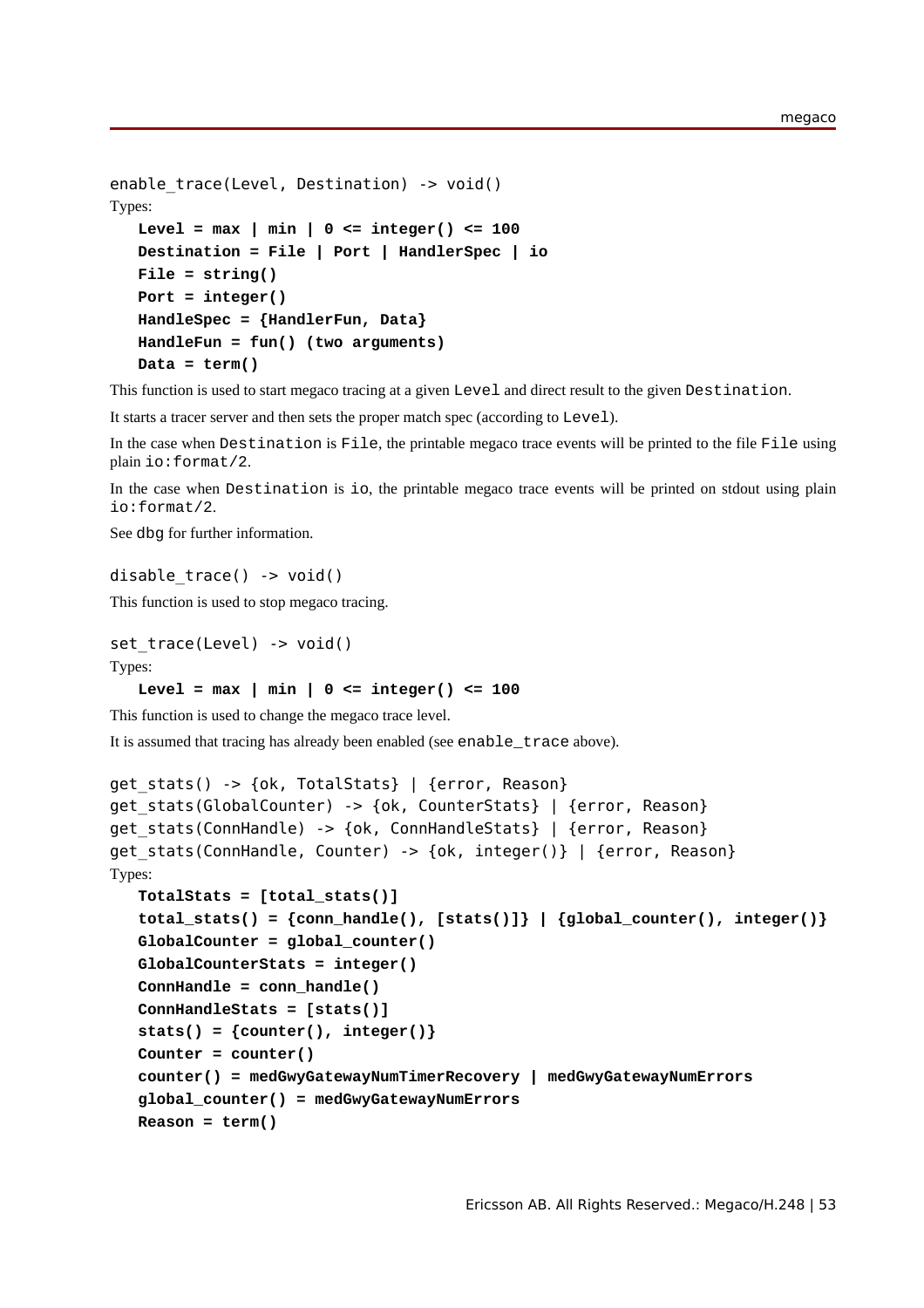Retreive the (SNMP) statistic counters maintained by the megaco application. The global counters handle events that cannot be attributed to a single connection (e.g. protocol errors that occur before the connection has been properly setup).

```
reset stats() \rightarrow void()
reset stats(ConnHandle) -> void()
Types:
```
**ConnHandle = conn\_handle()**

Reset all related (SNMP) statistics counters.

```
test request(ConnHandle, Version, EncodingMod, EncodingConfig, Actions) ->
{MegaMsg, EncodeRes}
Types:
   ConnHandle = conn_handle()
   Version = integer()
   EncodingMod = atom()
   EncodingConfig = Encoding configuration
   Actions = A list
   MegaMsg = #'MegacoMessage'{}
   EncodeRes = {ok, Bin} | {error, Reason}
   Bin = binary()
   Reason = term()
```
Tests if the Actions argument is correctly composed.

This function is only intended for testing purposes. It's supposed to have a same kind of interface as the *call* or *cast* functions (with the additions of the EncodingMod and EncodingConfig arguments). It composes a complete megaco message end attempts to encode it. The return value, will be a tuple of the composed megaco message and the encode result.

```
test reply(ConnHandle, Version, EncodingMod, EncodingConfig, Reply) ->
{MegaMsg, EncodeRes}
Types:
   ConnHandle = conn_handle()
   Version = integer()
   EncodingMod = atom()
   EncodingConfig = A list
   Reply = actual_reply()
   MegaMsg = #'MegacoMessage'{}
   EncodeRes = {ok, Bin} | {error, Reason}
   Bin = binary()
   Reason = term()
```
Tests if the Reply argument is correctly composed.

This function is only intended for testing purposes. It's supposed to test the  $actual\_reply()$  return value of the callback functions *handle\_trans\_request* and *handle\_trans\_long\_request* functions (with the additions of the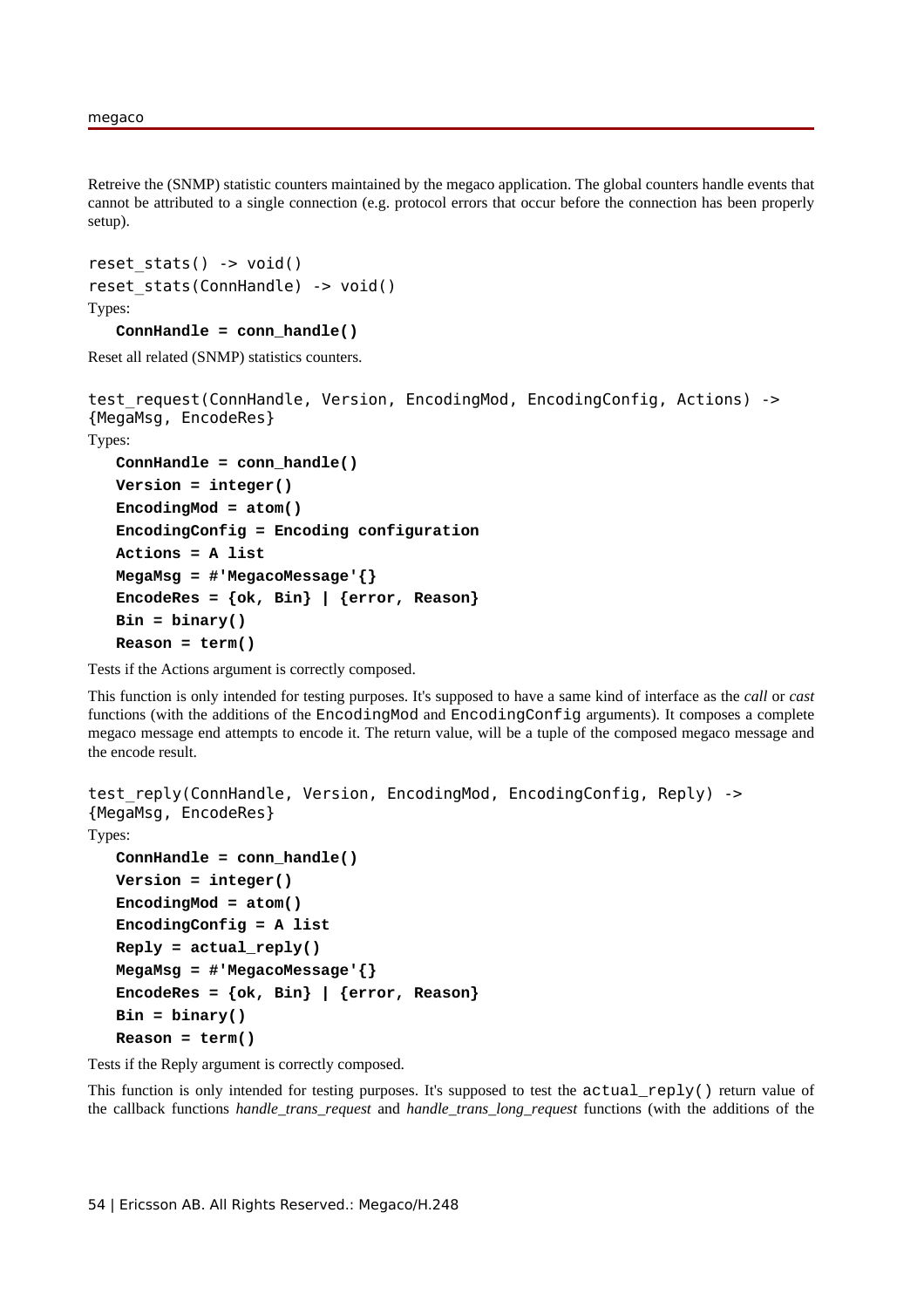EncodingMod and EncodingConfig arguments). It composes a complete megaco message end attempts to encode it. The return value, will be a tuple of the composed megaco message and the encode result.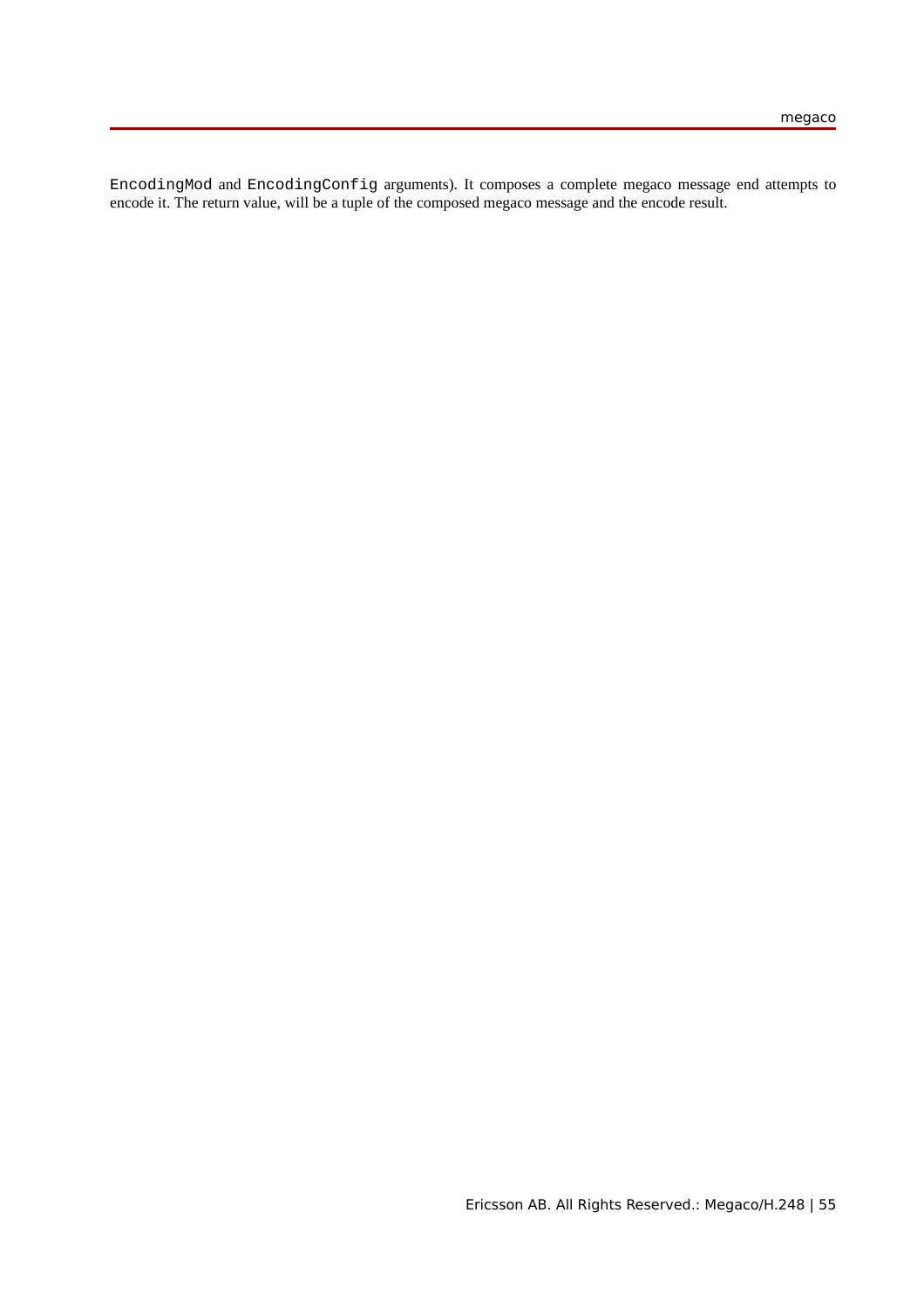# megaco\_edist\_compress

Erlang module

The following functions should be exported from a megaco\_edist\_compress callback module:

## Exports

```
Module:encode(R, Version) -> T
Types:
  R = megaco_message() | transaction() | action_reply() | action_request() |
  command_request()
  Version = integer()
   T = term()
```
Compress a megaco component. The erlang dist encoder makes no assumption on the how or even if the component is compressed.

```
Module:decode(T, Version) -> R
Types:
   T = term()
   Version = integer()
   R = megaco_message() | transaction() | action_reply() | action_request() |
   command_request()
```
Decompress a megaco component.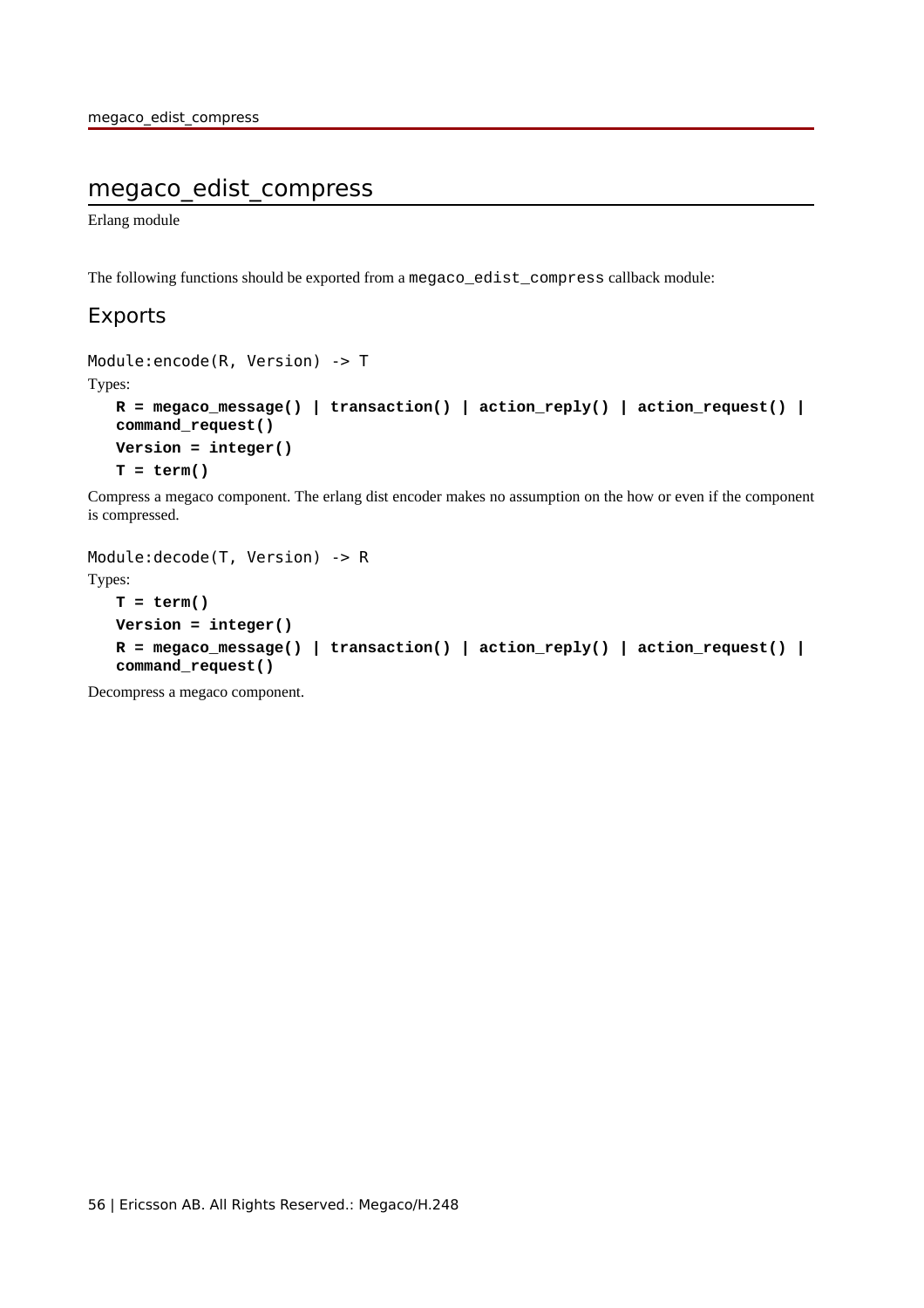## megaco\_encoder

Erlang module

The following functions should be exported from a megaco\_encoder callback module:

## DATA TYPES

```
megaco message() = #'MegacoMessage{}'
transaction() = {transactionRequest, transaction_request()}<br>{transactionPending, transaction_reply()}
                                            transaction reply()}
                 {transactionReply, transaction_pending()}
                  {transactionResponseAck, transaction_response_ack()} |
                  {segmentReply, segment_reply()}
transaction_request() = #'TransactionRequest'{}transaction\_pending() = #'TransactionPending'{}transaction_{reply()} = #'TransactionReply'{}transaction response ack() = [transactionack()]transaction ack() = #'TransactionAck'{}segment_rep\overline{ly}() = #'SegmentReply'\action_request() = #'ActionRequest'{}
\arctan reply() = #'ActionReply'{}
```
## Exports

Module:encode message(EncodingConfig, Version, Message) -> {ok, Bin} | Error Types:

```
EncodingConfig = list()
Version = integer()
Message = megaco_message()
Bin = binary()
Error = term()
```
Encode a megaco message.

Module:decode message(EncodingConfig, Version, Bin) -> {ok, Message} | Error Types:

```
EncodingConfig = list()
Version = integer() | dynamic
Message = megaco_message()
Bin = binary()
Error = term()
```
Decode a megaco message.

Note that if the Version argument is dynamic, the decoder should try to figure out the actual version from the message itself and then use the proper decoder, e.g. version 1.

If on the other hand the Version argument is an integer, it means that this is the expected version of the message and the decoder for that version should be used.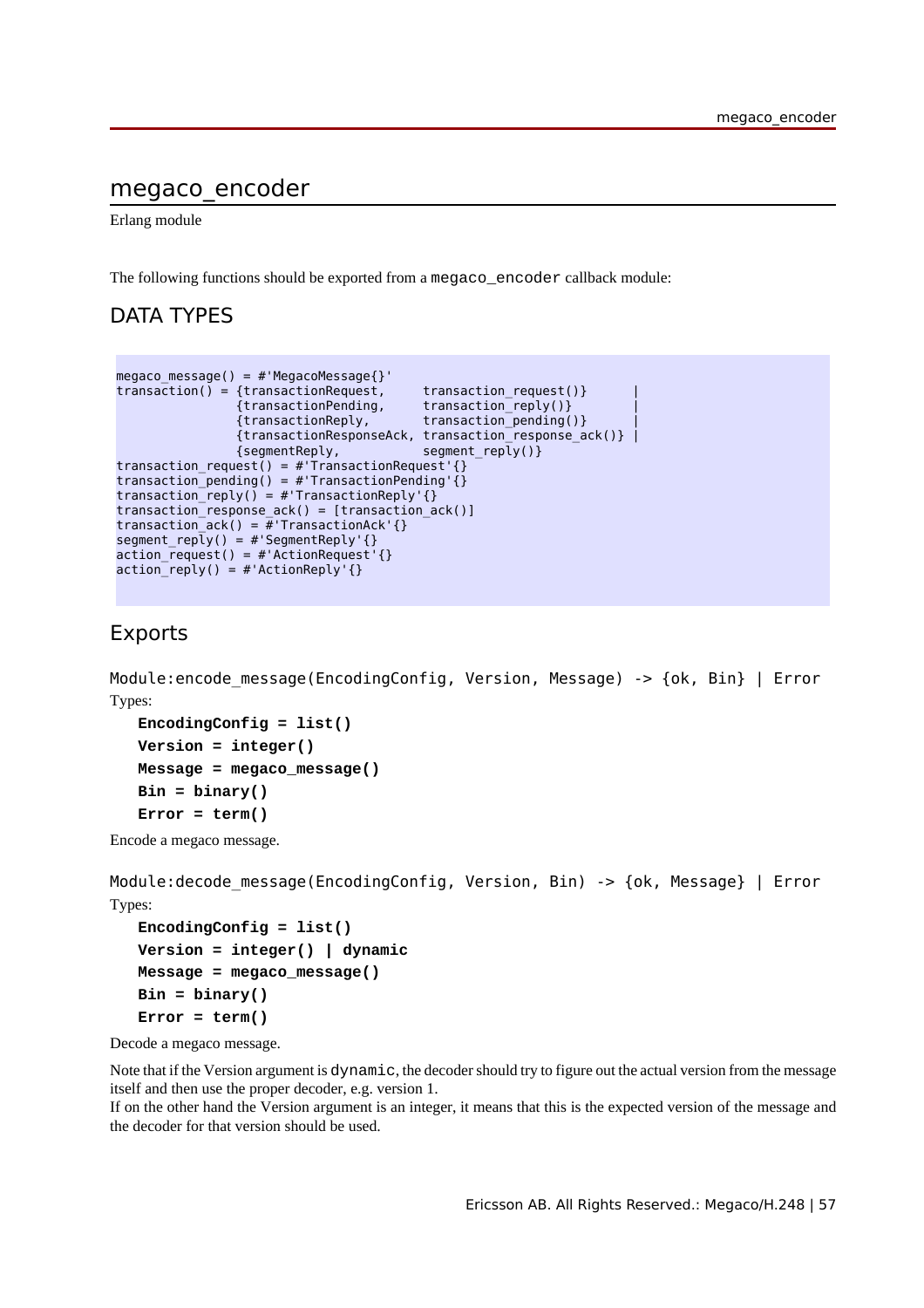Module:decode mini message(EncodingConfig, Version, Bin) -> {ok, Message} | Error

Types:

```
EncodingConfig = list()
Version = integer() | dynamic
Message = megaco_message()
Bin = binary()
Error = term()
```
Perform a minimal decode of a megaco message.

The purpose of this function is to do a minimal decode of Megaco message. A successfull result is a 'MegacoMessage' in which only version and mid has been initiated. This function is used by the megaco\_messenger module when the decode\_message/3 function fails to figure out the mid (the actual sender) of the message.

Note again that a successfull decode only returns a partially initiated message.

Module: encode transaction(EncodingConfig, Version, Transaction) -> OK | Error Types:

```
EncodingConfig = list()
Version = integer()
Transaction = transaction()
OK = \{ok, Bin\}Bin = binary()
Error = {error, Reason}
Reason = not_implemented | OtherReason
OtherReason = term()
```
Encode a megaco transaction. If this, for whatever reason, is not supported, the function should return the error reason not\_implemented.

This functionality is used both when the transaction sender is used and for segmentation. So, for either of those to work, this function *must* be fully supported!

```
Module: encode action requests (EncodingConfig, Version, ARs) -> OK | Error
Types:
```

```
EncodingConfig = list()
Version = integer()
ARs = action_requests()
action_requests() = [action_request()]
OK = {ok, Bin}
Bin = binary()
Error = {error, Reason}
Reason = not_implemented | OtherReason
OtherReason = term()
```
Encode megaco action requests. This function is called when the user calls the function *encode\_actions/3*. If that function is never used or if the codec cannot support this (the encoding of individual actions), then return with error reason not\_implemented.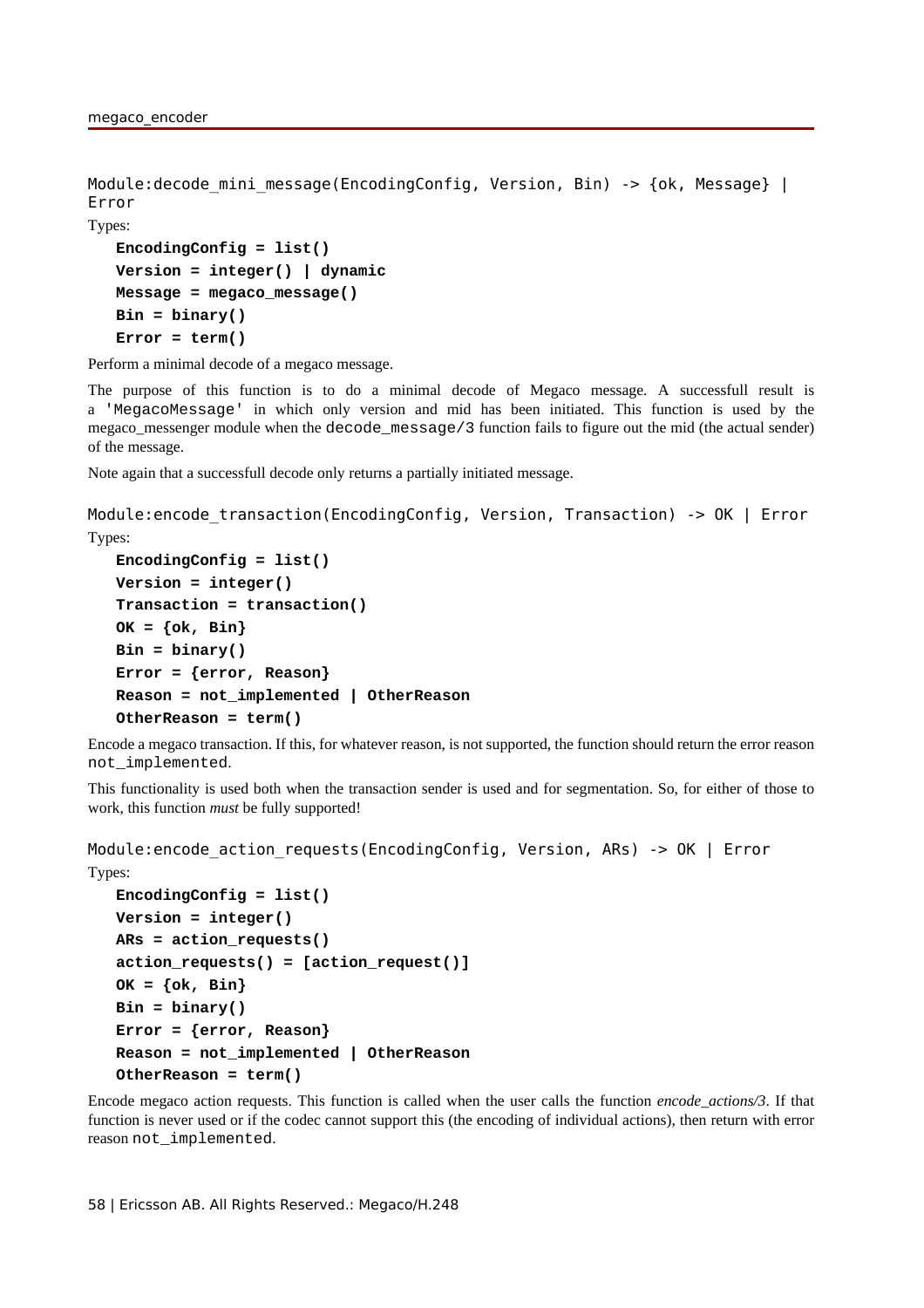Module:encode\_action\_reply(EncodingConfig, Version, AR) -> OK | Error Types:

```
EncodingConfig = list()
Version = integer()
AR = action_reply()
OK = {ok, Bin}
Bin = binary()
Error = {error, Reason}
Reason = not_implemented | OtherReason
OtherReason = term()
```
Encode a megaco action reply. If this, for whatever reason, is not supported, the function should return the error reason not\_implemented.

This function is used when segmentation has been configured. So, for this to work, this function *must* be fully supported!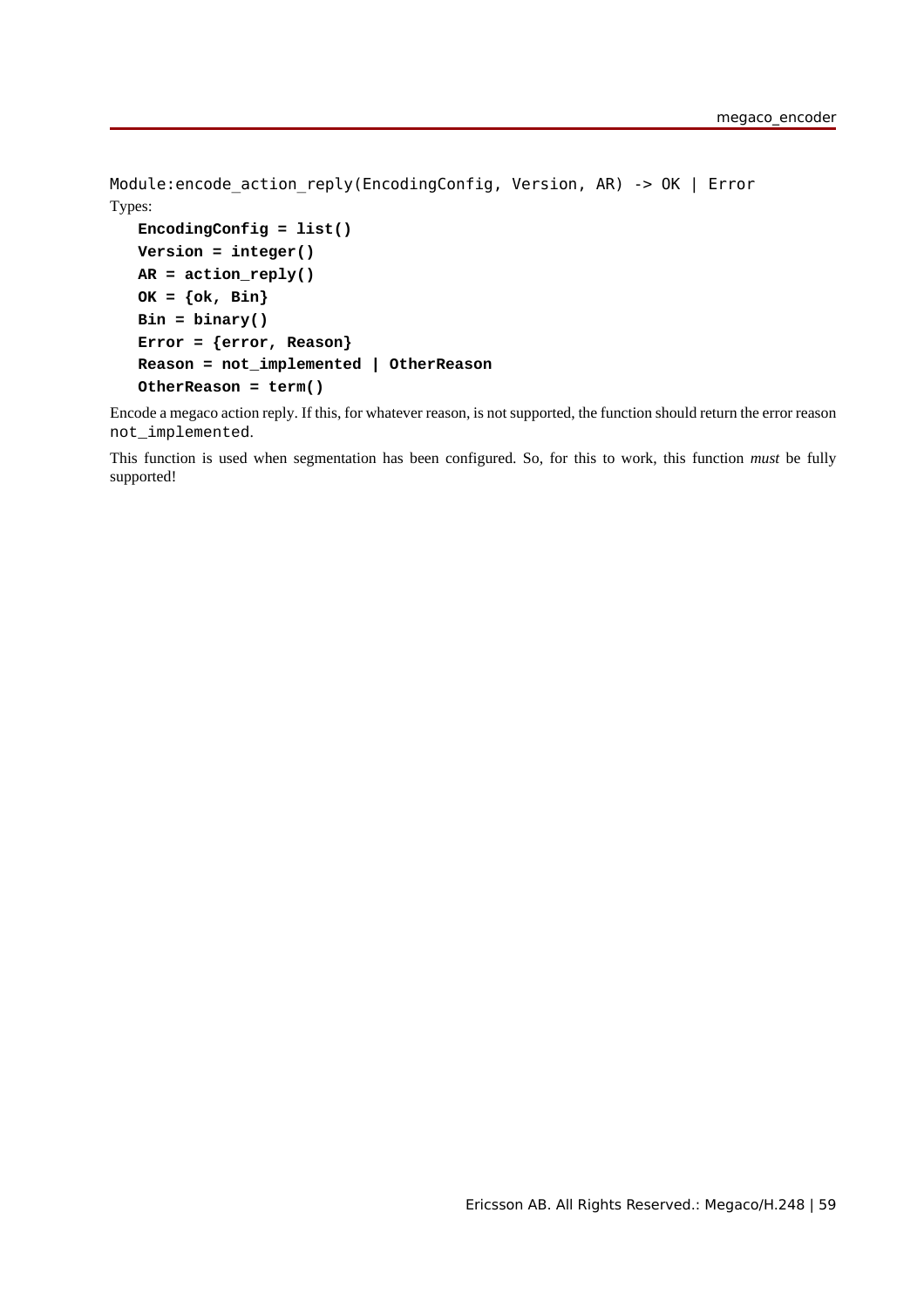## megaco\_transport

Erlang module

The following functions should be exported from a megaco\_transport callback module:

- send message/2 [mandatory]
- *send\_message/3* [optional]
- *resend\_message/2* [optional]
- •

## Exports

```
Module:send message(Handle, Msg) -> ok | {cancel, Reason} | Error
Module:send message(Handle, Msg, Resend) -> ok | {cancel, Reason} | Error
Types:
   Handle = term()
```

```
Msg = binary() | iolist()
Resend = boolean()
Reason = term()
Error = term()
```
Send a megaco message.

If the function returns {cancel, Reason}, this means the transport module decided not to send the message. This is *not* an error. No error messages will be issued and no error counters incremented. What actions this will result in depends on what kind of message was sent.

In the case of requests, megaco will cancel the message in much the same way as if megaco:cancel had been called (after a successfull send). The information will be propagated back to the user differently depending on how the request(s) where issued: For requests issued using *megaco:call*, the info will be delivered in the return value. For requests issued using megaco:cast the info will be delivered via a call to the callback function *handle\_trans\_reply*.

In the case of reply, megaco will cancel the reply and information of this will be returned to the user via a call to the callback function *handle\_trans\_ack*.

The function send\_message/3 will only be called if the *resend\_indication* config option has been set to the value flag. The third argument, Resend then indicates if the message send is a resend or not.

```
Module: resend message(Handle, Msg) -> ok | {cancel, Reason} | Error
Types:
   Handle = term()
   Msg = binary() | iolist()
   Reason = term()
   Error = term()
```
Re-send a megaco message.

Note that this function will only be called if the user has set the *resend\_indication* config option to true*and* it is in fact a message resend. If not *both* of these condition's are meet, send\_message will be called.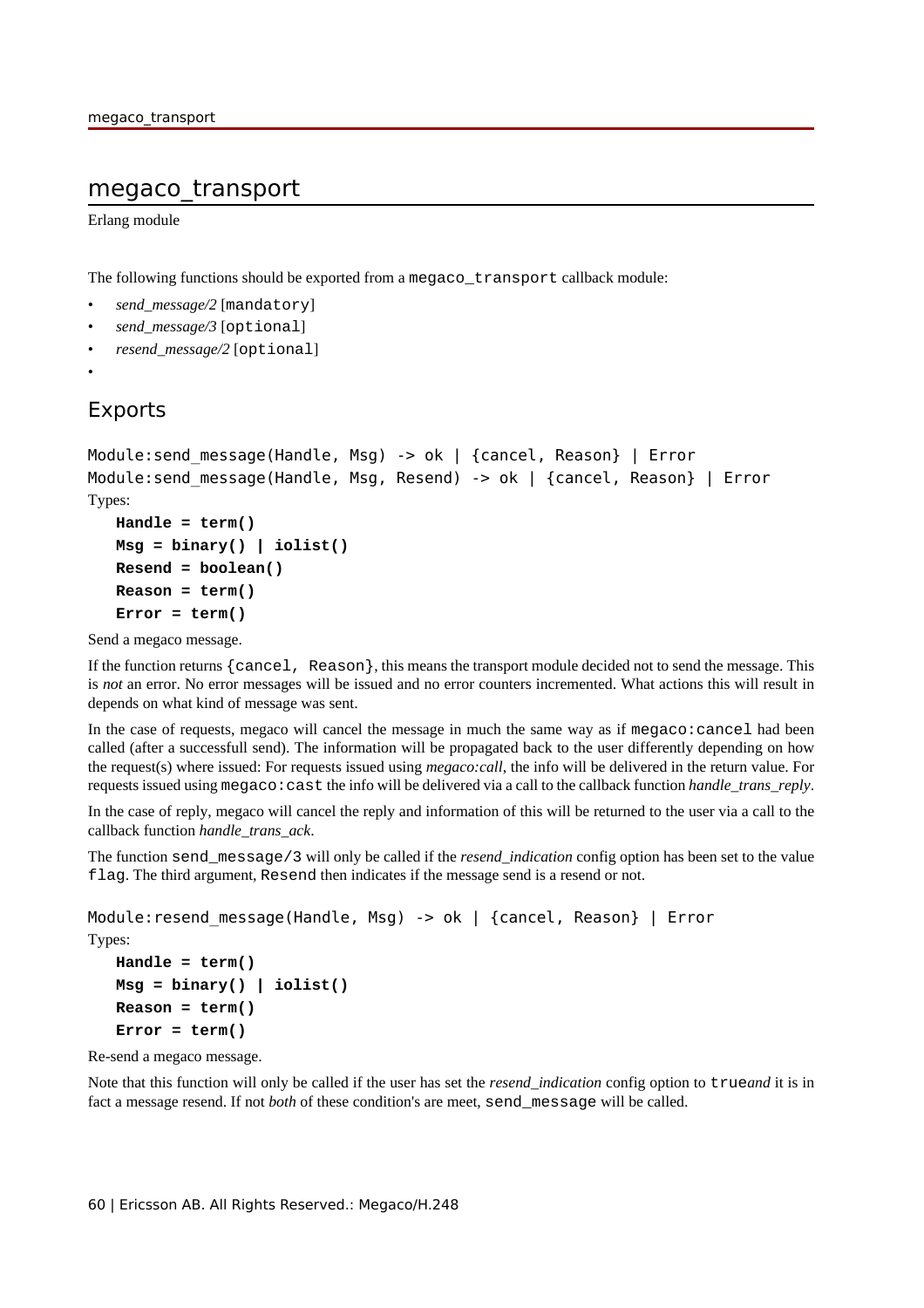If the function returns {cancel, Reason}, this means the transport module decided not to send the message. This is *not* an error. No error messages will be issued and no error counters incremented. What actions this will result in depends on what kind of message was sent.

In the case of requests, megaco will cancel the message in much the same way as if megaco:cancel had been called (after a successfull send). The information will be propagated back to the user differently depending on how the request(s) where issued: For requests issued using *megaco:call*, the info will be delivered in the return value. For requests issued using megaco:cast the info will be delivered via a call to the callback function *handle\_trans\_reply*.

In the case of reply, megaco will cancel the reply and information of this will be returned to the user via a call to the callback function *handle\_trans\_ack*.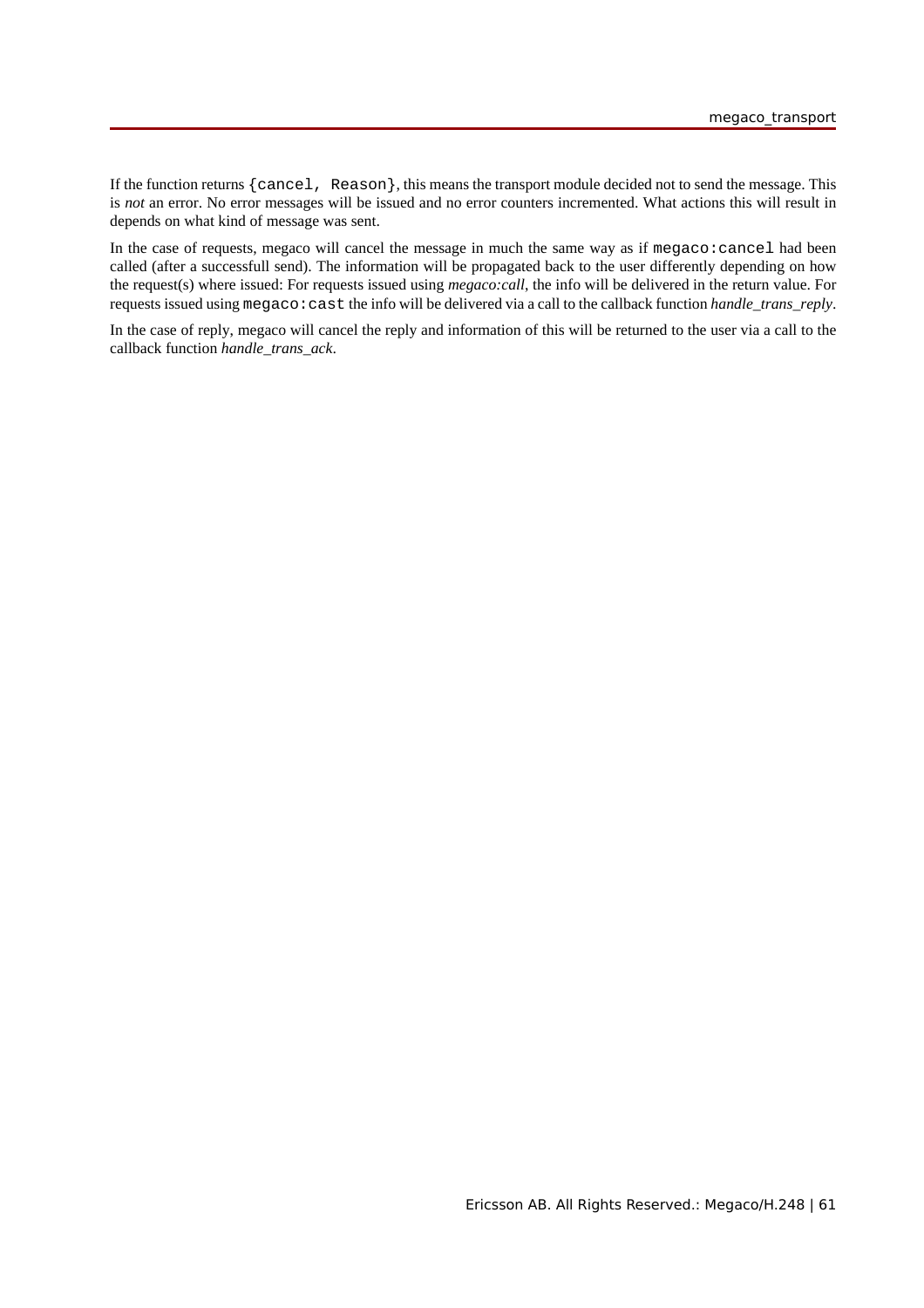## megaco\_tcp

Erlang module

This module contains the public interface to the TPKT (TCP/IP) version transport protocol for Megaco/H.248.

## Exports

start transport() -> {ok, TransportRef} Types:

```
TransportRef = pid()
```
This function is used for starting the TCP/IP transport service. Use exit(TransportRef, Reason) to stop the transport service.

```
listen(TransportRef, ListenPortSpecList) -> ok
```
Types:

```
TransportRef = pid() | regname()
OptionListPerPort = [Option]
Option = {port, integer()} |{options, list()} |{receive_handle, term()}
```
This function is used for starting new TPKT listening socket for TCP/IP. The option list contains the socket definitions.

```
connect(TransportRef, OptionList) -> {ok, Handle, ControlPid} | {error,
Reason}
```
Types:

```
TransportRef = pid() | regname()
OptionList = [Option]
Option = {host, Ipaddr} | {port, integer()} |{options, list()} |
{receive_handle, term()} |{module, atom()}
Handle = socket_handle()
ControlPid = pid()
Reason = term()
```
This function is used to open a TPKT connection.

The module option makes it possible for the user to provide their own callback module. The receive\_message/4 or process\_received\_message/4 functions of this module is called when a new message is received (which one depends on the size of the message; small - receive\_message, large - process\_received\_message). Default value is *megaco*.

```
close(Handle) -> ok
Types:
```
**Handle = socket\_handle()**

This function is used for closing an active TPKT connection.

```
socket(Handle) -> Socket
Types:
```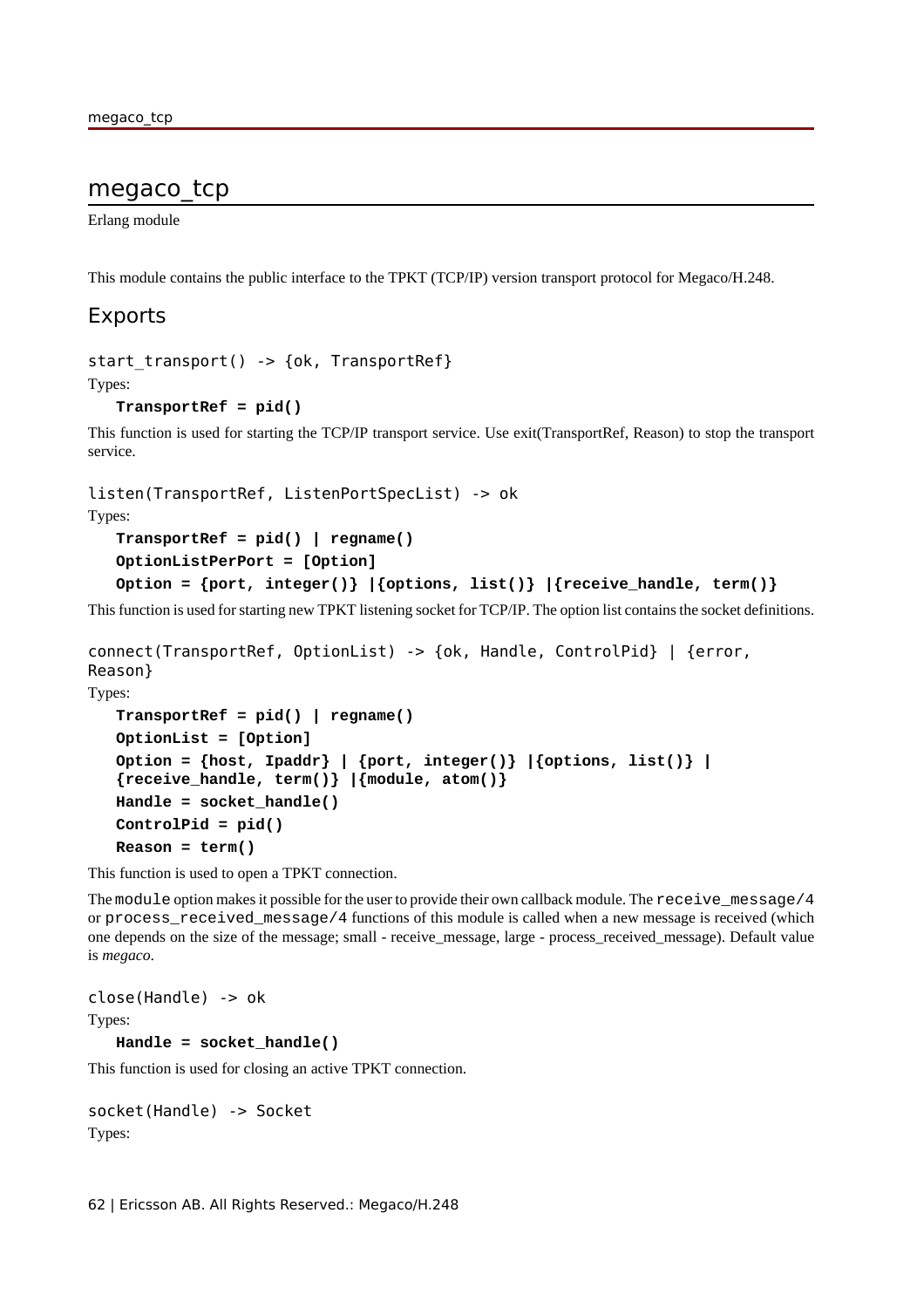```
Handle = socket_handle()
Socket = inet_socket()
```
This function is used to convert a socket handle() to a inet socket(). inet socket() is a plain socket, see the inet module for more info.

```
send message(Handle, Message) -> ok
Types:
```

```
Handle = socket_handle()
Message = binary() | iolist()
```
Sends a message on a connection.

```
block(Handle) -> ok
Types:
```

```
Handle = socket_handle()
```
Stop receiving incoming messages on the socket.

```
unblock(Handle) -> ok
```
Types:

```
Handle = socket_handle()
```
Starting to receive incoming messages from the socket again.

```
upgrade receive handle(ControlPid) -> ok
Types:
```
**ControlPid = pid()**

Update the receive handle of the control process (e.g. after having changed protocol version).

```
get_stats() -> {ok, TotalStats} | {error, Reason}
get_stats(SendHandle) -> {ok, SendHandleStats} | {error, Reason}
get_stats(SendHandle, Counter) -> {ok, CounterStats} | {error, Reason}
Types:
```

```
TotalStats = [send_handle_stats()]
total\_stats() = {send\_handle(), [stats()]}SendHandle = send_handle()
SendHandleStats = [stats()]
Counter = tcp_stats_counter()
CounterStats = integer()
stats() = {tcp_stats_counter(), integer()}
tcp_stats_counter() = medGwyGatewayNumInMessages |
medGwyGatewayNumInOctets | medGwyGatewayNumOutMessages |
medGwyGatewayNumOutOctets | medGwyGatewayNumErrors
Reason = term()
```
Retreive the TCP related (SNMP) statistics counters.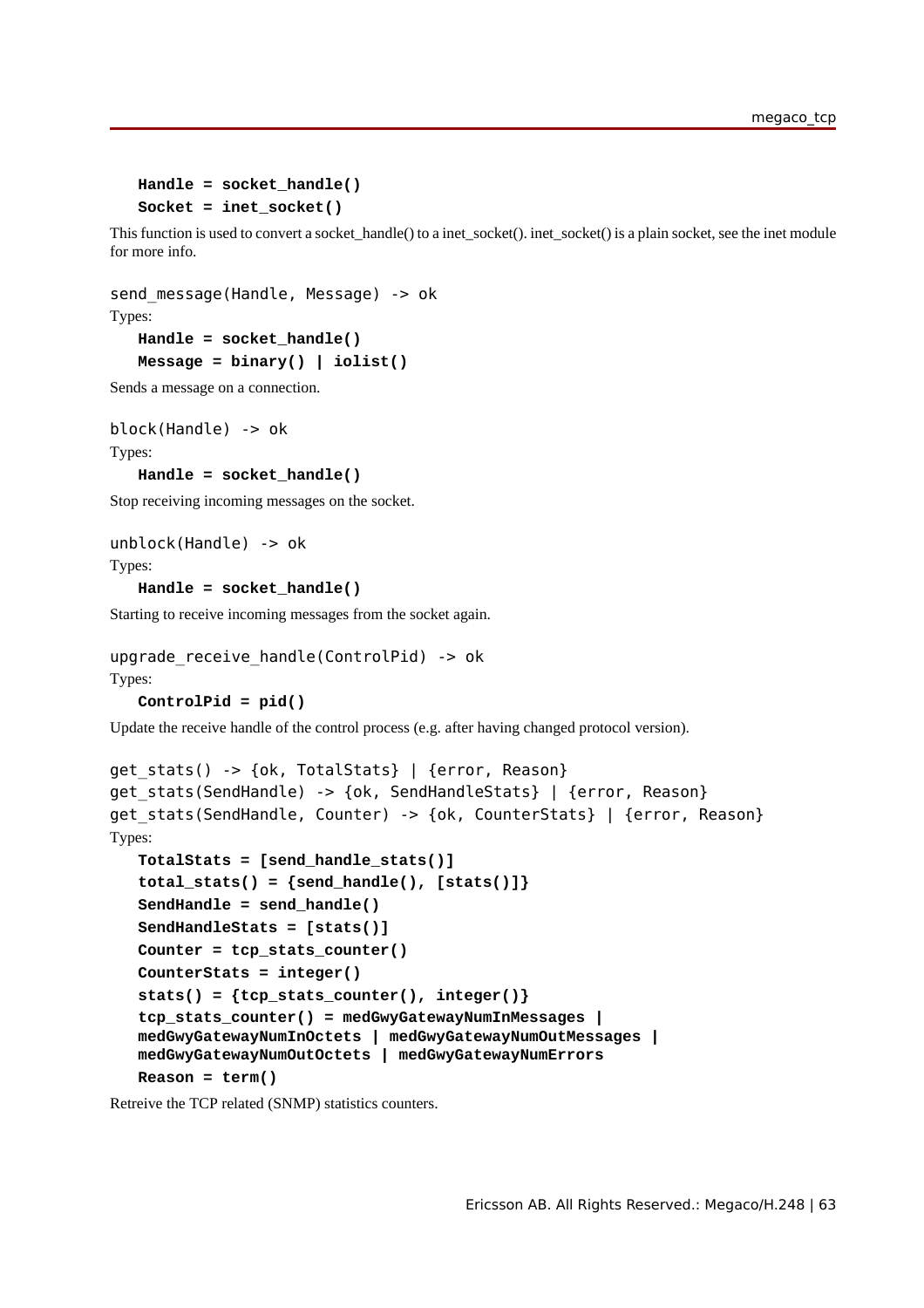```
reset_stats() -> void()
reset_stats(SendHandle) -> void()
Types:
```
## **SendHandle = send\_handle()**

Reset all TCP related (SNMP) statistics counters.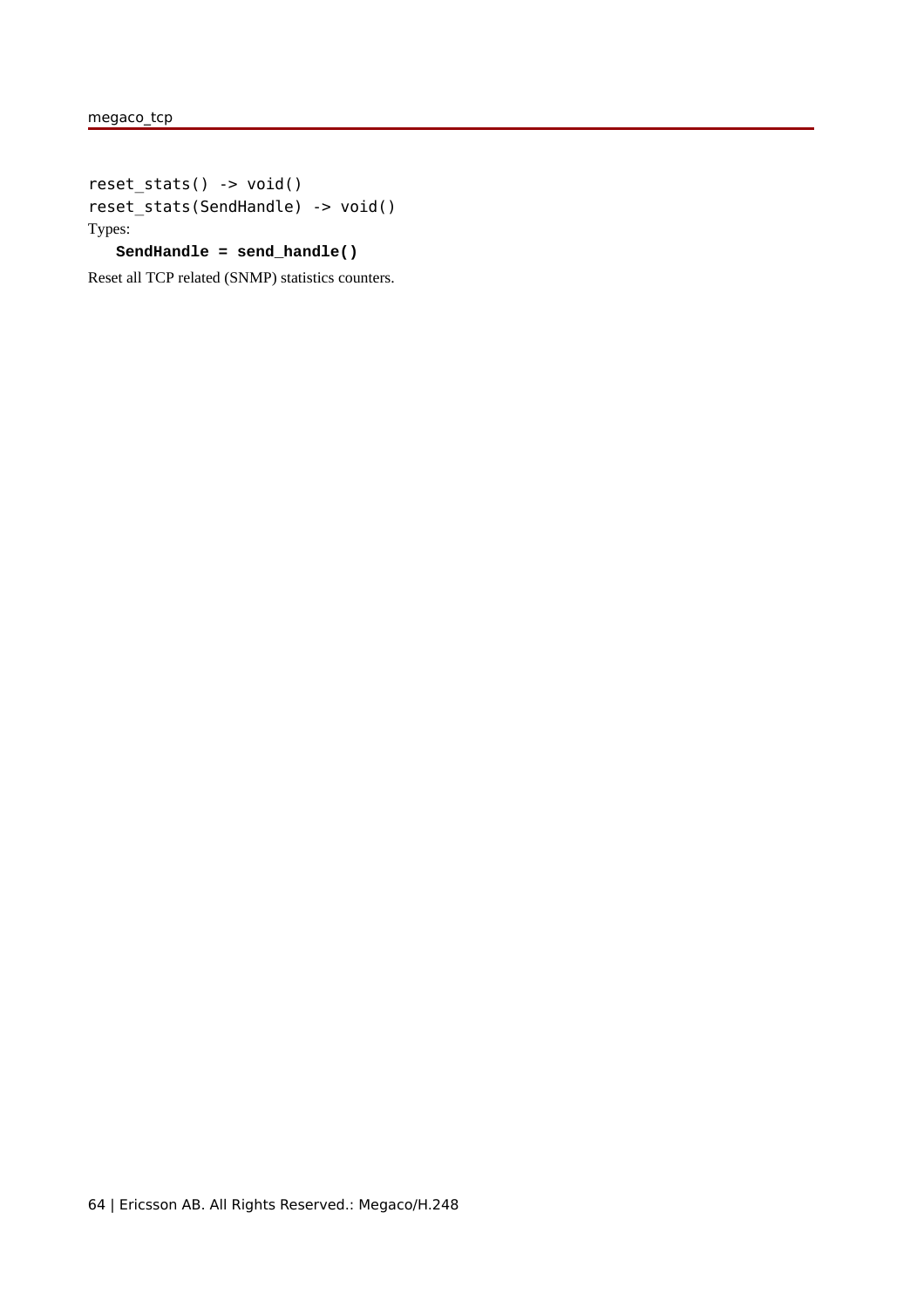## megaco\_udp

Erlang module

This module contains the public interface to the UDP/IP version transport protocol for Megaco/H.248.

## Exports

start transport() -> {ok, TransportRef} Types:

```
TransportRef = pid()
```
This function is used for starting the UDP/IP transport service. Use exit(TransportRef, Reason) to stop the transport service.

open(TransportRef, OptionList) -> {ok, Handle, ControlPid} | {error, Reason} Types:

```
TransportRef = pid() | regname()
OptionList = [option()]
option() = {port, integer()} |{options, list()} |{receive_handle,
receive_handle()} |{module, atom()}
Handle = socket_handle()
receive_handle() = term()
ControlPid = pid()
Reason = term()
```
This function is used to open an UDP/IP socket.

The module option makes it possible for the user to provide their own callback module. The functions receive\_message/4 or process\_received\_message/4 of this module is called when a new message is received (which one depends on the size of the message; small - receive\_message, large - process\_received\_message). Default value is *megaco*.

```
close(Handle, Msg) -> ok
Types:
   Handle = socket_handle()
   Msg
```
This function is used for closing an active UDP socket.

```
socket(Handle) -> Socket
Types:
   Handle = socket_handle()
   Socket = inet_socket()
```
This function is used to convert a socket\_handle() to a inet\_socket(). inet\_socket() is a plain socket, see the inet module for more info.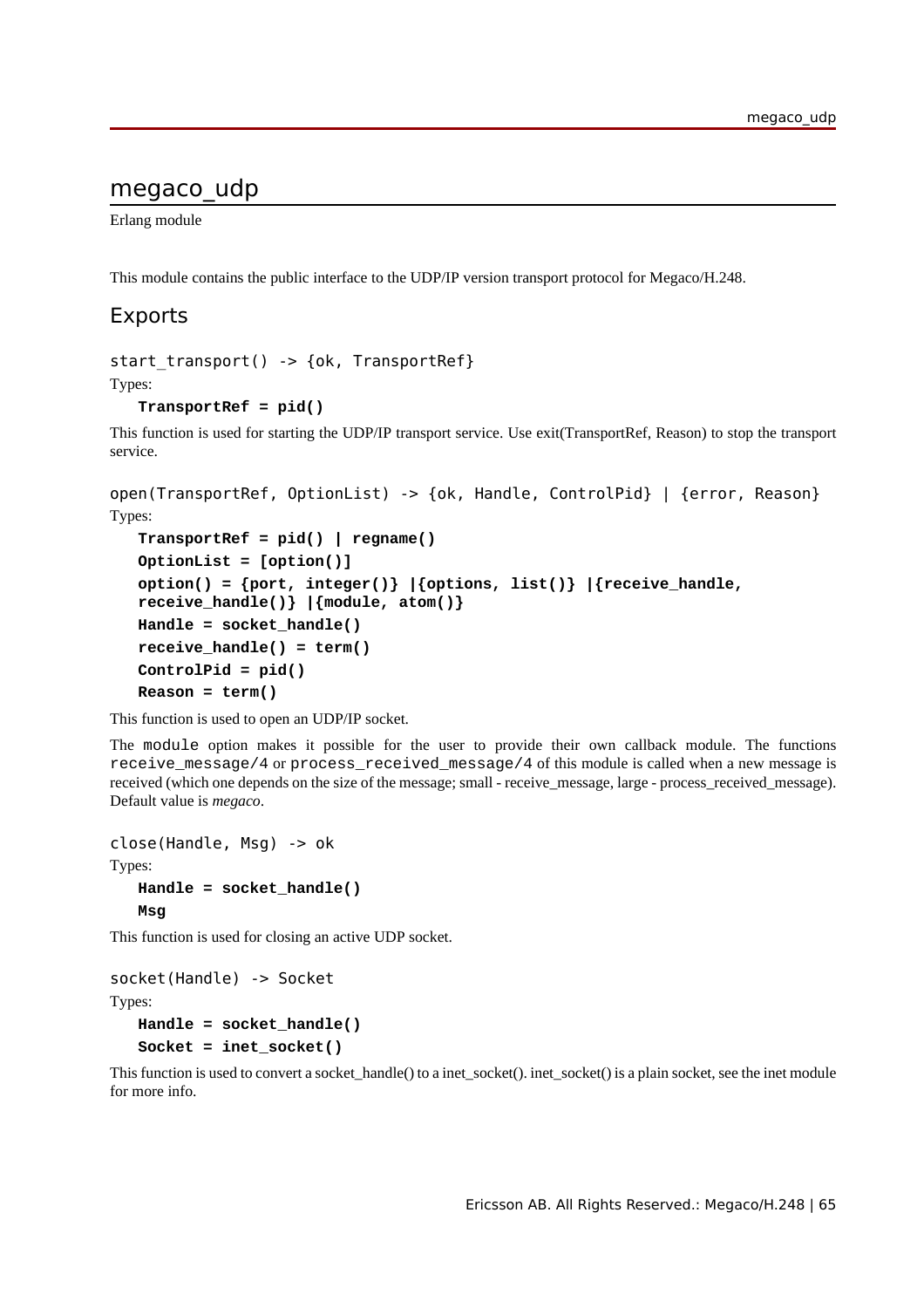```
create send handle(Handle, Host, Port) -> send handle()
Types:
   Handle = socket_handle()
   Host = \{A, B, C, D\} | string()
   Port = integer()
```
Creates a send handle from a transport handle. The send handle is intended to be used by megaco\_udp:send\_message/2.

```
send message(SendHandle, Msg) -> ok
Types:
```

```
SendHandle = send_handle()
Message = binary() | iolist()
```
Sends a message on a socket. The send handle is obtained by megaco udp:create send handle/3. Increments the NumOutMessages and NumOutOctets counters if message successfully sent. In case of a failure to send, the NumErrors counter is *not* incremented. This is done elsewhere in the megaco app.

```
block(Handle) -> ok
Types:
```

```
Handle = socket_handle()
```
Stop receiving incoming messages on the socket.

```
unblock(Handle) -> ok
Types:
   Handle = socket_handle()
```
Starting to receive incoming messages from the socket again.

```
upgrade receive handle(ControlPid, NewHandle) -> ok
Types:
   ControlPid = pid()
   NewHandle = receive_handle()
```

```
receive_handle() = term()
```
Update the receive handle of the control process (e.g. after having changed protocol version).

```
get stats() -> \{ok, TotalStats\} | \{error, Reason\}get_stats(SendHandle) -> {ok, SendHandleStats} | {error, Reason}
get_stats(SendHandle, Counter) -> {ok, CounterStats} | {error, Reason}
Types:
   TotalStats = [total_stats()]
   total\_stats() = {send\_handle(), [stats()]}SendHandle = send_handle()
   SendHandleStats = [stats()]
   Counter = udp_stats_counter()
   CounterStats = integer()
   stats() = {udp_stats_counter(), integer()}
```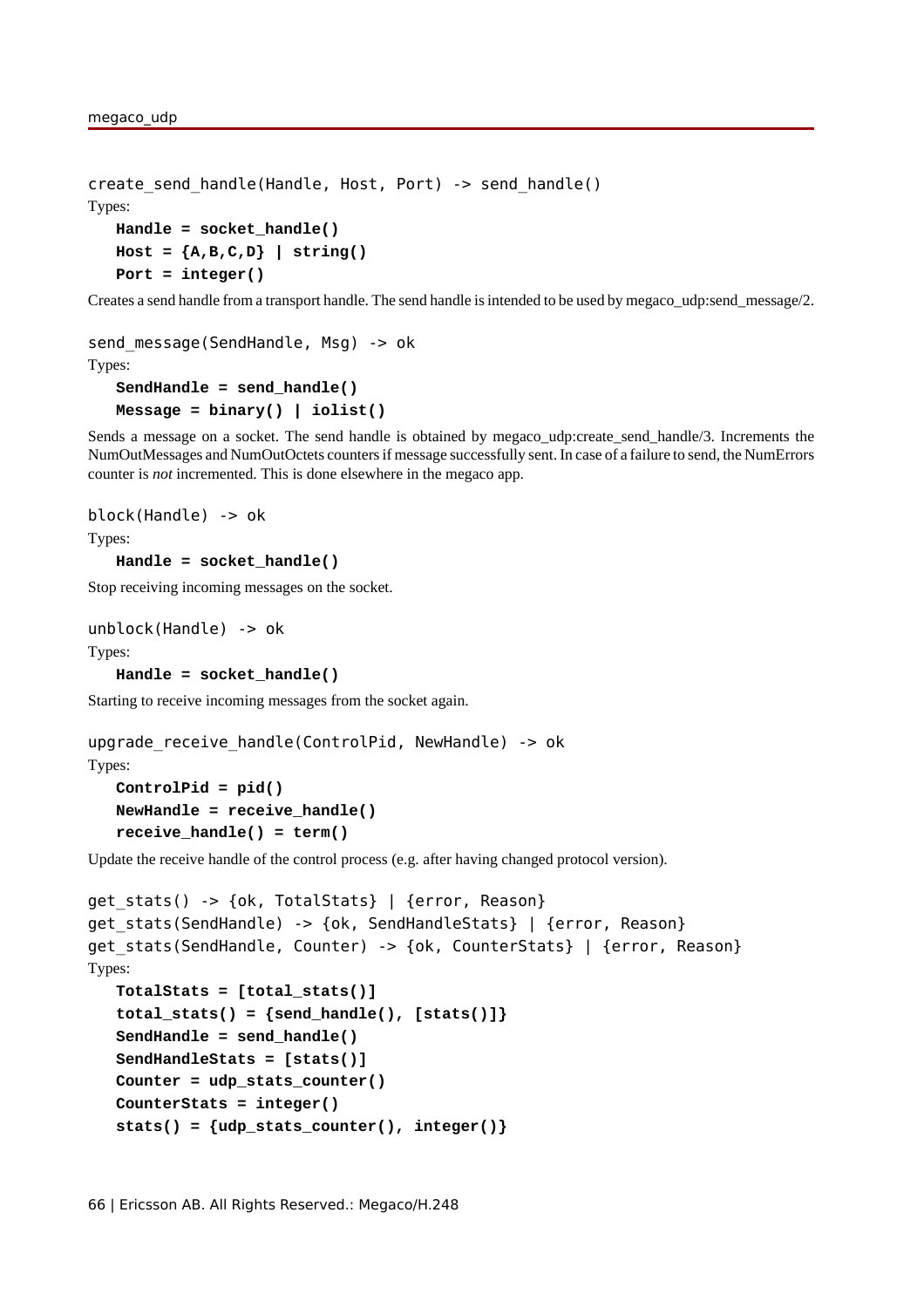```
tcp_stats_counter() = medGwyGatewayNumInMessages |
medGwyGatewayNumInOctets | medGwyGatewayNumOutMessages |
medGwyGatewayNumOutOctets | medGwyGatewayNumErrors
Reason = term()
```
Retreive the UDP related (SNMP) statistics counters.

```
reset_stats() -> void()
reset_stats(SendHandle) -> void()
Types:
```

```
SendHandle = send_handle()
```
Reset all TCP related (SNMP) statistics counters.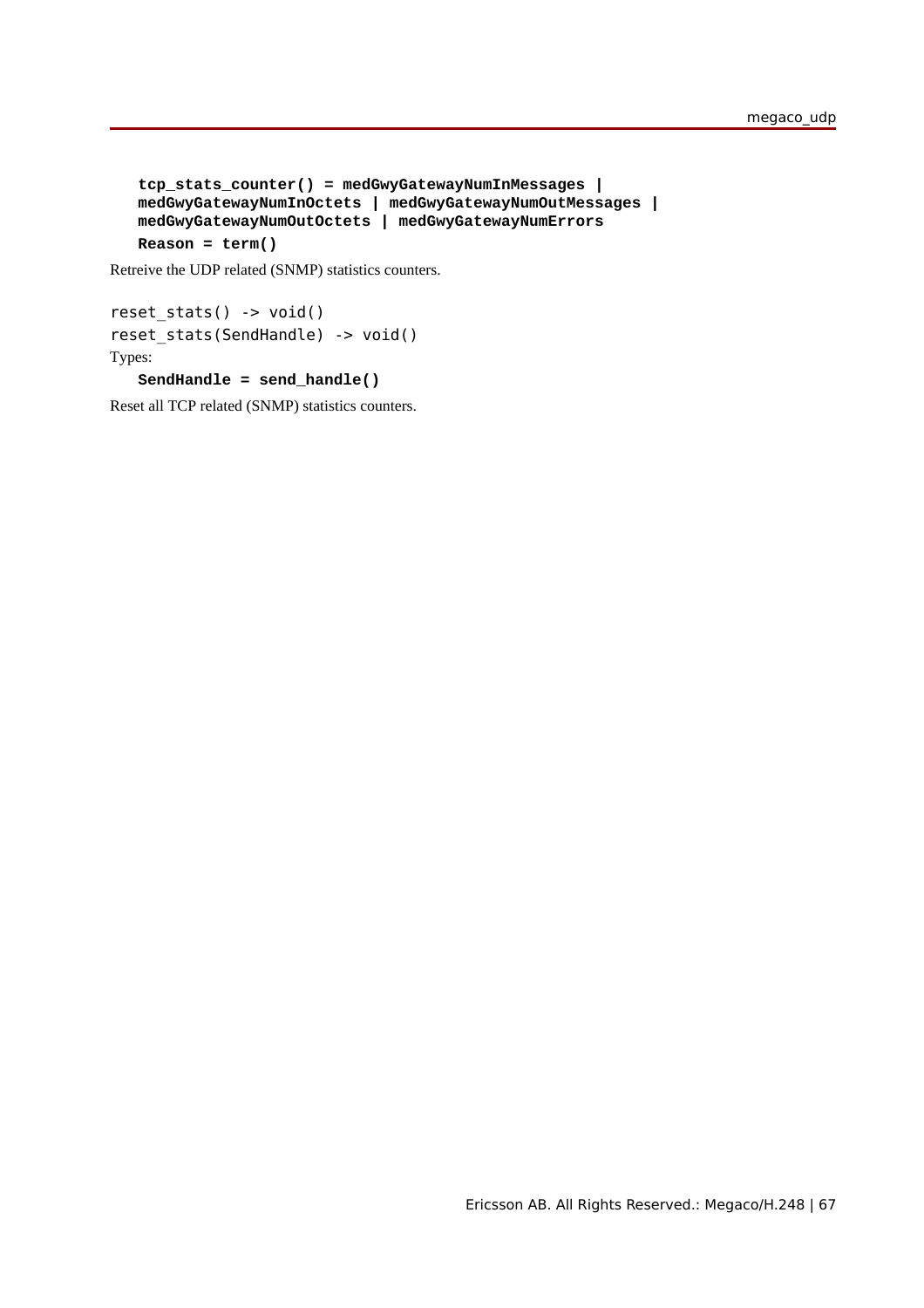## megaco\_user

Erlang module

This module defines the callback behaviour of Megaco users. A megaco\_user compliant callback module must export the following functions:

- *handle\_connect/2,3*
- *handle\_disconnect/3*
- *handle\_syntax\_error/3,4*
- *handle\_message\_error/3,4*
- *handle\_trans\_request/3,4*
- *handle\_trans\_long\_request/3,4*
- *handle\_trans\_reply/4,5*
- *handle\_trans\_ack/4,5*
- *handle\_unexpected\_trans/3,4*
- *handle\_trans\_request\_abort/4,5*
- *handle\_segment\_reply/5,6*

The semantics of them and their exact signatures are explained below.

The user\_args configuration parameter which may be used to extend the argument list of the callback functions. For example, the handle\_connect function takes by default two arguments:

handle connect(Handle, Version)

but if the user\_args parameter is set to a longer list, such as [SomePid,SomeTableRef], the callback function is expected to have these (in this case two) extra arguments last in the argument list:

handle connect(Handle, Version, SomePid, SomeTableRef)

## Note:

Must of the functions below has an optional Extra argument (e.g. *handle\_unexpected\_trans/4*). The functions which takes this argument will be called if and only if one of the functions *receive message/5* or *process\_received\_message/5* was called with the Extra argument different than ignore\_extra.

## DATA TYPES

```
action_request() = #'ActionRequest'{}action_reply() = #'ActionReply'{}
error_desc() = #'ErrorDescriptor'{}
segment no() = integer()
```
68 | Ericsson AB. All Rights Reserved.: Megaco/H.248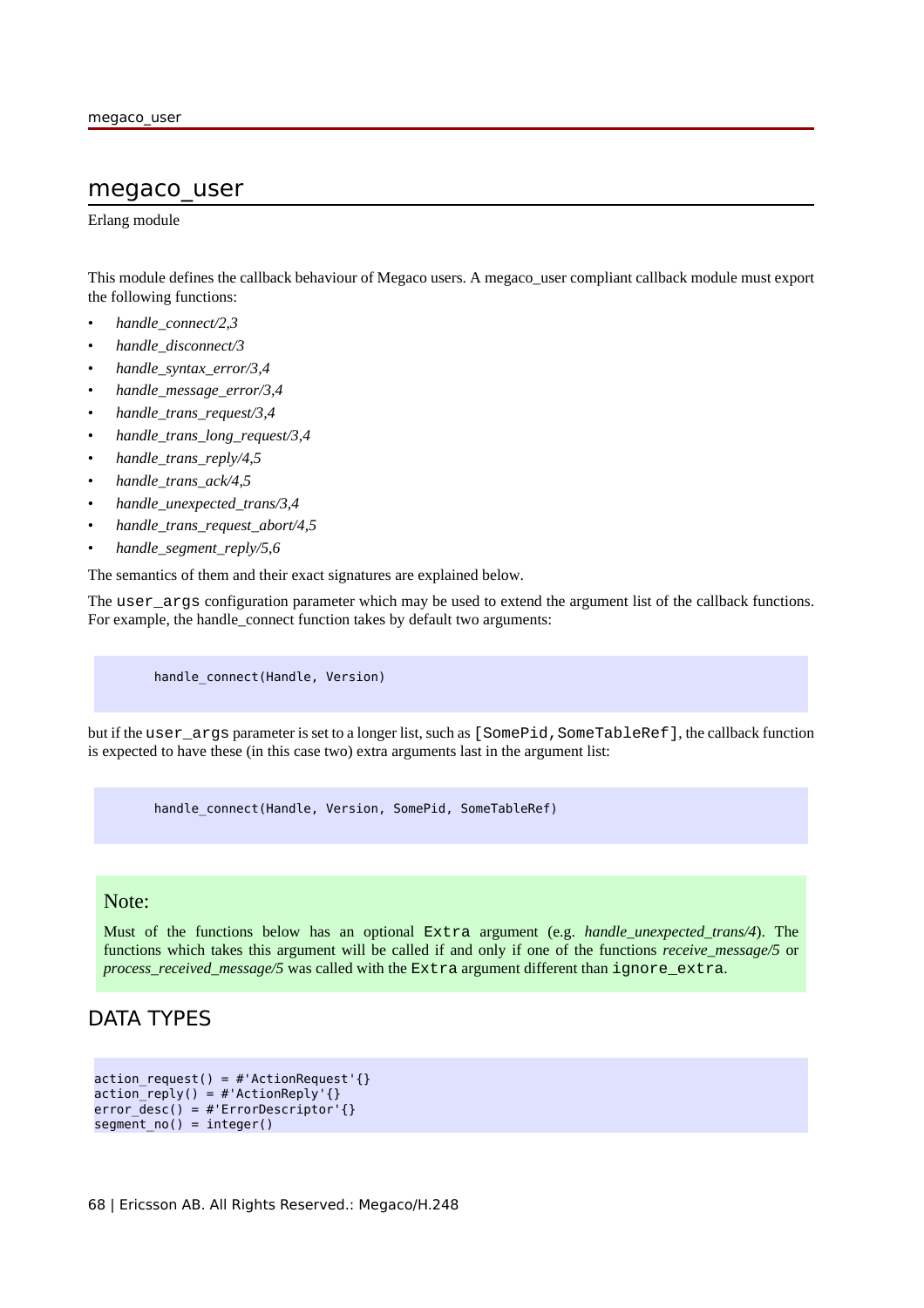```
conn_handle() = #megaco_conn_handle{}
```
The record initially returned by megaco: connect/4,5. It identifies a "virtual" connection and may be reused after a reconnect (disconnect + connect).

```
protocol version() = integer()
```
Is the actual protocol version. In most cases the protocol version is retrieved from the processed message, but there are exceptions:

- When handle\_connect/2, 3 is triggered by an explicit call to megaco: connect/4, 5.
- handle\_disconnect/3
- handle\_syntax\_error/3

In these cases, the ProtocolVersion default version is obtained from the static connection configuration:

• megaco:conn\_info(ConnHandle, protocol\_version).

## Exports

```
handle connect(ConnHandle, ProtocolVersion) -> ok | error |
{error,ErrorDescr}
handle connect(ConnHandle, ProtocolVersion, Extra]) -> ok | error |
{error,ErrorDescr}
Types:
   ConnHandle = conn_handle()
   ProtocolVersion = protocol_version()
   ErrorDescr = error_desc()
   Extra = term()
```
Invoked when a new connection is established

Connections may either be established by an explicit call to megaco:connect/4 or implicitly at the first invocation of megaco:receive\_message/3.

Normally a Media Gateway (MG) connects explicitly while a Media Gateway Controller (MGC) connects implicitly.

At the Media Gateway Controller (MGC) side it is possible to reject a connection request (and send a message error reply to the gateway) by returning {error, ErrorDescr} or simply error which generates an error descriptor with code 402 (unauthorized) and reason "Connection refused by user" (this is also the case for all unknown results, such as exit signals or throw).

See *note* above about the Extra argument in handle\_message\_error/4.

handle\_connect/3 (with Extra) can also be called as a result of a call to the *megaco:connect/5* function (if that function is called with the Extra argument different than ignore\_extra.

```
handle disconnect(ConnHandle, ProtocolVersion, Reason) -> ok
Types:
```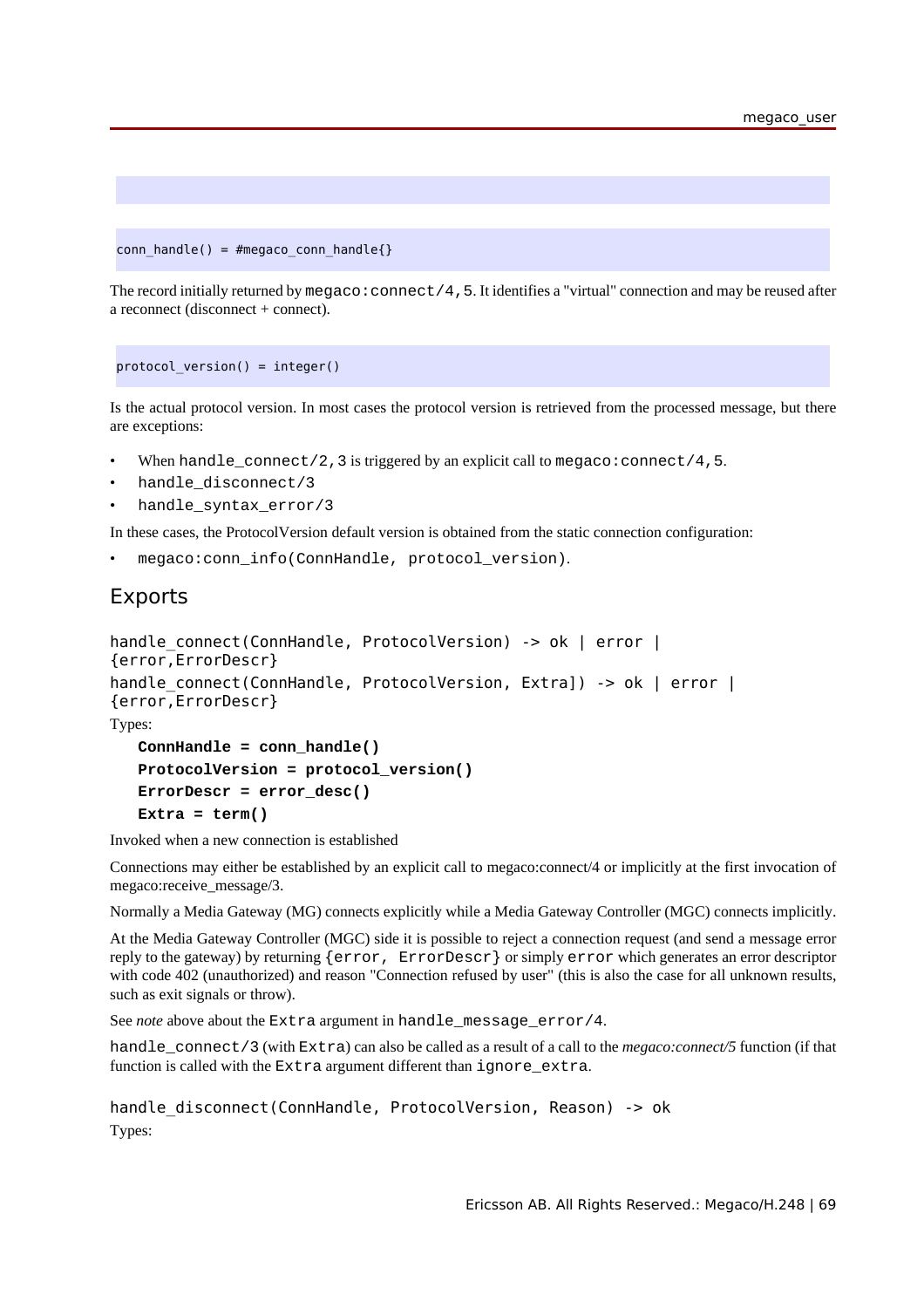```
ConnHandle = conn_handle()
ProtocolVersion = protocol_version()
Reason = term()
```
Invoked when a connection is teared down

The disconnect may either be made explicitly by a call to megaco:disconnect/2 or implicitly when the control process of the connection dies.

```
handle syntax error(ReceiveHandle, ProtocolVersion, DefaultED) -> reply |
{reply, ED} | no_reply | {no_reply, ED}
handle syntax error(ReceiveHandle, ProtocolVersion, DefaultED, Extra) ->
reply | {reply, ED} | no reply | {no reply, ED}
Types:
   ReceiveHandle = receive_handle()
   ProtocolVersion = protocol_version()
```

```
DefaultED = error_desc()
ED = error_desc()
Extra = term()
```
Invoked when a received message had syntax errors

Incoming messages is delivered by megaco:receive message/4 and normally decoded successfully. But if the decoding failed this function is called in order to decide if the originator should get a reply message (reply) or if the reply silently should be discarded (no\_reply).

Syntax errors are detected locally on this side of the protocol and may have many causes, e.g. a malfunctioning transport layer, wrong encoder/decoder selected, bad configuration of the selected encoder/decoder etc.

The error descriptor defaults to DefaultED, but can be overridden with an alternate one by returning  $\{reply, ED\}$ or {no\_reply,ED} instead of reply and no\_reply respectively.

Any other return values (including exit signals or throw) and the DefaultED will be used.

See *note* above about the Extra argument in handle\_syntax\_error/4.

```
handle message error(ConnHandle, ProtocolVersion, ErrorDescr) -> ok
handle message error(ConnHandle, ProtocolVersion, ErrorDescr, Extra) -> ok
Types:
```

```
ConnHandle = conn_handle()
ProtocolVersion = protocol_version()
ErrorDescr = error_desc()
Extra = term()
```
Invoked when a received message just contains an error instead of a list of transactions.

Incoming messages is delivered by megaco:receive message/4 and successfully decoded. Normally a message contains a list of transactions, but it may instead contain an ErrorDescriptor on top level of the message.

Message errors are detected remotely on the other side of the protocol. And you probably don't want to reply to it, but it may indicate that you have outstanding transactions that not will get any response (request -> reply; reply -> ack).

See *note* above about the Extra argument in handle\_message\_error/4.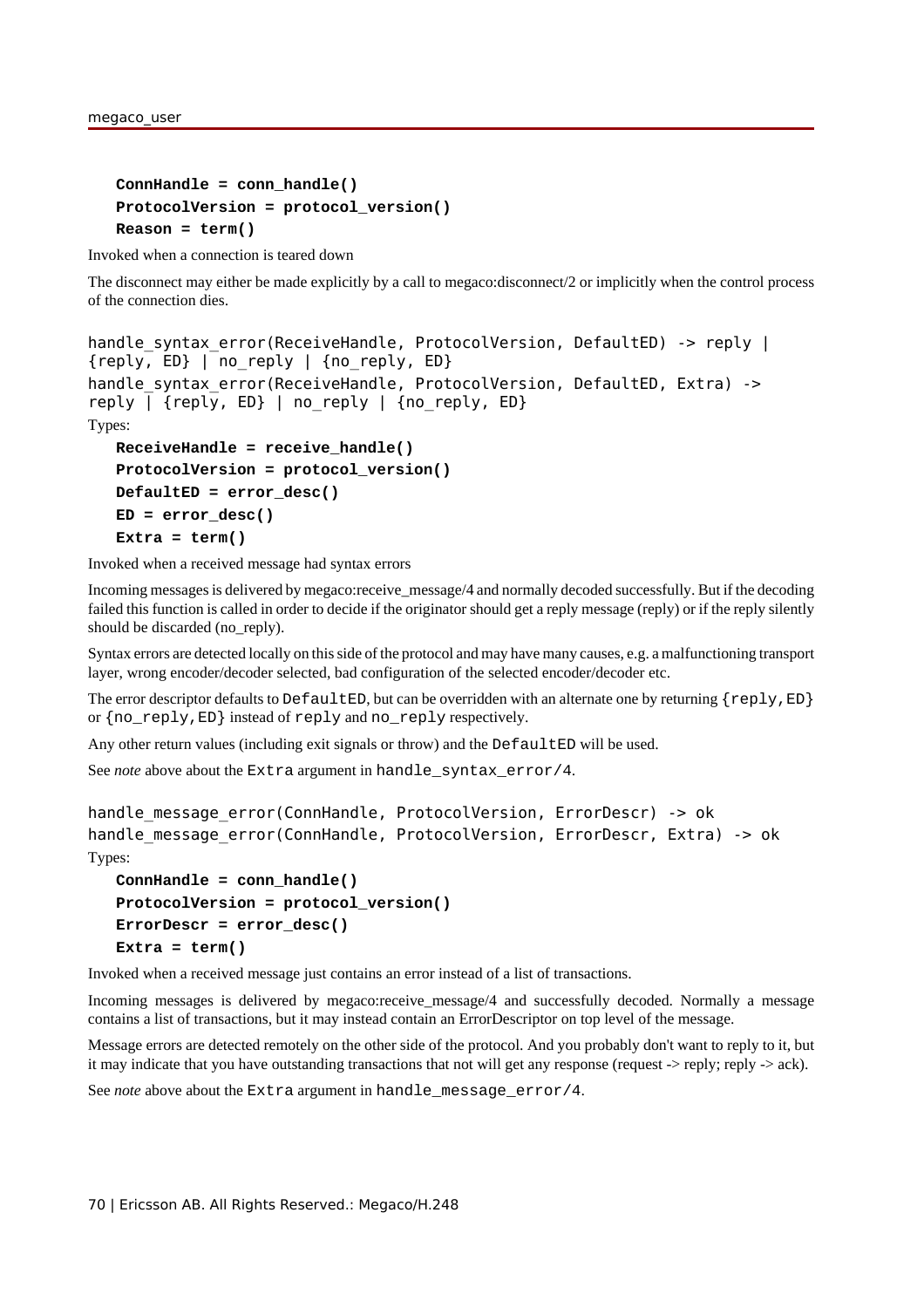```
handle trans request(ConnHandle, ProtocolVersion, ActionRequests) ->
pending() | reply() | ignore trans requesthandle trans request(ConnHandle, ProtocolVersion, ActionRequests, Extra) ->
pending() | reply() | ignore_trans_request
Types:
   ConnHandle = conn_handle()
   ProtocolVersion = protocol_version()
   ActionRequests = [action_request()]
   Extra = term()
  pending() = {pending, req_data()}
   req_data() = term()
   reply() = {ack\_action(), actual\_reply() | {ack\_action()}, actual\_reply(),
   send_options()}
   ack_action() = discard_ack | {handle_ack, ack_data()} |
   {handle_pending_ack, ack_data()} | {handle_sloppy_ack, ack_data()}
   actual_reply() = [action_reply()] | error_desc()
   ack_data() = term()
   send_options() = [send_option()]
   send option() = {reply timer, megaco timer() } | {send handle, term() } |{protocol_version, integer()}
   Extra = term()
```
Invoked for each transaction request

Incoming messages is delivered by megaco:receive\_message/4 and successfully decoded. Normally a message contains a list of transactions and this function is invoked for each TransactionRequest in the message.

This function takes a list of 'ActionRequest' records and has three main options:

Return ignore\_trans\_request

Decide that these action requests shall be ignored completely.

```
Return pending()
```
Decide that the processing of these action requests will take a long time and that the originator should get an immediate 'TransactionPending' reply as interim response. The actual processing of these action requests instead should be delegated to the the handle trans long request/3 callback function with the req\_data() as one of its arguments.

```
Return reply()
```
Process the action requests and either return an error  $\text{ descr}()$  indicating some fatal error or a list of action replies (wildcarded or not).

If for some reason megaco is unable to deliver the reply, the reason for this will be passed to the user via a call to the callback function *handle\_trans\_ack*, unless ack\_action() = discard\_ack.

The ack action() is either:

discard\_ack

Meaning that you don't care if the reply is acknowledged or not.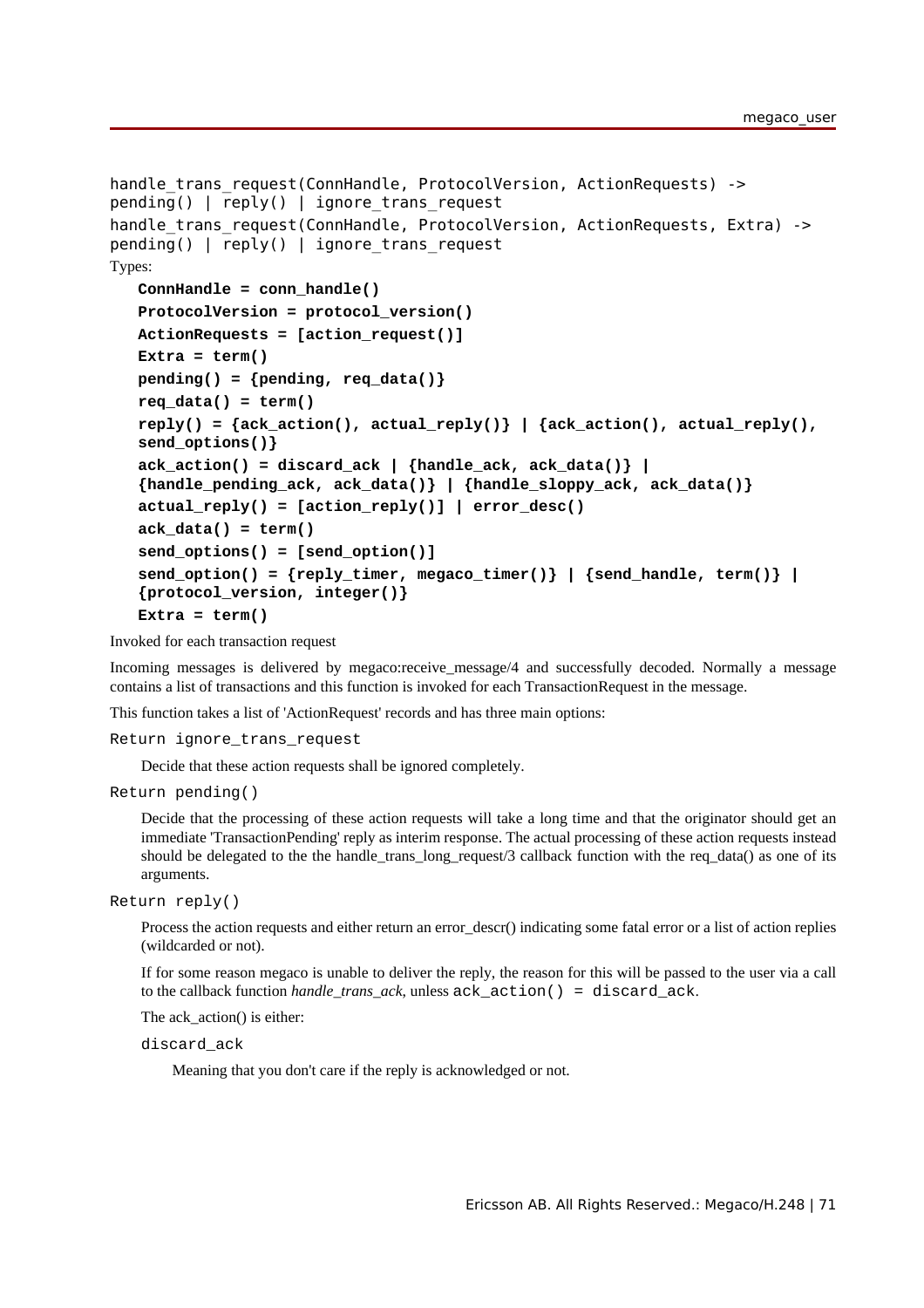{handle ack, ack data()} | {handle ack, ack data(), send options()}

Meaning that you want an immediate acknowledgement when the other part receives this transaction reply. When the acknowledgement eventually is received, the handle\_trans\_ack/4 callback function will be invoked with the ack data() as one of its arguments. ack data() may be any Erlang term.

```
{handle_pending_ack, ack_data()} | {handle_pending_ack, ack_data(),
send_options()}
```
This has the same effect as the above, *if and only if* megaco has sent at least one pending message for this request (during the processing of the request). If no pending message has been sent, then immediate acknowledgement will *not* be requested.

Note that this only works as specified if the sent\_pending\_limit config option has been set to an integer value.

```
{handle_sloppy_ack, ack_data()}| {handle_sloppy_ack, ack_data(),
send_options()}
```
Meaning that you want an acknowledgement *sometime*. When the acknowledgement eventually is received, the handle\_trans\_ack/4 callback function will be invoked with the ack\_data() as one of its arguments. ack\_data() may be any Erlang term.

Any other return values (including exit signals or throw) will result in an error descriptor with code 500 (internal gateway error) and the module name (of the callback module) as reason.

See *note* above about the Extra argument in handle\_trans\_request/4.

```
handle trans long request(ConnHandle, ProtocolVersion, ReqData) -> reply()
handle trans long request(ConnHandle, ProtocolVersion, ReqData, Extra) ->
reply()
```
Types:

```
ConnHandle = conn_handle()
ProtocolVersion = protocol_version()
ReqData = req_data()
Extra = term()
req_data() = term()
reply() = {ack\_action(), actual\_reply() } | {ack\_action(), actual\_reply(),}send_options()}
ack_action() = discard_ack | {handle_ack, ack_data()} |
{handle_sloppy_ack, ack_data()}
actual_reply() = [action_reply()] | error_desc()
ack_data() = term()
send_options() = [send_option()]
send option() = {reply timer, megaco timer() } | {send handle, term() } |{protocol_version, integer()}
Extra = term()
```
Optionally invoked for a time consuming transaction request

If this function gets invoked or not is controlled by the reply from the preceding call to handle\_trans\_request/3. The handle trans request/3 function may decide to process the action requests itself or to delegate the processing to this function.

The req\_data() argument to this function is the Erlang term returned by handle\_trans\_request/3.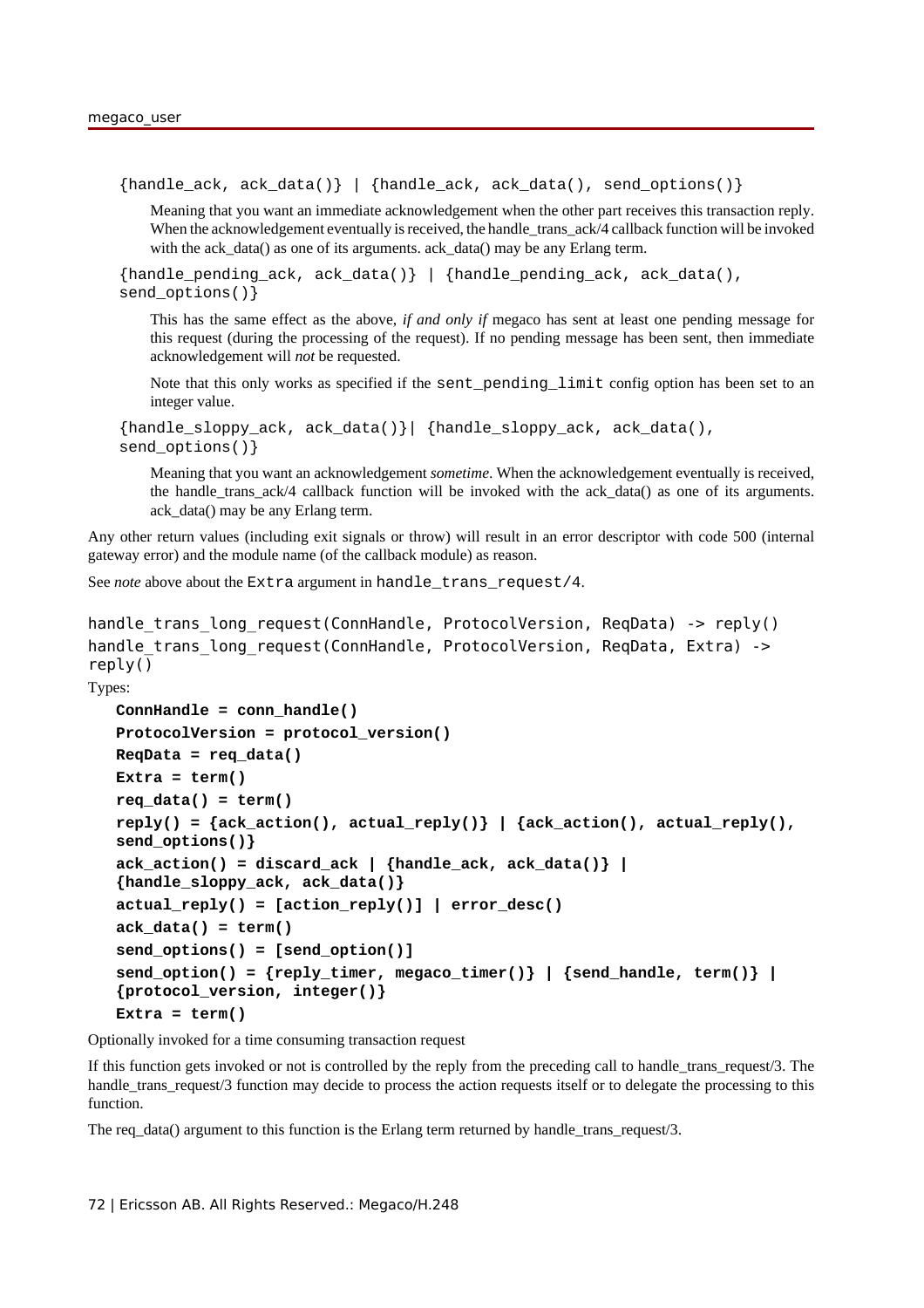Any other return values (including exit signals or throw) will result in an error descriptor with code 500 (internal gateway error) and the module name (of the callback module) as reason.

```
See note above about the Extra argument in handle_trans_long_request/4.
```

```
handle trans reply(ConnHandle, ProtocolVersion, UserReply, ReplyData) -> ok
handle trans reply(ConnHandle, ProtocolVersion, UserReply, ReplyData, Extra)
-> ok
Types:
   ConnHandle = conn_handle()
   ProtocolVersion = protocol_version()
  UserReply = success() | failure()
   success() = {ok, result()}result() = transaction_result() | segment_result()
   transaction_result() = action_reps()
   segment result() = \{segment no(), last segment(), action reps()\}action_reps() = [action_reply()]
   failure() = {error, reason()} | {error, ReplyNo, reason()}
   reason() = transaction reason() | segment reason() | user cancel reason()
   | send_reason() | other_reason()
   transaction_reason() = error_desc()
   segment_reason() = {segment_no(), last_segment(), error_desc()}
   other reason() = timeout | {segment timeout, missing segments() |exceeded_recv_pending_limit | term()
   last_segment() = bool()
  missing segments() = [segment no()]user cancel reason() = \{user\ cancel, reason\ for\ user\ cancel()\}reason_for_user_cancel() = term()
   send_reason() = send_cancelled_reason() | send_failed_reason()
   send cancelled reason() = \{ send message cancelled,
   reason_for_send_cancel()}
   reason_for_send_cancel() = term()
   send failed reason() = {send message failed, reason for send failure()}
  reason_for_send_failure() = term()
  ReplyData = reply_data()
   ReplyNo = integer() > 0
   reply_data() = term()
   Extra = term()
```
Optionally invoked for a transaction reply

The sender of a transaction request has the option of deciding, whether the originating Erlang process should synchronously wait (megaco:call/3) for a reply or if the message should be sent asynchronously  $(megaco:cast/3)$  and the processing of the reply should be delegated this callback function.

Note that if the reply is segmented (split into several smaller messages; segments), then some extra info, segment number and an indication if all segments of a reply has been received or not, is also included in the UserReply.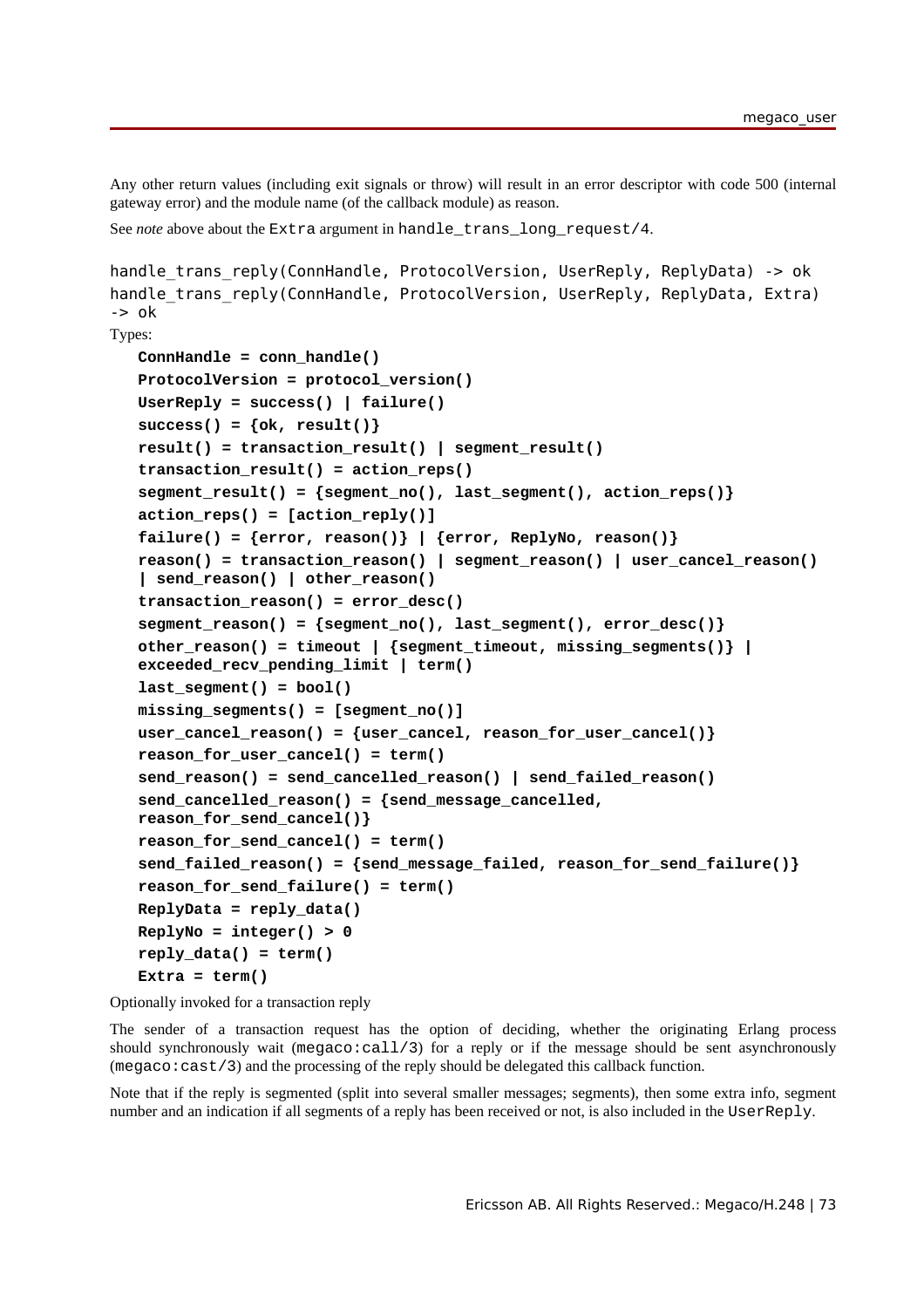#### megaco\_user

The ReplyData defaults to megaco: lookup (ConnHandle, reply data), but may be explicitly overridden by a megaco:cast/3 option in order to forward info about the calling context of the originating process.

At success(), the UserReply either contains:

- A list of 'ActionReply' records possibly containing error indications.
- A tuple of size three containing: the segment number, the last segment indicator and finally a list of 'ActionReply' records possibly containing error indications. This is of course only possible if the reply was segmented.

failure() indicates an local or external error and can be one of the following:

- A transaction\_reason(), indicates that the remote user has replied with an explicit transactionError.
- A segment\_reason(), indicates that the remote user has replied with an explicit transactionError for this segment. This is of course only possible if the reply was segmented.
- A user cancel reason(), indicates that the request has been canceled by the user. reason\_for\_user\_cancel() is the reason given in the call to the *cancel* function.
- A send\_reason(), indicates that the transport module *send\_message* function did not send the message. The reason for this can be:
	- send\_cancelled\_reason() the message sending was deliberately cancelled. reason\_for\_send\_cancel() is the reason given in the cancel return from the *send\_message* function.
	- send\_failed\_reason() an error occurred while attempting to send the message.
- An other\_reason(), indicates some other error such as:
	- timeout the reply failed to arrive before the request timer expired.
	- $\{segment_timeout, missing\_segments() \}$  one or more segments was not delivered before the expire of the segment timer.
	- exceeded\_recv\_pending\_limit the pending limit was exceeded for this request.

See *note* above about the Extra argument in handle\_trans\_reply/5.

```
handle trans ack(ConnHandle, ProtocolVersion, AckStatus, AckData) -> ok
handle trans ack(ConnHandle, ProtocolVersion, AckStatus, AckData, Extra) ->
ok
```
Types:

```
ConnHandle = conn_handle()
ProtocolVersion = protocol_version()
AckStatus = ok | {error, reason()}
reason() = user_cancel_reason() | send_reason() | other_reason()
user_cancel_reason() = {user_cancel, reason_for_user_cancel()}
send_reason() = send_cancelled_reason() | send_failed_reason()
send cancelled reason() = \{ send message cancelled,
reason_for_send_cancel()}
reason_for_send_cancel() = term()
send_failed_reason() = {send_message_failed, reason_for_send_failure()}
reason_for_send_failure() = term()
other_reason() = term()
AckData = ack_data()
ack_data() = term()
```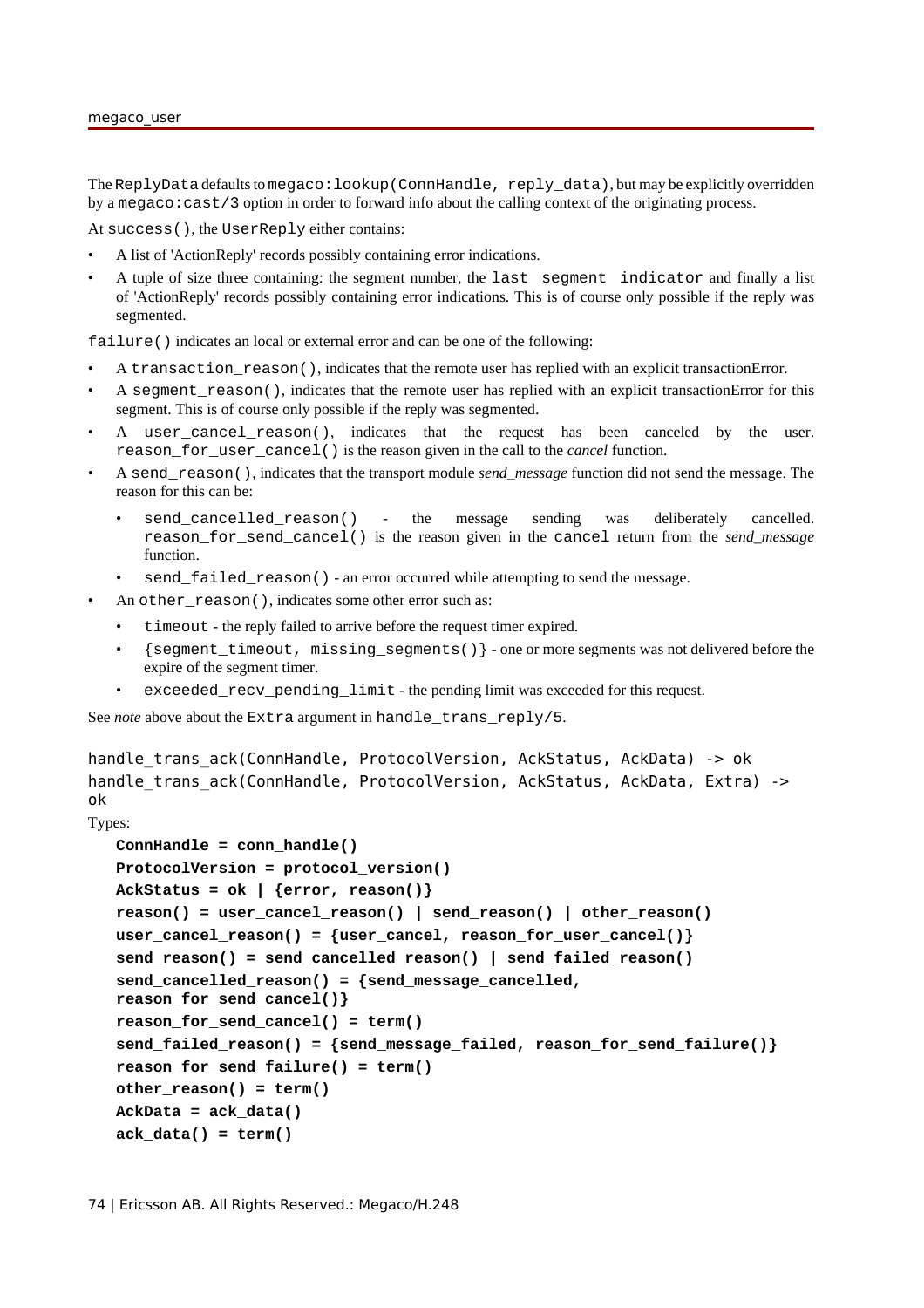#### **Extra = term()**

Optionally invoked for a transaction acknowledgement

If this function gets invoked or not, is controlled by the reply from the preceding call to handle\_trans\_request/3. The handle\_trans\_request/3 function may decide to return {handle\_ack, ack\_data()} or {handle\_sloppy\_ack, ack\_data()} meaning that you need an immediate acknowledgement of the reply and that this function should be invoked to handle the acknowledgement.

The ack\_data() argument to this function is the Erlang term returned by handle\_trans\_request/3.

If the AckStatus is ok, it is indicating that this is a true acknowledgement of the transaction reply.

If the AckStatus is {error, Reason}, it is an indication that the acknowledgement or even the reply (for which this is an acknowledgement) was not delivered, but there is no point in waiting any longer for it to arrive. This happens when:

```
reply_timer
```
The reply\_timer eventually times out.

reply send failure

When megaco fails to send the reply (see *handle\_trans\_reply*), for whatever reason.

cancel

The user has explicitly cancelled the wait (megaco:cancel/2).

See *note* above about the Extra argument in handle trans  $ack/5$ .

```
handle unexpected trans(ConnHandle, ProtocolVersion, Trans) -> ok
handle unexpected trans(ConnHandle, ProtocolVersion, Trans, Extra) -> ok
Types:
```

```
ConnHandle = conn_handle()
ProtocolVersion = protocol_version()
Trans = #'TransactionPending'{} | #'TransactionReply'{} |
#'TransactionResponseAck'{}
Extra = term()
```
Invoked when a unexpected message is received

If a reply to a request is not received in time, the megaco stack removes all info about the request from its tables. If a reply should arrive after this has been done the app has no way of knowing where to send this message. The message is delivered to the "user" by calling this function on the local node (the node which has the link).

See *note* above about the Extra argument in handle unexpected trans/4.

```
handle trans request abort(ConnHandle, ProtocolVersion, TransNo, Pid) -> ok
handle trans request abort(ConnHandle, ProtocolVersion, TransNo, Pid, Extra)
\rightarrow ok
```
Types:

```
ConnHandle = conn_handle()
ProtocolVersion = protocol_version()
TransNo = integer()
Pid = undefined | pid()
Extra = term()
```
Invoked when a transaction request has been aborted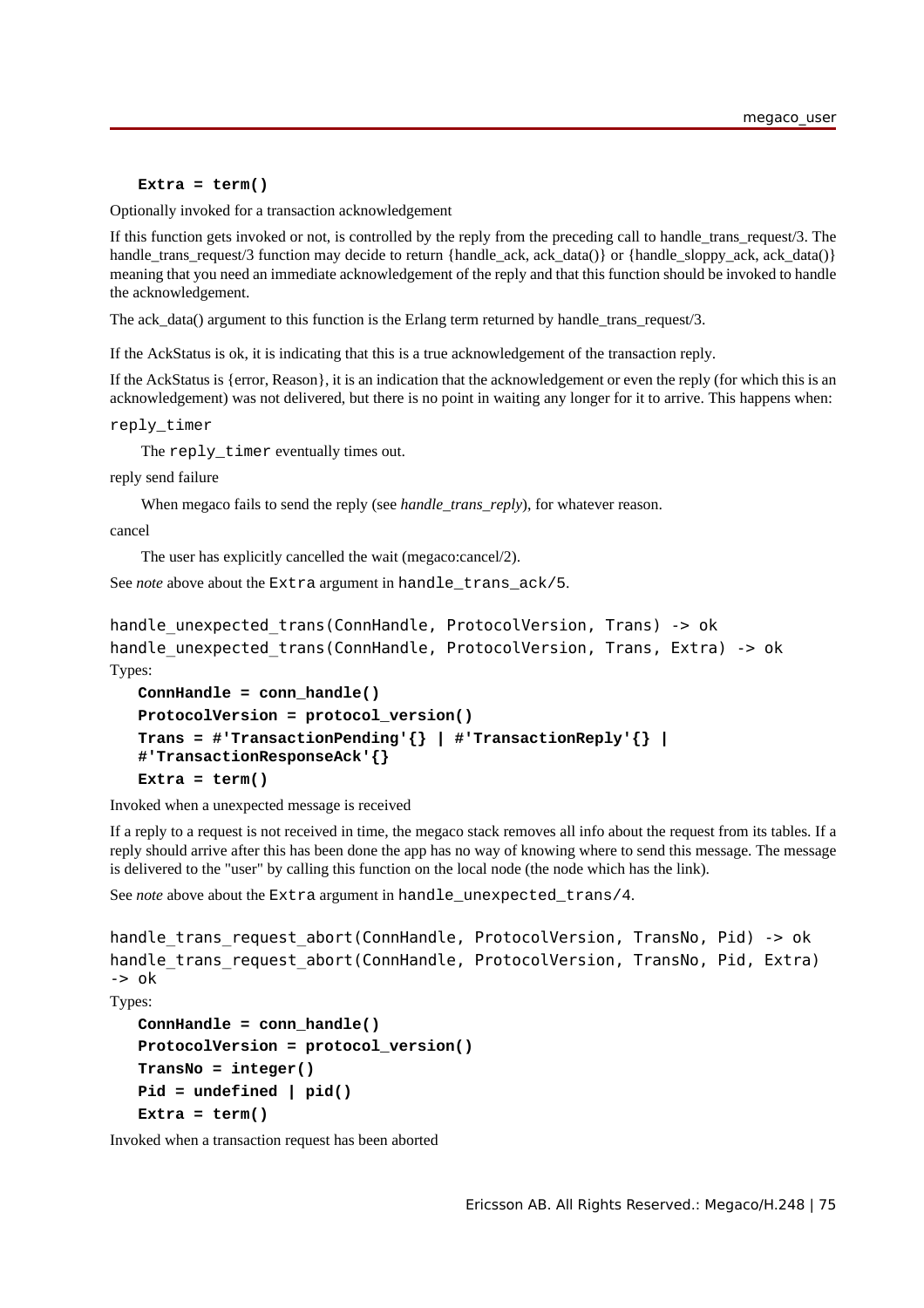This function is invoked if the originating pending limit has been exceeded. This usually means that a request has taken abnormally long time to complete.

See *note* above about the Extra argument in handle\_trans\_request\_abort/5.

```
handle segment reply(ConnHandle, ProtocolVersion, TransNo, SegNo, SegCompl) -
> ok
handle_segment_reply(ConnHandle, ProtocolVersion, TransNo, SegNo, SegCompl,
Extra) -> ok
Types:
   ConnHandle = conn_handle()
   ProtocolVersion = protocol_version()
   TransNo = integer()
   SegNo = integer()
   SegCompl = asn1_NOVALUE | 'NULL'
   Extra = term()
```
This function is called when a segment reply has been received if the *segment\_reply\_ind* config option has been set to true.

This is in effect a progress report.

See *note* above about the Extra argument in handle\_segment\_reply/6.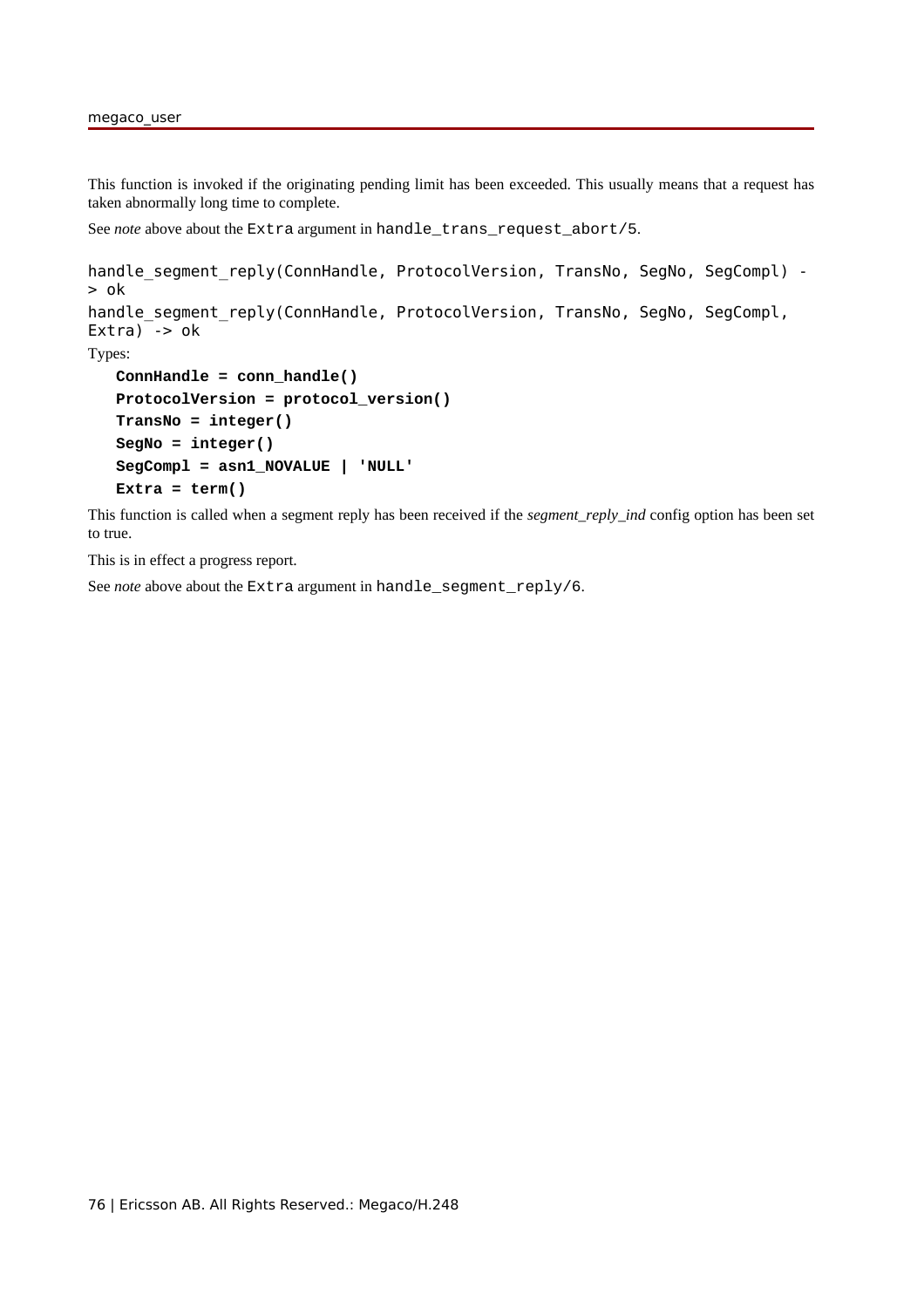## megaco flex scanner

Erlang module

This module contains the public interface to the flex scanner linked in driver. The flex scanner performs the scanning phase of text message decoding.

The flex scanner is written using a tool called *flex*. In order to be able to compile the flex scanner driver, this tool has to be available.

By default the flex scanner reports line-number of an error. But it can be built without line-number reporting. Instead token number is used. This will speed up the scanning some 5-10%. Use --disable-megaco-flex-scannerlineno when configuring the application.

The scanner will, by default, be built as a reentrant scanner *if* the flex utility supports this (it depends on the version of flex). It is possible to explicitly disable this even when flex support this. Use --disable-megaco-reentrantflex-scanner when configuring the application.

## DATA TYPES

```
megaco\_ports() = term()megaco\_version() = integer() >= 1
```
## Exports

```
start() -> {ok, PortOrPorts} | {error, Reason}
Types:
```
**PortOrPorts = megaco\_ports() Reason = term()**

This function is used to start the flex scanner. It locates the library and loads the linked in driver.

On a single core system or if it's a non-reentrant scanner, a single port is created. On a multi-core system with a reentrant scanner, several ports will be created (one for each scheduler).

Note that the process that calls this function *must* be permanent. If it dies, the port(s) will exit and the driver unload.

```
stop(PortOrPorts) -> stopped
Types:
```
**PortOrPorts = megaco\_ports()**

This function is used to stop the flex scanner. It also unloads the driver.

is reentrant enabled() -> Boolean

Types:

**Boolean = boolean()**

Is the flex scanner reentrant or not.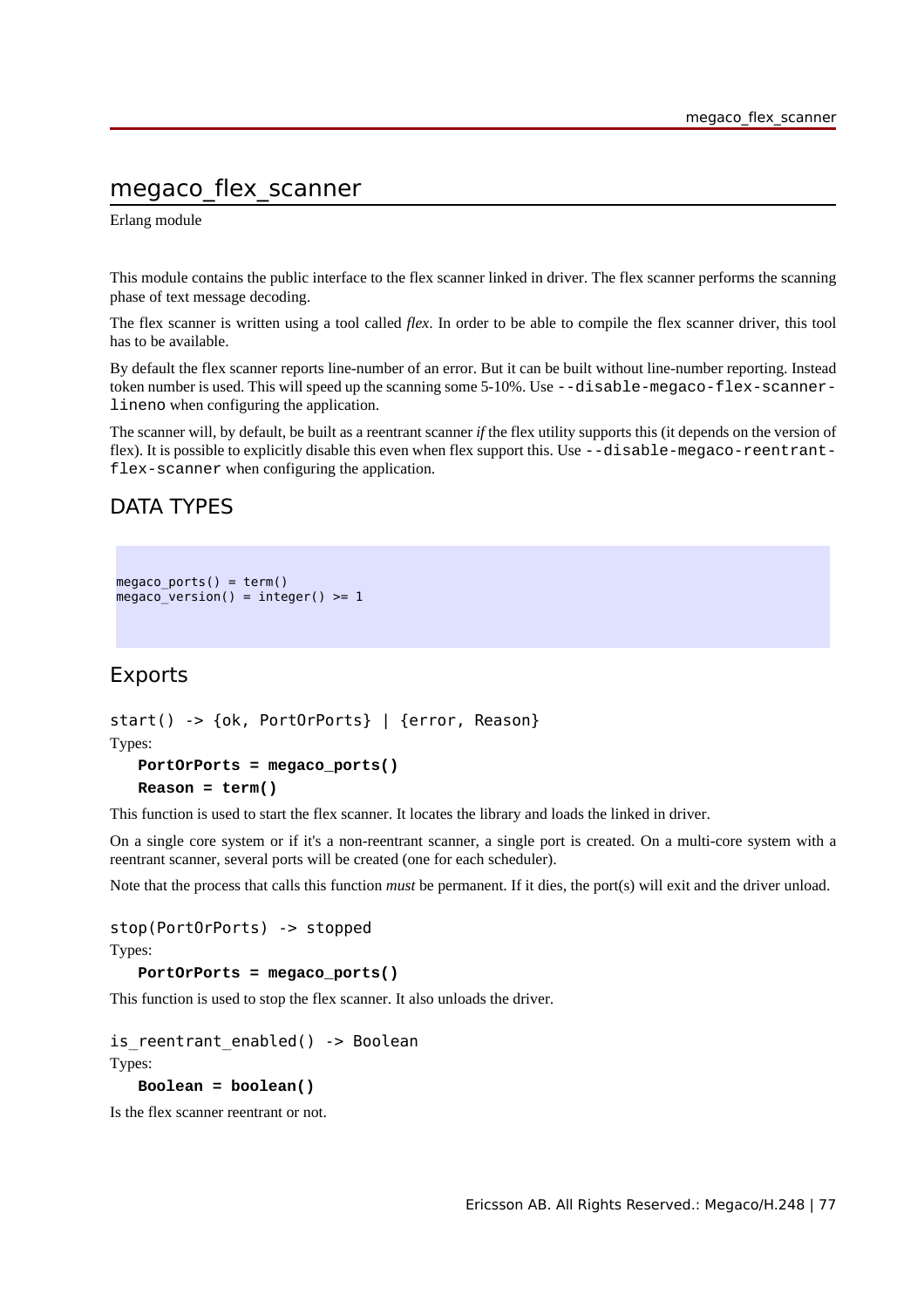```
is_scanner_port(Port, PortOrPorts) -> Boolean
Types:
  Port = port()
   PortOrPorts = megaco_ports()
   Boolean = boolean()
```
Checks if a port is a flex scanner port or not (useful when if a port exits).

```
scan(Binary, PortOrPorts) -> {ok, Tokens, Version, LatestLine} | {error,
Reason, LatestLine}
Types:
  Binary = binary()
  PortOrPorts = megaco_ports()
  Tokens = list()
  Version = megaco_version()
  LatestLine = integer()
  Reason = term()
```
Scans a megaco message and generates a token list to be passed on the parser.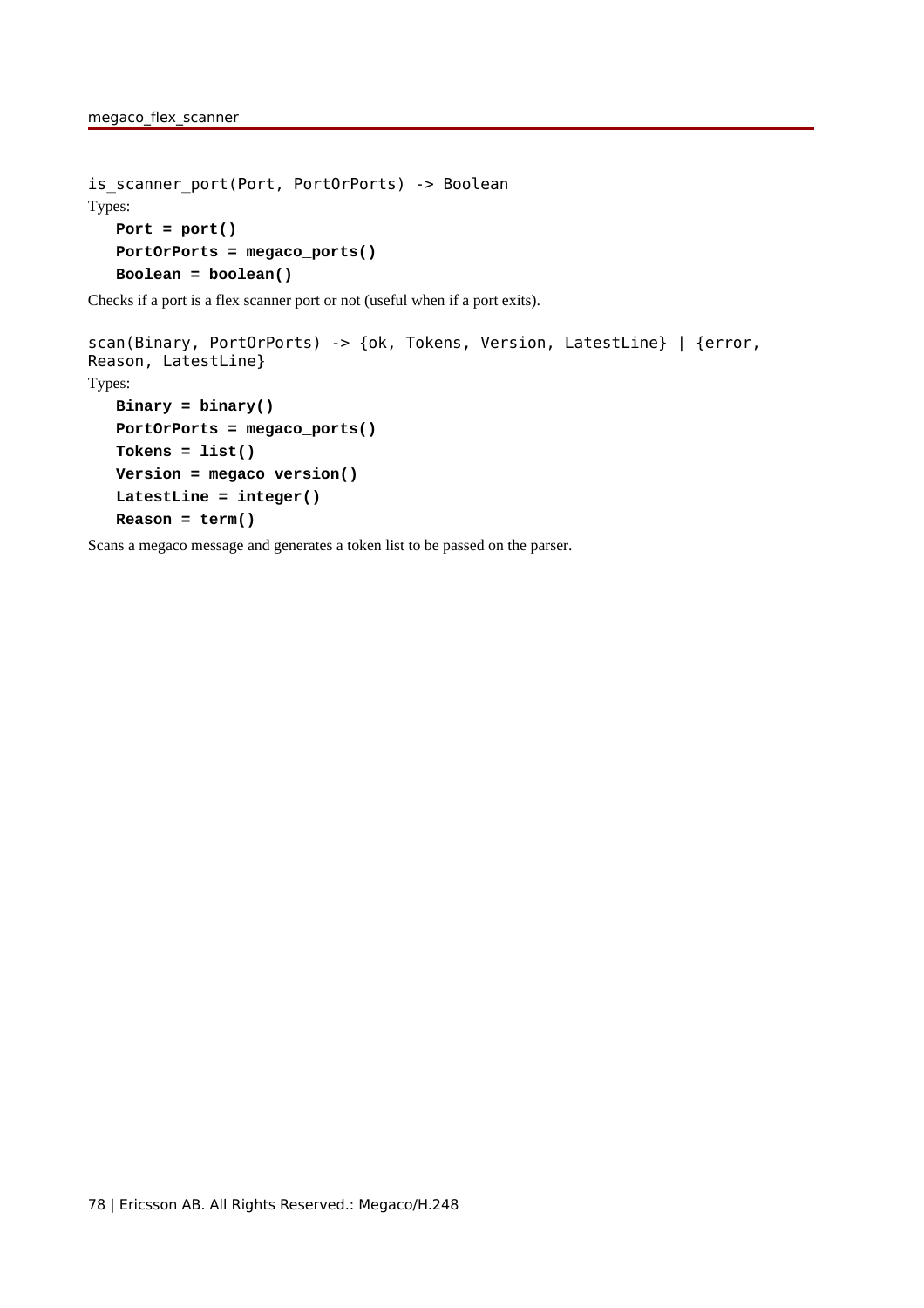# megaco\_codec\_meas

Erlang module

This module implements a simple megaco codec measurement tool. Results are written to file (excel compatible text files) and on stdout. *Note* that this module is *not* included in the runtime part of the application.

## Exports

```
start() -> void()start(MessagePackage) -> void()
Types:
   MessagePackageRaw = message_package()
   message_package() = atom()
```
This function runs the measurement on all the *official* codecs; pretty, compact, ber, per and erlang.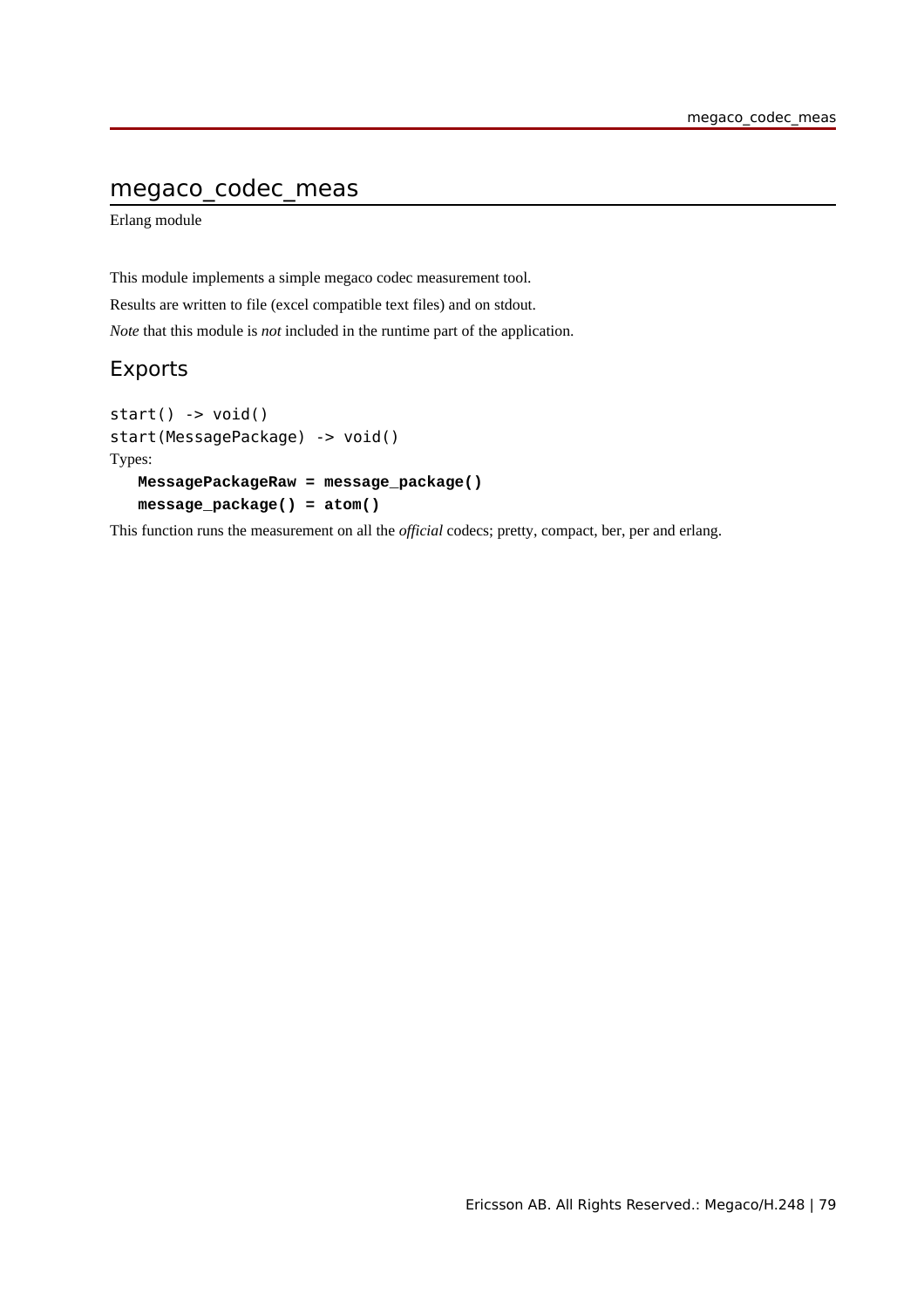## megaco\_codec\_mstone1

Erlang module

This module implements the *mstone1* tool, a simple megaco codec-based performance tool.

The results, the mstone value(s), are written to stdout.

*Note* that this module is *not* included in the runtime part of the application.

#### Exports

```
start() -> void()start(MessagePackage) -> void()
start(MessagePackage, Factor) -> void()
Types:
   MessagePackage = message_package()
   message_package() = atom()
   Factor() = integer() > 0
```
This function starts the *mstone1* performance test with all codec configs. Factor (defaults to 1) processes are started for every supported codec config.

Each process encodes and decodes their messages. The number of messages processed in total (for all processes) is the mstone value.

```
start flex() -> void()start flex(MessagePackage) -> void()
start flex(MessagePackage, Factor) -> void()
Types:
   MessagePackage = message_package()
   message_package() = atom()
```

```
Factor() = integer() > 0
```
This function starts the *mstone1* performance test with only the flex codec configs (i.e. pretty and compact with  $f$ lex). The same number of processes are started as when running the standard test (using the start/0,1 function). Each process encodes and decodes their messages. The number of messages processed in total (for all processes) is the mstone value.

```
start only div() -> void()start only drv(MessagePackage) -> void()
start only drv(MessagePackage, Factor) -> void()
Types:
   MessagePackage = message_package()
   message_package() = atom()
   Factor() = integer() > 0
```
This function starts the *mstone1* performance test with only the driver using codec configs (i.e. pretty and compact with flex, and ber and per with driver and erlang with compressed). The same number of processes are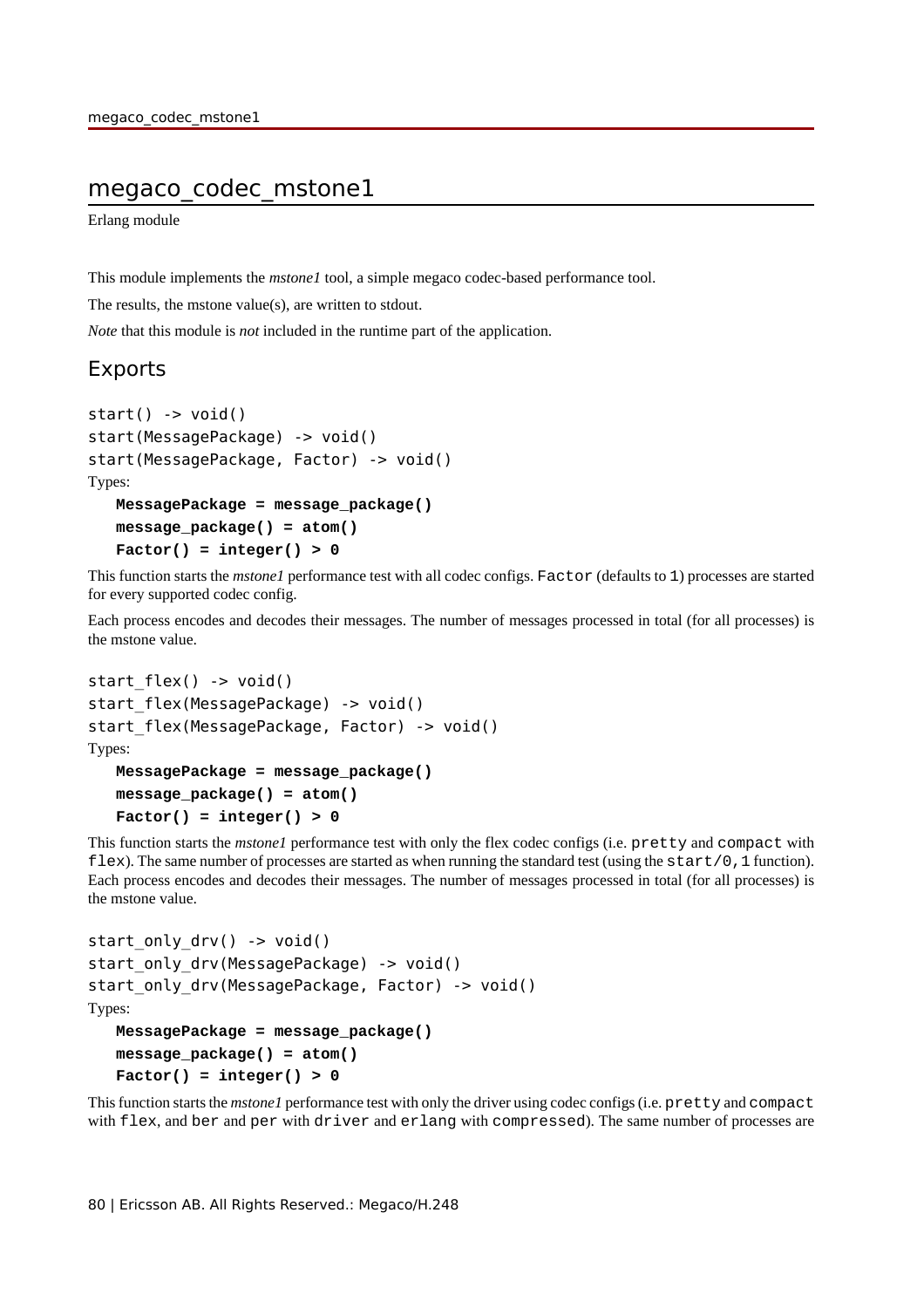started as when running the standard test (using the  $start/0$ , 1 function). Each process encodes and decodes their messages. The number of messages processed in total (for all processes) is the mstone value.

```
start_no_drv() -> void()
start no drv(MessagePackage) -> void()
start no drv(MessagePackage, Factor) -> void()
Types:
   MessagePackage = message_package()
   message_package() = atom()
   Factor() = integer() > 0
```
This function starts the *mstone1* performance test with codec configs not using any drivers (i.e. pretty and compact without flex, ber and per without driver and erlang without compressed). The same number of processes are started as when running the standard test (using the start/0,1 function). Each process encodes and decodes their messages. The number of messages processed in total (for all processes) is the mstone value.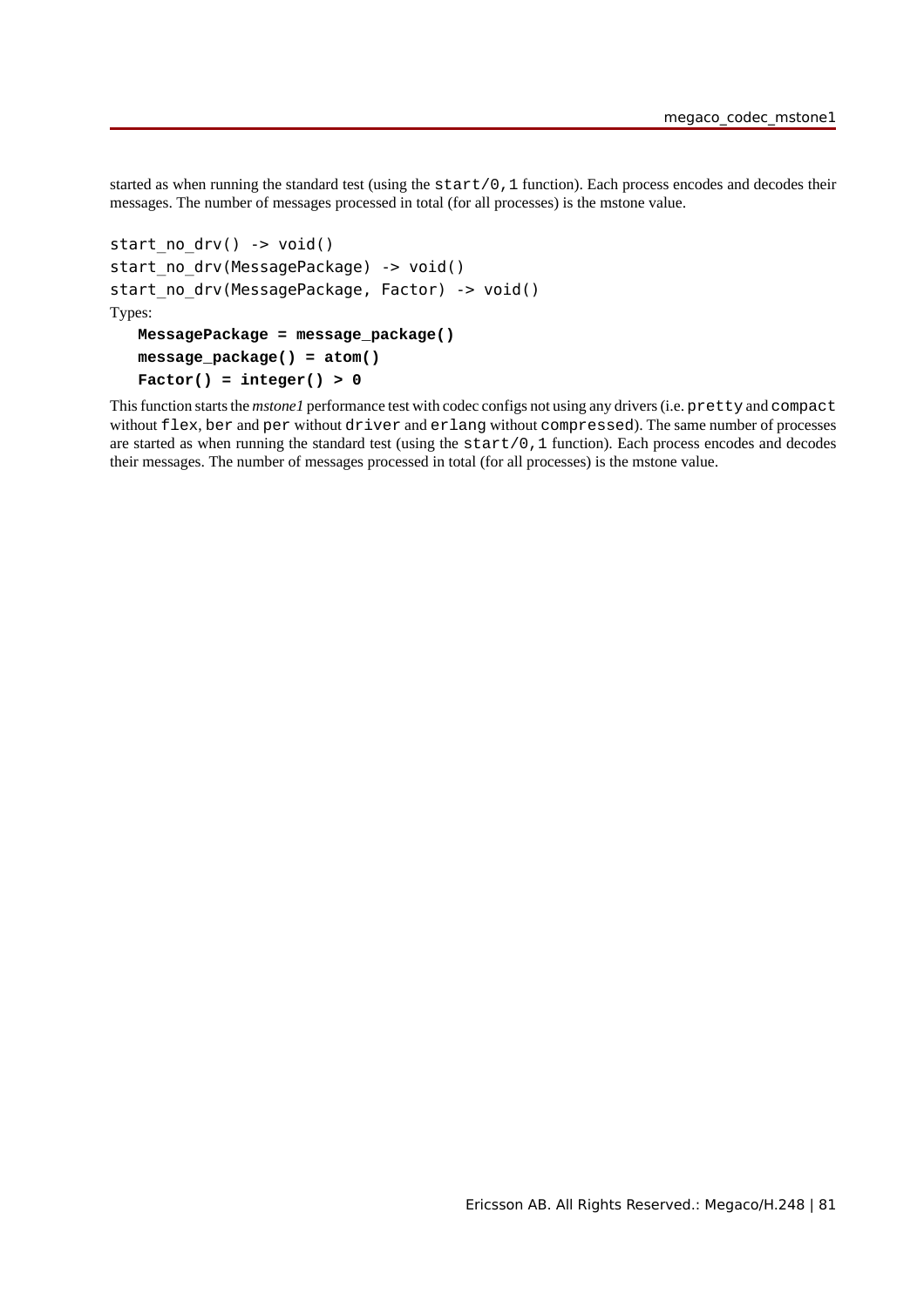## megaco\_codec\_mstone2

Erlang module

This module implements the *mstone2* tool, a simple megaco codec-based performance tool.

The results, the mstone value(s), are written to stdout.

*Note* that this module is *not* included in the runtime part of the application.

### Exports

```
start() -> void()start(MessagePackage) -> void()
Types:
   MessagePackage = message_package()
   message_package() = atom()
```
This function starts the *mstone2* performance test with all codec configs. Processes are created dynamically. Each process make *one* run through their messages (decoding and encoding messages) and then exits. When one process exits, a new is created with the same codec config and set of messages.

The number of messages processed in total (for all processes) is the mstone value.